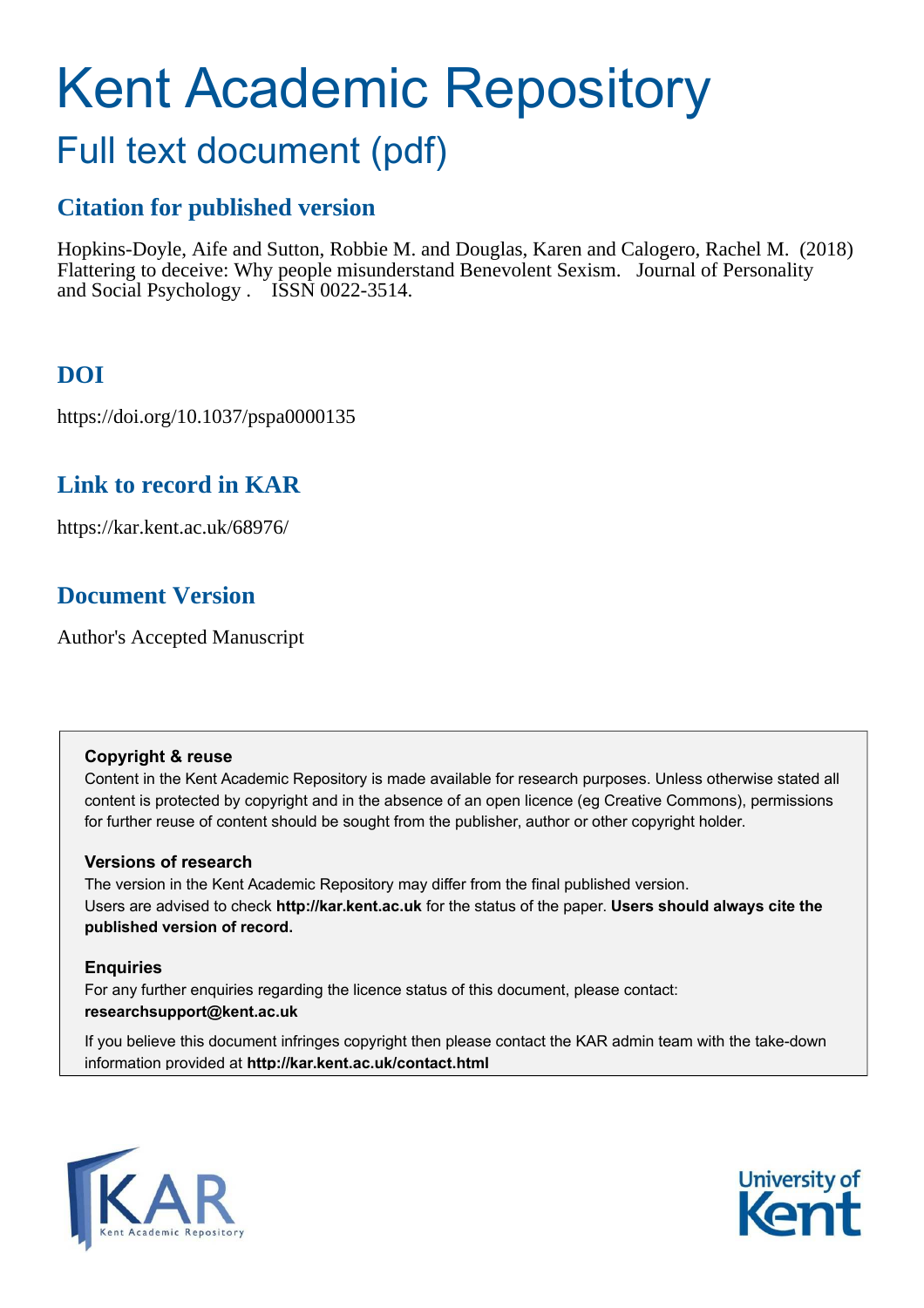This is an pre-print author-produced PDF of an article accepted for publication in

Journal of Personality and Social Psychology following peer review. This article may not exactly replicate the authoritative document published in the APA journal. It is not the copy of record. Accepted:  $16<sup>th</sup>$  August, 2018

#### **Flattering to Deceive: Why People Misunderstand Benevolent Sexism**

Aife Hopkins-Doyle<sup>1</sup>, Robbie M. Sutton<sup>1</sup>, Karen M. Douglas<sup>1</sup> and Rachel M. Calogero<sup>2</sup>

Journal of Personality & Social Psychology

doi: [10.1037/pspa0000135](https://doi.org/10.1037/pspa0000135)

<sup>1</sup>School of Psychology, University of Kent, UK

<sup>2</sup>Department of Psychology, Western University, Canada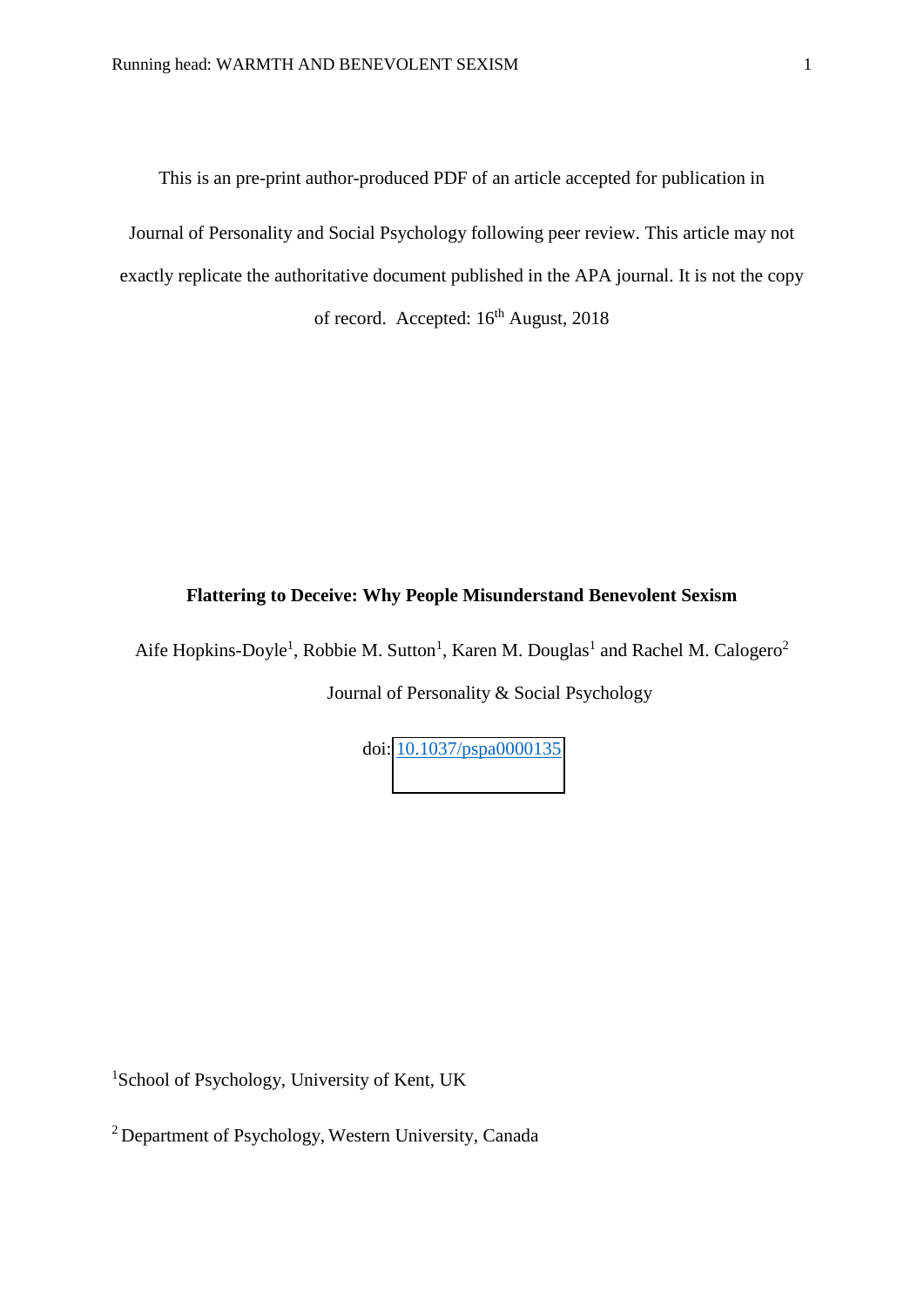#### **Authors Note**

Aife Hopkins-Doyle, Robbie M. Sutton, and Karen M. Douglas, School of Psychology, University of Kent; Rachel M. Calogero, Department of Psychology, Western University. The authors would like to thank members of the Political Psychology Lab at the University of Kent, in particular Aleksandra Cichocka, Maddy Wyatt, Aino Petterson & Linus Peitz for their comments on an earlier version of this manuscript. Special thanks also to Aino Petterson for coding data in Study 1. Correspondence concerning this article should be addressed to Aife Hopkins-Doyle, School of Psychology, Keynes College, University of Kent, Canterbury, CT2 7NP. E-mail: a.hopkins-doyle@kent.ac.uk or r.sutton@kent.ac.uk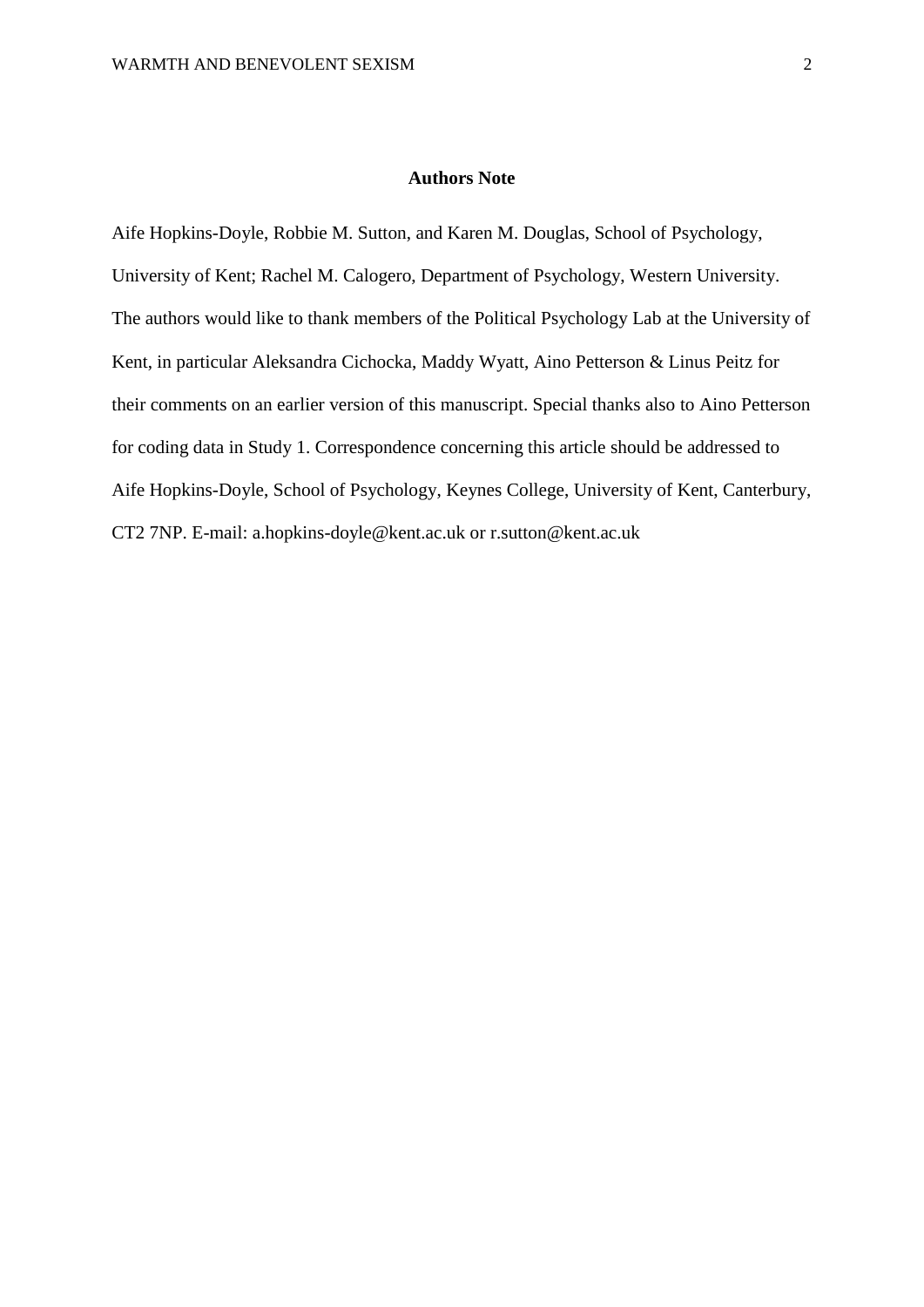#### **Abstract**

Perceptions of warmth play a central role in social cognition. Seven studies use observational, correlational, and experimental methods to examine its role in concealing the functions of benevolent sexism (BS). Together, Studies 1 ( $n = 297$ ), 2 ( $n = 252$ ), and 3 ( $n =$ 219) indicated that although women recall experiencing benevolent (vs. hostile) sexism more often, they protest it less often, because they see it as warm. In Studies 4 ( $n = 296$ ) and 5 ( $n =$ 361), describing men as high in BS caused them (via warmth) to be seen as lower in hostile sexism (HS) and more supportive of gender equality. In Study 6 ( $n = 283$ ) these findings were replicated and extended, revealing misunderstanding of relationships between BS and a wide array of its correlates. In Study 7 ( $n = 211$ ), men experimentally described as harboring warm (vs. cold) attitudes toward women were perceived as higher in BS but lower in known correlates of BS. These findings demonstrate that the warm affective tone of BS, particularly when displayed by men, masks its ideological functions

Keywords: gender, benevolent sexism, valence, warmth, protest

Supplemental materials: http://dx.doi.org/10.1037/pspa0000135.supp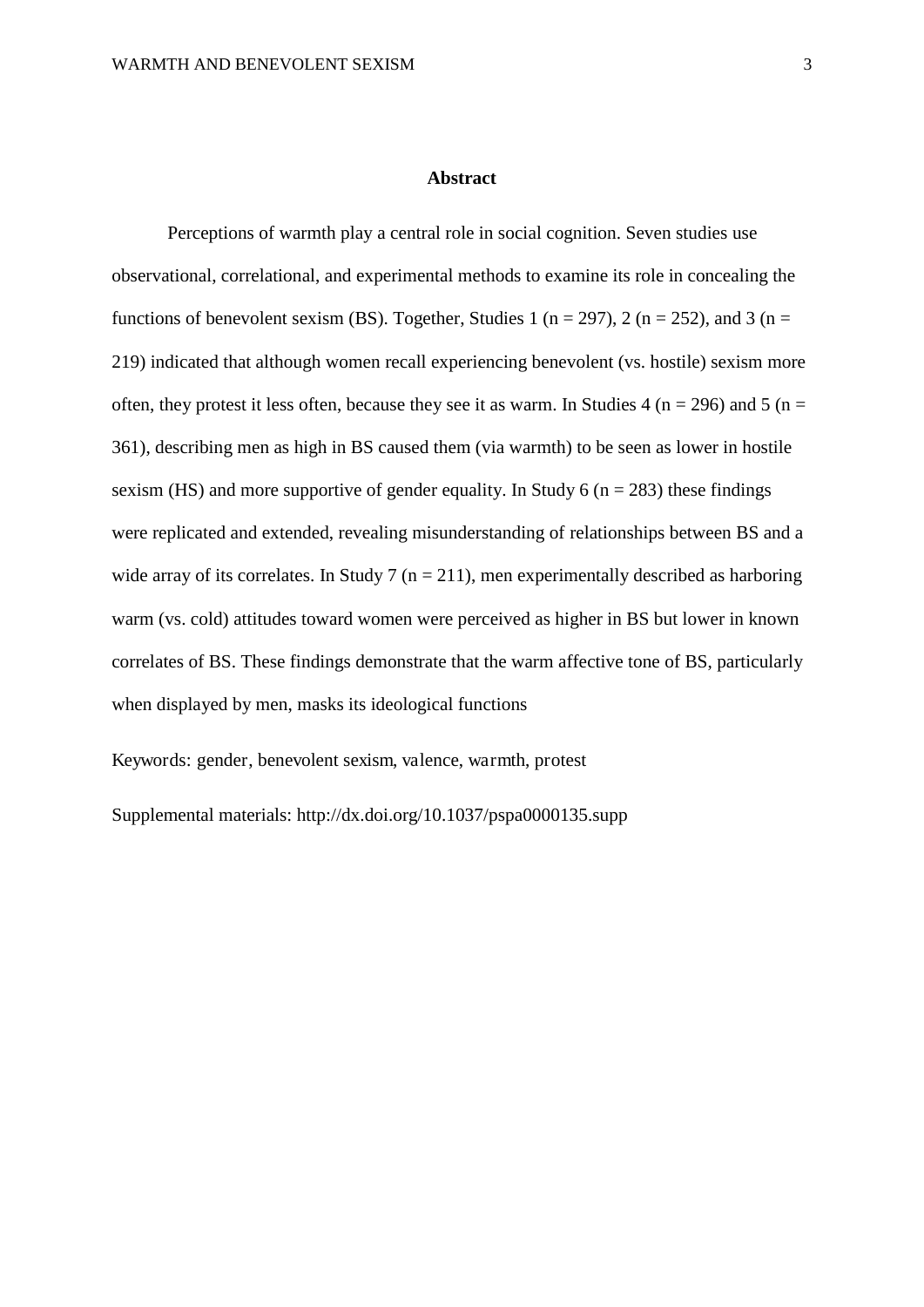It proves difficult to abandon the trappings of an ideological system that so delicately obscures the raw pursuit of your own group's interests.

Jackman, 1994, p. 295

Recent years have seen the rise of grassroots movements against sexual harassment, assault, overtly sexist remarks, and discrimination against women, including #MeToo (Lawton, 2017) and the Everyday Sexism Project (Bates, 2012). These movements have been hailed as important steps toward equality in gender relations. Nonetheless, progress is slower than might be expected, given that for decades, gender equality has been pursued by governments, NGOs, and thousands of activists, and enshrined as a principle of international law (OECD, 2017). This warrants further inquiry into the psychological processes that cause deep-seated gender inequities to be legitimized and held in place.

 A pivotal insight from Glick and Fiske (1996, 2001) has shed light on the stubborn persistence of gender equality. Specifically, it is held in place by a sexist ideological system that does not simply revile and denigrate women, but also reveres women as uniquely moral, sensitive, refined, and indispensable for men's happiness and authenticity. Crucially, this system also suggests that men should adore women and make material sacrifices to protect and support them. Research indicates that this warm, affectionate aspect of sexism makes women's overall standing and treatment more palatable to them, undermining their motivation to improve their social and economic position (Connelly & Heesacker, 2012; Glick & Fiske, 2001; Hammond & Sibley, 2011; Jackman, 1994). It is also positively correlated with misogyny and acts in concert with it as a carrot-and-stick, honey-and-vinegar system of social control (Glick & Fiske, 1996, 2001, 2011; Jost & Kay, 2005).

In the present article, we examine two perspectives in the literature on the appeal of this warm aspect of sexism to women. One is that it is part of a more-or-less knowing bargain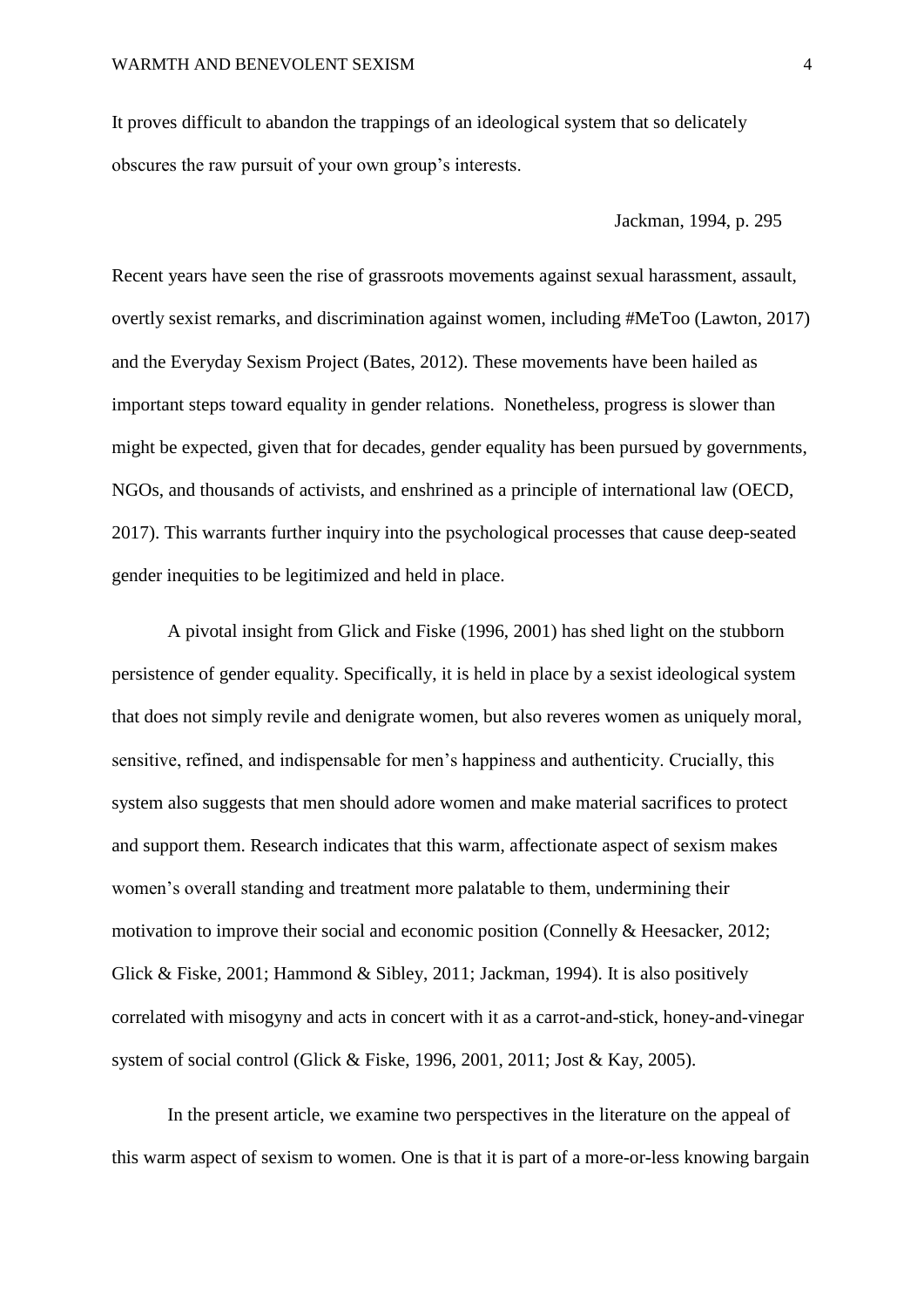or com-promise, in which women accept the compensatory benefits of this aspect of sexism, even though they may be aware that it is sexist and that it ultimately maintains their position in the gender hierarchy. Another is that this kind of sexism is more akin to a confidence trick, in which women are lured by its superficial positivity into seeing it as an antidote to misogyny and gender inequality. We report the results of seven studies, including one archival study and six experiments, demonstrating that the subjective warmth of benevolent sexism obscures its ideological functions and disarms efforts to challenge it. In the following pages, we review research on the ambivalent nature of sexism, research on lay people's understanding of sexism, and then outline why perceptions of warmth may play a key role in misunderstandings of sexism.

#### **Ambivalent Sexism Theory**

In Ambivalent Sexism Theory (Glick & Fiske, 1996, 2011; Glick et al., 2000), sexism is comprised of hostile sexism (HS) and benevolent sexism (instructively abbreviated by Glick & Fiske, 1996, as BS). HS portrays women in misogynistic terms as manipulative, devious, and inferior to men. Men high in HS exhibit greater tolerance of sexual harassment (Russell & Trigg, 2004), have greater rape proclivity (Masser, Viki, & Power, 2006), and support sexist hiring policies (Masser & Abrams, 2004). In contrast, BS praises women as the kinder, more moral, and refined gender: traits that it portrays as essential for men's romantic fulfillment and happiness and deserving of men's protection and financial support.

Although BS embodies warm feelings toward women, it has been shown to undermine women and gender equality in several ways. It represents a pejorative view of women as the fairer but weaker sex (Glick & Fiske, 2001). Many studies show that it is positively associated with HS at both the individual and cultural level (Glick et al., 2000), and a range of outcomes that undermine women's interests. For example, women's exposure to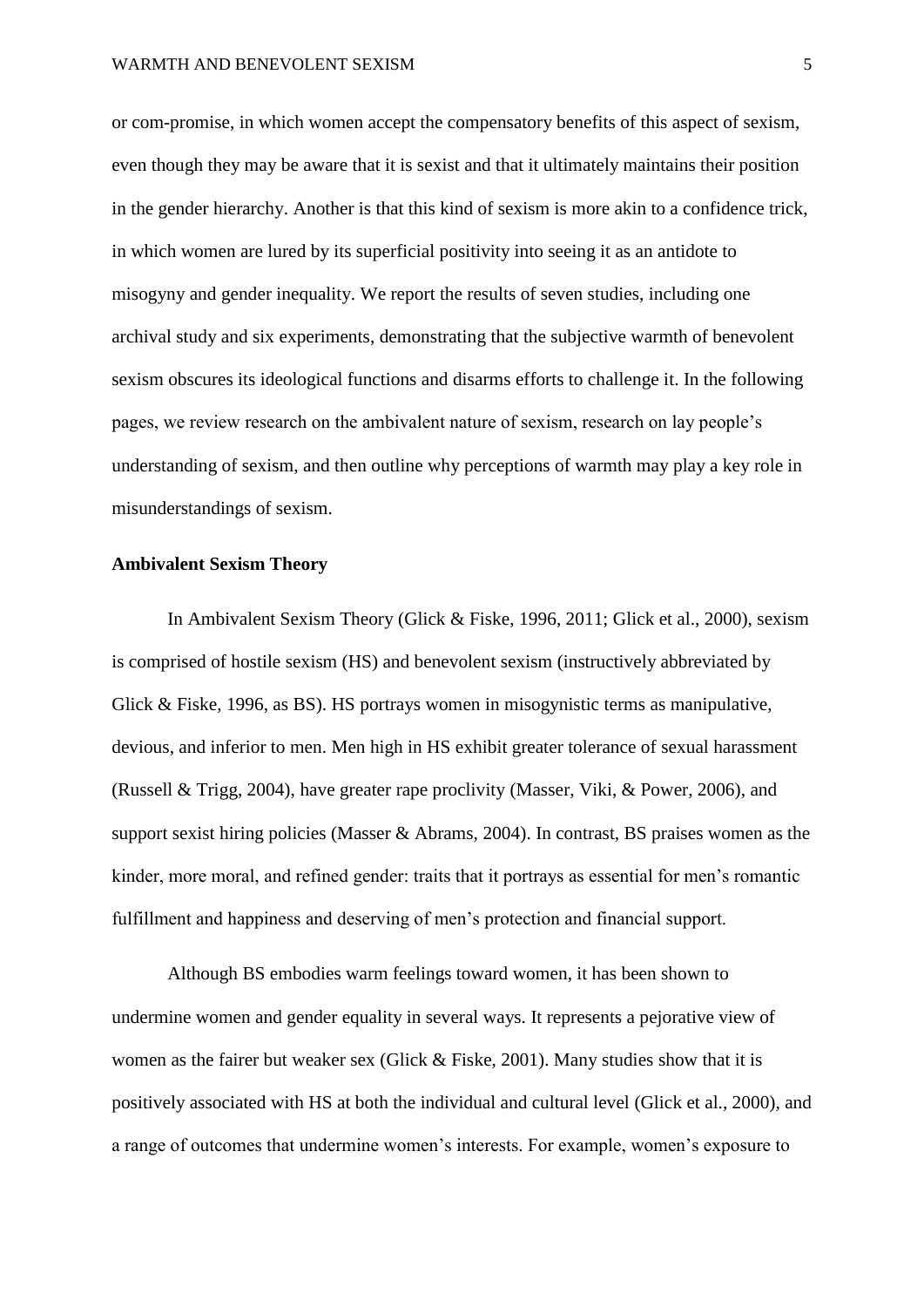BS can lower women's cognitive performance (Dardenne, Dumont, & Bollier, 2007; Vescio, Gervais, Snyder, & Hoover, 2005), and increase their self-objectification and body dissatisfaction (Calogero & Jost, 2011; Forbes, Doroszewicz, Card, & Adams-Curtis, 2004). BS implies that gender relations are fair and legitimate (Glick & Fiske, 2001; Jost & Banaji, 1994; Jost & Kay, 2005), and deters women from seeking to change them (Becker & Wright, 2011; Jost & Kay, 2005). Endorsement of BS also predicts attitudes that serve to limit women's autonomy during pregnancy, including willingness to prevent women from making choices that participants think might be risky for the fetus (Murphy, Sutton, Douglas & McClellan, 2011; Sutton, Douglas, & McClellan, 2011), and opposition to abortion (Huang, Davies, Sibley, & Osborne, 2016; Osborne & Davies, 2012). BS makes traditional gender roles (e.g., housewife, mother) appealing for women, and rewards conformity to traditional gender expectations (Cikara, Lee, Fiske, & Glick, 2009; Glick, Diebold, Bailey-Werner, & Zhu, 1997; Glick & Fiske, 2001).

Two key perspectives have been advanced to explain how benevolent sexism (BS) serves to reduce women's resistance to the status quo. One perspective can be described as the knowing bargain hypothesis, whereby women may be aware of their sub-ordinate position, and so accept BS as a means to benefit from men's chivalry while being protected from their hostility (Glick  $&$  Fiske, 1996). This interpretation suggests that women effectively give up on the aspiration to achieve perfect gender equality but accept BS as compensation for their subordinate position. This hypothesis has received indirect support. For example, women's endorsement of BS is higher in countries in which men endorse HS and higher in countries with more gender inequality (Glick et al., 2000), consistent with the notion that they see BS as offering some protection from men's hostility. BS is also associated with women's sexual self-objectification and appearance modification (make-up, cosmetic surgery), consistent with the idea that BS motivates women to obtain benefits from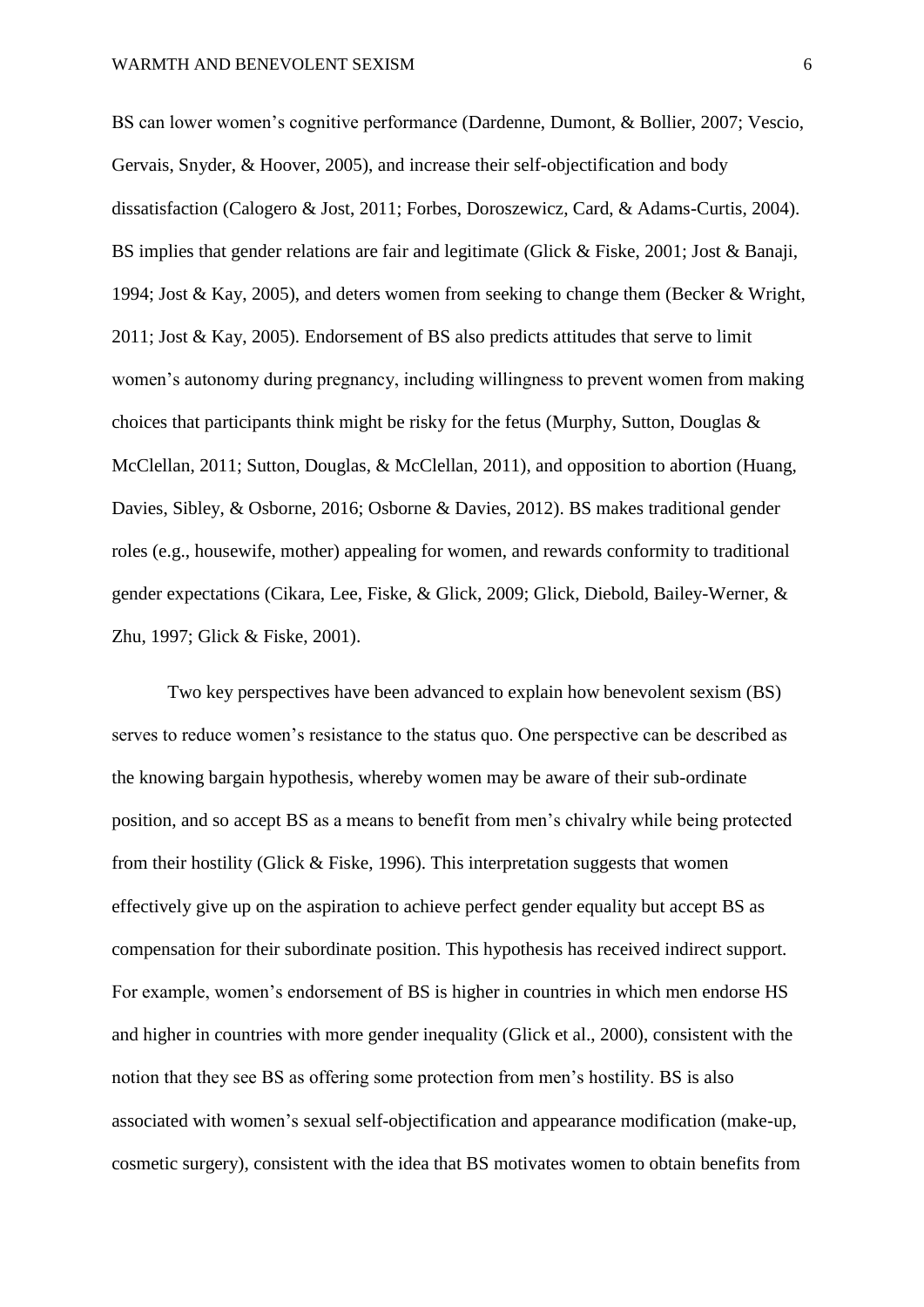men through intimacy (Calogero  $\&$  Jost, 2011). Thus, it appears that women might understand at least some of the implications of BS and, therefore knowingly accept the ideology because they believe it will offer them some compensation.

An alternative hypothesis is that BS is a form of false conscious-ness for women and is endorsed by them even though— or be-cause—they do not grasp its implications. In unequal social systems, a false consciousness is assumed by the subordinated group to make hostile or unfair treatment palatable (Jost & Banaji, 1994). Thus, BS may operate similar to other legitimizing ideologies that mask prejudice and inequality through deceptive moral justifications of the status quo justifications that portray the interests of dominant and subordinated groups as bound together (Mill, 1869/ 1970). Indeed, researchers have suggested that BS functions as a form of false consciousness for women, allowing them to maintain positive group-based esteem and explain gender-based inequality (Becker, 2008, 2010; Jackman, 1994, 2005; Marx & Engels, 2017). In this way, Rudman and Fetterolf (2014) describe BS as "insidious" (p. 276) and an ideology that "continues to hide under the veil of chivalry" (p. 283). Kilianski and Rudman (1998) describe the positive relation between BS and HS, in particular, as "counterintuitive" (p. 334).

This perspective also draws some indirect support from existing research. Like other legitimizing ideologies associated with false consciousness, BS reduces women's negative affective and dissonance reactions to their unequal status and treatment (Connelly & Heesacker, 2012; Napier, Thorisdottir, & Jost, 2010). Further, when directly told about the consequences of BS, women recognize it as a form of sexism (Swim, Hyers, Cohen, & Ferguson, 2001), endorse BS less, and rate benevolent sexists as less attractive (Becker & Swim, 2012). This evidence lends some support to the hypothesis that BS is not part of a knowing bargain, but rather is fundamentally a deception, relying on false consciousness to disarm and stifle resistance.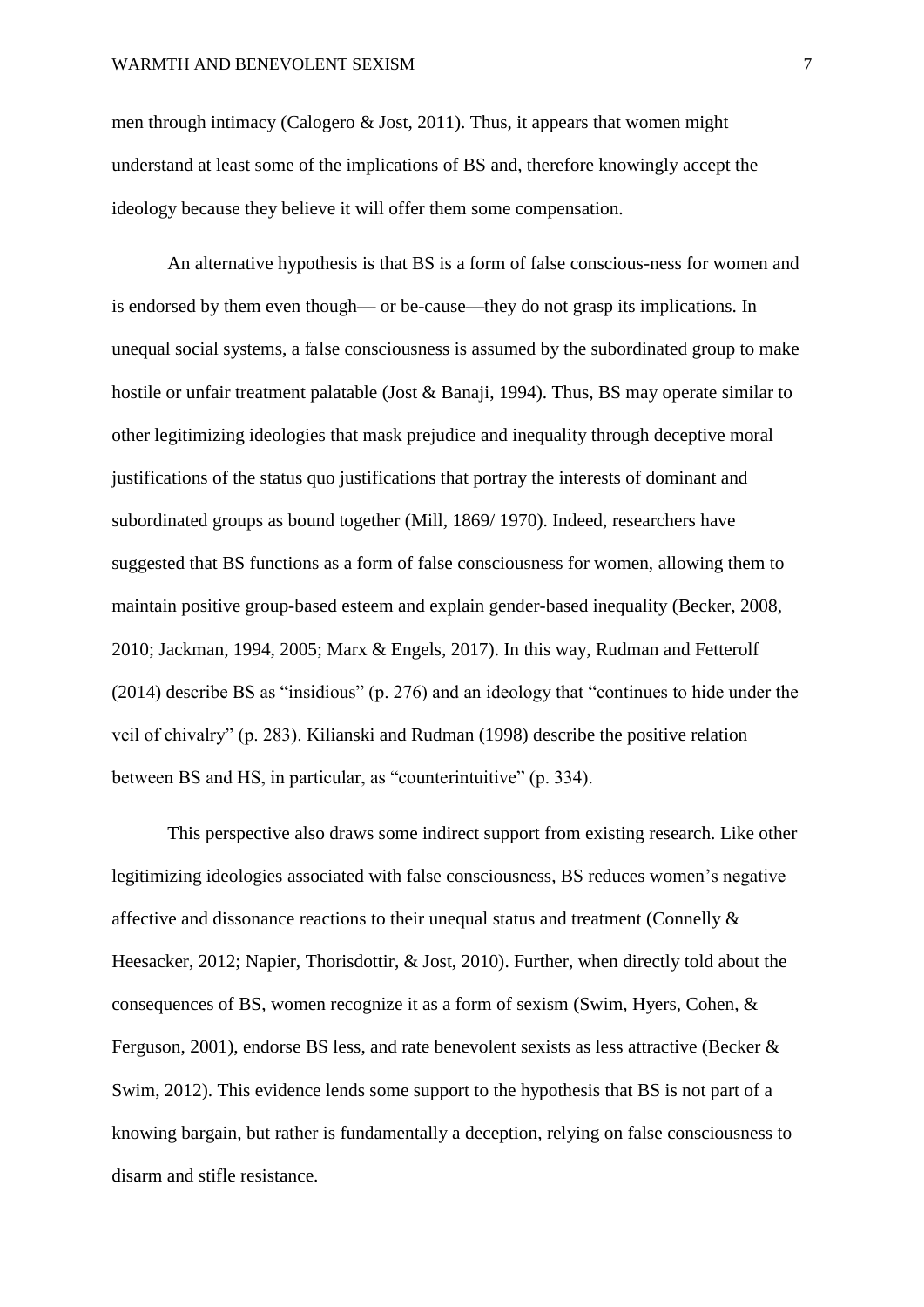Which of these perspectives is most accurate has important implications not only for theoretical conceptualizations of sexism but also for those who desire to challenge sexism and gender inequality. For example, if the false consciousness but not the knowing bargain hypothesis holds true, gender equality activists may find it useful to raise consciousness about BS (Becker, Zawadzki, & Shields, 2014). Arguably, it also has implications for the ultimate legitimacy of sexism and gender inequality; at least for those who believe that social arrangements should be characterized by some kind of informed consent (Kant, 1797/1999; Rawls, 1971/1999). However, to date, few studies have examined how well people understand BS and its correlates and consequences.

#### **Perceptions of HS and BS**

The knowing-bargain and false-consciousness hypotheses for BS differ on one key empirical point: whether people understand the consequences of BS. Considerably more research has been conducted on the relationships between BS and other variables (the objective functions of BS), than on how people perceive those relationships (its subjectively perceived functions). Most of the latter research has focused on two key issues: whether people recognize BS as a form of sexism, and whether they appreciate that it is compatible and positively correlated with HS.

In the first studies to address people's understanding of ambivalent sexism, women were presented with dating profiles of men who expressed HS or BS attitudes, and were asked to report how likely it was that the profiles described the same man (Kilianski & Rudman, 1998). Participants considered it unlikely that hostile and benevolent profiles belonged to the same person, suggesting people perceive that BS and HS are antagonistic to each other. Consistent with these findings, Barreto and Ellemers (2005) found that participants liked benevolent sexists more, and subsequently viewed them as less sexist, than hostile sexists. Taken together, these findings suggest that people see HS and BS as divergent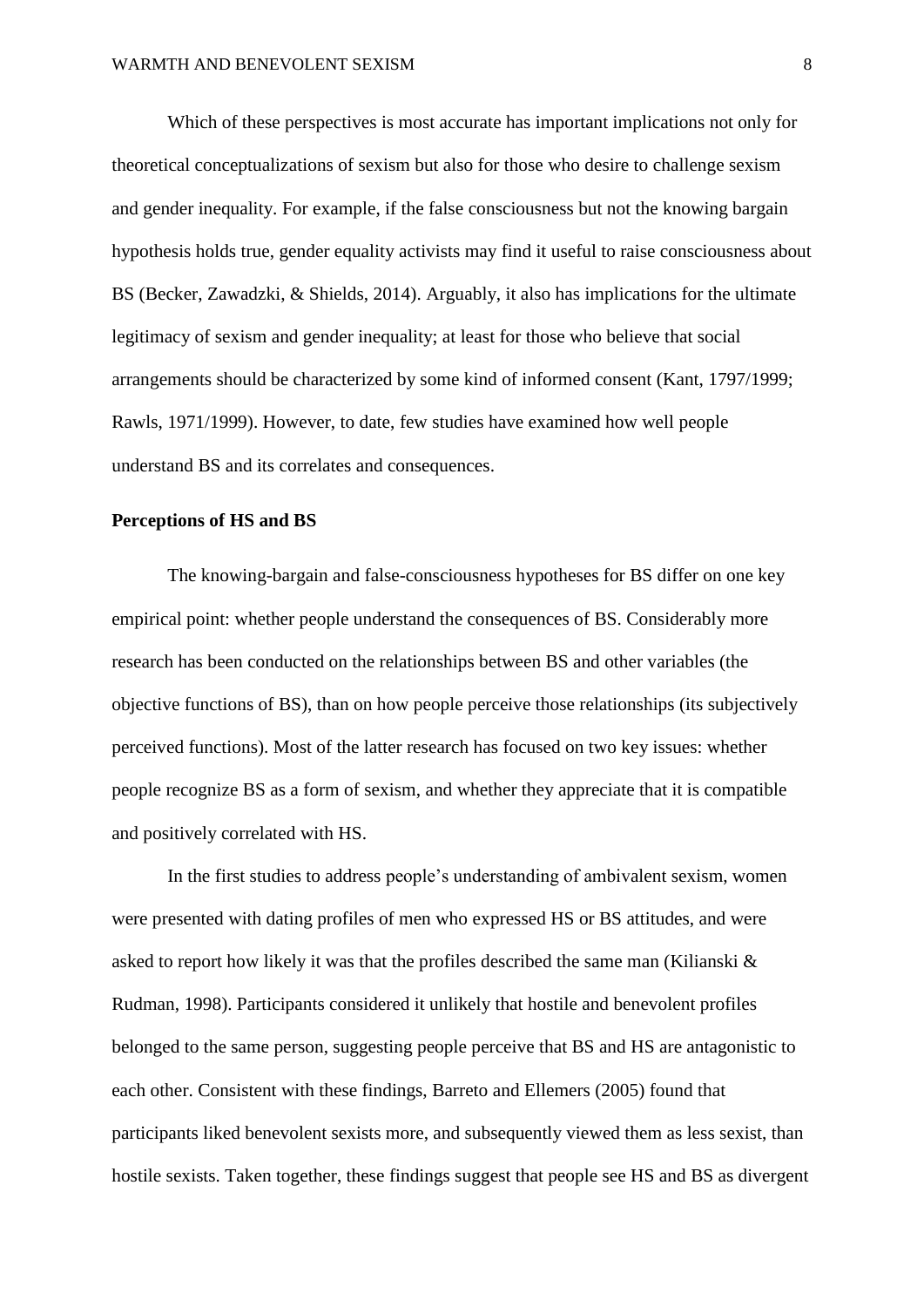attitudes, and that observers evaluate HS but not BS as sexist. However, neither study directly measured the perceived correlation between HS and BS, nor tested the role of warmth in the perceived association between HS and BS.

Other studies have indicated that women really do understand the connection between HS and BS. In a modified replication of Kilianski and Rudman's (1998) work, Bohner, Ahlborn, and Steiner (2010) asked women to rate the typicality of dating pro-files, including the profile of an ambivalent sexist (high in both HS and BS). In contrast to previous findings, women perceived the ambivalent sexist to be most typical. This result clearly shows that people think HS and BS can coexist and even that they commonly coexist within the same person. However, it does not establish that people think that HS and BS are positively related. Because people tend to think that men are high in both HS and BS (Sibley et al., 2009), they are likely to think the ambivalent sexist profile is common even if they do not perceive any correlation between the two aspects of sexism. Bohner and colleagues did not test this possibility, and obtained no measure of the perceived relation between HS and BS.

More recently, Rudman and Fetterolf (2014) assessed the perceived relation between BS and HS by asking participants to indicate others' levels of the two aspects of sexism. They found that ratings of men's and women's BS and HS were negatively correlated. This provides the strongest evidence yet that there is an "illusion of antagonism" (p. 276) between HS and BS. However, Rudman and Fetterolf's study did not include mediators or moderators to enable identification of psychological mechanism. Further, it used a correlational design and, therefore, stops short (strictly speaking) of establishing that people infer that BS and HS are antagonistic to each other. Stronger inferences could be drawn from evidence that protagonists experimentally described as high (vs. low) in one type of sexism are perceived as low (high) in the other.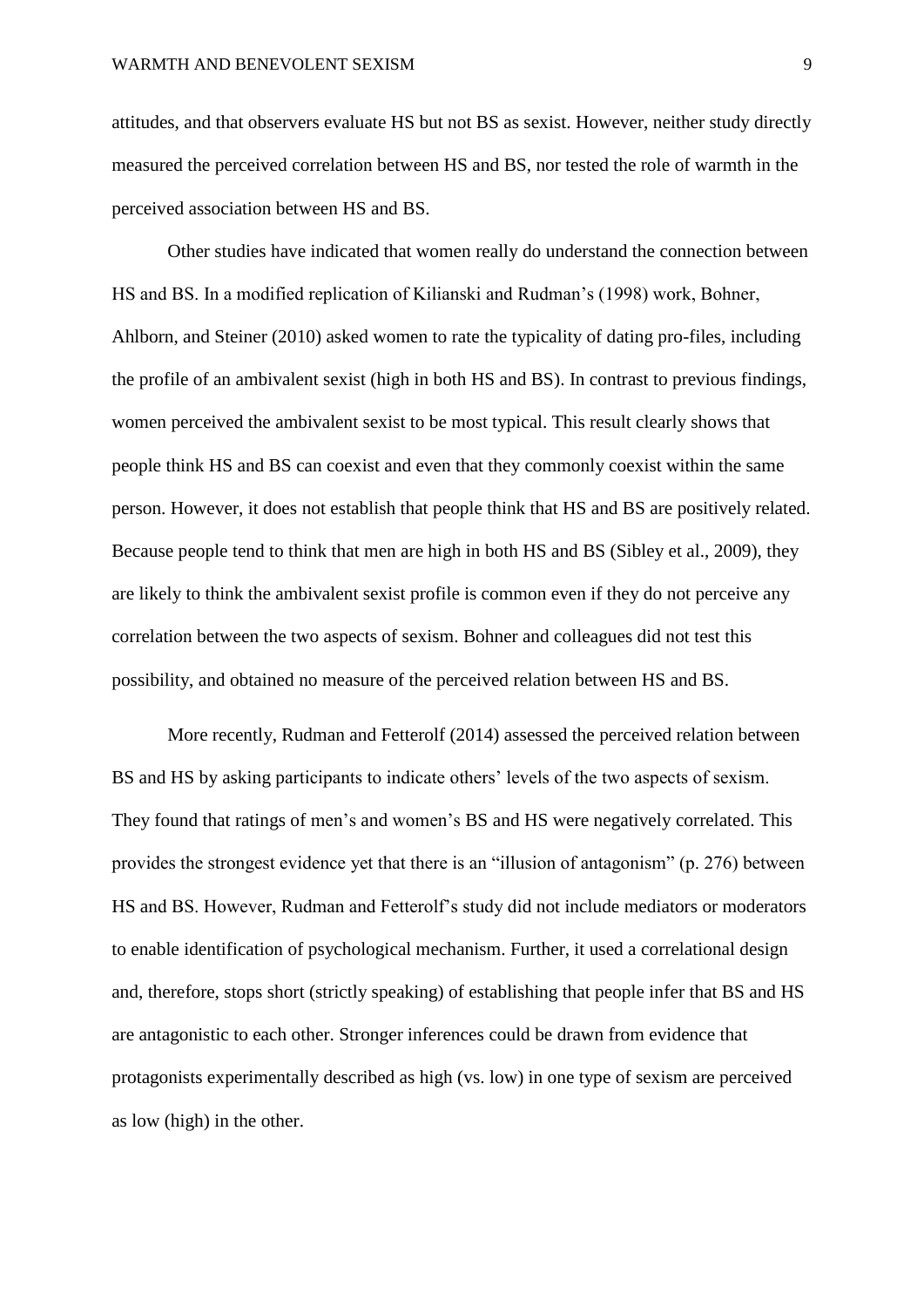With the exception of Rudman and Fetterolf (2014), studies examining people's ability to understand BS have focused on male protagonists. This emphasis is in keeping with the special ideological significance of men's endorsement of BS: that is, to support and protect women. Findings indicate that men who display BS are rated favorably (e.g., Barreto & Ellemers, 2005; Good & Rudman, 2010; Viki, Abrams, & Hutchison, 2003). Men who offer benevolent justifications for restrictions on women's behavior are seen as kind and caring toward women (Moya, Glick, Expósito, De Lemus, & Hart, 2007). In contrast, men who express hostile sexist attitudes are more readily identified as sexists (Barreto & Ellemers, 2005; Swim, Mallett, Russo-Devosa, & Strangor, 2005).

Thus far, then, research has established that people do not always understand the relationship between HS and BS correctly (Glick & Fiske, 2001; Jackman, 1994; Rudman & Fetterolf, 2014), although there are some contrary findings (Bohner et al., 2010). Theory suggests that people are especially unlikely to understand this relationship when it is displayed by men. Men who sign up to BS are indispensable for the legitimacy of the wider gender sys-tem, and are likely to be valorized as self-sacrificing providers and protectors (Glick & Fiske, 2001; Jackman, 1994, 2005). This suggests that when it is displayed by men, BS may be especially likely to be perceived as a straightforwardly altruistic and beneficial attitude. In turn, this suggests that perceptions of warmth may play a special role in the misunderstanding of BS.

#### **The Role of Warmth**

It is clear that people, and in particular men, who express HS and BS attitudes are evaluated differently. We argue that the departure in affective tone between HS and BS may account for the assumed negative association between the two forms of sex-ism, a position that has yet to be directly tested. Consistent with Heider's (1958) balance theory, people's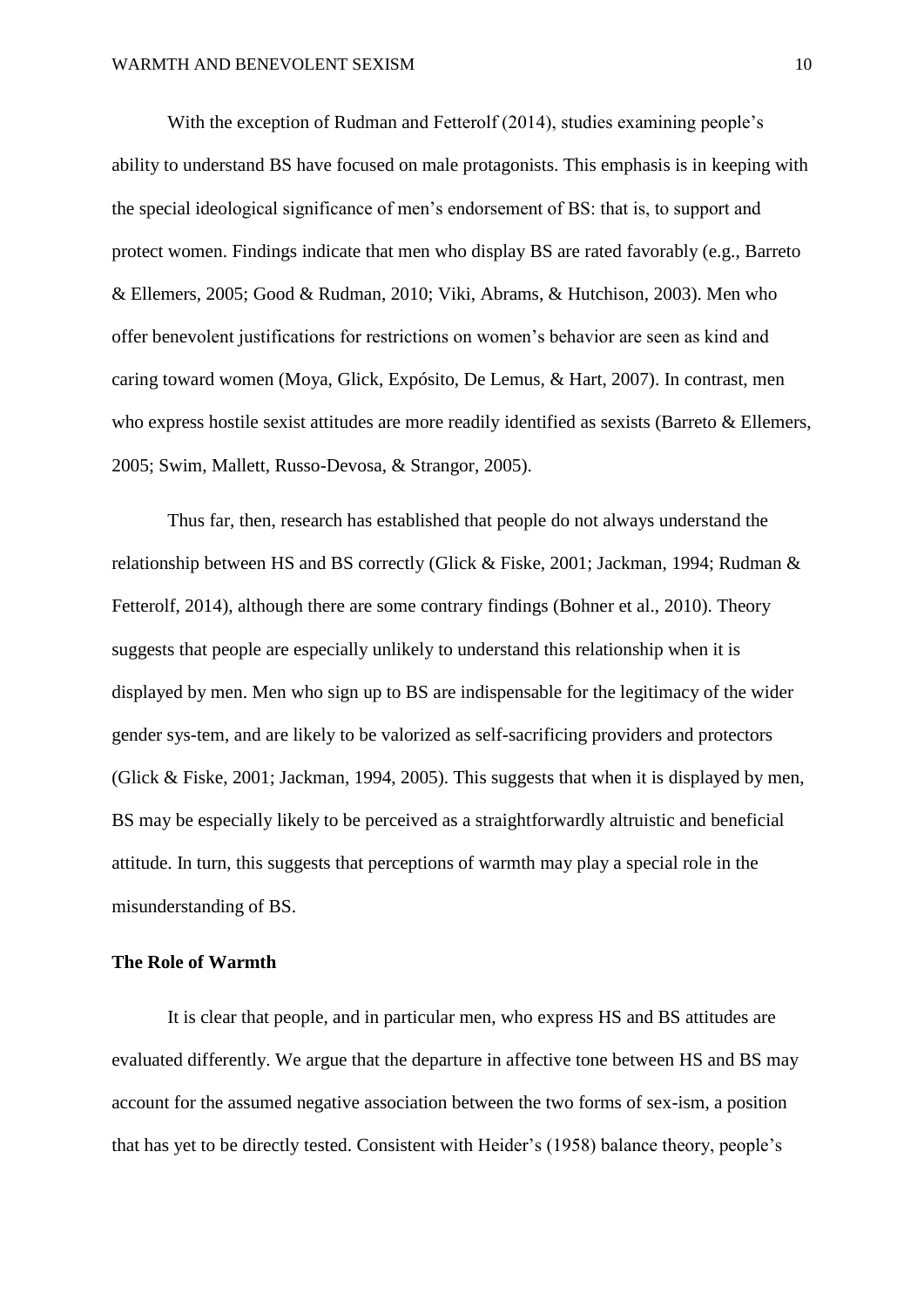preference for perceptual clarity (i.e., the Gestalt principle of prägnanz; Rock & Palmer, 1990) and univalent attitudes toward others (Crandall, Silvia, N'Gbala, Tsang, & Dawson, 2007; Heider, 1958) may lead people to adopt positive metaperceptions of benevolent forms of sexism and attribute more positive valence to benevolent sexist men's attitudes toward women (Barreto & Ellemers, 2005; Moya et al., 2007; Swim et al., 2005).

This positive metaperception of BS may benefit heavily from the fundamental role of warmth in people's evaluative judgments (Asch, 1946). Warmth communicates unique information about a person's character—sociability, kindness, and humanity—whereas coldness signals selfishness, pessimism, and apathy (Fiske, Cuddy, Glick, & Xu, 2002; Rosenberg, Nelson, & Vivekananthan, 1968). Moreover, people who display or communicate warmth are perceived as amiable, benign, and likable (Barreto & Ellemers, 2005; Crandall et al., 2007; Kelley, 1950; Silvia, 2005). It is possible then that people who display BS may generate a halo effect (Thorndike, 1920) that extends to influence predictions about a wide array of their attitudes, behaviors, and character traits.

In most contemporary research on social cognition, warmth as a central trait is not considered in isolation, but rather in tandem with competence. Indeed, warmth and competence are considered the "Big Two" dimensions in person perception (Paulhus & Trapnell, 2008). Competence indicates agency, assertiveness, and the ability to carry out those intentions (Abele & Wojciszke, 2014). Competence may also be important for explaining whether people under-stand BS; however, we focus on warmth because it is considered more central to social cognition (Wojciszke & Abele, 2008; Wojciszke, Abele, & Baryla, 2009). Specifically, research has shown that warmth is judged before competence (Hack, Goodwin, & Fiske, 2013), exerts a greater influence on affective reactions to others, is perceived as more useful in predicting others' behavior (Abele & Wojciszke, 2007; De Bruin & Van Lange, 1999; Kenworthy & Tausch, 2008), and predicts approach tendencies (Abele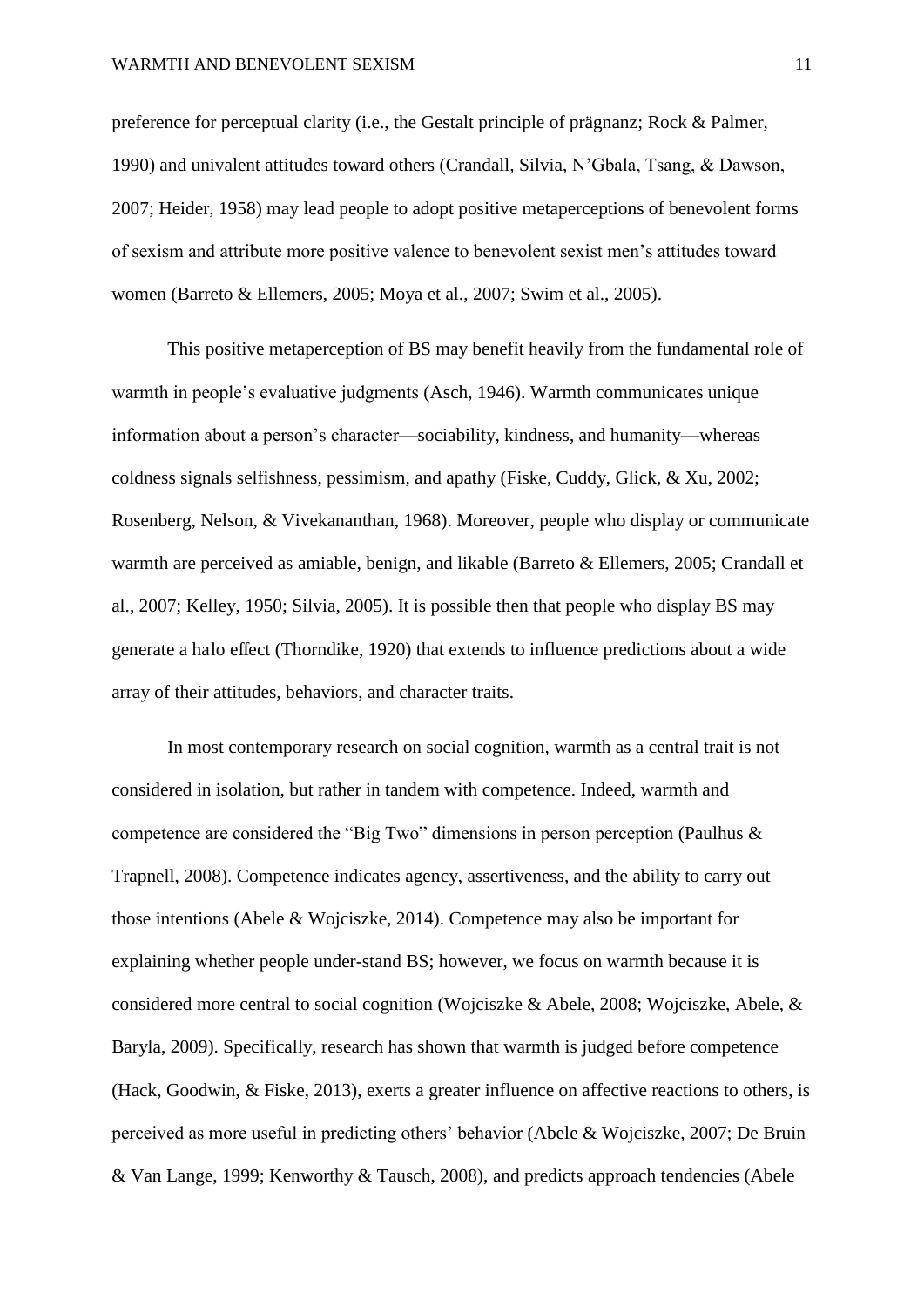& Bruckmüller, 2011; Fiske, Cuddy, & Glick, 2007; Wojciszke & Abele, 2008). Moreover, greater warmth is inferred from behavior that benefits others (not the self), akin to paternalism, and liking is determined by warmth (Barreto & Ellemers, 2005; Cislak & Wojciszke, 2008; Good & Rudman, 2010; Russell & Fiske, 2008), lending indirect support to the possibility that warmth is central to perceptions of sexism.

#### **The Present Research**

Previous research has shown that BS plays an important role in legitimizing gender inequality and disarming challenges to it. It is less clear whether and why people fail to understand these ideological functions. Neither it is clear what social consequences might follow from misunderstandings of BS. The present studies were conducted to address these issues. In Study 1, we used content analysis to examine the frequency of reports of BS relative to HS on a high-profile anti-sexism Web site. In Study 2, we directly asked women to recall how often they had experienced, and how often they had protested, instances of BS and HS. In Study 3, we tested a model of women's confrontation of sexist treatment as a function of the type of sexism. In Study 4, we tested the role of warmth in the belief that BS is negatively related to HS. In addition, we examined the role of warmth in the perceived relationship between BS and other gender ideologies. In Study 5, we conducted a conceptual replication of Study 4 by examining the illusion of antagonism between HS and BS for female protagonist as well as male protagonists. In Study 6, we manipulated protagonists' BS and examined people's understanding of a wide variety of its correlates. In Studies 2– 6, we measured protagonists' warmth and tested whether it was implicated in the hypothesized effects. In Study 7, we manipulated protagonists' warmth to examine its causal role.

#### **Study 1: "Everyday Sexism" Is Seldom BS**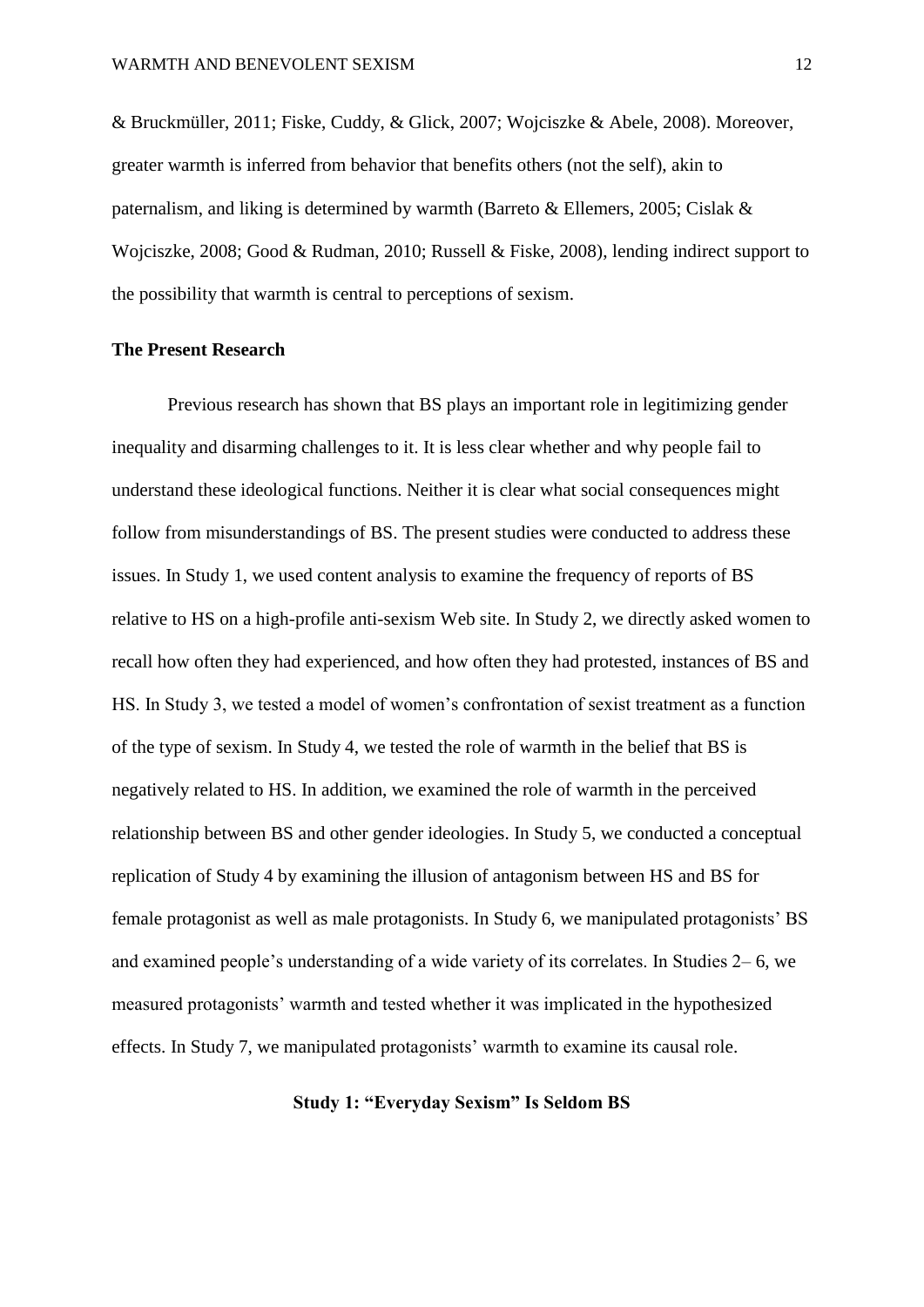The Everyday Sexism Project is an online crowd-sharing plat-form set up by British journalist Laura Bates (2012), and operates across 24 countries with 50,000 users. Women post their experiences of sexism on the platform, which is open to the public. The Web site provides a space for recognizing sexism when it occurs, confronting sexism safely, and generating sufficient collective energy and action around the issue.

One primary obstacle to challenging sexism is failing to recognize sexism when it occurs, and as we have seen, BS is particularly difficult to recognize (Becker et al., 2014). Becker and Swim (2011) found that women's ability to recognize BS as sexism was improved by informing them about its prevalence and effects— information that may be gleaned from this platform through exposure to other women's experiences of sexism. Moreover, Becker and Swim found that women were better able to recognize BS after keeping a diary whereby they logged instances of sexist behavior in their own lives. Because the Everyday Sexism Project effectively crowdsources the diarizing of experiences of sexist treatment, and offers an outlet for the public to learn about the prevalence, various forms, and consequences of sexism, this platform ought to help people recognize BS for what it is.

Another obstacle to challenging sexism is the social costs to people who do so (Czopp & Monteith, 2003). Some research indicates that women who challenge BS may elicit particularly adverse reactions (Becker, Glick, Ilic, & Bohner, 2011). Because the Everyday Sexism Project anonymizes posts, normalizes opposition to sexism, does not allow trolling, and does not require women to confront perpetrators of sexism directly, it protects women from some of the social costs that might otherwise be incurred.

A third obstacle to challenging BS in particular is that it does not necessarily produce sufficiently immediate or intense experiences of anger to motivate women to action (Salomon, Burgess, & Bosson, 2015). However, the sheer volume of posts on the Everyday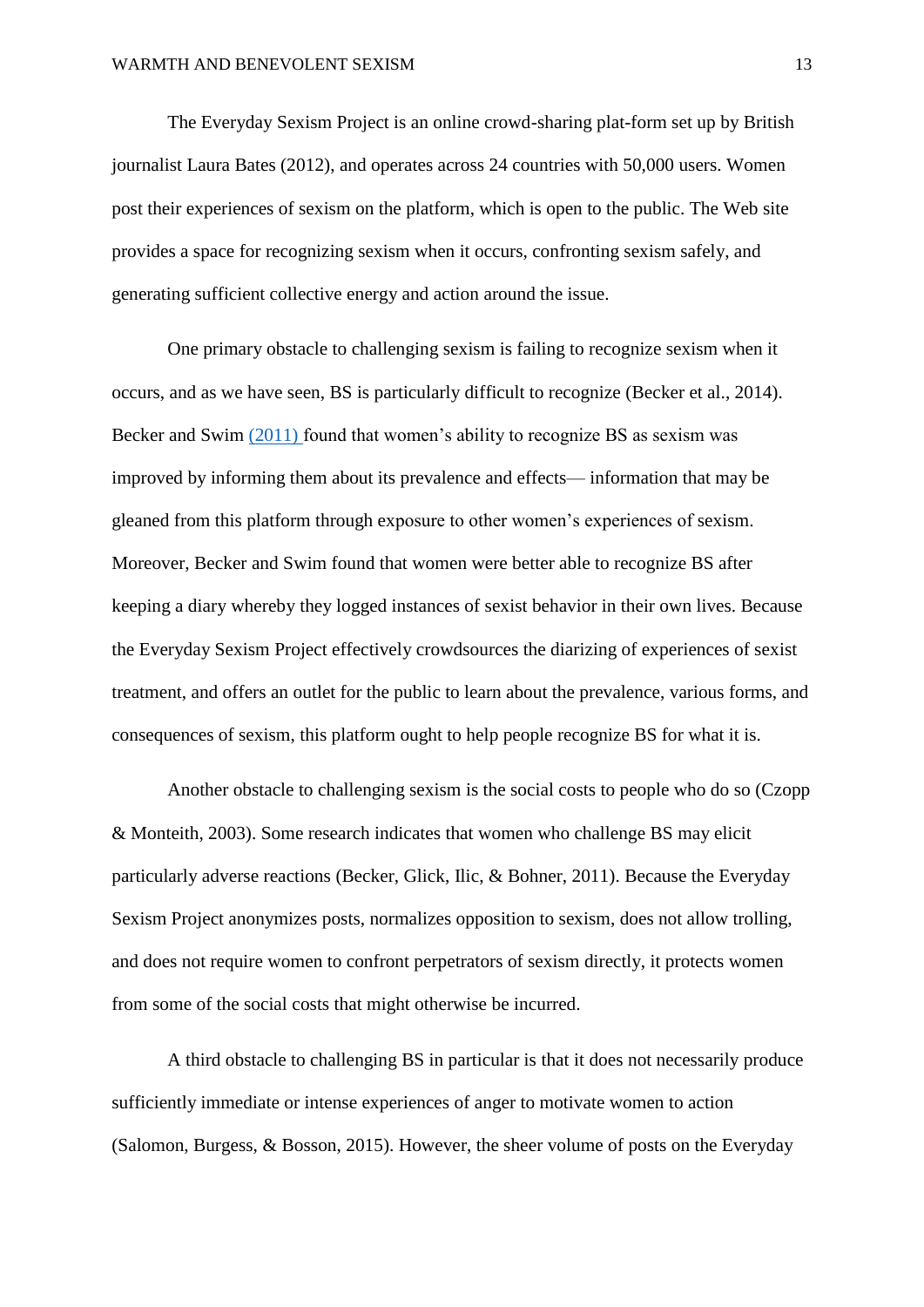#### WARMTH AND BENEVOLENT SEXISM 14

Sexism Project, and the apparent ubiquity of sexism it uncovers, has the potential to generate the collective anger required for collective action—and potentially also the collective identity and efficacy to go along with it (Pruchniewska, 2016). Although there has been some scholarly analysis of the platform in gender, media, and social studies (Drüeke & Zobl, 2016; Whitley & Page, 2015), the contents of the Web site have not been systematically examined with a social psychological lens.

In the present study, we report a content analysis of posts to the Everyday Sexism Project. To our knowledge, the present study is the first observational examination of women's (and girls') responses to sexist treatment. If women do not recognize or object to BS because of its warmth, it follows that women will be less likely to report it, compared with other forms of sexism. Accordingly, we analyzed posts based on whether they reported instances of treatment consistent with BS, HS, or generic gender discrimination and stereotyping. We predicted that fewer posts would record instances of benevolent treatment, compared with hostile or other types of sexist treatment.

#### **Method**

The sample was composed of randomly selected text entries  $(N = 297)$  from the Everyday Sexism Web site, including tweets originally posted on Twitter, but which appeared on the Everyday Sexism Web site. Sampling was restricted to entries posted on the English language versions of the Web site from January 2013 through December 2014.

**Materials and procedure.** The present sample of extracts was downloaded from the Everyday Sexism Web site by the first author. Given the large number of text entries on the Everyday Sexism Web site and the functionally basic user interface of the Web site it was unfeasible to download all text entries on the Web site and then randomly sample from these as is common practice in qualitative content analysis (Krippendorf, 2004; White & Marsh,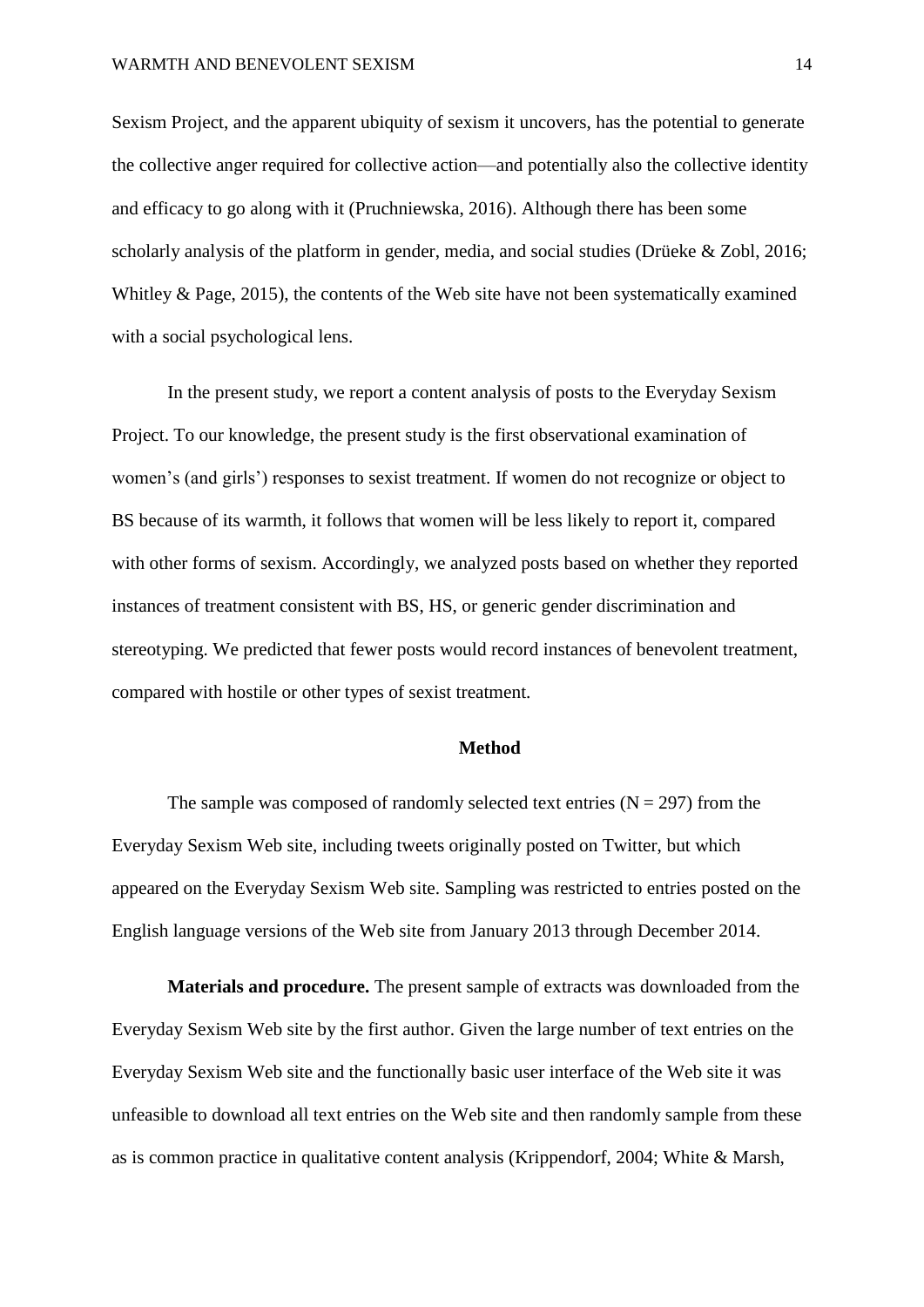2006). Instead, two-three extracts per browser page were randomly selected and copied into a Microsoft Excel file. An initial sample of 300 (150 each from the years 2013 and 2014) extracts was collected, with six cases later merged with other cases as the same author was identified and cases were therefore not independent. There is little consensus in the literature on adequate sample size for content analysis (Kolbe & Burnett, 1991; Neuendorf, 2017), but we did include entries from all majority English speaking countries featured on the Web site in an attempt to make the sample representative.

The first author and a research assistant coded the sample of extracts. The research assistant was provided with a coding scheme and trained to use the system before data coding. The coding scheme provided definitions of HS and BS from Glick and Fiske (1996), and examples of hostile and benevolent sexist treatment of women adapted from Becker and Swim (2011). The behaviors described on the Everyday Sexism Project posts were coded as reflective of HS if they referred to explicitly gendered violence, harassment, insults, slurs, and negative comments about women consistent with stereotypes explicitly embraced by HS, including the view that women are manipulative, and use sexuality and feminism to control men. Behaviors were coded as reflective of BS if they referred to unsolicited and/or patronizing help, paternalistically justified restrictions on choice, and verbalizations of stereotypes explicitly embraced by BS including the view that women are especially moral, and worthy of protection. Instances of gender discrimination (e.g., being ignored, patronized or excluded) and stereotyping that could not be clearly identified as motivated by hostile or benevolent ideologies were coded as general sexism (GS). Examples of behaviors coded as BS were "Guys that come in to pick up their items from my oilfield warehouse say that they can get the stuff and I shouldn't help so I don't hurt myself" Instances of sexism coded as HS included "Wolf whistled and told I was a nice piece of meat. . . ." Instances coded as GS included "When talking to some 5 year olds - I told them that I was going to be a doctor.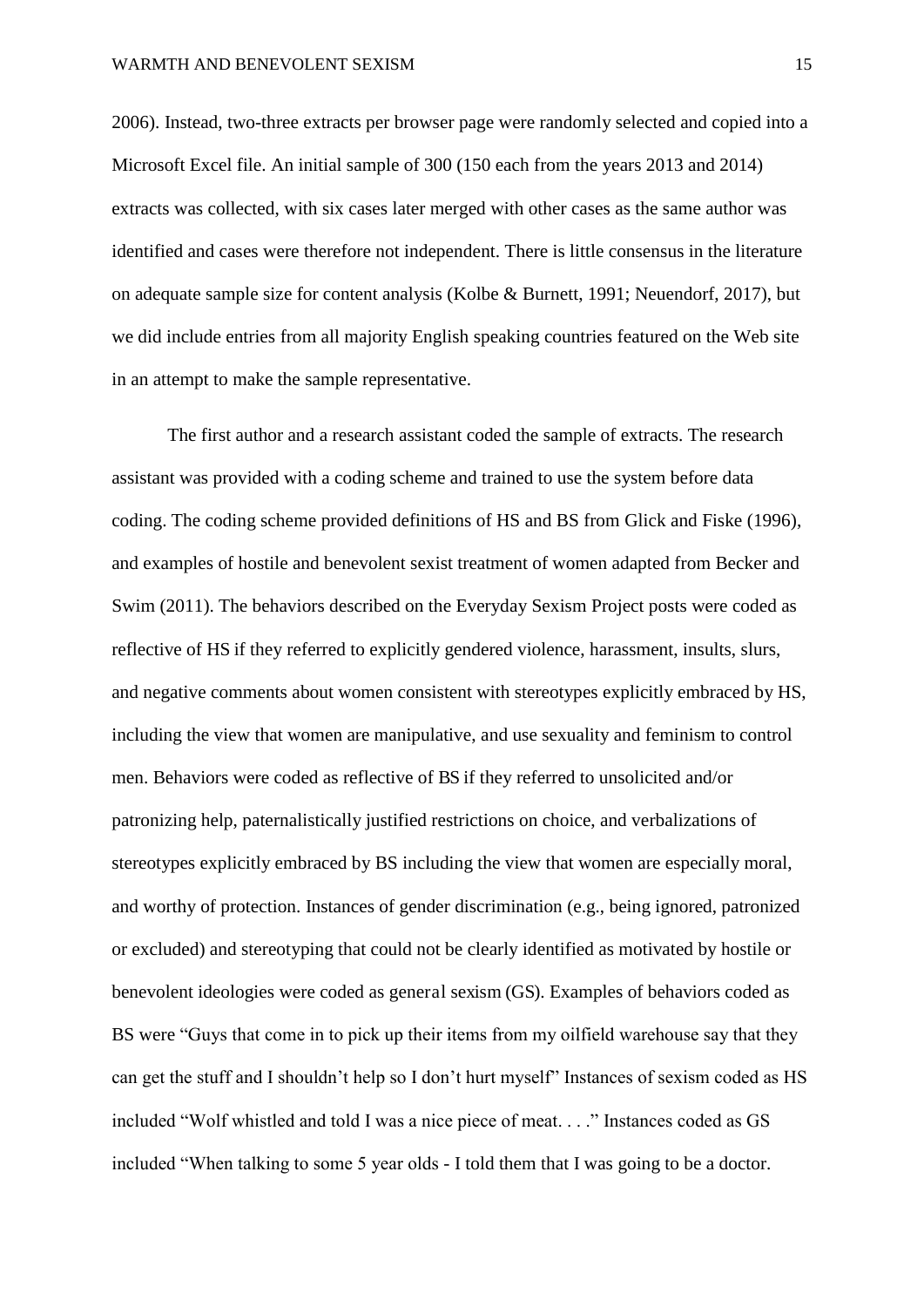They danced around saying 'Girls can't be doctors' laughing their heads off. It was pretty cute, and pretty depressing." If a coder felt that an entry contained more than one type of sexism (e.g., HS and BS, or HS and GS) they could select both categories. Further, if the coder felt an entry could not be coded, it was marked as unable to code, which occurred in instances where the presence of a male voice was clear in the entry or the extract did not describe sexism. Interrater reliability was adequate ( $\kappa > .65$ ; Krippendorf, 2004). For HS,  $\kappa$  = .75, 95% confidence interval (CI) [0.65, 0.85],  $p < .001$ , BS,  $\kappa = .68$ , 95% CI [0.46, 0.89],  $p < .001$ .001, and GS,  $\kappa$  = .72, 95% CI [0.62, 0.84],  $p < .001$ . Extracts that were rated as unable to code by either rater (n 49) were removed, leaving a final sample of 248 extracts. For further details of the coding scheme and its development see the [online supplementary material.](http://dx.doi.org/10.1037/pspa0000135.supp)

#### **Results**

Descriptive analysis revealed varying categories of sexist treatment: Most of the extracts described hostile sexism ( $n = 176, 71\%$ ), with fewer describing instances of general sexism ( $n = 55$ , 22.2%), benevolent sexism ( $n = 8$ , 3.2%), ambivalent sexism (presence of HS and BS;  $n = 5$ , 2%), and hostile-discrimination (presence of HS and GS;  $n = 4$ , 1.6%). In addition, men were identified as the perpetrators most frequently ( $n = 206, 83\%$ ), compared to women ( $n = 16, 6.5\%$ ), or gender-unspecified perpetrators ( $n = 26, 10.5\%$ ).

To make direct comparisons between categories, a series of one-sample Chi-square tests were conducted. Note that some cases were excluded because they mentioned more than one kind of sexist treatment. This included five cases (2%) that indicated both HS and BS, and four cases (1.6%) that mentioned both HS and GS. The first Chi-square test compared BS and HS, then BS and GS, and finally HS and GS. As expected (see Figure 1), BS was described significantly less often than HS,  $\chi^2(1) = 153.39$ , p < .001, and GS,  $\chi^2(1) =$ 35.06, p < .001. Similarly, GS was described significantly less often than HS,  $\chi^2(1) = 63.38$ ,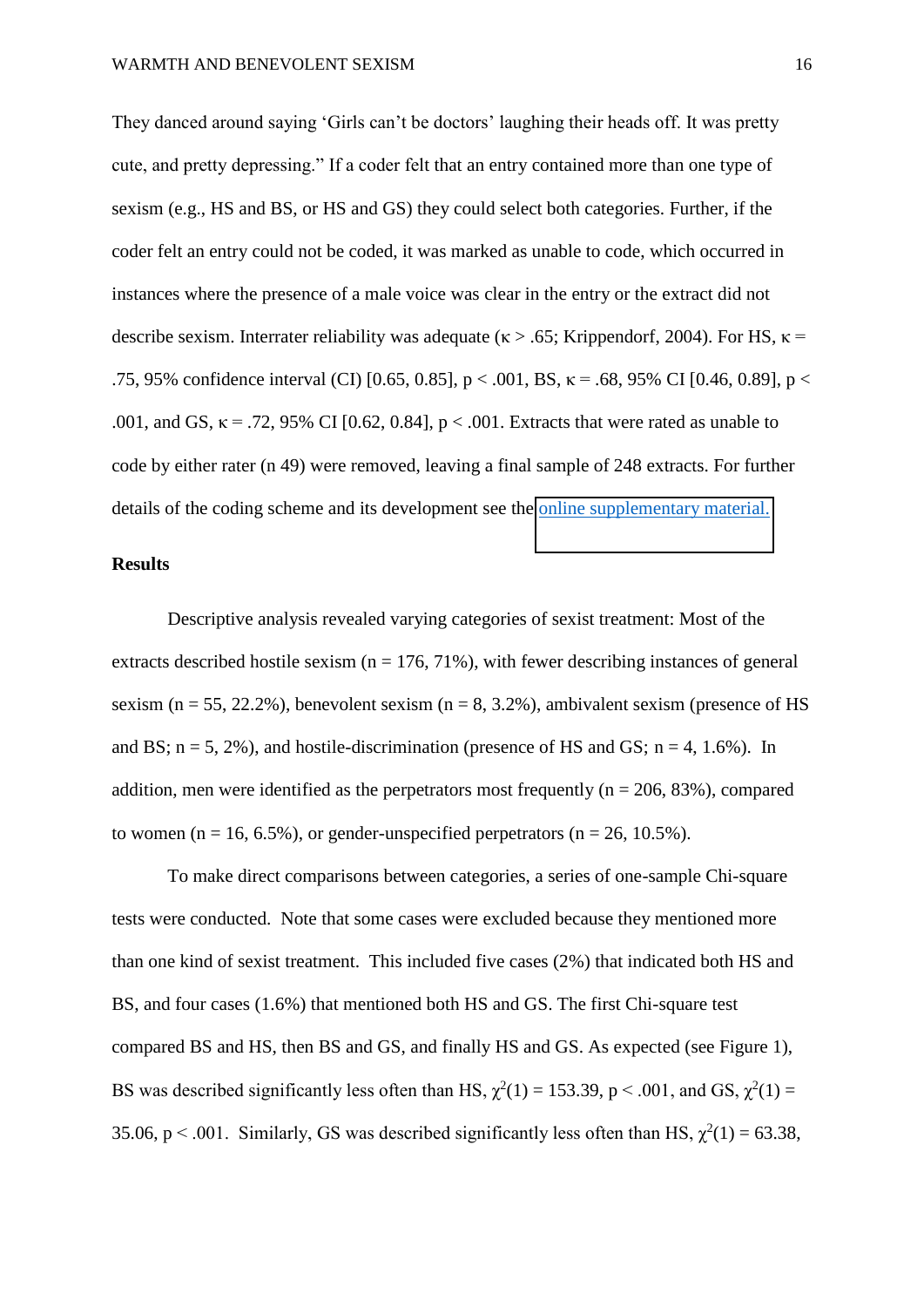p < .001. These findings suggest that women report benevolent forms of sexist treatment less often than hostile forms or more general sexism.

#### **Discussion**

Study 1 indicated that women are less likely to go online to report their experiences of BS compared with HS or GS (e.g., gender discrimination and stereotyping). These findings are consistent with our overarching thesis that BS presents traditional gender roles and their associated inequalities less harshly, which may obscure the sexist nature of the treatment, and make it seem less offensive (Jackman, 1994). The results also suggest the utility of initiatives such as Everyday Sexism Project might be con-strained by the relative rarity with which women recognize and confront BS.

Although the present study provides unique observational in-sight into the frequency with which women describe different kinds of sexism, it has two key limitations. Critically for our thesis, the extracts did not allow for the possibility to code for perceived trait warmth or attitudinal warmth to women and, therefore, the role of warmth can only be inferred. Also, the data cannot exclude the possibility that women describe benevolent treatment less often because they experience it less often. We address these limitations in Study 2 by asking women how often they have experienced either BS or HS interactions with men, and directly measuring the perceived warmth toward women of these men. We also asked women how often they protested such experiences.

#### **Study 2: Experiences of Sexism Are Experiences of Benevolent Sexism**

Study 1 demonstrated that women go online to protest fewer experiences of BS than HS. Yet, it is unclear whether this effect is explained by differences in the frequency of BS and HS, or differences in the desire to protest them. In this second study, we asked women how often they had experienced various hostile or benevolent behaviors from men, and the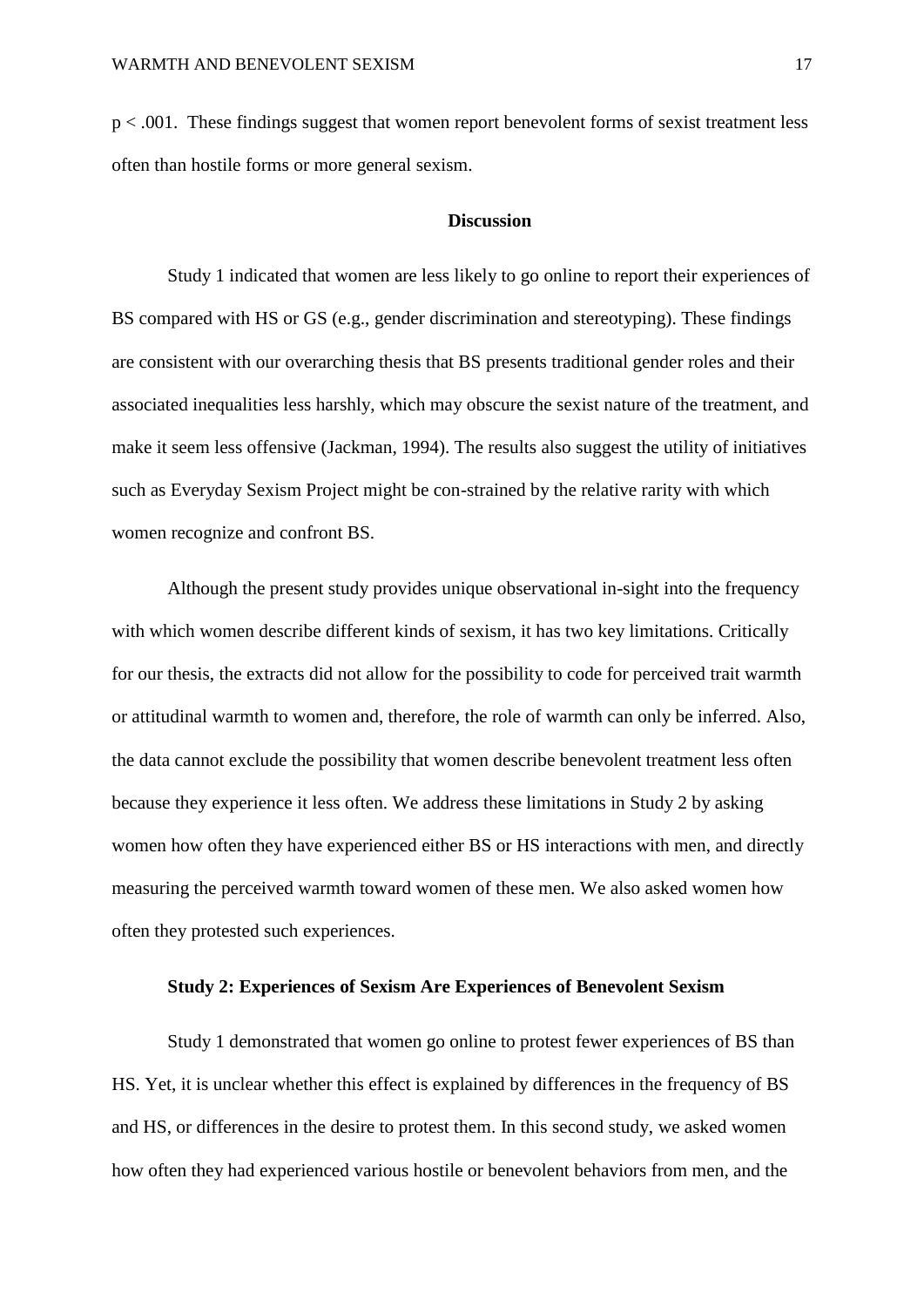perceived warmth of those men and their attitudes toward women. We also asked women how often they had responded to these behaviors by complaining about them to family and friends, sharing them online (e.g., social media/blogs) or confronting the perpetrators. We expected that women would report experiencing BS more than HS, because it is endorsed more than HS (Glick et al., 2000), is more normatively acceptable (Barreto & Ellemers, 2005), and plays an important role in the day-to-day texture and long-term course of heterosexual relationships (Hammond & Overall, 2017). In contrast and in keeping with our thesis, we predicted that women would report protesting HS more often than BS. Further, we predicted an indirect effect by which reporting instances of BS (compared with HS) could be statistically accounted for by the greater warmth of its perpetrators.

#### **Participants**

Participants were 252 British Women ( $M_{\text{age}} = 38.73$ , SD = 11.79), recruited via online crowdsourcing platform Prolific Academic. Sensitivity analyses indicated that this sample could detect an effect size of  $\eta^2$ <sub>p</sub> = 0.03 with 80% power and alpha of 0.05. Participants were predominantly White British (94.4%), Black British (2.4%), Asian British (1.2%), and other ethnicities (2.0%). Participants were compensated for their time based on Prolific Academic pay standards (min. £6 per hour).

#### **Materials and procedure.**

Participants were randomly as-signed to one of two groups, in which they were asked to recall the frequency of experiencing three sexist interactions with men that were either BS (e.g., "Had men try to help you because of your gender (e.g. by offering to carry bags)," or HS (e.g., "Been the target of offensive behavior from men because of your gender (e.g. name calling or jokes)." See Procedure in the [online supplementary material f](http://dx.doi.org/10.1037/pspa0000135.supp)or all example interactions. The Frequency of Sexism responses were our dependent variable and were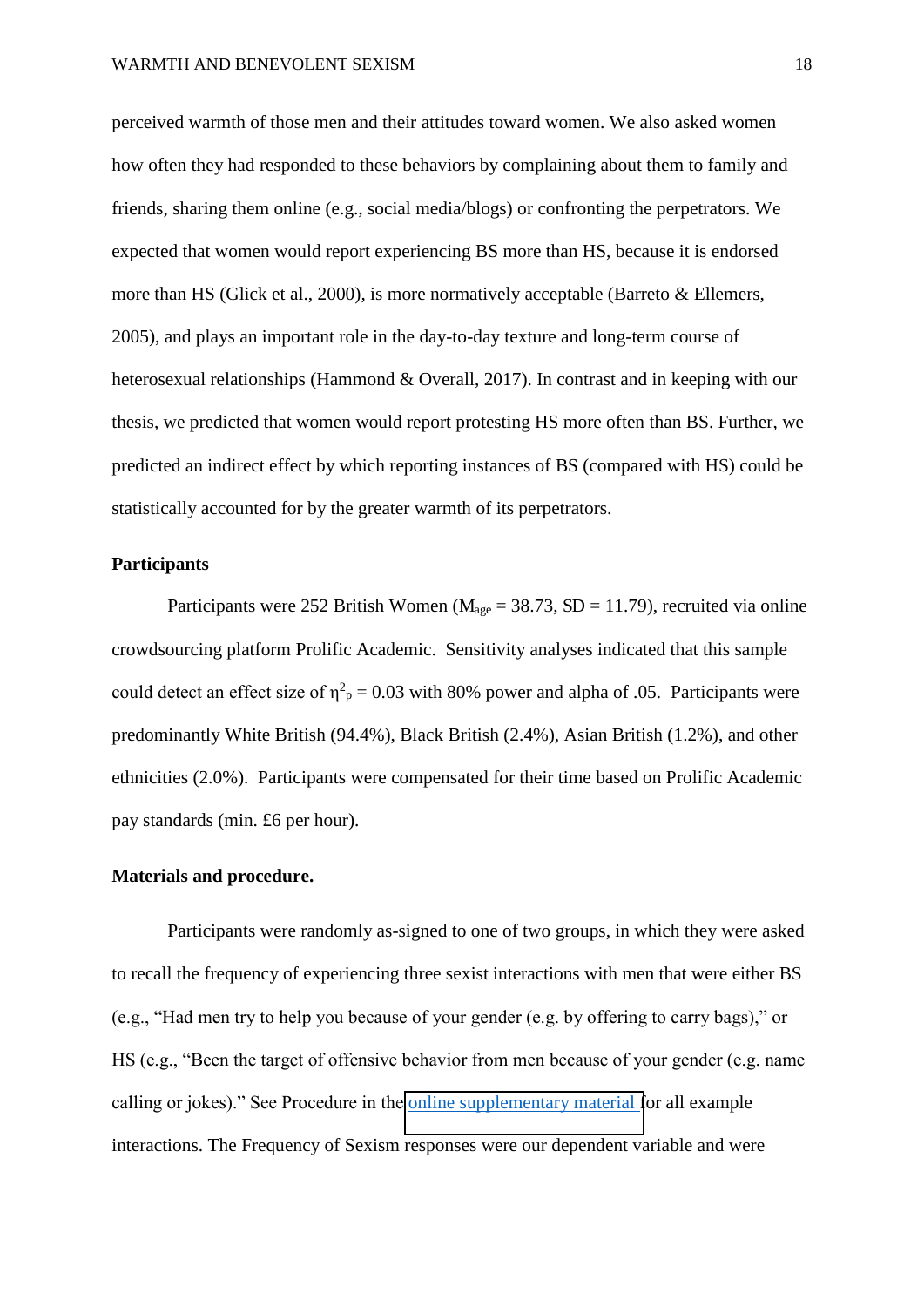recorded for three different time periods (e.g., in the "last week," "last month," and "last 12 months"), on a scale from never (scored as 1), 1*–*2 times (scored as 2), 3*–* 4 times (scored as 3), 5*–*10 times (scored as 4), and more than 10 times (scored as 5). Example interactions were adapted from the Study 1 coding scheme and Becker and Swim (2011). All items across the three time periods were averaged to create a composite score, with higher scores indicating a greater mean frequency of sexist experiences. Participants were then asked to rate the interactions on the two additional dependent measures in a random order

**Warmth.** Participants were asked to rate the trait warmth e.g. "In your experience, how much do you like men who behave in the following ways:"  $(1 = Distike, 7 = Like)$ , and the attitudinal warmth e.g. "In your experience, how much do men who behave in the following ways like women:"  $(1 - Distike$  women,  $7 - Liste$  women), for each of three example behaviors. These items were averaged to create a mean warmth score, with higher scores indicating greater perceived trait and attitudinal warmth (to women) of men who enact these behaviors<sup>1</sup> ( $\alpha$  = .92; see Supplementary File for exploratory factor analyses).

**Protest Sexism.** Participants were asked how often have you "complained to people you know (e.g., friends, family)", "complained online (e.g., on social media, blogs)" and "confronted men who" followed by the same three example behaviors. Responses were recorded for the same three time periods (in the last week, month, twelve months) from never (scored as 1) to more than 10 times (scored as 5).

**Data Preparation.** The individual Frequency of Sexism and Protesting Sexism scores were recoded to more accurately reflect the data labels from a 1-5 scale to a zero to 11 scale (i.e. Never = 0, 1-2 times = 1.5, 3-4 times = 3.5, 7-10 times = 7.5, 10 or more times = 11). In addition, prior to analysis the distribution of the data was investigated, and a strong

 $\overline{a}$ 

<sup>&</sup>lt;sup>1</sup> Although a person's overall warmth and their warmth towards women can be separated conceptually, these items were positively correlated (r from .46 to .93) and comprised a reliable scale ( $\alpha$  = .92). When the composite score is substituted for either the trait warmth or attitudinal warmth (to women) scores all analyses hold, except the indirect effect of Type of Sexism on protesting sexism by Confronting the Perpetrator via Attitudinal Warmth, indirect b = -0.15[-0.33, 0.01].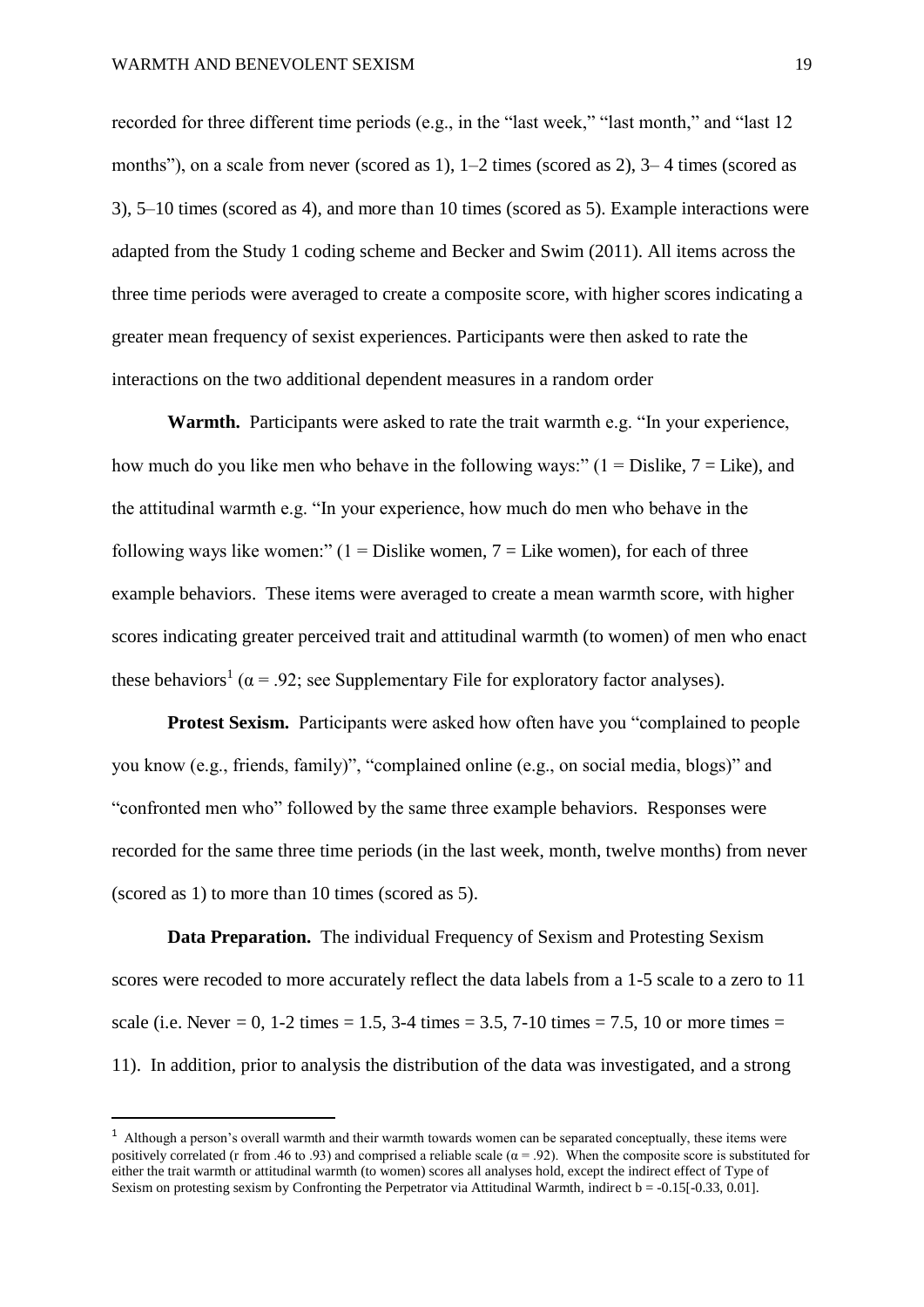positive skew was observed for the frequency of sexism, warmth and protesting sexism dependent variables. To reduce the positive skew in our dependent variables a log transformation was used (i.e.  $Log10(?) + 1$ ; Howitt & Kramer, 2007). These log transformed variables were then used in data analysis.

#### **Results**

#### **Frequency of sexist interactions.**

 $\overline{a}$ 

Means and SDs are presented in Table 1. First, we conducted a one-way analysis of variance (ANOVA) to investigate differences in Frequency of Sexism experienced by women, as a function of the Type of Sexism (BS or HS). To investigate the influence of Type of Sexism on frequency of experiencing sexist interactions a mixed 2 (Type of Sexism: HS, BS) x 3 (Period of Sexism: Week, Month, Year) ANOVA was conducted with repeated measures on the last factor. There was no main effect of Type of sexism,  $F(1, 250) = 2.69$ , p = .102,  $\eta^2$ <sub>p</sub> = .01. However, there was a significant main effect of Period of Sexism, F(1.52,  $380.55$ <sup>2</sup> = 410.19, p < .001,  $\eta^2$ <sub>p</sub> = .62, with participants experiencing more sexism over the last year, relative to week or month. Further, this effect was qualified by a significant Type of Sexism x Period of Sexism interaction, F(1.52, 380.55) = 15.39, p < .001,  $\eta^2$ <sub>p</sub> = .06. Simple effects showed BS ( $M = 0.59$ , SD = 0.33) was experienced more than HS ( $M = 0.46$ , SD = 0.31) over the last year  $F(1, 250) = 8.90$ ,  $p = .003$ ,  $\eta^2 p = .03$ , but not over the week or month time periods. Respectively: F(1, 250) = 0.28, p = .598,  $\eta^2$ <sub>p</sub> = .00 and F(1, 250) = 1.41, p = .236,  $\eta^2$ <sub>p</sub> = .01. Given the presence of this unexpected interaction effect, we recalculated our Frequency of Sexism dependent variable to reflect a mean score for only the Year time period (i.e. "in the last twelve months"). Further, for parsimony between dependent variables and other significant effects of time that were present<sup>3</sup>, we recalculated all protest items to reflect

<sup>2</sup> Greenhouse-Geisser correction was used in response to a significant Mauchly's test of Sphericity.

<sup>&</sup>lt;sup>3</sup> Other significant effects of Period of Sexism were found for protesting sexism by complaining to family/friends. A mixed 2 (Sexism: HS, BS) x 3 (Period of Sexism: Week, Month, Year) ANOVA was conducted with repeated measures on the last factor. There was a main effect of Type of sexism,  $F(1.40, 349.80) = 100.02$ ,  $p < .001$ ,  $p2p = .29$ , which was qualified by an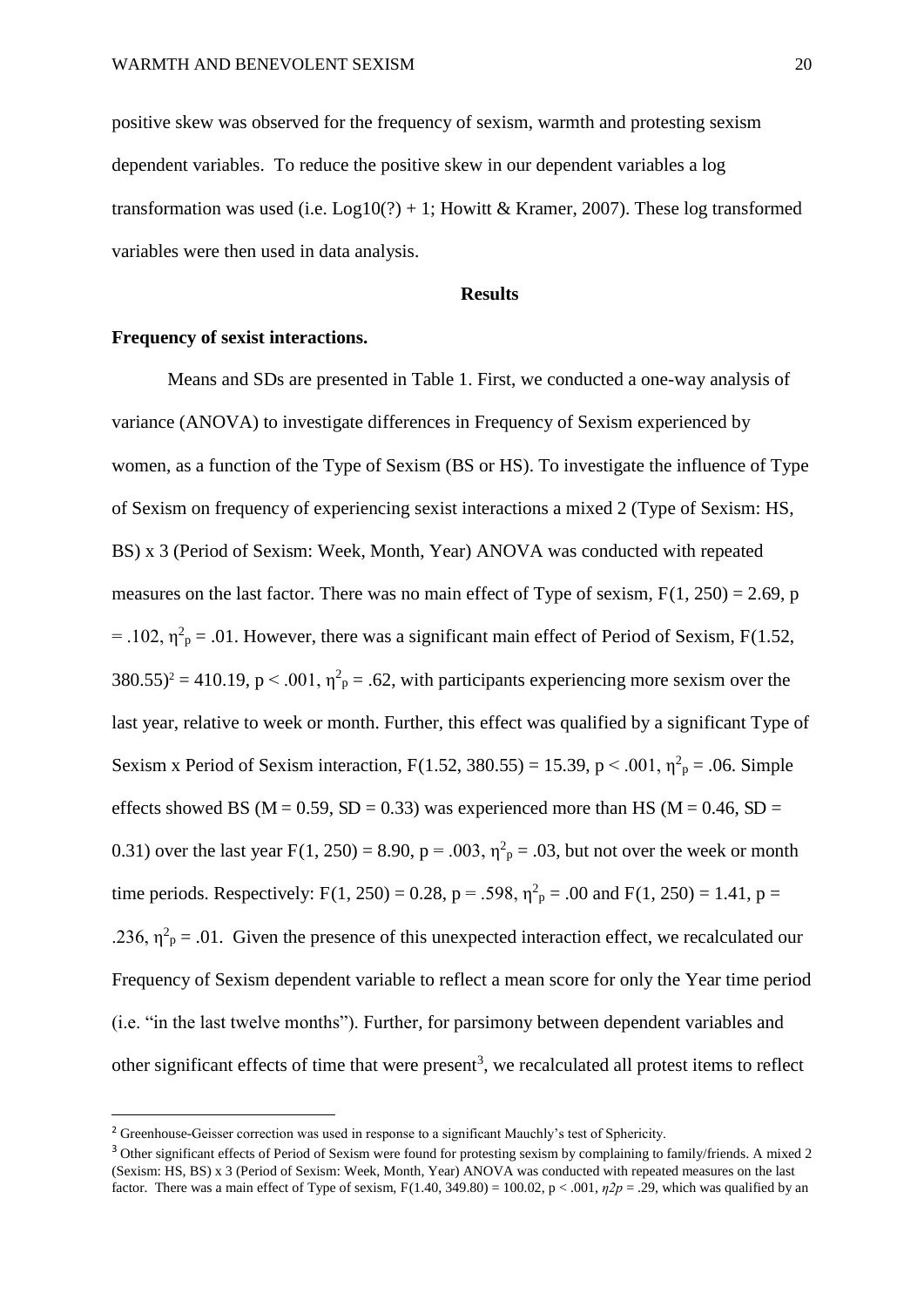a mean score for the Year time period only. All further analyses used these new dependent variables.

#### **Protesting Experiences of Sexism**

 $\overline{a}$ 

To investigate the influence of Type of Sexism on frequency of protesting such experiences a mixed 2 (Type of Sexism: HS, BS) x 3 (Protesting Sexism: Family, Online, Confront) ANOVA was conducted with repeated measures on the last factor. As expected participants were more likely to protest experiences of HS sexism than BS,  $F(1, 250) = 6.07$ ,  $p = .014$ ,  $\eta^2$ <sub>p</sub> = .02. Participants also reported a greater frequency of protesting sexism by complaining to family and friends, than complaining online or by confronting the perpetrator,  $F(1.94, 485.85) = 40.74, p < .001, \eta^2_p = .14$ . Further, the Type of Sexism x Protesting Sexism interaction was non-significant ( $F = 2.51$ ,  $p = .084$ ), however upon investigation of the simple effects participants reported a greater frequency of complaining to family/friends about HS, compared to BS ( $p = .004$ ). Additional analyses adjusting for the Frequency of Sexism observed a significant main effect of Type of Sexism,  $F(1, 249) = 22.87$ , p < .001,  $\eta_p^2$  $= .08$ , women protested experiences of HS more, relative to BS. Further, this was qualified by a significant Type of Sexism x Protesting Sexism interaction,  $F(2, 498) = 5.68$ ,  $p = .004$ ,  $\eta^2$ <sub>p</sub> = .02. Participants were more likely to protest about HS relative to BS by complaining to family and friends ( $p < .001$ ), sharing experiences online ( $p = .025$ ), and by confronting the perpetrator,  $(p = .006)$ . Note these effects were replicated when we used non-log transformed variables<sup>4</sup>.

#### [Table 1]

interaction with Period of Sexism,  $F(1.40, 349.80) = 5.07$ ,  $p = .015$ ,  $\eta^2 p = .02$ . Participants were more likely to complain to family/friends about HS experiences, relative to BS at the year time period (HS:  $M = 0.26$ , SD = 0.30 vs. BS: HS:  $M = 0.16$ , SD = 0.24) but not at the week and month, respectively: F(1, 250) = 8.39, p = .004,  $\eta_{\text{p}}^2$  = .03, F(1, 250) = 3.56, p = .061,  $\eta_{\text{p}}^2$  $= .01$  and  $F(1, 250) = 4.07$ ,  $p = .045$ ,  $\eta^2 p = .02$ .

<sup>4</sup> All variables were entered as before. A main effect of Type of Sexism was observed, women were more likely to protest HS, compared to BS interactions,  $F(1, 249) = 15.19$ ,  $p < .001$ ,  $\eta^2$  $p = .06$ . This was qualified by a significant Type of Sexism x Protest interaction, F(1.84, 457.44) = 8.29, p < .001,  $\eta^2$ <sub>p</sub> = .03. Investigation of simple main effects revealed that compared to BS, women were more likely to protest HS by complaining to family/friends ( $p < .001$ ), but differences were only marginal for complaining online ( $p = .09$ ), and confronting the perpetrator ( $p = .05$ ).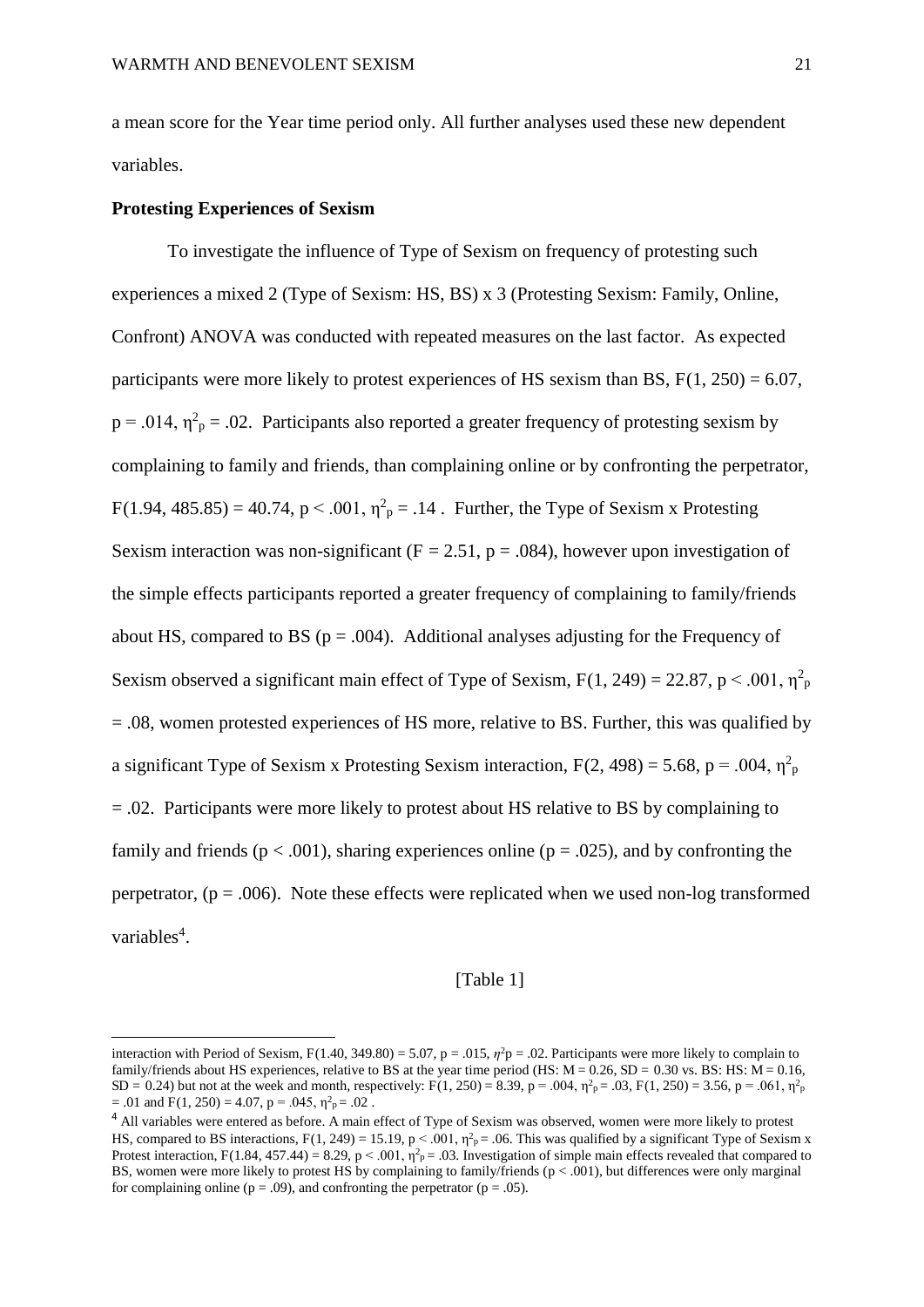#### **Mediation analyses.**

 $\overline{a}$ 

 To further investigate the relation among Type of Sexism, Warmth and Protesting Sexist Experiences, we tested a mediation model using the Process macro (Model 4; Hayes, 2017) with 95% bias-corrected and accelerated confidence intervals and 10,000 bootstrap resamples. Type of sexism  $(HS = -1; BS = 1)$  was entered as the independent variable  $(X)$ , warmth as the mediator (M), and each of the protesting variables were entered as the dependent variable (Y). A significant indirect effect from Type of Sexism to complaining to family/friends, indirect  $b = -0.07$  [ $-0.12$ ,  $-0.02$ ]; sharing online, indirect  $b = -0.07$  [ $-0.10$ ,  $-$ 0.03], and confronting the perpetrator, indirect  $b = -0.04$  [ $-0.08$ ,  $-0.01$ ] was observed via Warmth. In addition, a direct effect was only observed from Type of Sexism to sharing online,  $b = .05$ ,  $SE = .02$ ,  $t = 2.50$ ,  $p = .013$  (all others  $bs < .02$ ,  $ps > .328$ ). Taken together these findings suggest that women are less likely to protest experiences of BS because of its greater warmth relative to HS. Additional models showed that most of these effects were also observed when adjusting for the frequency of sexist experiences<sup>5</sup>. See Figure 2 for individual (a and b) paths.

[Figure 2]

#### **Discussion**

Study 1 examined posts on the Everyday Sexism Project and found that few of them protested experiences of BS while many protested experiences of HS and other instances of gender prejudice. However, this archival investigation could not exclude the possibility that

<sup>&</sup>lt;sup>5</sup>All variables were entered as before. In addition, the Frequency of Sexism was entered as a covariate. While this covariate did affect some individual paths within the models, we report their influence on the indirect (a\*b) and direct pathways only. When controlling for the frequency of sexism, Type of Sexism predicted complaining to family/friends through warmth, indirect  $b = -0.05$  [ $-0.10$ ,  $-0.01$ ] and the direct effect of Type of Sexism on complaining to family/friends was nonsignificant,  $b = -0.02$ ,  $SE = 0.02$ ,  $t = -1.05$ ,  $p = 0.293$ . In addition, when controlling for frequency of sexism, Type of Sexism predicted Sharing online via warmth, indirect  $b = -0.06$  [-0.09, -0.03], and the direct effect was non-significant,  $b = .03$ , SE =  $.02, t = 1.67, p = .098$ . Finally, Type of Sexism did not predict Confronting the perpetrator when the frequency of sexism was controlled for, indirect  $b = -0.03$  [ $-0.07, 0.00$ ], and there was no direct effect of Type of Sexism on Confronting the Perpetrator,  $b = -0.01$ ,  $SE = 0.02$ ,  $t = -0.22$ ,  $p = 0.822$ . These results are indicative of mediation through warmth for Complaining to Family/friends and Sharing Online, but not for Confronting the Perpetrator.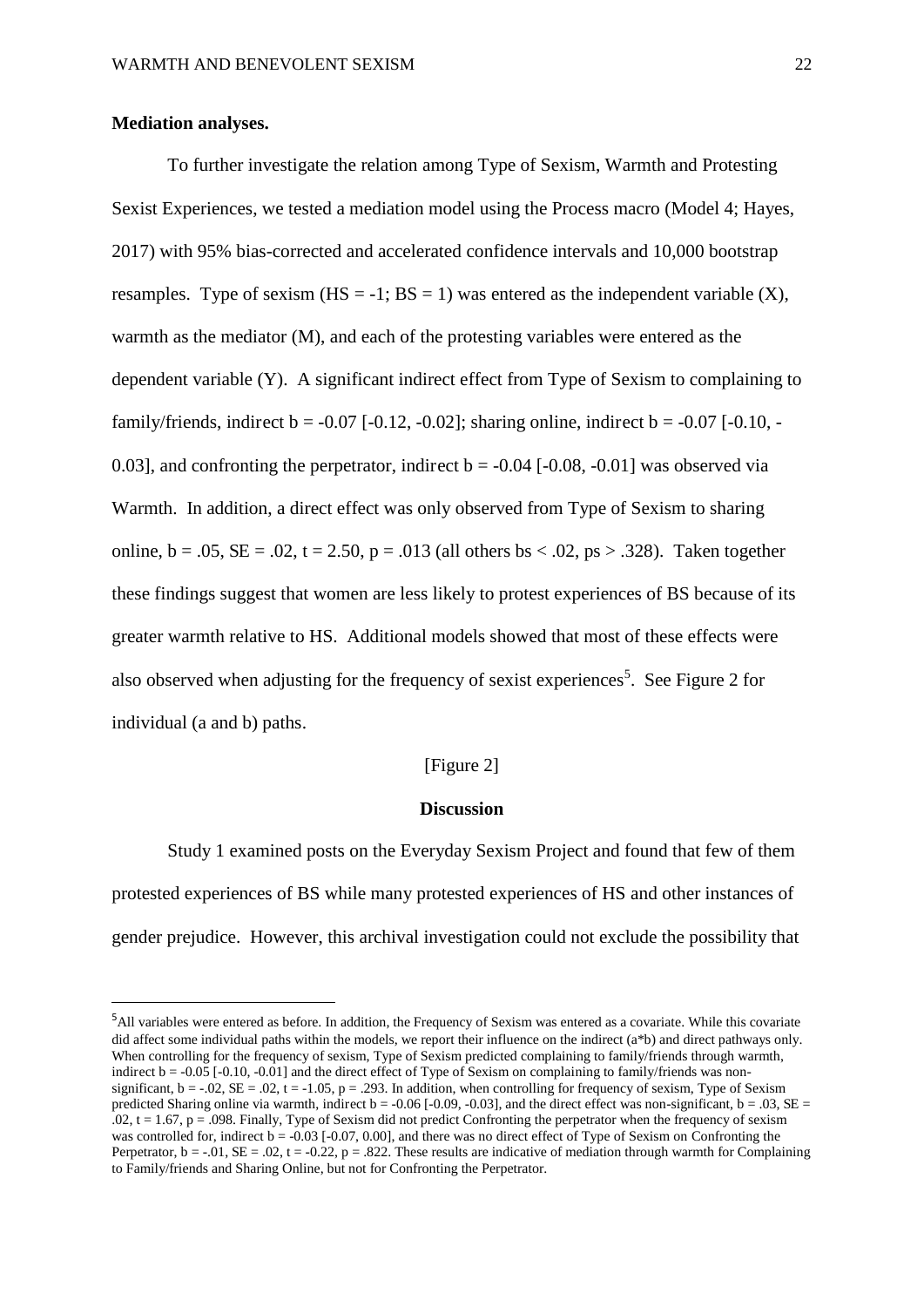this pattern arises because women perceive BS as relatively rare. Study 2 resolved this interpretive difficulty. We asked women to recall their experiences of sexism, and found they recalled BS more often than HS. Despite experiencing BS more often than HS, women reported protesting it less, consistent with Study 1. Whereas the archival methodology of Study 1 provided no measure of warmth, Study 2 also produced evidence that the tendency to protest BS less often was mediated by its perceived warmth.

Although Study 2 provides the first direct evidence that the inclination to challenge BS is lowered by its warmth, is has an important limitation: women's recall of their experiences may be biased. For example, protesting experiences involves cognitive rehearsal and social sharing of those experiences, and can therefore be expected to increase and distort recall (Hirst & Echterhoff, 2012; Reis & Wheeler, 1991). In Study 3 we address these limitations by employing an experimental methodology that is not reliant on recall.

#### **Study 3: The Role of Warmth in Suppressing Protest about Benevolent Treatment**

In Study 3, we presented female participants with behaviors that exemplified either hostile or benevolent sexism. We then asked them to rate the warmth of the male protagonist and his attitudes to women, and then to indicate whether the behaviors were sexist. We also asked women whether they would protest these sexist behaviors if they were ever to personally experience them. We predicted that women would be less likely to perceive benevolent (vs. hostile) behaviors as sexist, and that this finding would be mediated by the perceived attitudinal warmth of the benevolent behaviors. Further, we predicted that women would be less likely to protest experiences of benevolent versus hostile sexism, and that this effect would be mediated sequentially by perceived attitudinal warmth and perceived sexism.

#### **Method**

#### **Participants**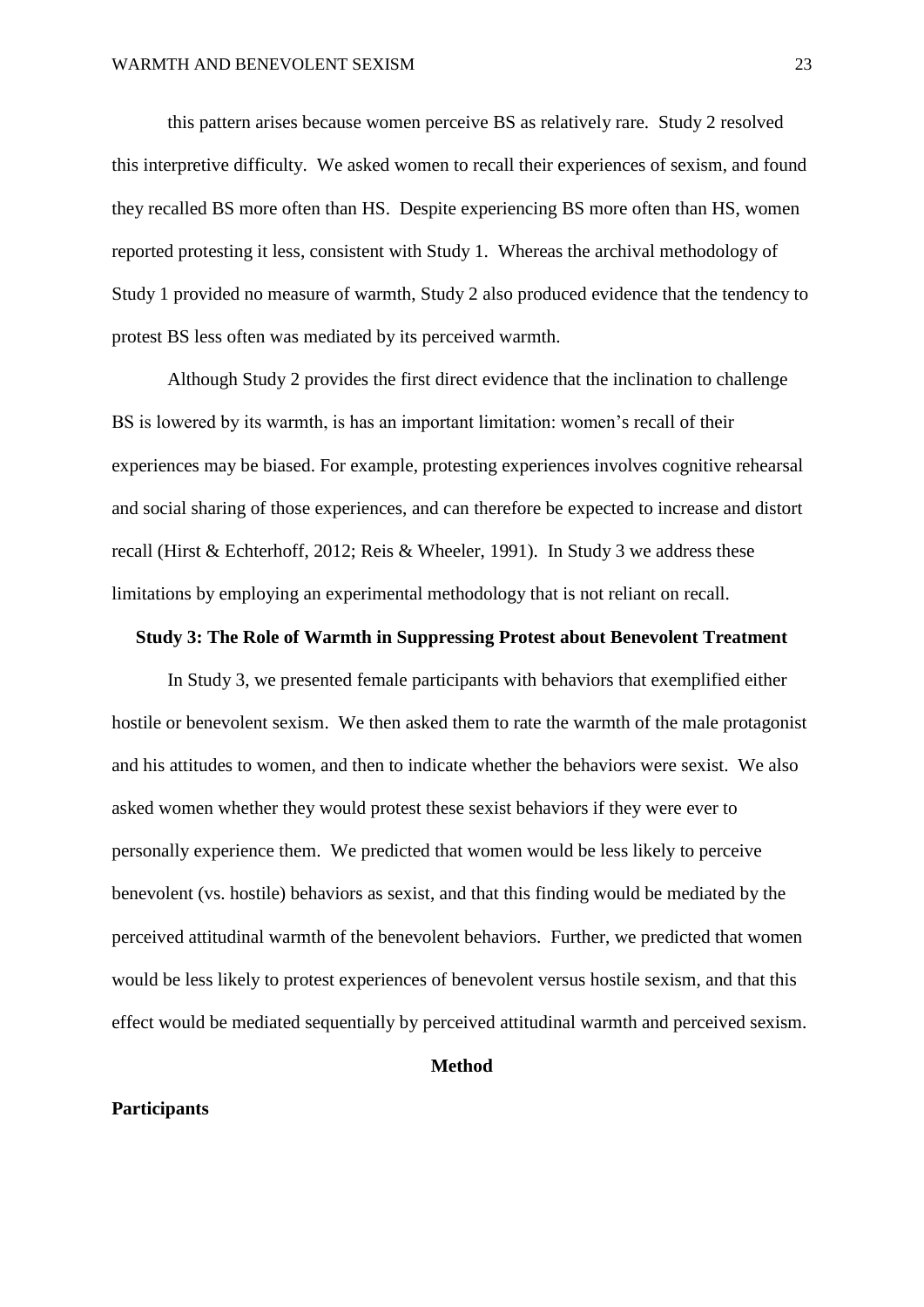Participants were 219 British Women ( $M_{\text{age}} = 40.74$ , SD = 11.97) recruited via the crowd-sourcing platform Prolific Academic. Note that one participant was removed due to a failed attention check. Sensitivity analyses indicated that at this sample size we had the sensitivity to detect an effect size of  $\eta^2$ <sub>p</sub> = .03 with 80% power and alpha of .05. Participants were predominantly White (90.9%), Black British (3.7%), Asian British (3.2%), and other ethnicities (2.3%). All participants were compensated for their time based on Prolific Academic pay standards (minimum £6 per hour).

#### **Materials and Procedure**

Participants were randomly assigned to one of two conditions, in which they were presented either with three instances of benevolent (e.g., "a man insisting on paying for his girlfriend's meals") or hostile sexist treatment of women (e.g., "a man using "bitches" and "chicks" to refer to women"), adapted from Becker and Swim (2011). Participants were asked to rate the three behaviors on the four dependent measures described below, which were randomly presented. Finally, participants provided demographic information, and were then debriefed, thanked, and paid.

**Perceived sexism.** Participants were asked: "Please indicate how much you think the following behaviors are sexist." and "Please indicate how much you think the following behaviors are prejudiced against women."  $(1 = not at all, 7 = very much)$ . All items were averaged to create a mean perceived sexism score ( $\alpha$  = .97), with higher scores indicating greater perceived sexism.

**Warmth.** Participants were asked: "Please indicate how much you would like someone who acted in these ways? "and "Please indicate how much you would think someone who acted in these ways likes women?"  $(1 = not at all, 7 = very much)$ . These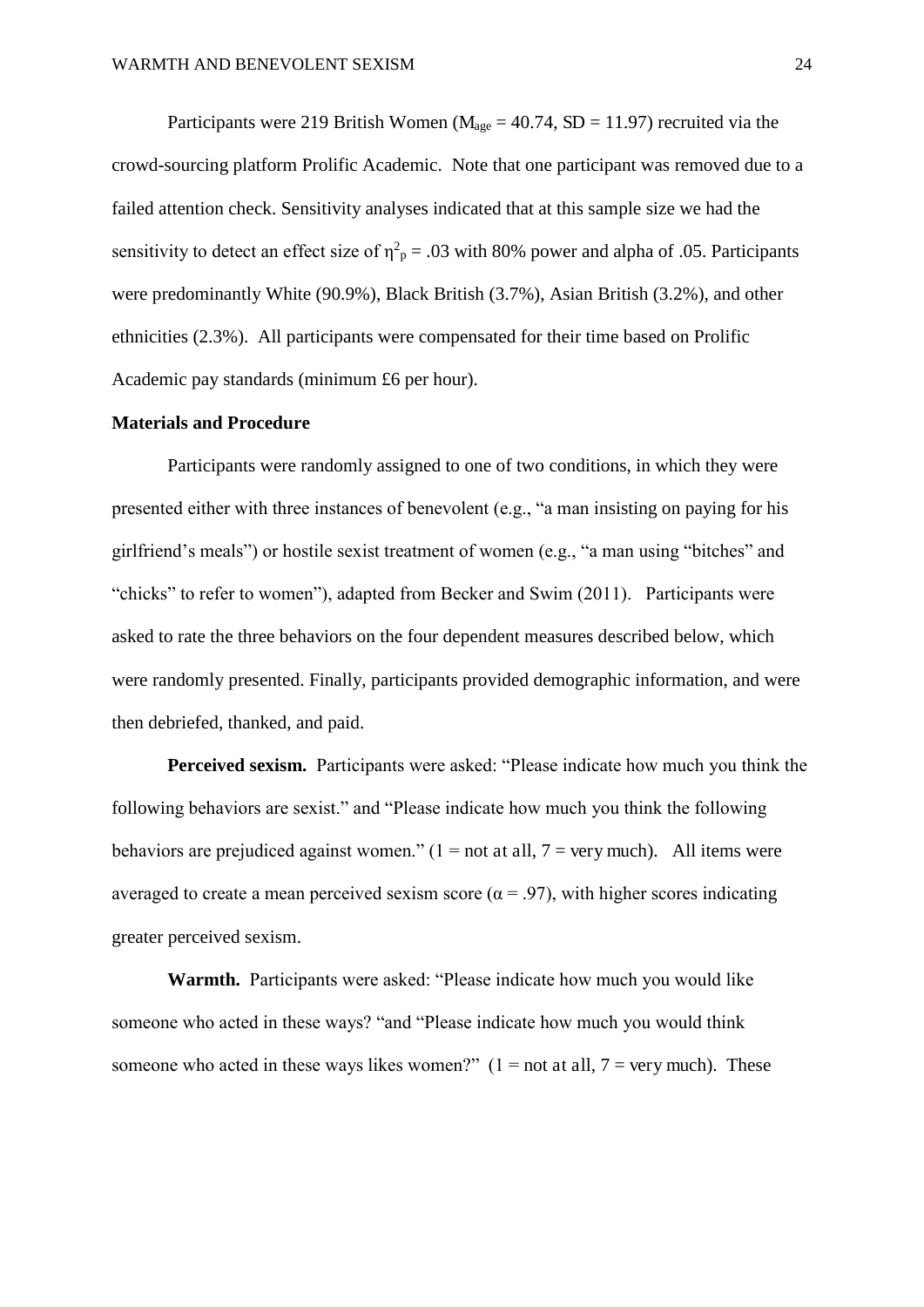items were averaged to create a mean warmth score ( $\alpha$  = .90), with higher scores indicating greater warmth to women<sup>6</sup>.

**Protesting Sexism.** Finally, participants were asked: "How likely would you be to complain about such treatment (e.g. by going on a website in which women share their experiences of sexism)?" ( $\alpha$  = .81; 1 = not at all, 7 = very much).

#### **Results**

#### **Effect of Sexism Type on Dependent Measures**

One-way ANOVAs were conducted to investigate differences in the perception of hostile and benevolent behaviors on the dependent measures. Means and standard deviations are presented in Table 2. In each ANOVA, Type of Sexism was entered as the independent variable and Perceived Sexism, Warmth or Protesting Sexism as the dependent variable. Means and standard deviations are displayed in Table 2. As expected, participants were significantly more likely to perceive HS as sexist relative to BS,  $F(1, 217) = 400.93$ ,  $p < .001$ ,  $\eta^2$ <sub>p</sub> = .65. In addition, BS was perceived as significantly greater in warmth to women compared to HS,  $F(1, 217) = 674.90$ ,  $p < .001$ ,  $\eta^2$ <sub>p</sub> = .76. Finally, participants were significantly more likely to protest HS than BS,  $F(1, 217) = 135.26$ ,  $p < .001$ ,  $\eta^2 p = .38$ .

[Table 2]

#### **Mediation analyses**

 $\overline{a}$ 

To further test the relation among Type of Sexism, Warmth, Perceived Sexism and Protesting Sexism, we tested a sequential mediation model using Model 6 of the Process macro (Hayes, 2017) with 95% bias-corrected and accelerated confidence intervals and 10,000 bootstrap resamples. Type of sexism  $(HS = -1; BS = 1)$  was entered as the independent variable (X), warm attitudes to women and perceived sexism were entered as the

<sup>&</sup>lt;sup>6</sup> Although a person's overall warmth and their warmth towards women can be separated conceptually, these two items were positively correlated ( $r = .67$ ) and comprised a reliable scale ( $\alpha = .90$ ). The reported results hold when the composite scale is substituted by either the single item measuring overall warmth, or the item measuring warmth toward women.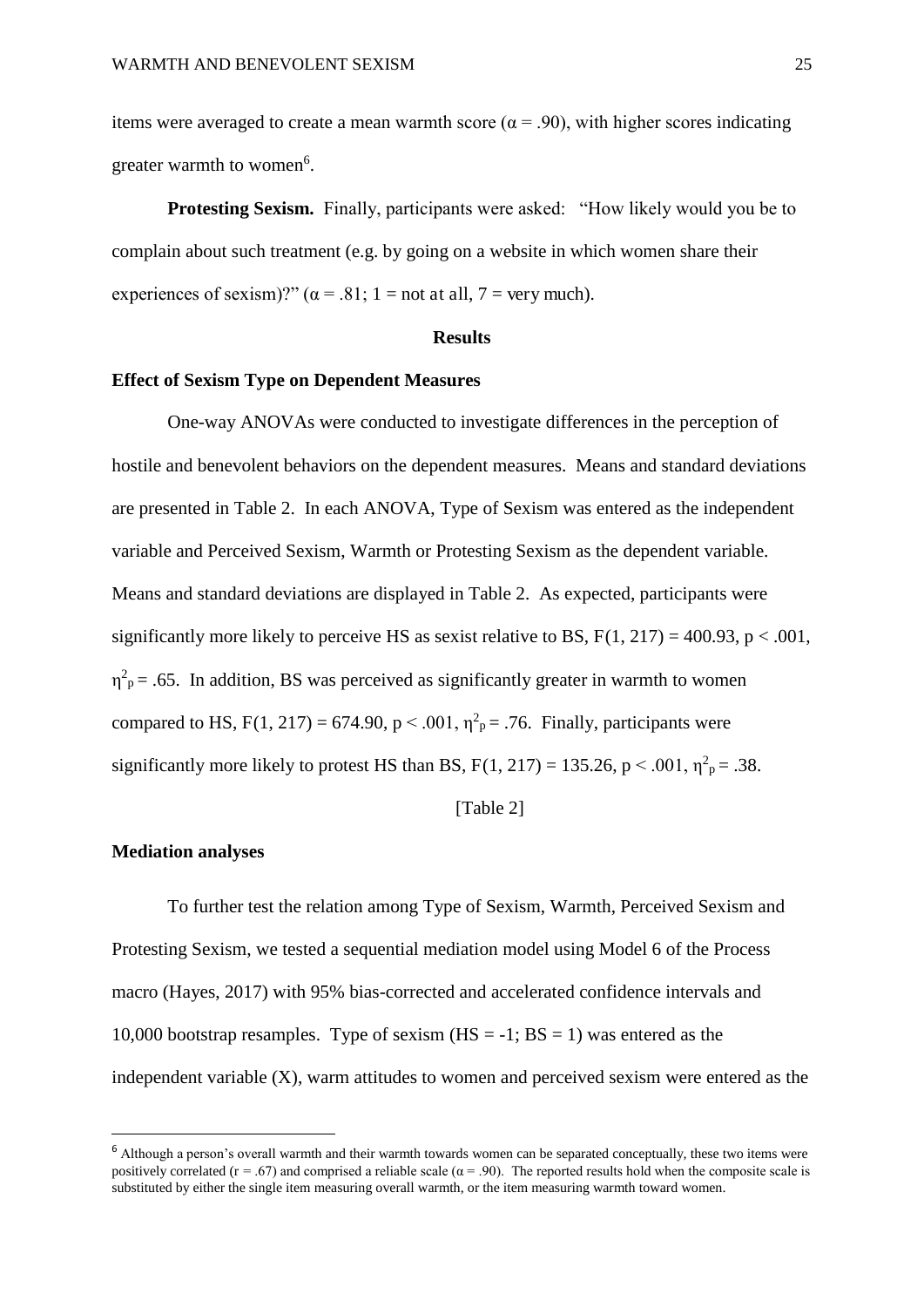mediators ( $M1 \& M2$ ), in that order, and protesting sexism was entered as the dependent variable (Y). A significant indirect effect was observed from sexism type to protesting sexism via, in turn, warmth to women and perceived sexism, indirect  $b = -0.34$  [ $-0.56, -0.18$ ]. See Figure 3 for individual (a and b), direct and total paths. This finding suggests that women who experience BS are less likely to protest about such experiences owing to BS's greater perceptions of attitudinal warmth to women, and lower perceptions of sexism.

#### [Figure 3]

#### **Discussion**

Study 3 showed that women perceived benevolent behaviors as less sexist and perceived benevolent sexist men as warmer toward women, compared to hostile behaviors and the men who enact them. Taken together, Studies 1-3 suggest that women are less likely to perceive experiences of benevolent sexism as reflecting instances of sexism, and that this pattern is attributable to the attitudinal warmth to women attached to benevolent sexist treatment. While Study 3 examines the relationship between each type of sexism and warm attitudes to women independently, it does not investigate the perceived relationship between benevolent and hostile sexism or the role that warm attitudes to women plays in their perceived relationship. In Study 4, we test whether the perceived attitudinal warmth to women of a male protagonist may have an effect on the "illusion of antagonism" between BS and HS.

#### **Study 4: Warmth in the Illusion of Antagonism**

 Study 4 provides the most direct experimental test of the illusion of antagonism to date, by portraying a male protagonist as high in either HS or BS, and examining whether it causes him to be perceived as low in the complementary aspect of sexism. Thus, Study 4 aimed to test whether perceiving a man as a benevolent sexist leads observers to see him as low in hostile sexism, and vice-versa. Participants were then asked to rate the protagonist's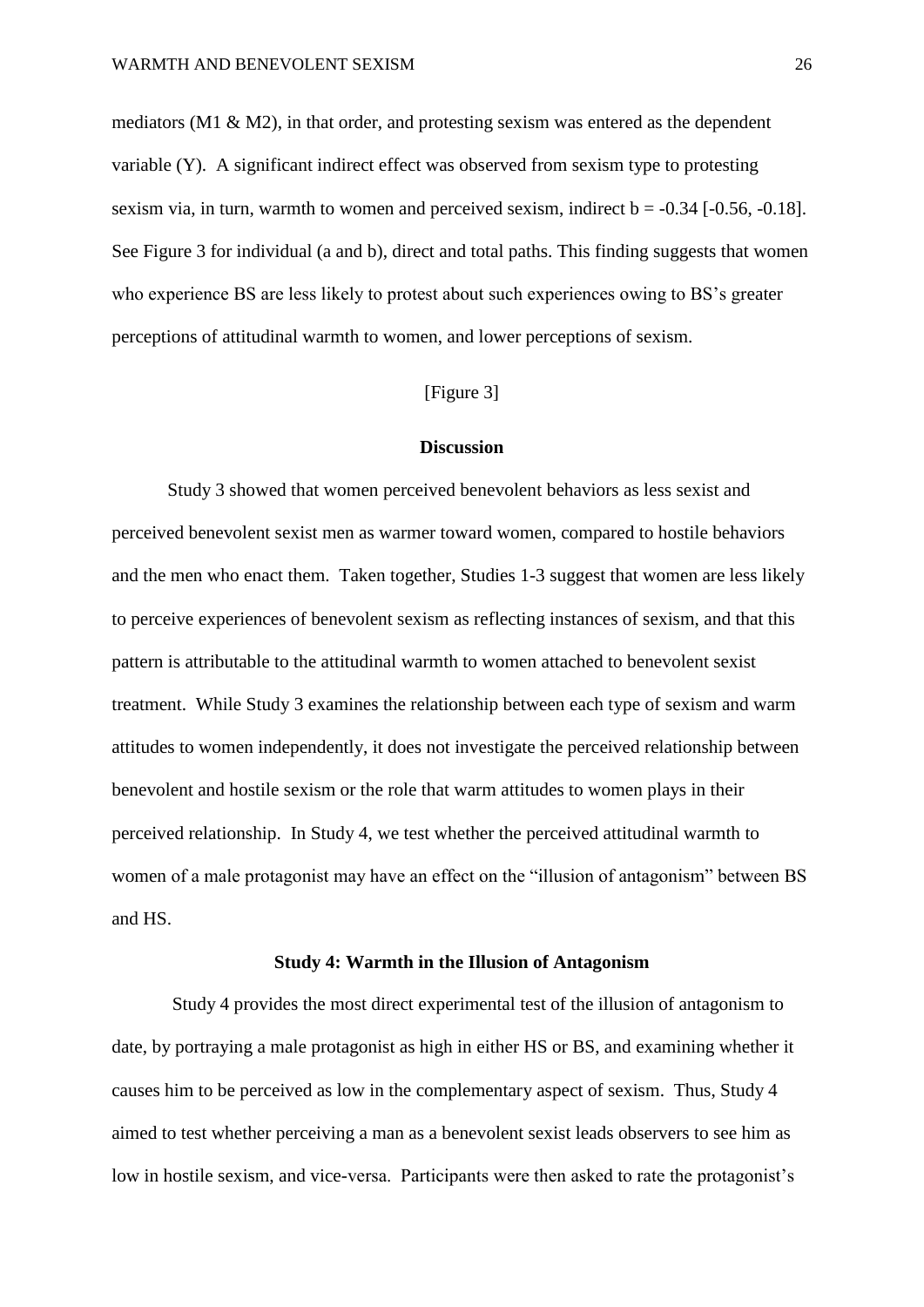likelihood of displaying the complementary type of behaviors (either HS or BS), and traditional gender role attitudes. We also asked participants whether they thought the man would support gender equality.

We hypothesized that men who engaged in benevolent (vs. control) behaviors would be perceived as lower in HS, less likely to enact HS, more supportive of equality, and less supportive of traditional gender roles. We also hypothesized that conversely, men who engaged in hostile (vs. control) behaviors would be seen lower in BS, less likely to enact BS, less likely to support equality and more supportive of traditional gender roles. Finally, we hypothesized that this effect would be mediated by warmth, since it is related in opposing directions to BS and HS. See Figure 4 for a conceptual diagram of the expected relationships between variables.

#### [Figure 4]

#### **Method**

#### **Participants**

 $\overline{a}$ 

Participants were 296 American Mturk workers<sup>7</sup>, including 170 men ( $M_{\text{age}} = 34.36$ ,  $SD = 10.84$ ) and 126 women (M<sub>age</sub> = 40.57, SD = 13.30). Based on this sample size, sensitivity analysis indicated a sensitivity to detect an effect size of  $\eta^2$ <sub>p</sub> = .03 with 80% power and alpha equal to .05. Only workers who had completed over 500 HITs and had a HIT approval rate of greater than 95% were eligible to complete this study. Participants were compensated for their time in line with pay conventions for online crowdsourcing platforms. The majority of the sample was White (81.8%), Black (7.8%) and Asian (4.7%). The remaining 5.8% included Hispanic, Native American, Pacific-Island and other ethnicities. **Materials and Procedure** 

 $^7$  An original sample of 301 was collected, but five cases were removed owing to a failed attention check (e.g. "At the beginning of this this survey, which of the following was Mike observed doing?". Responses were recorded as correct if the participant chose the behavior, either HS, BS or non-sexist control, that they had read at the beginning of the study).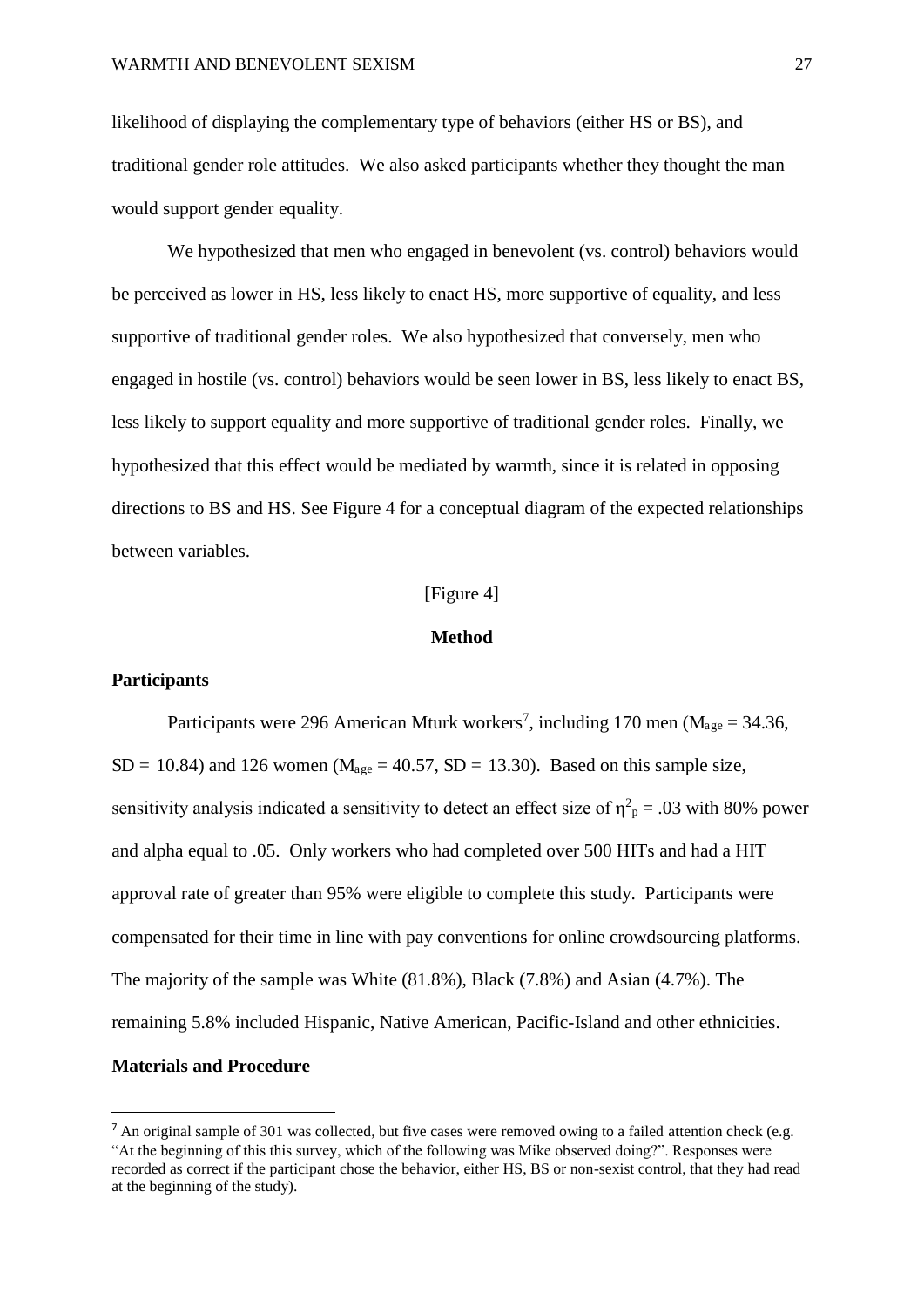Participants read a vignette about a "30-year-old heterosexual man, Mike" who was described as engaging in three behaviors that constituted hostile (e.g. "Sexually harassing women by ogling at them and catcalling"), benevolent (e.g. "Going out of his way to hold heavy doors open for women"), or neither type of sexism (e.g. "call a female colleague "ignorant" because she belongs to a different political party to him"), adapted from Becker and Swim (2011). In the control condition, one behavior was negative, one behavior was positive, and one behavior was neutral toward women (e.g. "Playing tennis with his girlfriend*"*). Participants then completed the first dependent measure described below, followed by the others. Finally, they provided demographic information, and were debriefed, thanked, and paid. See Supplementary File for all items.

**Complementary behaviors.** Participants rated the likelihood that Mike would engage in the complementary sexist behaviors (in the benevolent condition, this was hostile behaviors,  $\alpha$  = .84; and in the hostile condition, this was benevolent behaviors,  $\alpha$  = .76; participants in the control condition rated the likelihood of both, HS:  $\alpha$  = .85, BS:  $\alpha$  = .70), using a seven-point scale ranging from very unlikely (scored as 1) to very likely (scored as 7).

**Perceived BS and HS attitudes.** Participants completed the 22-item ASI (Glick & Fiske, 1996) as they believed Mike would complete it using a Likert scale  $(1 = \text{strongly})$ disagree,  $6 =$  strongly agree). Higher scores indicated higher levels of HS and BS (HS: "Women seek to gain power by getting control over men",  $\alpha$  = .95; BS: "Women should be cherished and protected by men",  $\alpha$  = .92).

**Warmth.** Participants completed 12 items to evaluate Mike's trait warmth (e.g., "Mike's behavior suggests that he is kind.") and attitudinal warmth to women as a group (e.g., "Mike's behavior suggests that he likes women.";  $1 =$  not at all,  $7 =$  very much). Exploratory factor analysis using maximum likelihood extractions revealed that the 12 items together comprised a single factor accounting for 84.99% of the variance ( $\alpha$  = .98).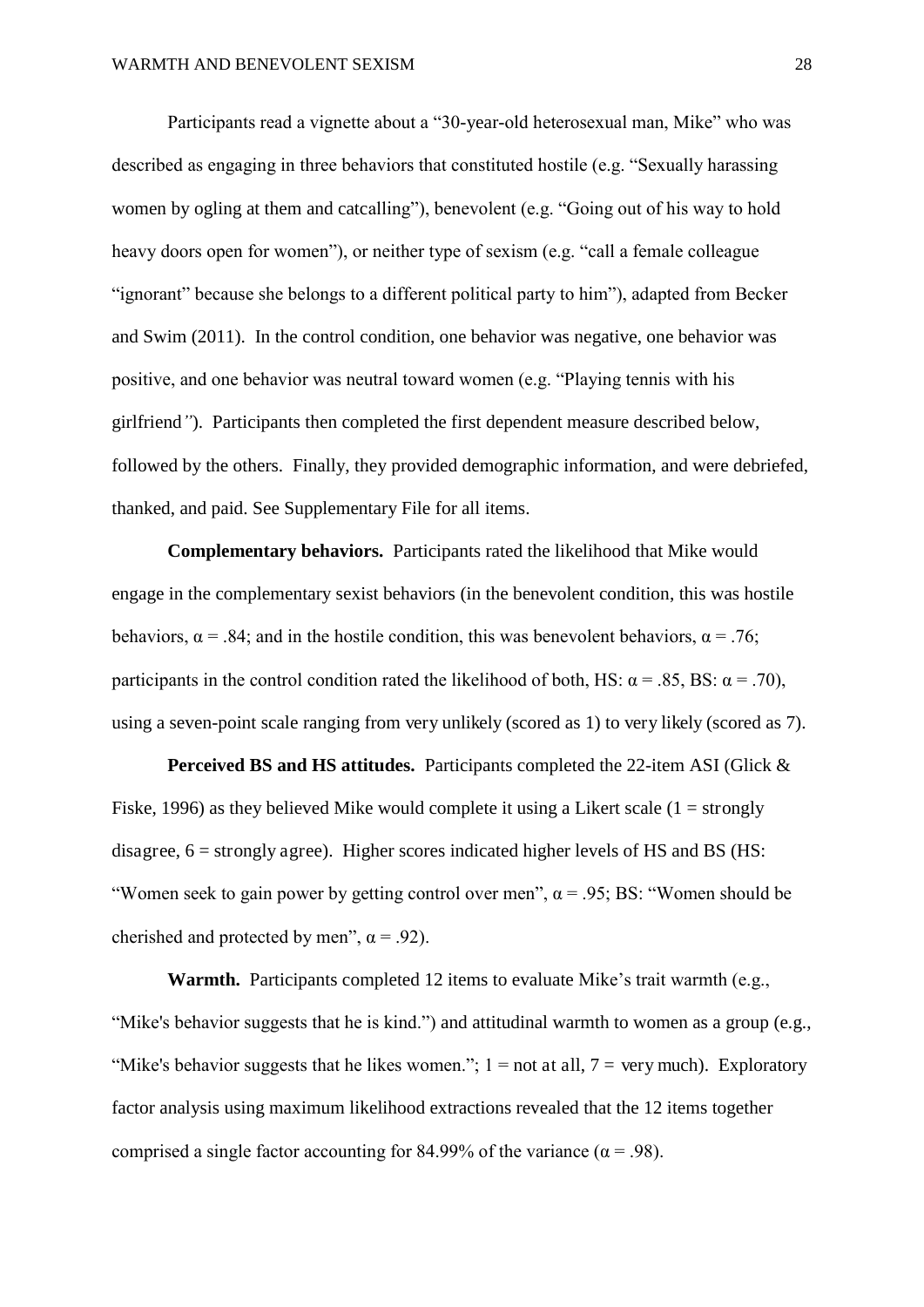$\overline{a}$ 

**Perceived support for equality.** Participants completed six items ( $\alpha$  = .89) to assess Mike's perceived support for equality (e.g., "Mike's behavior suggests that he is feminist."; 1  $=$  not at all,  $7 =$  very much). See Supplementary File for exploratory factor analyses.

**Endorsement of traditional gender roles.** Finally, participants completed the 15 item Attitudes towards Women Scale (AWS; Spence, Helmreich & Stapp, 1973) assessing perceptions of Mike's traditional views of women's roles in society (e.g., "The intellectual leadership of a community should be largely in the hands of men";  $1 = not$  at all,  $7 = very$ much). These items were averaged to create an overall mean score, with higher scores indicating greater endorsement of traditional gender roles ( $\alpha$  = .92).

#### **Results**

Means and standard deviations for all study variables are displayed in Table 3. The effects generally were not moderated by participant gender<sup>8</sup>, and therefore we collapsed across participant gender and performed a series of one-way ANOVAs with three levels of sexism (benevolent, hostile, and control) to test our hypotheses. Significant main effects were followed up with planned analyses of simple effects that contrasted the Benevolent and the Control conditions, and the Hostile and Control conditions. As shown in Table 3, the experimental manipulation of sexism type was successful: higher BS scores were reported for Mike when he displayed benevolent behaviors compared to the control condition, and higher HS scores were reported for Mike when he displayed hostile behaviors compared to the control condition.

<sup>&</sup>lt;sup>8</sup> A significant Gender x Behavior Type interaction was found on HS, F(2,290) = 6.72, p < .001,  $\eta_p^2$  = .04, and Traditional gender roles,  $F(2,290) = 5.28$ ,  $p = .006$ ,  $\eta^2$ <sub>p</sub> = .04. Simple main effects revealed that both male and female participants rated the protagonist as lower on HS (men  $p < .001$ , women  $p < .001$ ) and traditional gender role attitudes (men  $p = .006$ , women  $p < .001$ ) in the BS (vs. control condition) and higher on HS (men  $p < .001$ , women  $p = .006$ ) and traditional gender roles (men  $p < .001$ , women  $p < .001$ ) in the HS (vs. control) condition. In general, male (vs. female) participants differentiated more strongly between BS and control men, and less strongly between HS and control men. All other interaction effects of gender were non-significant ( $p > .233$ ).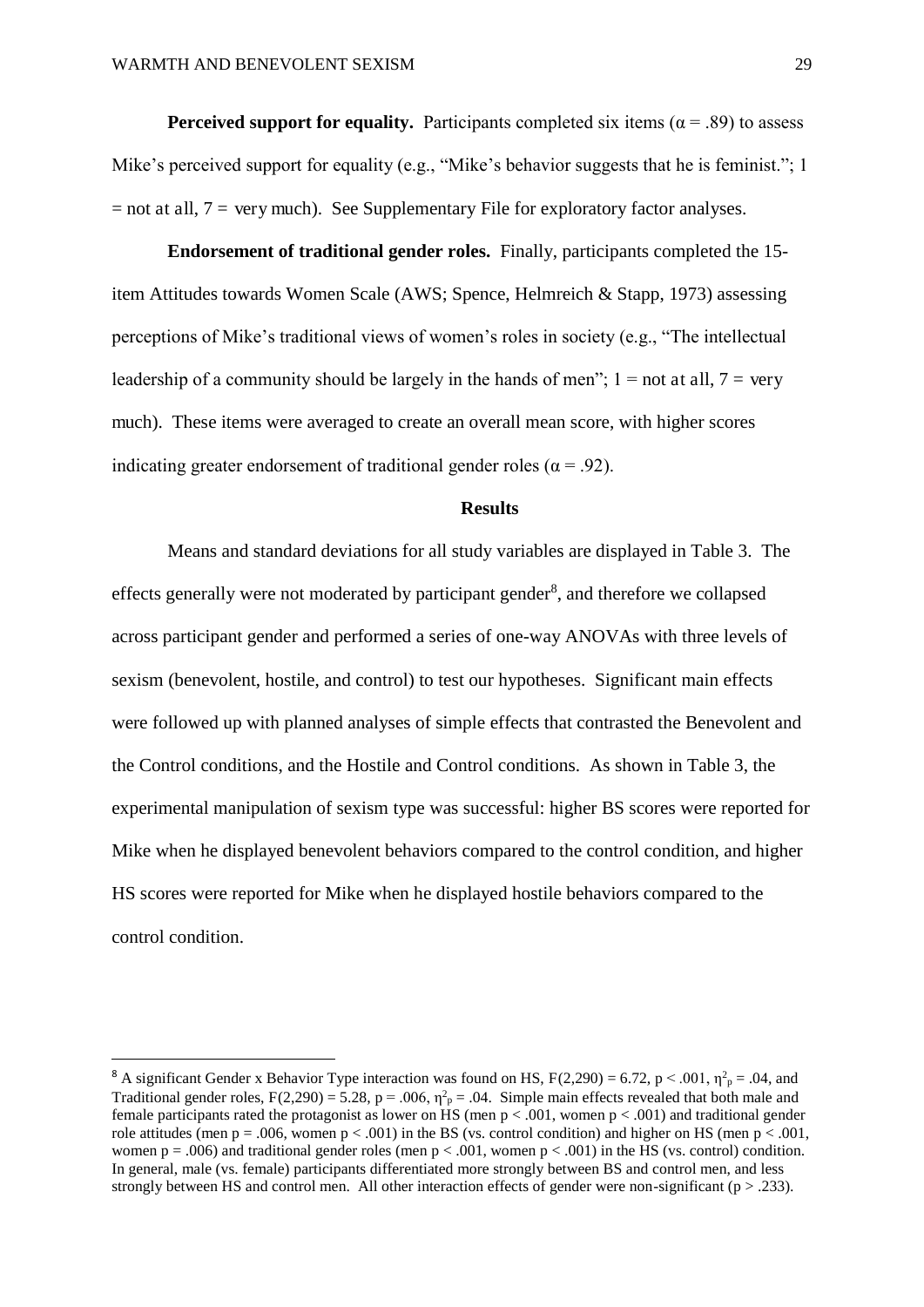Consistent with predictions, significant main effects for Sexism Type were observed across each variable (see Table 3). Planned contrasts showed that compared to the control condition, when Mike displayed benevolent behaviors he was rated as having warmer attitudes to women,  $t(196) = 14.32$ ,  $p < .001$ ,  $d = 2.19$ , as being less likely to endorse HS attitudes, t(196) = -10.22,  $p < .001$ , d = 1.45, more supportive of equality, t(196) = 6.11, p < .001,  $d = 0.86$ , and less supportive of traditional gender role attitudes, t(196) = -6.37, p < .001,  $d = 0.89$ . Conversely, compared to the control condition, when Mike displayed hostile behaviors he was rated as having less warm attitudes to women,  $t(194) = -15.88$ ,  $p < .001$ ,  $d =$ 2.44, as being less likely to endorse BS attitudes,  $t(194) = -7.73$ ,  $p < .001$ ,  $d = 1.08$ , less supportive of equality,  $t(194) = -11.23$ ,  $p < .001$ ,  $d = 1.54$  and more supportive of traditional gender role attitudes,  $t(194) = 7.94$ ,  $p < .001$ ,  $d = 1.15$ .

#### **Complementary behaviors**

 We examined whether people perceived displays of HS and BS as antagonistic to each other by testing whether displays of one form of sexism were related to displays of the other form. A one-way ANOVA with two levels (BS vs. control) showed that when Mike displayed benevolent behaviors he was perceived as less likely to display hostile behaviors,  $F(1, 193) = 92.48$ , p < .001,  $\eta^2$ <sub>p</sub> = .32. Also, when Mike displayed hostile behaviors he was perceived as less likely to display benevolent behaviors,  $F(1, 193) = 259.01$ ,  $p < .001$ ,  $\eta^2$ <sub>p</sub> = .57, compared to the control condition.

[Table 3]

#### **Mediation analyses**

 $\overline{a}$ 

We next tested a mediation model using the Process macro (Model 4; Hayes, 2017) to examine the indirect effect of sexist behaviors on these outcomes through warmth<sup>9</sup>. Type of Sexism displayed was dummy coded as  $(BS/HS = 1;$  Control = 0) and entered as the

<sup>&</sup>lt;sup>9</sup> Note that all mediation analyses held when either trait or attitudinal warmth were entered as mediators.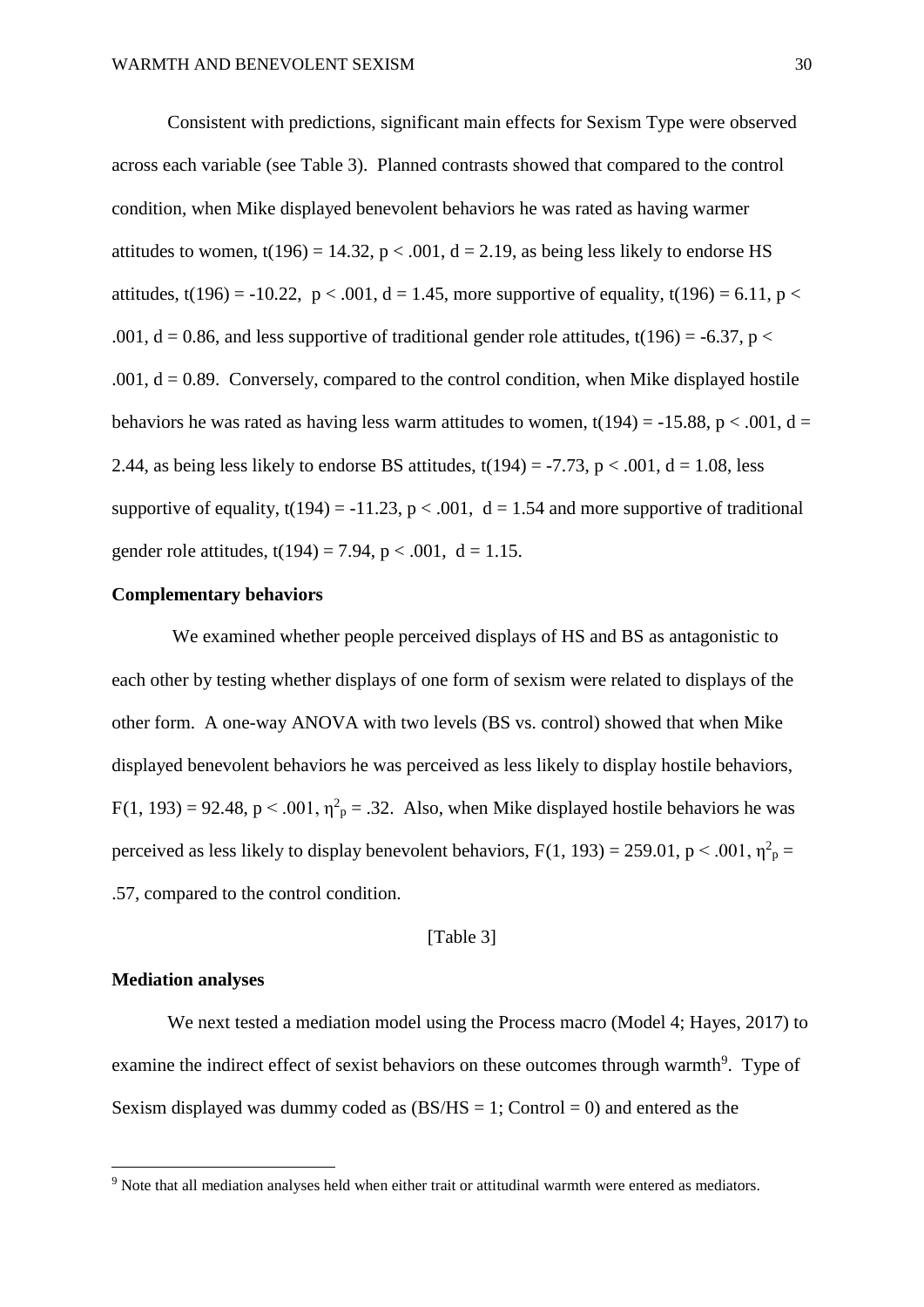independent variable (X), warmth was entered as the mediator (M), and each of the four dependent variables was entered in a separate model (Y). Significance of the indirect path was assessed using 95% bias-corrected and accelerated confidence intervals with 10,000 bootstrap resamples. As predicted, Mike's display of benevolent behaviors predicted greater warmth compared to the control condition,  $b = 1.92$  [1.68, 2.16], and Mike's display of hostile behaviors predicted lower warmth compared to the control condition,  $b = -2.21$ , [ $-$ 2.45, -1.97].

For each dependent variable, indirect effects via warmth conformed to our predictions as outlined conceptually in Figure 4. Via warmth, displays of BS led the male protagonist (compared to the control condition) to be perceived as: less prone to endorse HS statements, indirect  $b = -0.90$  [-1.21, -0.62]; less likely to display HS behaviors, indirect  $b = -1.32$  [-1.74,  $-0.89$ ; more supportive of gender equality, indirect  $b = 1.20$  [0.95, 1.48]; and lower in traditional gender roles, indirect  $b = -0.87$  [-1.10, -0.66]. Conversely, displays of HS led the male protagonist to be: less prone to endorse BS statements, indirect  $b = -0.69$  [-1.02, -0.40]; less likely to display BS behaviorally, indirect  $b = -1.35$  [ $-1.81$ ,  $-0.96$ ]; less supportive of gender equality, indirect  $b = -1.39$  [ $-1.72$ ,  $-1.09$ ]; and lower in traditional gender roles, indirect  $b = 1.01$  [0.74, 1.30]. Analyses of direct effects are reported in the Supplementary File.

#### **Discussion**

The results of Study 4 provide direct evidence for the illusion of antagonism between HS and BS (Rudman & Fetterolf, 2014; see also Kilianski & Rudman, 1998). When a male protagonist displayed benevolent behaviors, he was judged to endorse hostile sexism less, compared to the control condition. Conversely, when a male protagonist displayed hostile behaviors, he was judged to endorse benevolent sexism less, compared to the control condition. Moreover, this study provided evidence that perceptions of warmth elicited by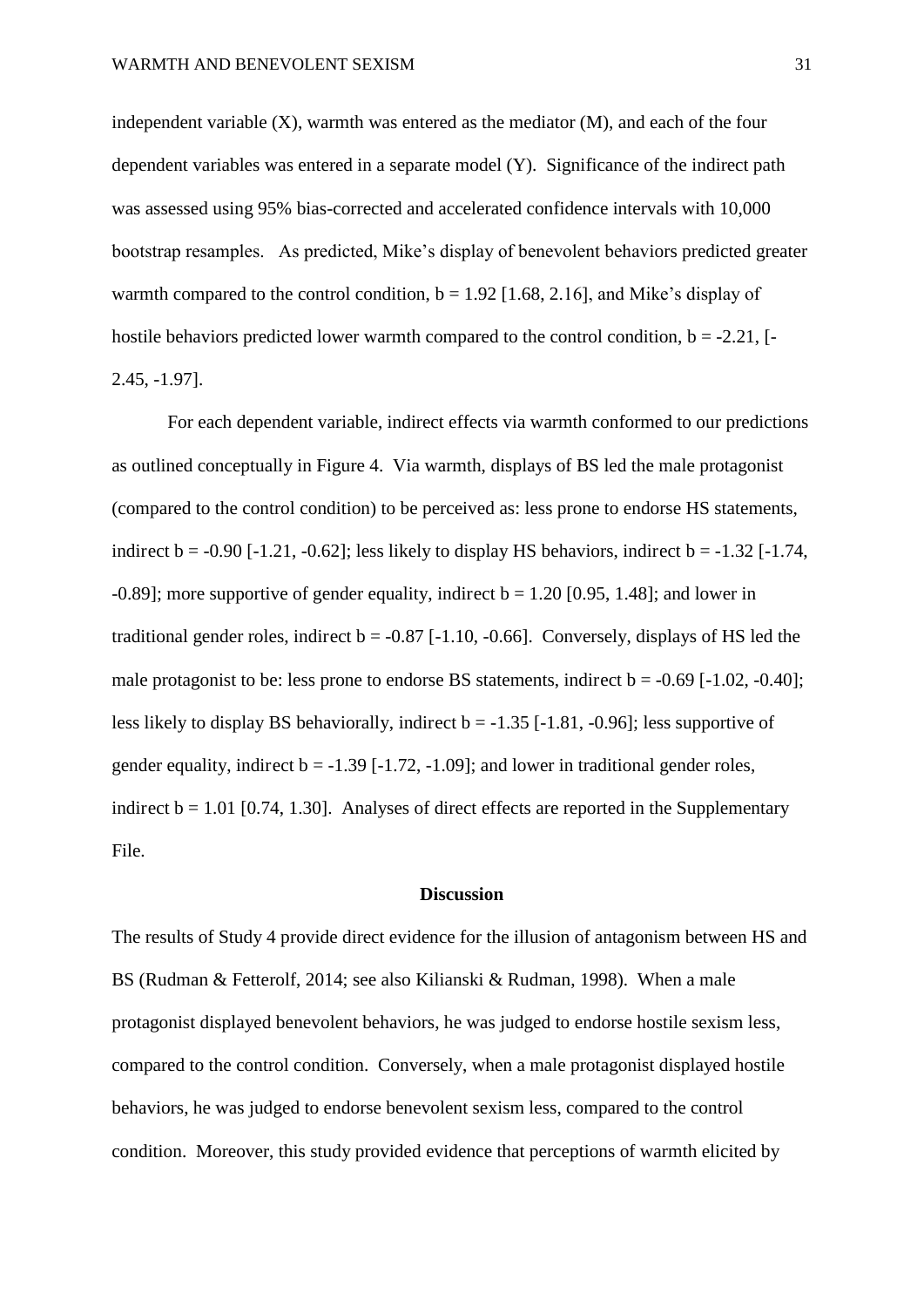benevolent behaviors comprise the psychological mechanism underlying the illusion of antagonism. A limitation of this study, however, is that only male protagonists were presented. The next study investigates whether HS and BS are also perceived as antagonistic among women.

#### **Study 5: Protagonist Gender and the Illusion of Antagonism**

Study 5 provided a conceptual replication of Study 4 and examines the generality of its findings in two key ways. Whereas Study 4 presented behaviors consistent with hostile and benevolent sexism, Study 5 presented protagonists' sexist attitudes directly, in the form of agreement or disagreement with statements derived from the ASI. Further, whereas Study 4 presented the behaviors of a single protagonist, Study 5 presented the attitudes of two protagonists, one rejecting and one endorsing sexist attitudes (either BS, or HS, betweengroups). Participants were then asked to indicate which of the two protagonists was more likely to accept the complementary type of sexism. Responses above the scale mid-point indicated the protagonist who rejected BS was seen as more likely to endorse HS, and viceversa. These responses therefore provided an index of the illusion of antagonism for each participant. We predicted that the illusion of antagonism would be apparent in tendency for antagonism above mid-point.

In the only known study to report on protagonist gender, Rudman and Fetterolf (2014) found that ratings of BS and HS were negatively correlated regardless of whether the protagonists were male or female. Nonetheless, there are theoretical and empirical grounds to predict that the illusion of antagonism will be stronger for men. First, since BS explicitly obliges men to be loving and altruistic toward women, men who endorse this ideology are likely to be seen as loving and prosocial. In contrast, endorsing BS may not make women seem as warm because they are not tacitly signing up to the same obligations. Second, most protests about sexism refer to male perpetrators (Study 1). Men are rated as higher in HS and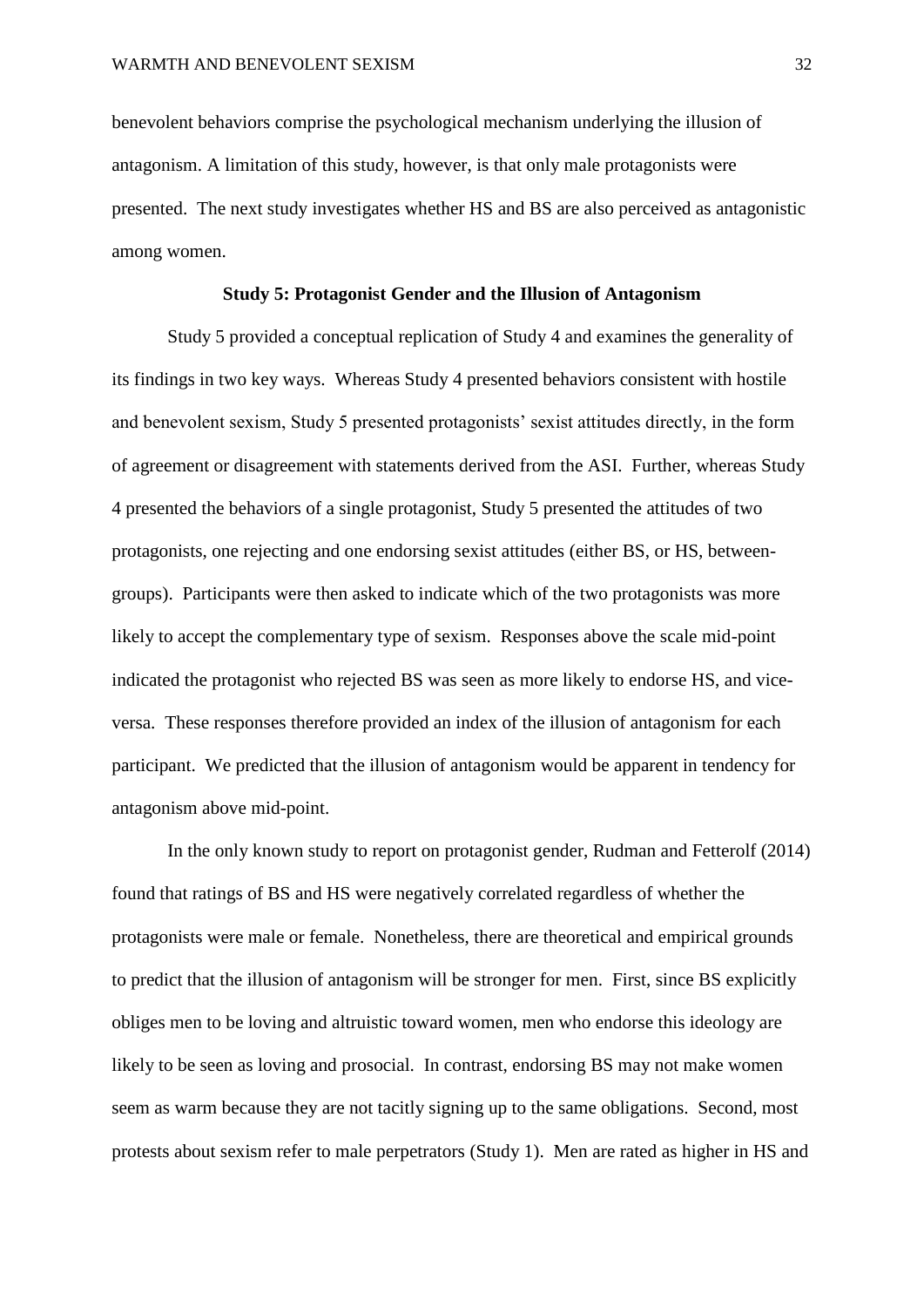lower in BS (Rudman & Fetterolf, 2014; Sibley et al., 2009). HS is strongly associated with "sexism" as commonly understood (Barreto & Ellemers, 2005), whereas learning that a man acts in a benevolent fashion toward women leads people to see him as less sexist (Study 4). This suggests that for men (but not women), endorsing BS may serve to defuse a default perception that they are prone to affectively negative, sexist attitudes and behaviors toward women. We therefore predicted that BS and HS would be seen as more antagonistic among male than female protagonists, and that this effect would be mediated by warmth.

#### **Method**

#### **Participants**

Participants were 376 American Mturk workers, including 143 men ( $M_{\text{age}} = 34.89$ , SD  $= 12.17$ ), 230 women (M<sub>age</sub> = 37.79, SD = 11.81) and 3 transgender people (M<sub>age</sub> = 29.33, SD  $= 9.45$ ). Thirteen participants who completed the study in  $< 120$  seconds were excluded, and a final sample of 363 was analyzed. Based on an amended sample, sensitivity analysis indicated a sensitivity to detect an effect size of  $\eta^2 p = 0.02$  with 80% power and alpha of 0.05. The sample was 72.3% White, 9.6% Asian, 8.5% Black, 9.5% other ethnicities.

#### **Materials and Procedure**

**Perceptions of antagonism.** Participants read a vignette about two American men (or women), one of whom agreed with (endorsed), and the other disagreed with (rejected) a set of sexist statements (either HS or BS). Statements were adapted from the ASI); Glick & Fiske, 1996), and each set contained three statements (one reverse coded). For HS, statements included "Women are too easily offended", and for BS "Women, compared to men, tend to have a superior moral sensibility" (see Supplementary File for full vignettes). After reading the vignette participants were asked to choose which protagonist (the endorsing or rejecting) was most likely to endorse a set of statements from the complementary ASI subscale, using a 6-point scale ranging from Joe(Mary) is very likely to agree (1), Joe(Mary)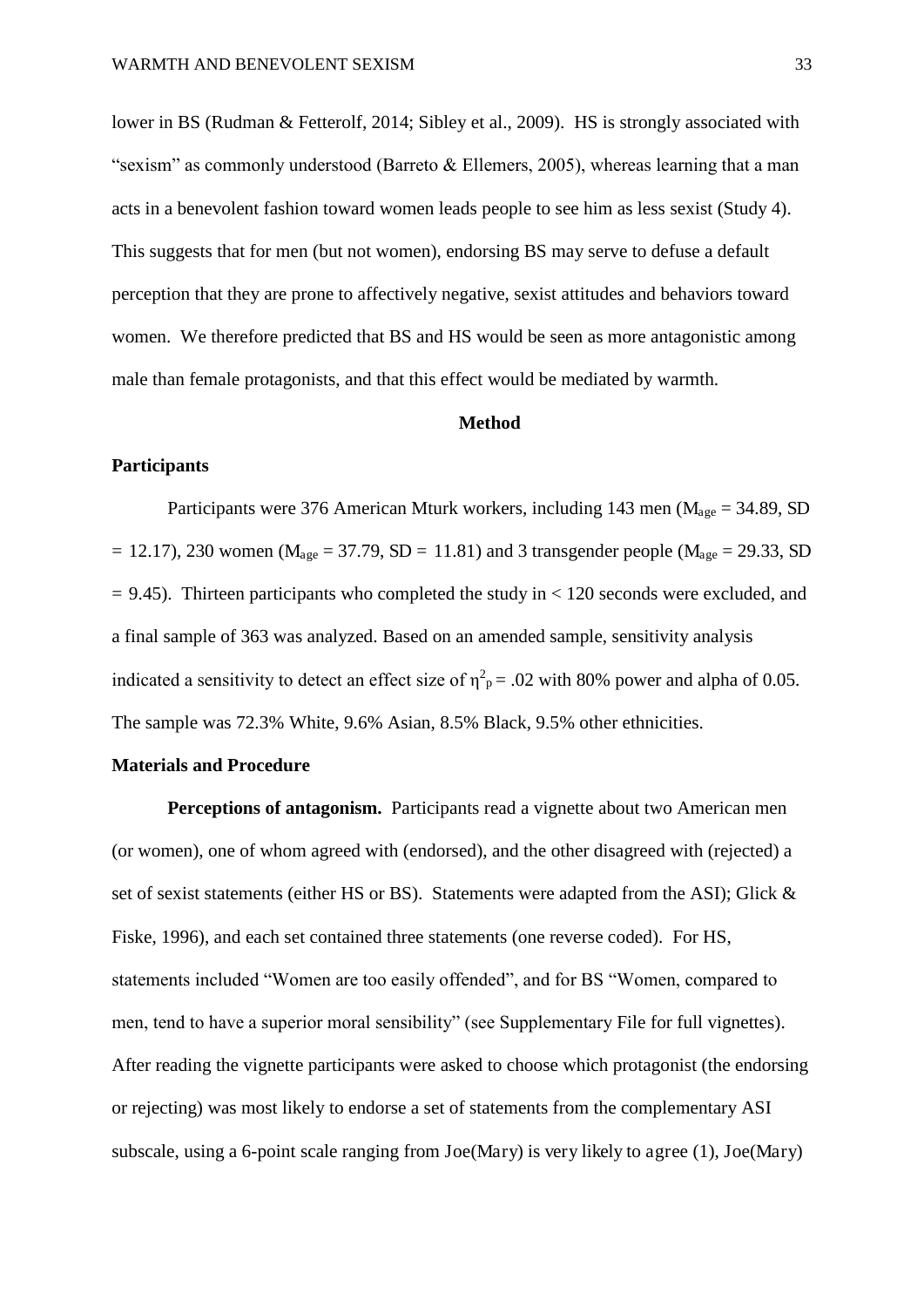is most likely (2), Joe(Mary) is likely (3) to Mike(Sue) is likely (4), Mike(Sue) is most likely (5) and Mike(Sue) is very likely to agree (6). The items presented were dependent on which type of sexism was presented in the vignette. For example, if the vignette described hostile sexism, the participants rated which protagonist would endorse BS, using the BS subscale of the ASI (and vice versa). For the HS subscale (11 items;  $\alpha$  = .88), items included "Women seek to gain power by getting control over men"; and for the BS subscale (11 items;  $\alpha = .84$ ), items included "Women should be cherished and protected by men." This measure acted as the scale total score "Antagonism" (see data preparation section). Following this, participants completed the two additional dependent measures (described below), were debriefed, thanked and paid.

**Warmth.** Participants evaluated "How warm or cold are Joe and Mike [Mary and Sue]'s views of women?"  $(1 = \text{cold}, 6 = \text{warm})$ ; and "How much do you like or dislike Joe [Mary] and Mike [Sue]?" (1 = dislike,  $6 =$  like), separately for the rejecting and endorsing protagonists. Given the moderate correlations between the items ( $r_{endorsine} = .51$ ,  $r_{reiccing} =$ .46) we treated these as a single composite score of warmth.

**Support for equality.** Participants evaluated "How much do their attitudes towards women lend support to social, economic and political equality for women?"(1 = Does not support equality,  $6 = Does support equality$ ; and "How feminist or anti-feminist are Joe and Mike [Mary and Sue]'s views?" (1 = anti-feminist,  $6 =$  feminist), separately for the rejecting and endorsing protagonists. Mean ratings for the support for gender equality and feminism items were not significantly different for ratings of the endorsing or rejecting protagonist (all  $t < -0.94$ , ps  $> 0.347$ ). As such, the two items were treated as a single composite score.

#### **Data Preparation**

To test our hypotheses a new scale total variable "Antagonism" was created. The Antagonism score was calculated by taking the mean rating of the complementary sexism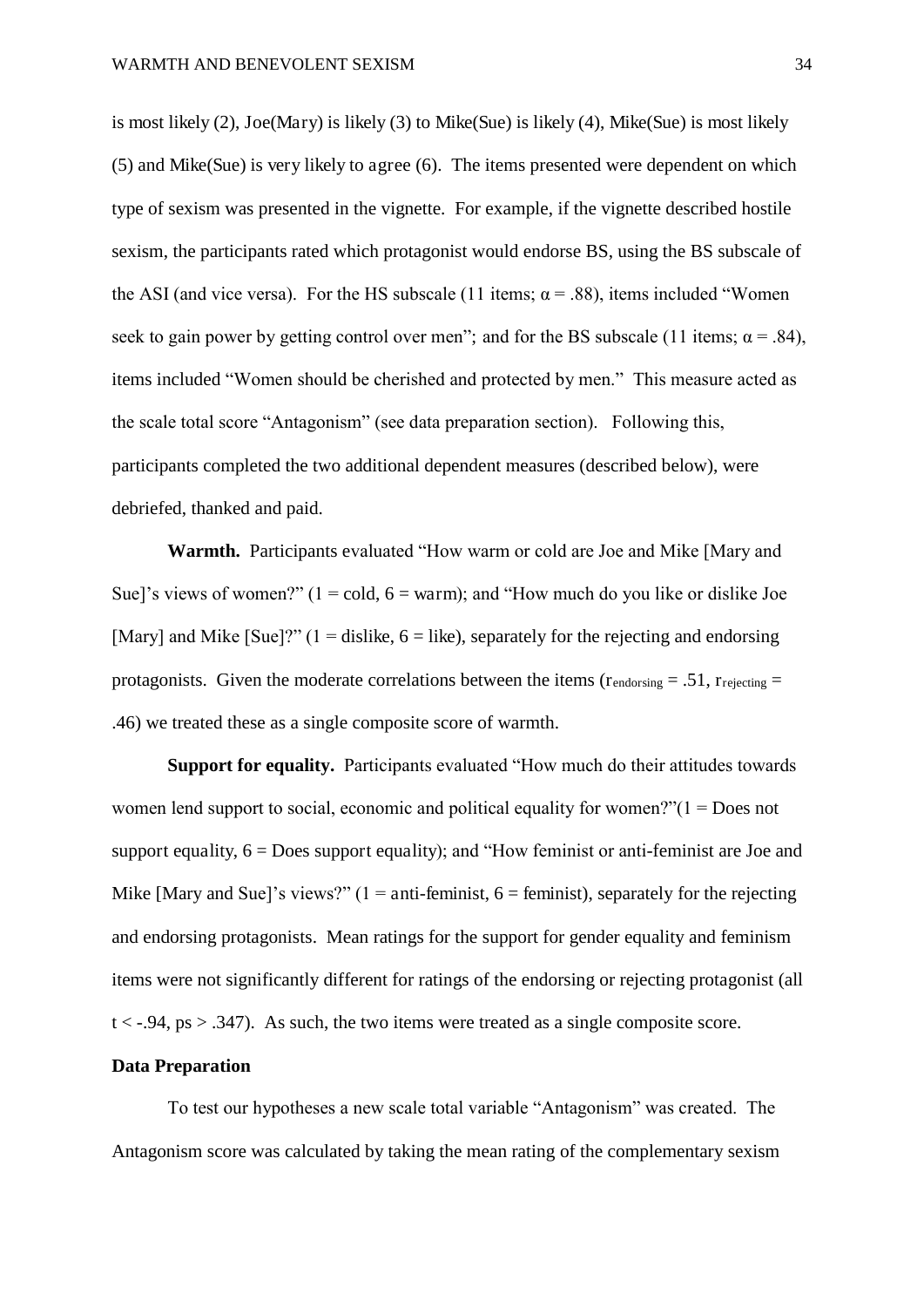items (possible range 1-6). Higher scores indicated the protagonist described as rejecting the presented type of sexism was seen as more likely to endorse the complementary sexist ideology. For example, if the protagonist who rejected BS attitudes was seen as more likely to endorse HS statements (i.e., Antagonism score > midpoint 3.5), this indicated that the participant tacitly perceived antagonism between HS and BS.

#### **Results**

#### **Perceptions of Antagonism**

We first tested the hypothesis that participants would view a person's endorsement of BS as antagonistic to HS and examined whether this varied as a function of the type of sexism presented, and the protagonist gender. We thus conducted a 2 (Type of Sexism: HS, BS) x 2 (Protagonist Gender: male, female) ANOVA with Antagonism as the dependent variable, followed by planned, single-sample t-tests of Antagonism against mid-point. As predicted, there was a main effect of protagonist gender,  $F(1, 359) = 34.74$ ,  $p < .001$ ,  $\eta^2 p =$ .08, in which BS and HS were rated as more antagonistic in men,  $M = 4.06$  (SD = 1.06) than women,  $M = 3.47$  (SD = 0.84). Single-sample t-tests indicated that male protagonists' antagonism score was significantly above the scale mid-point of 3.5, indicating that participants tended to see the man who was low in one type of sexism as more likely to display the other type of sexism,  $t(185) = 7.21$ ,  $p < .001$ ,  $d = 0.53$ . In contrast, female protagonists' antagonism scores did not differ significantly from mid-point, indicating that participants did not see BS and HS as antagonistic in women,  $t(176) = -0.54$ , p = 593, d = -0.04. Neither the main effect of Type of Sexism,  $F(1, 363) = 0.24$ ,  $p = .624$ ,  $\eta^2 p = .00$ , nor the interaction ( $p > .738$ ), was significant.

We then tested the hypothesis that protagonists would be seen as warmer after endorsing (vs. rejecting) BS, but not HS, and whether this effect was more pronounced for male protagonists. To do this we conducted 2 (Type of Sexism: HS, BS) x 2 (Protagonist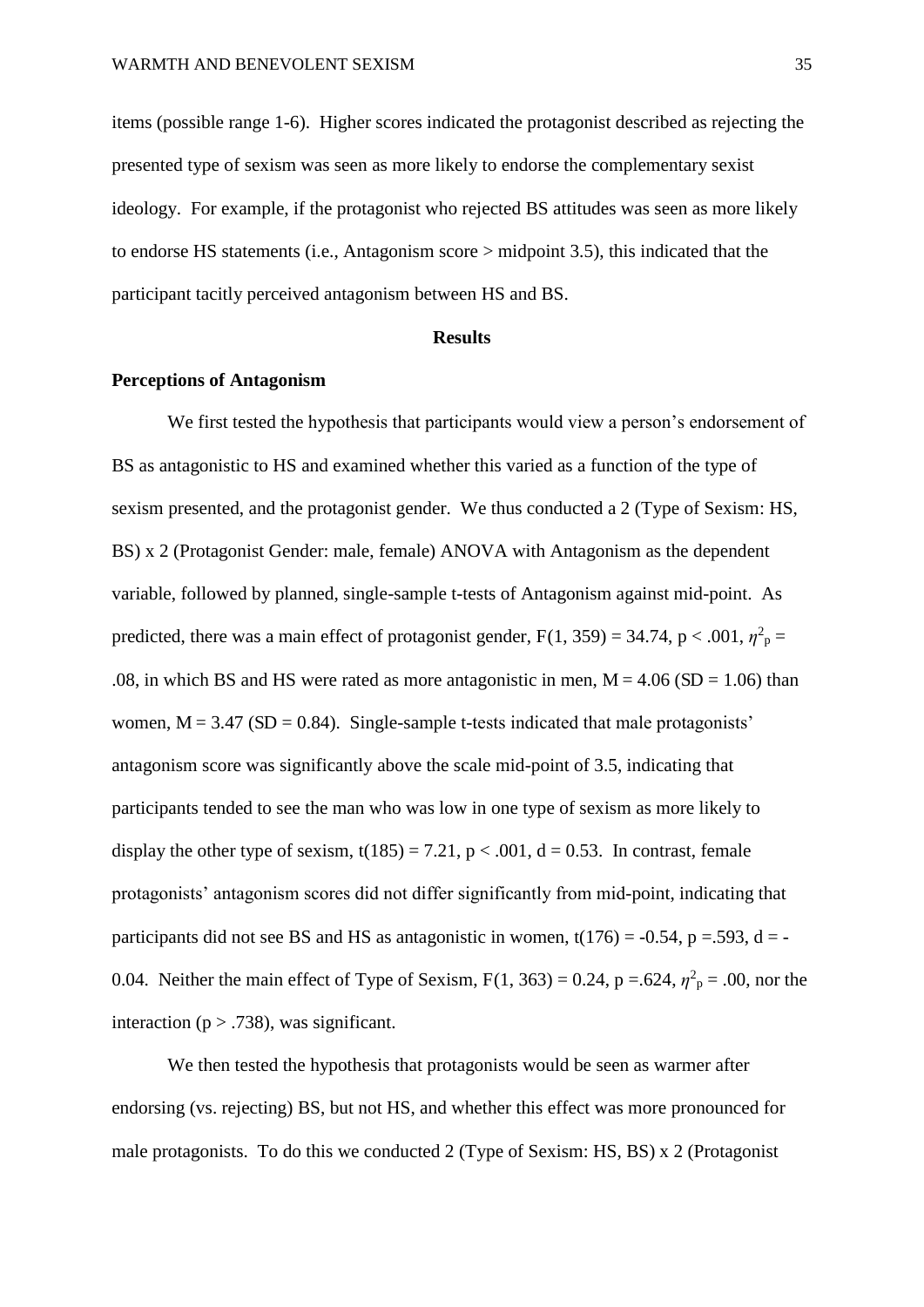Gender: male, female) x 2 (Endorsement Level: endorse, reject) mixed-design ANOVA with repeated measures on the last factor. The predicted two-way interaction between Type of Sexism and Endorsement Level was significant,  $F(1, 359) = 101.76$ ,  $p < .001$ ,  $\eta^2 p = .22$ . Further, a significant three-way interaction indicated that this effect was qualified by Protagonist Gender,  $F(1, 359) = 21.81$ ,  $p < .001$ ,  $\eta^2 p = .06$ . As shown in Table 4, people were rated as significantly less warm  $(p < .001)$  when they endorsed (vs. rejected) HS, regardless of their gender. Likewise, male protagonists were rated as significantly more warm ( $p <$ .001) when they endorsed BS. In contrast, female protagonists were rated only marginally warmer ( $p = .086$ ) when they endorsed BS. For warmth, the only other significant effect was a main effect of Protagonist Gender, in which female protagonists were rated warmer than male protagonists,  $F(1, 359) = 11.60$ ,  $p = .001$ ,  $\eta^2 p = .03$ .

We also conducted ANOVA with the same design to examine whether perceptions of protagonists' support for equality were affected by Type of Sexism, Protagonist Gender and Endorsement Level. As for warmth, the predicted two-way interaction between Type of Sexism and Endorsement level was significant,  $F(1, 359) = 28.57$ ,  $p < .001$ ,  $\eta^2 p = .07$ . Also, as for warmth, a three-way interaction revealed that this effect was qualified by Protagonist Gender, F(1, 359) = 32.51,  $p < .001$ ,  $\eta^2 p = .08$ . As shown in Table 4, male and female protagonists were seen as less supportive of gender equality when they endorsed HS ( $p =$ .001). In contrast, endorsing BS caused men to be seen as more supportive ( $p = .001$ ), but women as less supportive ( $p < .001$ ), of gender equality. The ANOVA also revealed other significant effects that are not pertinent to our hypotheses, including a main effect of Endorsement Level in which sexist (vs. nonsexist) protagonists were seen as less supportive of gender equality,  $F(1, 359) = 43.42$ ,  $p < .001$ ,  $\eta^2$ <sub>p</sub> = .11, and a two-way interaction between Endorsement Level and Protagonist Gender,  $F(1, 359) = 5.16$ ,  $p = .024$ ,  $\eta^2 p = .01$ .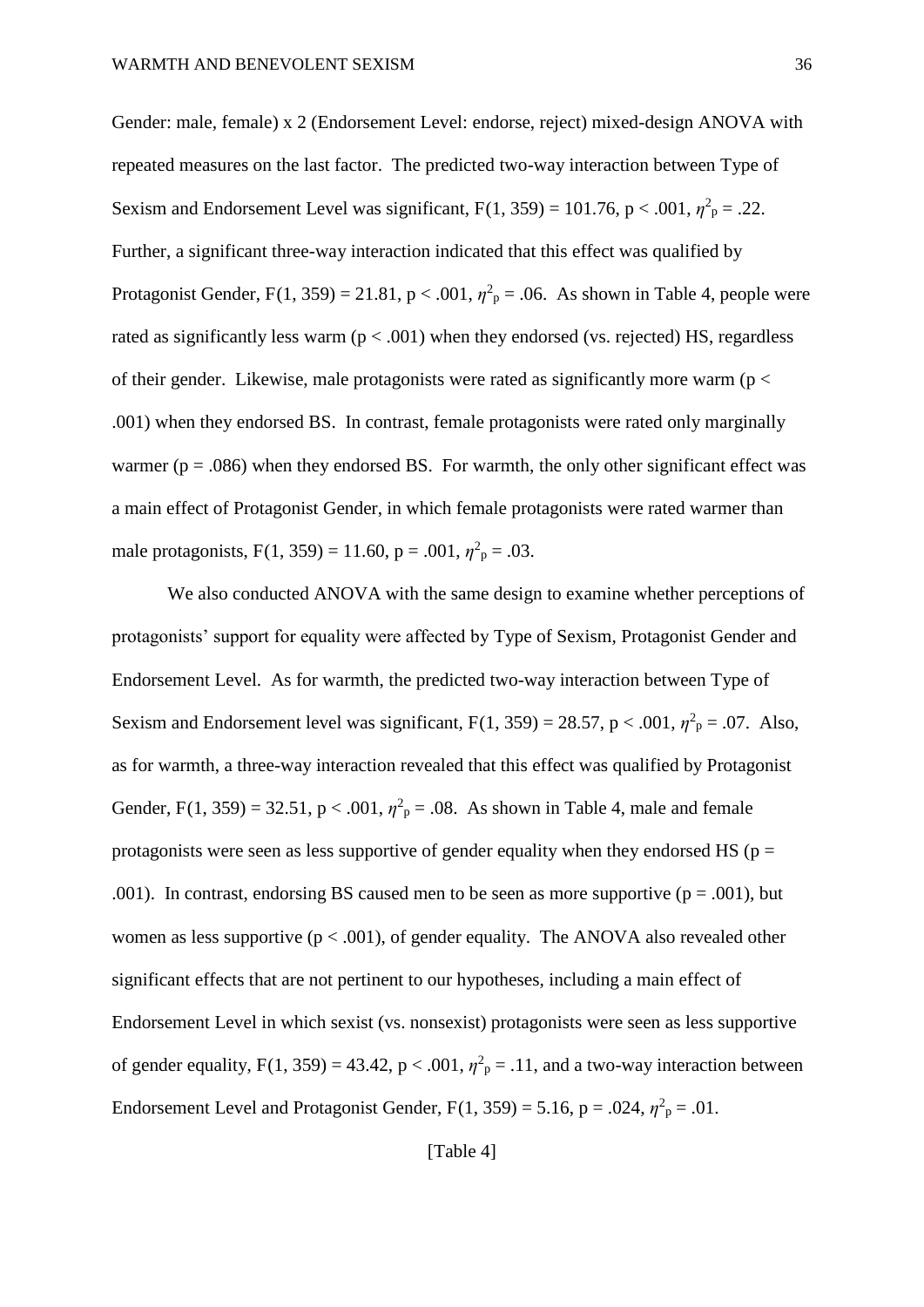### **Mediation analyses**

 $\overline{a}$ 

Finally, we conducted analyses to explore whether warmth may have mediated the effect of Protagonist Gender on perceptions of Antagonism. We calculated a difference score for each participant (warmth of protagonist endorsing sexism minus protagonist rejecting sexism), for which positive scores meant that the protagonist endorsing sexism was seen as warmer. This variable was entered in a test of moderated mediation, where Protagonist Gender was the independent variable (X), perceived Antagonism was the dependent variable (Y), Warmth (difference score) was the mediator (M), and type of sexism was the moderator (W). We ran Model 58 in Hayes' (2017) Process Macro to examine moderation of both the a path (between Protagonist Gender and Warmth) and the b path (between Warmth and Antagonism). The critical result was that indirect effects of Protagonist Gender on Antagonism via Warmth were significant when either HS, indirect  $b = -0.04$  [ $-0.10, -0.01$ ], or BS, indirect  $b = -0.11$  [ $-0.19$ ,  $-0.05$ ] were presented. These indirect paths did not differ significantly from each other (index of moderated mediation  $= -0.07$  [ $-0.15$ ,  $0.01$ ]). This result indicates that levels of either BS or HS have a stronger impact on perceptions of warmth when displayed by a man (vs. a woman), and for this reason, have a stronger effect on perceptions of the complementary aspect of sexism<sup>10</sup> (see Figure 5 for the individual a and b paths and the protagonist gender x type of sexism interaction effects).

We also examined the potential mediating role of warmth in the effects of Protagonist Gender and Type of Sexism on perceived support for gender equality using Hayes' Process

<sup>&</sup>lt;sup>10</sup> Note that for Antagonism, we did not expect moderated mediation to emerge. Theoretically, the negative interaction between Protagonist Gender and Type of Sexism on Warmth (a path) can be expected to be cancelled out by the positive interaction between Warmth and Type of Sexism on Antagonism (b path). Indeed, the moderated mediation analysis showed that there was a negative interaction between Protagonist Gender and Type of Sexism on the mediator, Warmth (difference score),  $t(359) = -4.67$ ,  $p < .001$ , such that Type of Sexism made a smaller difference to the mediator for male protagonists. Also, as can be expected, there was a positive interaction between Sexist-is-Warmer and Type of Sexism on Antagonism scores, t(358) = 6.48, p < .001, in which the relationship between these variables was positive when HS was presented and negative when BS is presented. For this reason, also, a simpler analysis of mediation (Process macro, Model 4) is not significant unless antagonism scores are reverse-coded in the benevolent or hostile levels of the Type of Sexism manipulation.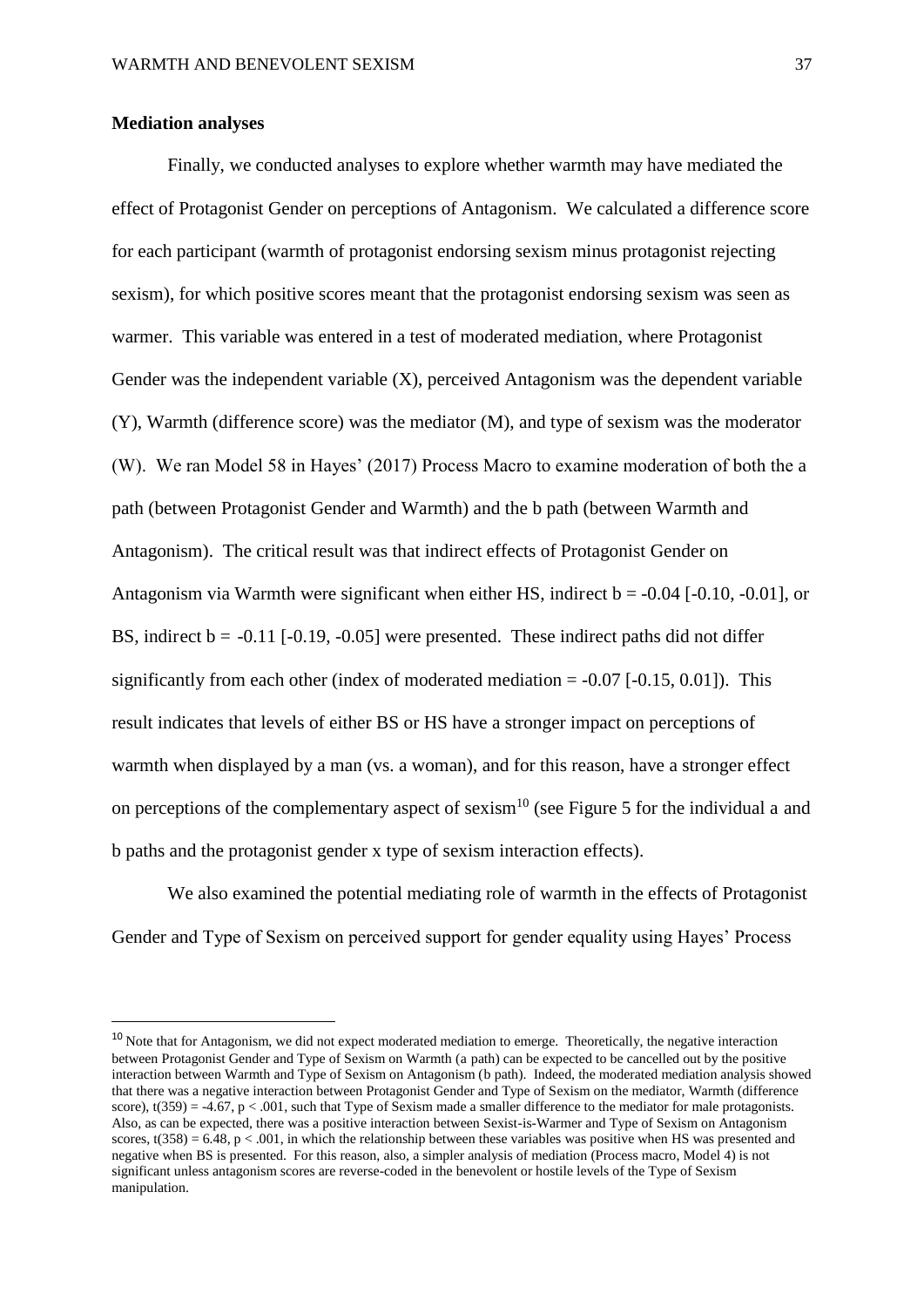macro (Model 58) and the same design. As expected, the effects of Protagonist Gender were mediated by warmth. For HS, a significant indirect effect of Protagonist Gender indicated that the weaker effect of men's (vs. women's) levels of HS on perceptions of support for equality could be explained by warmth, indirect  $b = 0.39$  [0.16, 0.65]. For BS, a significant indirect effect indicated that the stronger effect of men's levels of BS on perceptions of support for eality could also be explained by warmth, indirect  $b = -0.46$  [ $-0.76, -0.19$ ]. The index of moderated mediation was significant, -0.85 [-1.25, -0.48], since the conditional indirect effects were in opposite directions for BS and HS.

## **Discussion**

Using a different methodology to operationalize the illusion of antagonism, the present study replicates Study 4's finding that BS and HS are perceived to be antagonistic among male protagonists. Extending Study 4, the present study confirmed predictions that the illusion of antagonism is more pronounced for male protagonists – and in fact was not significant for female protagonists. Mediation analyses provided some evidence that this effect might stem from the greater effect that endorsement of sexist ideology has on perceptions of men's warmth, compared to women's. Critically, the perceived warmth of BS men consistently mediated the link between displays of sexism and men's support for gender equality.

 However, one limitation of this study is that perceptions of antagonism between BS and HS were measured with a single item, which may not be a very sensitive indicator of perceptions of antagonism. Another limitation, shared across the studies thus far, is that participants' understanding of BS has only been tested in relation to HS, gender role attitudes, and support for gender equality. As we have seen, BS is related to a host of other factors that are also antagonistic to gender inequality. If people fundamentally misunderstand BS, then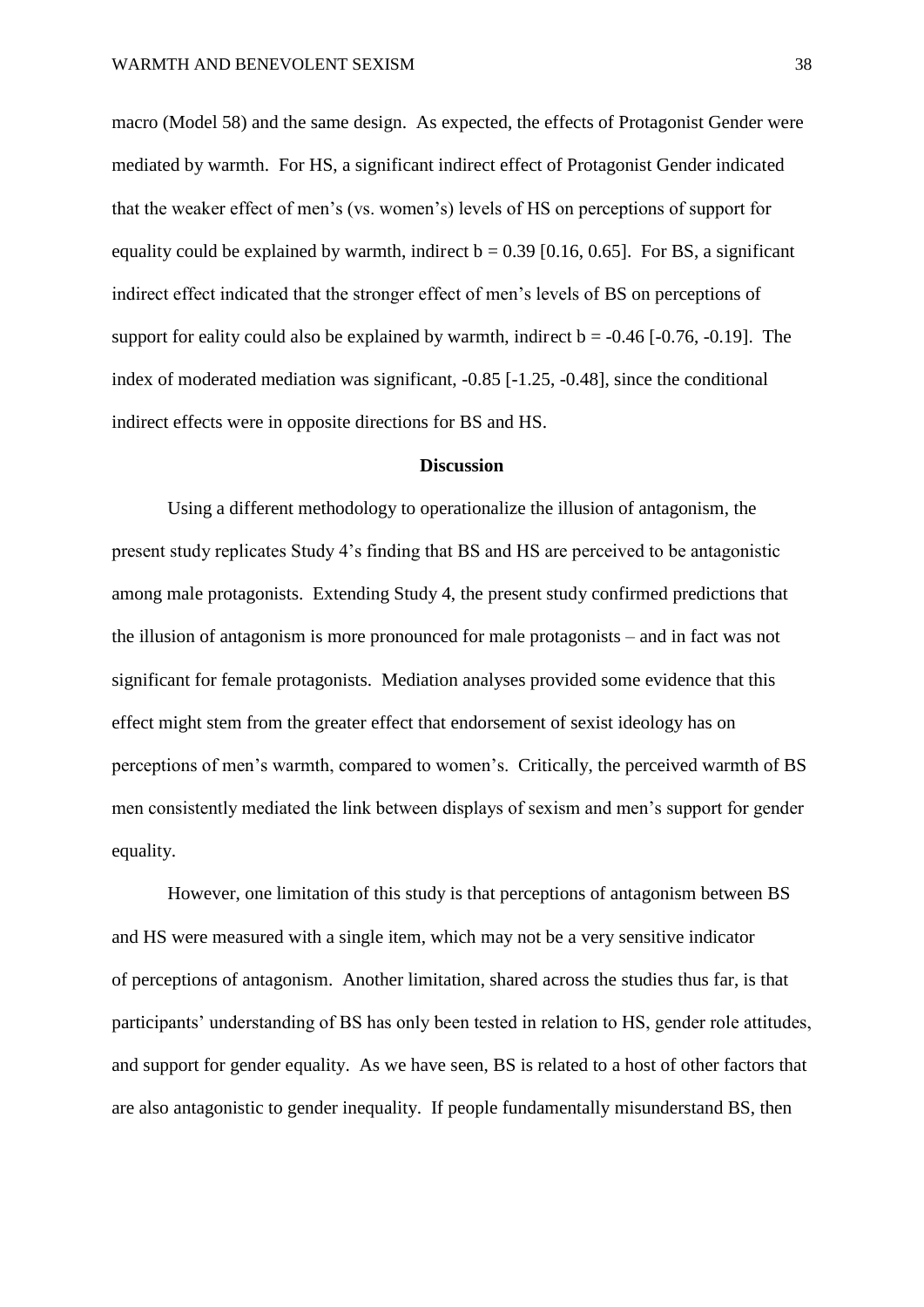they should generally be unable to grasp the relationship between BS and other adverse outcomes for women. The next two studies were designed to further test this possibility.

#### **Study 6: The Scope of (mis)Understanding of Benevolent Sexism**

 The present study further examined whether people understand BS in two specific ways. First, we sought to replicate the effect of protagonist gender from Study 5 that BS is more strongly linked to warmth and more likely to be misunderstood when displayed by men. Consistent with our previous studies, we also tested whether endorsement of BS would increase perceptions of warmth and decrease perceptions of the endorsement of HS. We also tested whether participants would make judgments about the attitudes and behaviors of those who endorse BS that are congruent with the research and thus reflect an accurate understanding of BS. For example, research shows that endorsement of BS is negatively associated with outcomes in the interests of women at a group-level, such as public support for gender equality (Becker & Wright, 2011) and support for elective and traumatic abortions (Huang et al., 2016); and positively associated with a number of group-level outcomes which are antagonistic to women's interests, such as disapproval of public breastfeeding (Acker, 2009), acceptance of the gender status quo (Jost & Kay, 2005), blaming of rape victims (Viki & Abrams, 2002), justification of domestic violence (Glick et al., 2002), acceptance of paternalistic restrictions on pregnant women's behavior (Sutton et al., 2011), and enjoyment of sexist humor (Eyssel & Bohner, 2007). Most recently, researchers have also observed a null relationship with domestic support for equality amongst men (Sudkämper, Ryan, Kirby & Morgenroth, 2018).

 In addition, research shows that BS is positively associated with a number of outcomes which are antagonistic to women's well-being at a relational level, such as endorsement of traditional(thin) beauty ideals (Forbes et al., 2004; Swami et al., 2016), acceptance of paternalistic justifications for behavior restrictions (Moya et al., 2007),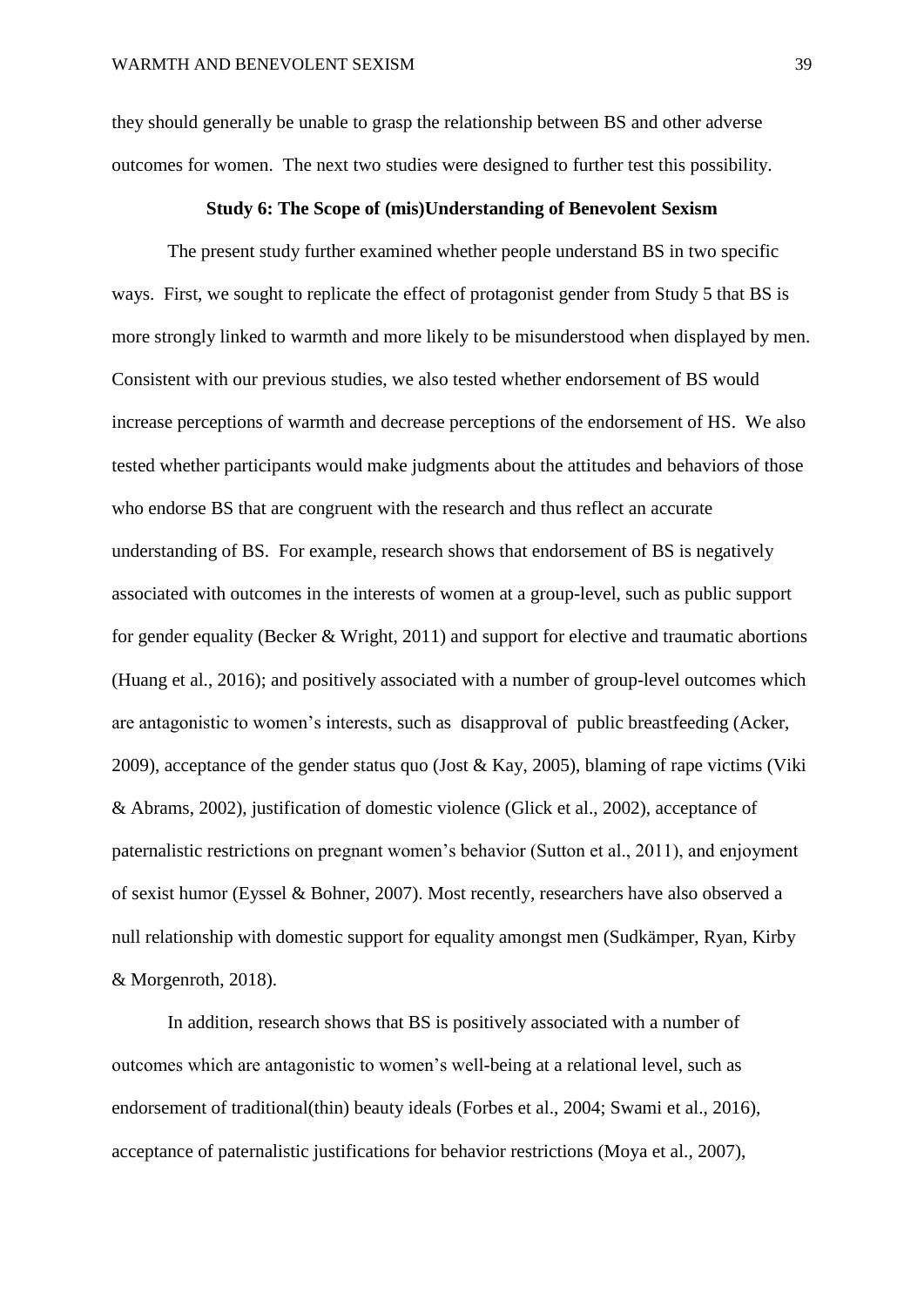unrealistic relationship expectations (Hammond & Overall, 2013), and a preference for men to initiate dating (Paytner & Leaper, 2016). Finally, at an intrapersonal level researchers have observed positive relationships between BS and intrapersonal variables in the interests of women, such as increased life satisfaction (Hammond & Sibley, 2011; Napier et al., 2010), and those which obscure women's interests, such as greater psychological entitlement within peer relations (Hammond, Sibley & Overall, 2014), self-objectification and body shame (amongst women; Calogero & Jost, 2011), and reduced academic/career goal pursuit (Farkas & Leaper, 2016; Montañés et al., 2012). We refrain from discussing all of these correlates and experimental effects of BS in great detail here as many have already been discussed in the introduction of this paper, but for a more comprehensive review of this literature please see the Supplementary File.

On the one hand, participants' evaluations of the relations between BS and these variables in the directions specified here would reflect an understanding of the functions of BS – notably, its role as part of a system of social control that does not support the interests of women as individuals or as a group (aside from its objective positive correlation with life satisfaction). On the other hand, participants' evaluations of the relations between BS and these variables in the opposite directions from what is specified here (or evaluations of no relationship between them) would reflect a misunderstanding of the functions of BS as a form of social control and a misguided belief that BS does support the interests of women. Finally, consistent with Study 4, we expected BS would have a stronger effect on the warmth of men in particular and would thus lead to more misunderstandings of the functions of BS.

### **Method**

# **Participants**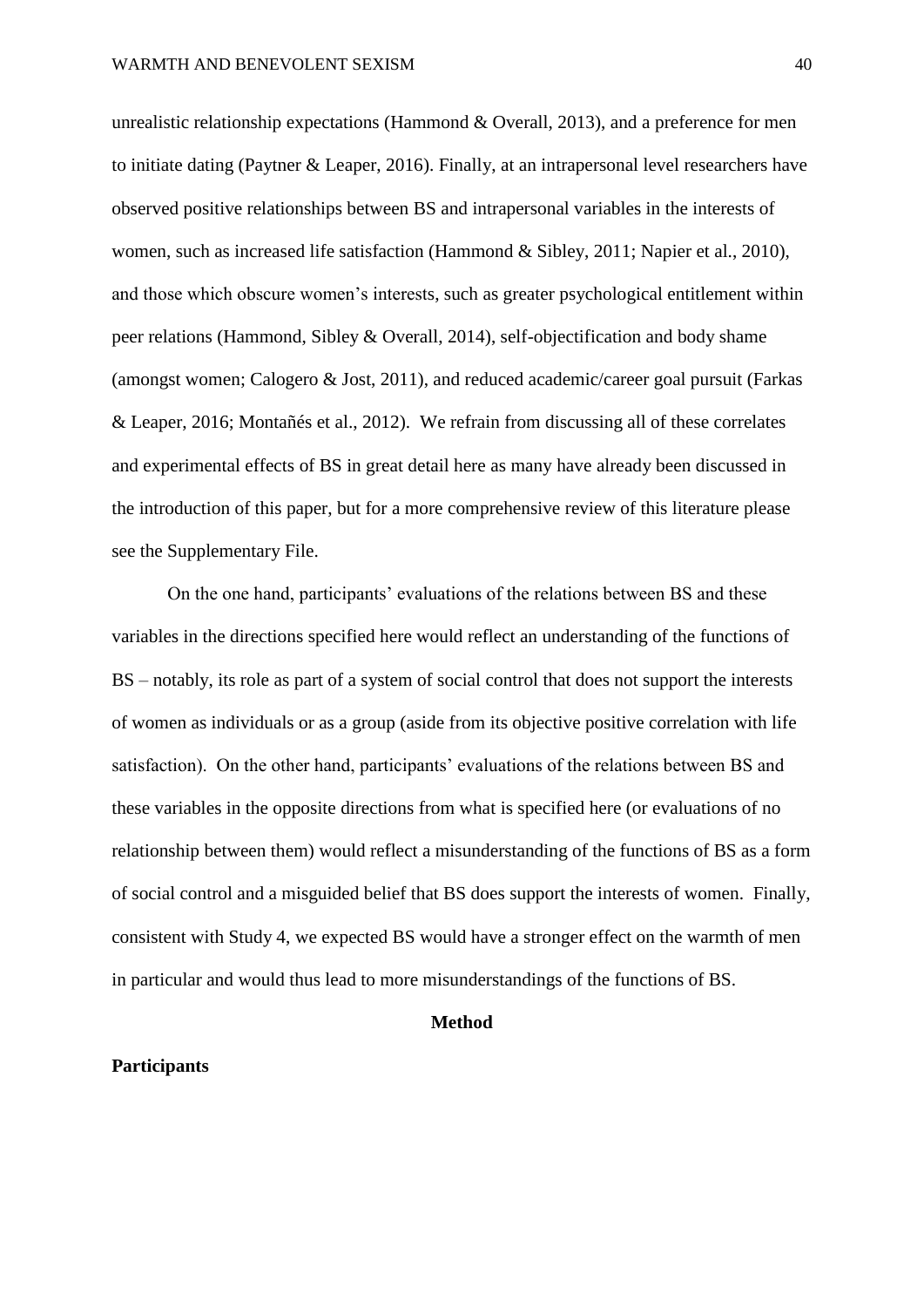Participants were 283 undergraduate psychology students at a University in the southeastern region of England<sup>11</sup>, including 43 men ( $M_{\text{age}} = 20.44$ , SD = 3.51), 239 women  $(M<sub>age</sub> = 20.21, SD = 3.90)$  and one transgender person  $(M<sub>age</sub> = 20.00)$ . Based on this sample size, sensitivity analysis indicated a sensitivity to detect an effect size of  $\eta^2$ <sub>p</sub> = .01 with 80% power and alpha of 0.05. The sample was White/White British (72.4%), Asian/Asian British (11.7%), Black/Black British (8.1%), or Other ethnicity (7.8%).

## **Materials and Procedure**

 $\overline{a}$ 

Participants read two randomly presented vignettes, about a male and female protagonist who either rejected (low sexist) or endorsed (high sexist) a set of benevolent sexist statements. Three statements were drawn from the Benevolent sexism subscale of the ASI (Glick & Fiske, 1996) for this purpose: "Men are incomplete without women", "Men should cherish and protect women", and "Women have a quality of purity that few men possess." Participants then completed the dependent measures by rating the likelihood that the protagonists would endorse each dependent measure. Specifically, participants were instructed to rate the extent to which the dependent measures were accurate descriptions of the protagonist (e.g., "please indicate to what extent each of these statements are likely to be accurate descriptions of [the protagonist]"). All dependent measures described below were randomly presented and rated on an eigth-point scale from 1 (not at all) to 8 (very much). Participants completed 15 dependent measures each for both the male and female protagonists, and one additional measure for male and five additional measures for female protagonists (totaling 36 dependent measures). Finally, participants provided demographic information, were debriefed, thanked and given course credit.

<sup>&</sup>lt;sup>11</sup> The original sample was 297, but fourteen participants were removed owing to multiple failed attention checks, leaving a final sample of 283 for analyses.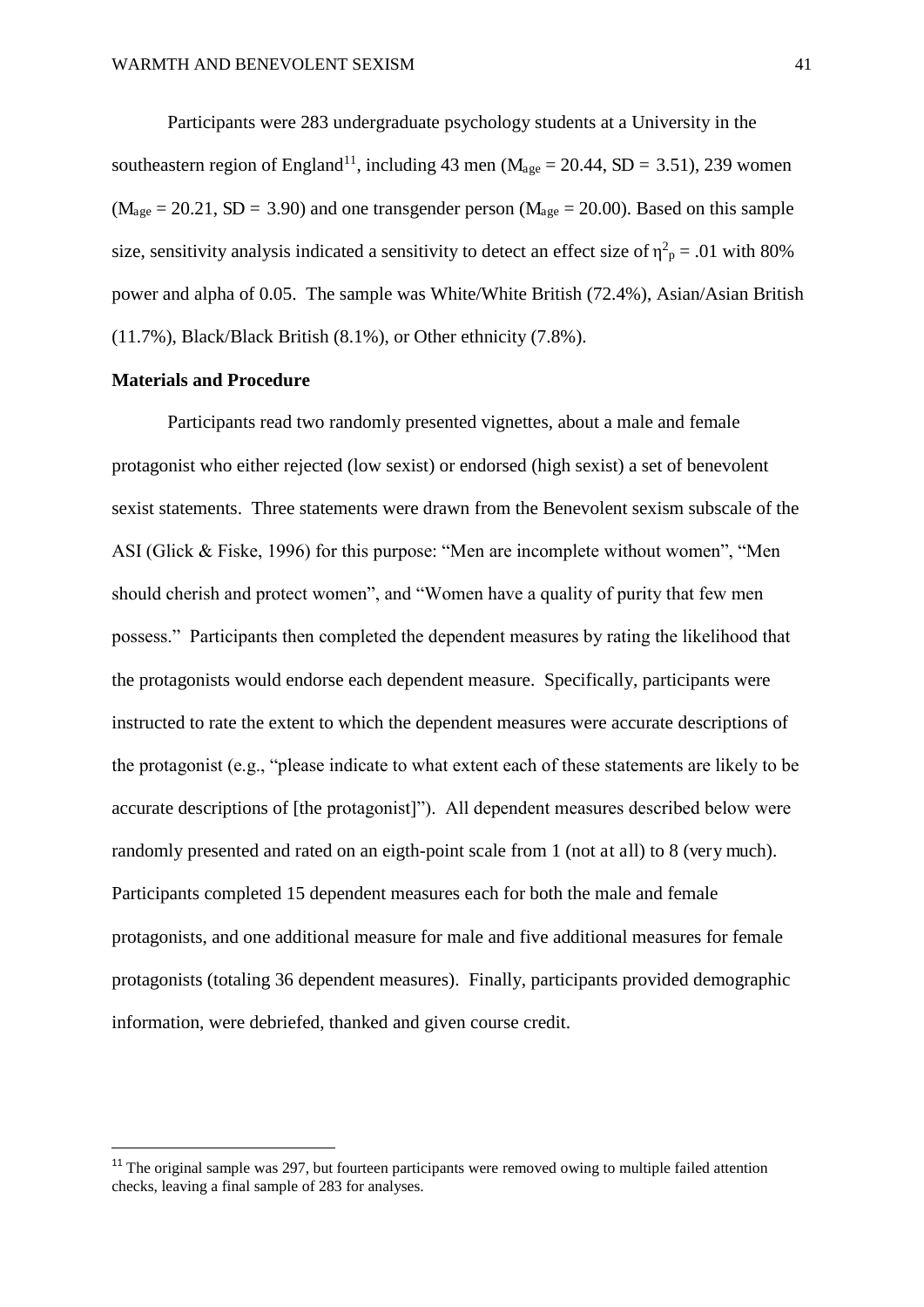**Warmth.** Participants evaluated the level of warmth of both protagonists separately on 6-items measuring warmth toward women (e.g., "is warm toward women", "likes women", "has positive attitudes toward women") and personal warmth (e.g., "is a warm person", "is nice", "is likable"), using an eight-point scale  $(1 = not at all, 8 = very much)$ . Scale reliability was good for both the male and female protagonists (Male:  $\alpha$  = .95, Female:  $\alpha$  = .91). Exploratory factor analyses using maximum likelihood extraction, with oblimin rotation suggested a single factor was underlying these items for male protagonists (mean item loading .87; range .77 to .92). For female protagonists, two factors were suggested, with mean item loadings of .88 (range .85 to .94) and .83 (range .76 to .91), however given the high level of correlation between items (range from  $r = .51$  to .81) and very good reliability of these items a composite score of warmth was also created for female protagonists.

**Hostile sexism.** Participants evaluated each protagonist's level of hostile sexism (3) items: e.g., "believes that most women interpret innocent remarks or acts as sexist"). All items were drawn from the ASI (Glick & Fiske, 1996) and scale reliability was very good for both the male and female protagonists (Male:  $\alpha$  = .94, Female:  $\alpha$  = .91).

## **Other Dependent Measures**

**Group-level variables.** Participants responded on a scale from 1 (not at all) to 8 (very much) to the following Group-level items: "willing to protest, sign petitions and take other action to support equality for women" (Public Support Equality; Becker & Wright, 2011), "willing to split housework equally with their wives/partners" (Domestic Support Equality; Sudkämper et al., 2018), "Supports a woman's legal right to have an abortion on grounds other than to protect her physical health (e.g., poverty, does not want a child, has no partner)" (Support Elective Abortion; Huang et al., 2016), "Supports a woman's legal right to have an abortion when it is essential for her physical health" (Support Traumatic Abortion; Huang et al., 2016), "disapproves of breastfeeding in public" (Disapprove Public Breastfeeding; Acker,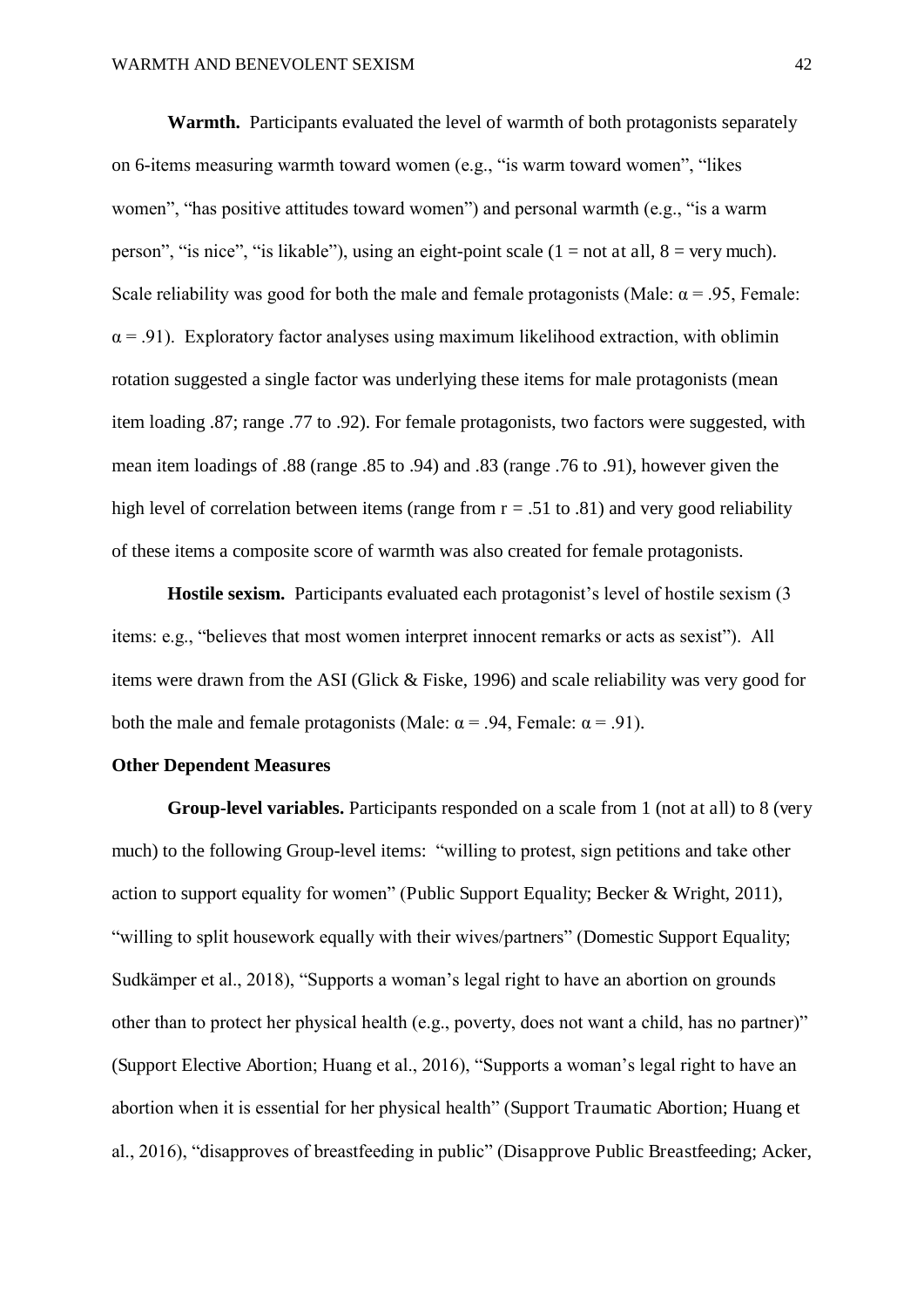2009), "believes that the relationship between men and women is fair and equal" (Gender Status Quo; Jost & Kay, 2005), "would blame a woman for being raped by a man with whom she is having an extramarital affair" (Blame Rape Victims; Viki & Abrams, 2002), "Minimizes and justifies domestic violence perpetrated by men against their wives/partners" (Justify Domestic Violence; Glick et al., 2002), "would try to prevent pregnant women from doing what they want, if (s)he thinks their choices could harm the fetus/baby" (Pregnant *Women's Choices*; Sutton et al., 2011), and "Laughs at sexist jokes and doesn't find them offensive" (Enjoy Sexist Humor; Eyssel & Bohner, 2007).

**Relational variables.** Similarly, participants responded using the same response scale to these Relational items: "rates thinner women as more attractive" (Traditional(thin) Body Ideal; Forbes et al., 2004), "accepts protective justifications for restrictions on their behavior (e.g., a job may be dangerous for women)" (Accepts Paternalistic Justifications; Moya et al., 2007), "believes potential relationship partners are either destined to get along or they are not", "when she and her partner disagree, she feels like their relationship is falling apart", "believes a partner should know what she is thinking and feeling without her having to tell them"(Unrealistic Relationship Expectations, 3-items; Hammond & Overall, 2013; Female only:  $\alpha$  = .63), and "believes that men should take control and initiative in dating (e.g., decide where the date is"; Men initiate dating; Paynter & Leaper, 2016).

**Intrapersonal variables.** Finally, participants responded using the same scale to these Intrapersonal items: "is better psychologically adjusted and satisfied with life" (Life Satisfaction; Hammond & Sibley, 2011), "feels entitled to more of everything", "feels (s)he deserves more things in life", "demands the best because (s)he is worth it" (Psychological Entitlement, 3-items; Hammond et al., 2014; Male:  $\alpha$  = .90; Female:  $\alpha$  = .82), "values appearance-based attributes (e.g. physical attractiveness) to be more important than nonobservable competence-based attributes (e.g., energy levels)" (Self-Objectification; Calogero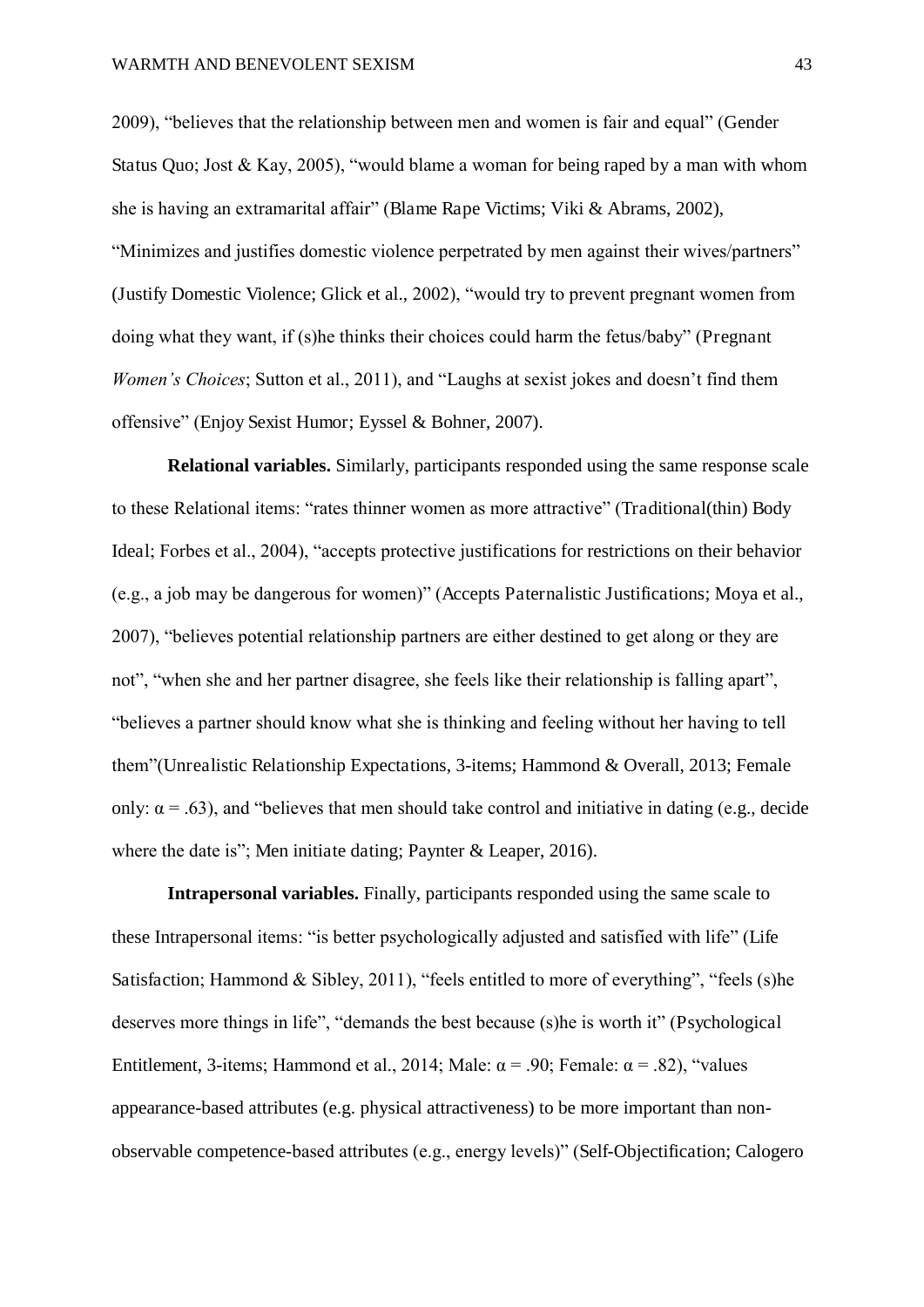& Jost, 2011), "experiences shame about her appearance and body" (Body Shame; Calogero & Jost, 2011), and "has less ambitious career goals" (Reduced Career Goals; Montañés et al., 2012).

## **Results**

 Means and standard deviations for all dependent variables are reported in Table 5. To investigate our first hypothesis, 2 (Benevolent Sexism: endorse, reject) x 2 (Protagonist Gender: male, female) mixed ANOVAs were conducted for each of the dependent variables measured for both protagonists. Consistent with predictions, a significant main effect of BS was observed for all of the dependent variables, except for acceptance of the gender status quo, psychological entitlement, and life satisfaction (all  $ps > .260$ ). Protagonists who endorsed (vs. rejected) BS were seen as higher in warmth, public and domestic support for gender equality, and support for elective and traumatic abortion, and seen as lower in hostile sexism, blaming of rape victims, justification of domestic violence, and enjoyment of sexist humor.

Consistent with Study 4, we also observed significant BS x Protagonist gender interactions for most of the dependent variables. Crucially, both men and women who endorsed BS (vs. rejected BS) were perceived as warmer, but this effect was significantly more pronounced for men. Among the group-level variables the same interaction was observed: participants perceived male and female protagonists who endorsed BS to be less likely to endorse HS and more likely to publicly support gender equality, and this effect was stronger for male protagonists. Male protagonists who endorsed BS were incorrectly perceived to be more inclined to support abortion rights, and less inclined to disapprove of public breastfeeding, blame rape victims, justify domestic violence, enjoy sexist humor, all of which reflect a misunderstanding of the functions and consequences of BS. A significant interaction was also observed for acceptance of the gender status quo, in which simple effects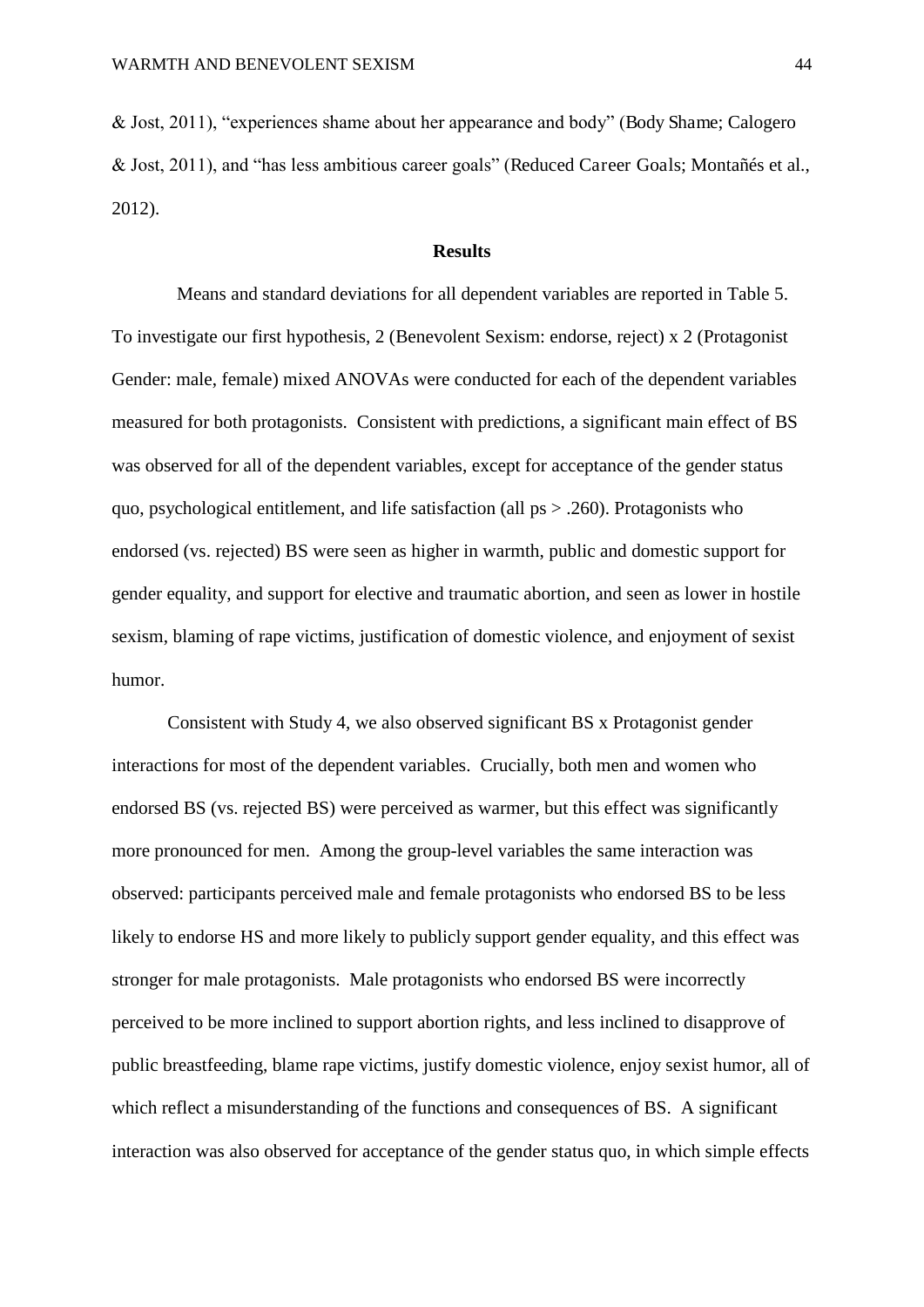showed a trend for male protagonists endorsing BS to be seen as system justifiers and female protagonists endorsing BS to be system rejecters, but neither of these simple effects attained significance. Of the group-level variables, only paternalistic restrictions on pregnant women's behavior showed a main effect of BS endorsement with no moderation by protagonist gender: participants perceived that benevolent sexists would be more inclined to restrict pregnant women's behavior. In addition, perceived domestic support for gender equality, measured only for the male protagonist, was perceived (incorrectly) to be higher when BS was endorsed.

The effects for the relational variables reflected an understanding of some functions and consequences of BS and a misunderstanding of others. Endorsers of BS were (incorrectly) perceived to be less likely to endorse traditional (thin) beauty ideals (although a marginal interaction and simple effects analysis suggested that this effect was stronger for or confined to male protagonists). Among the other relational variables, assessed only for female protagonists, women who endorsed BS were (correctly) perceived to be more likely to accept paternalistic restrictions from their male spouses, and (correctly) to harbor more unrealistic relationship expectations. Finally, the other relational variable assessed for both male and female protagonists showed only a main effect of BS, in which endorsing BS increased the extent to which female protagonists were perceived (correctly) to believe men should take the initiative in dating (although this effect was not significant for male protagonists).

The intrapersonal variables assessed for both male and female protagonists also showed interaction effects. Endorsing BS increased perceptions of greater life satisfaction for male protagonists but made no difference to the perceived life satisfaction of women. Endorsing (vs. rejecting) BS led women to be perceived as feeling more entitled, and men to be perceived as feeling less entitled. For variables assessed only for female protagonists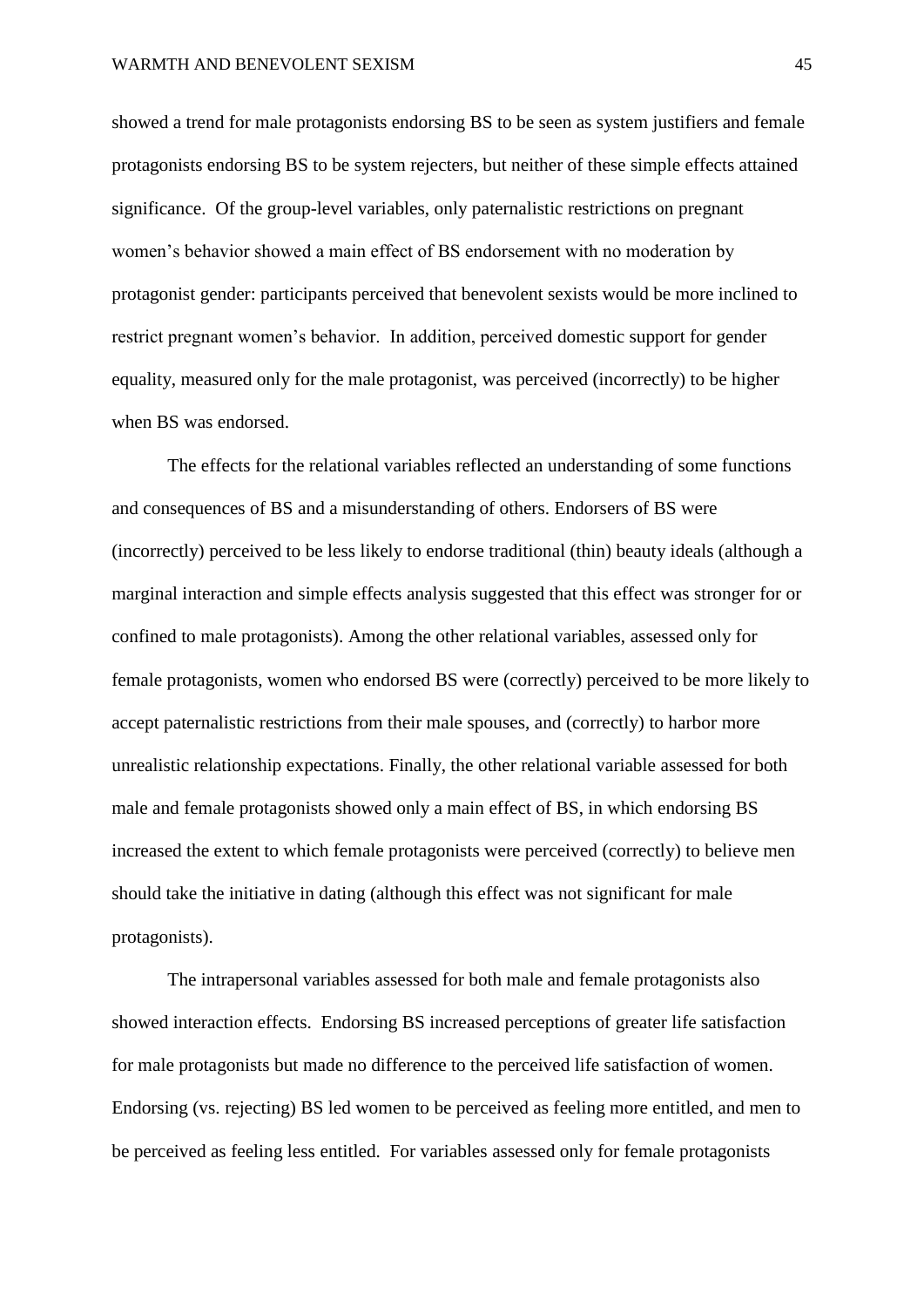(because previous research on these objective correlates of BS was confined to female participants), endorsing BS led women to be perceived as more appearance concerned (selfobjectification), higher in body shame, and to harbor less ambitious career goals. Together, the effects for the intrapersonal variables generally reflected an understanding of the consequences of BS, especially for women.

### [Table 5]

### **Mediation analyses**

Having found that endorsement of BS had significant effects on each of the dependent variables, for male protagonists, female protagonists, or both, we then turned to examining the mediating role of warmth in these effects. For preliminary correlational analyses linking warmth to each dependent variable for each protagonist, consult Supplementary File. In our final set of analyses, we tested warmth as the mediating mechanism linking BS to this array of dependent variables. Specifically, we tested a series of mediation models using the Process macro (Model 4) to examine the direct and indirect effect of BS on the dependent variables through warmth separately for each protagonist gender. BS was dummy coded (Endorse  $= 1$ ; Reject  $= -1$ ) and entered as the independent variable (X), warmth was entered as the mediator (M), and each dependent variable was entered separately into its own model (Y). Significance of the indirect path was assessed using 95% bias-corrected and accelerated confidence intervals with 10,000 bootstrap resamples. All effects are reported in Table 6, but the indirect effects through warmth of the protagonist were of greatest theoretical interest, and therefore we focus on those effects here.

The results indicated that of the 35 mediation models tested, there were only six models in which warmth did not operate as a mediating mechanism linking BS to dependent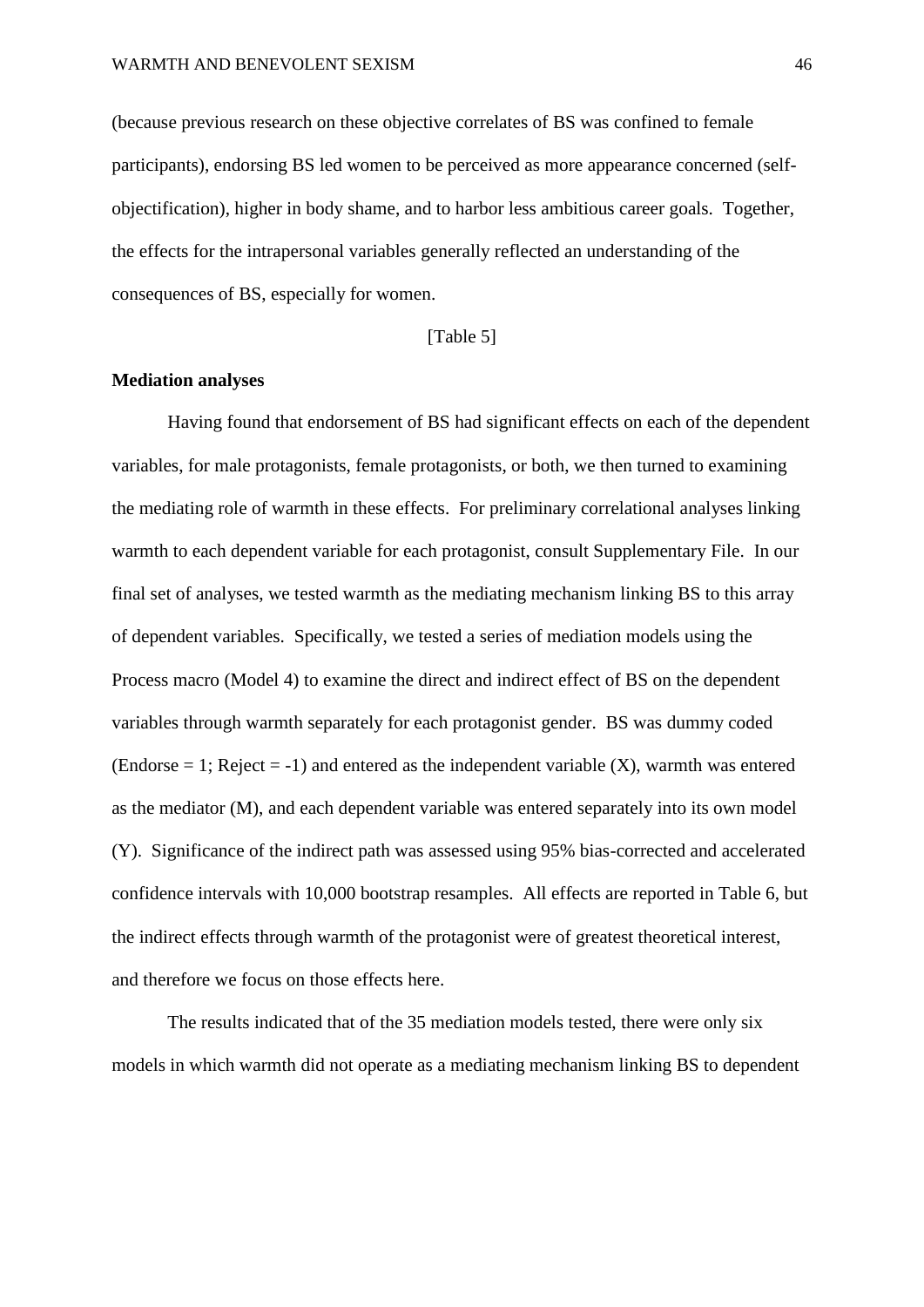$\overline{a}$ 

variables<sup>12</sup>. Specifically, there was no significant indirect effect through warmth on acceptance of the gender status quo and paternalistic restrictions on pregnant women's behavior for the male or female protagonists. For male protagonists, we did not observe a significant indirect effect on preferring that men to initiate dating. For female protagonists, we also did not observe a significant indirect effect on unrealistic relationship expectations, psychological entitlement, body shame, and only weakly on self-objectification.

For the remaining variables assessed for each protagonist gender, the warmth of the protagonist significantly linked the endorsement of BS to these group-level, relational and intrapersonal outcomes, even in the absence of any direct (or total) effects of BS on these variables. Collectively, these findings implicate the warmth of the protagonist as a critical psychological basis for misunderstanding the function of BS. This was particularly relevant for the group-level variables whereby warmth seemed to mask the social reality that BS upholds socially conservative beliefs and policy positions that constrain women's civil rights (Christopher & Mull, 2006).

## [Table 6]

### **Discussion**

 In Study 6, believing that men endorsed (vs. rejected) BS caused participants to see those men as less likely to endorse HS, disapprove of public breastfeeding, blame rape victims, justify domestic violence, and enjoy sexist humor. Men who endorsed BS were also seen as more likely to take action to support gender equality – whether by participating in collective action such as protests, or by contributing equally to domestic duties in their homes, to and to support elective and traumatic abortion.

<sup>&</sup>lt;sup>12</sup> Note that all mediation analyses held when the male protagonist's trait and attitudinal warmth were substituted for the warmth composite score. For the female protagonist most, indirect effects via Trait Warmth held except for restrictions on pregnant women's choices, indirect  $b = -0.02$  [-0.07, 0.01]; traditional(thin) body ideals, indirect  $b = -0.03$  [ $-0.10$ ,  $0.00$ ]; men to initiate dating, indirect  $b = -0.02$  [ $-0.08$ ,  $0.02$ ], and selfobjectification, indirect  $b = -0.02$  [ $-0.08$ , 0.01].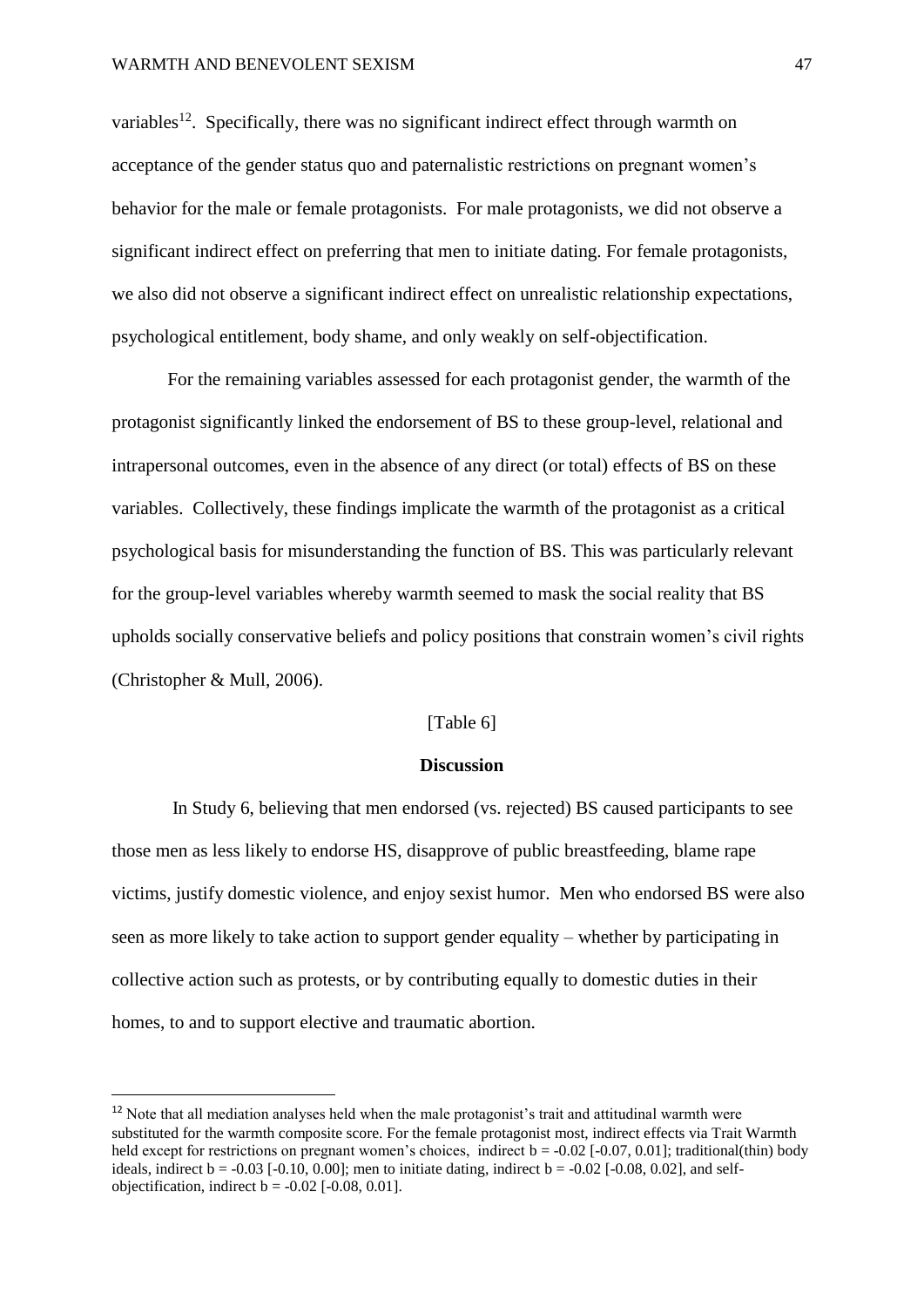The present study also provides evidence that participants misunderstood many of the consequences of *women's* endorsement of BS, especially on group-level variables. Women who endorsed (vs. rejected) BS were seen as lower in HS, providing further support for the illusion of antagonism with a more sensitive test that does not rely on a single-item measure of perceived antagonism. This effect was also mediated by the perception that women who endorsed BS were warmer. Further, women who endorsed BS were also seen as less likely to support women's right to abortion on medical grounds (i.e., "traumatic" abortion). As for male protagonists, these misperceptions were mediated by warmth, and even when simple effects were not significant, women's endorsement of BS indirectly affected perceptions of their greater justification of domestic violence and endorsement of traditional (thin) beauty ideals. However, as in Study 5, effects for female protagonists were generally less pronounced. Notably, participants generally did not misunderstand the relational and mental health implications of BS for women. Benevolent sexist women were seen as higher in life satisfaction, but also more likely to accept paternalistic instructions from their partners, more likely to be concerned about their appearance (self-objectification) and to experience body shame, and less likely to have ambitious academic/career goals.

The present results taken together indicate that participants are especially likely to misunderstand the group-level functions of BS. Further, they are especially likely to misunderstand the functions of men's BS. The perception that benevolent sexist men are nice guys with warm attitudes toward women appears to be powerful enough to derail understanding of sexism. However, an important limitation of these findings, like those of Studies 2-5, is that the role of warmth as a mediator can only be inferred from patterns of correlation. In our final study, we set out to address this limitation.

## **Study 7: The Causal Role of Warmth**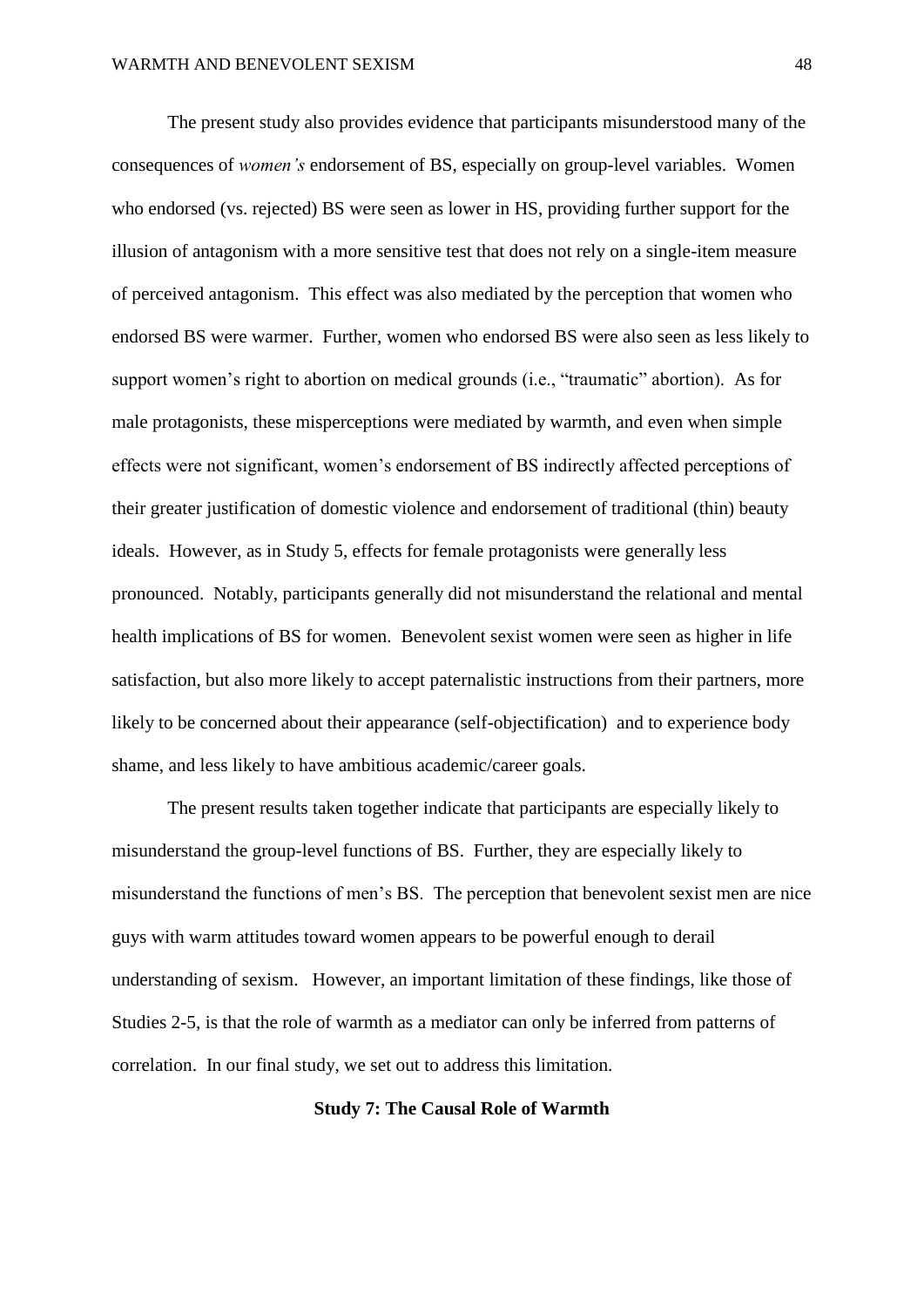In the previous studies we have measured warmth. In the next and final study we manipulated warmth in order to test whether it plays a causal role in people's misunderstandings of the functions of BS. Participants read vignettes about a male and female protagonist described as either warm or cold toward women, and then rated the protagonists on the same dependent variables as in Study 6. We expected that describing a man as warm (vs. cold) would cause him to be seen as simultaneously higher in BS and lower in HS. These simultaneous effects would indicate that warmth is causally responsible for the perceived negative correlation between BS and HS (i.e., the illusion of antagonism). We also expected manipulations of warmth to affect other perceptions of the man's attitudes and behaviors concerning women, since these were each correlated with warmth in Study 6. This implies that correlations between BS and other attitudes and behaviors will be attenuated when the manipulated level of warmth is partialed out.

As in Studies 5 and 6, we included male and female protagonists, to test whether their gender moderated effects. We predicted that the warmth manipulation would have a larger on the perceived BS of male protagonists, and whether protagonist gender moderated the effect of warmth on each of the dependent variables.

# **Method**

### **Participants**

 $\overline{a}$ 

Participants were 211 British adults, including  $110 \text{ men}^{13}$ ,  $100 \text{ women}$ , and  $1$ transgender person, recruited via the crowd sourcing platform Prolific Academic. Note that one participant was removed owing to multiple failed attention checks. Based on this final sample, sensitivity analysis indicated a sensitivity to detect an effect size of  $\eta^2$ <sub>p</sub> = .02 with

<sup>&</sup>lt;sup>13</sup> A human error during data collection meant that no data was collected on participants' age. Prolific Academic (2017) reports that the majority (62%) of their participants are in aged between 20-35 years, with a range from  $18 - 91$ .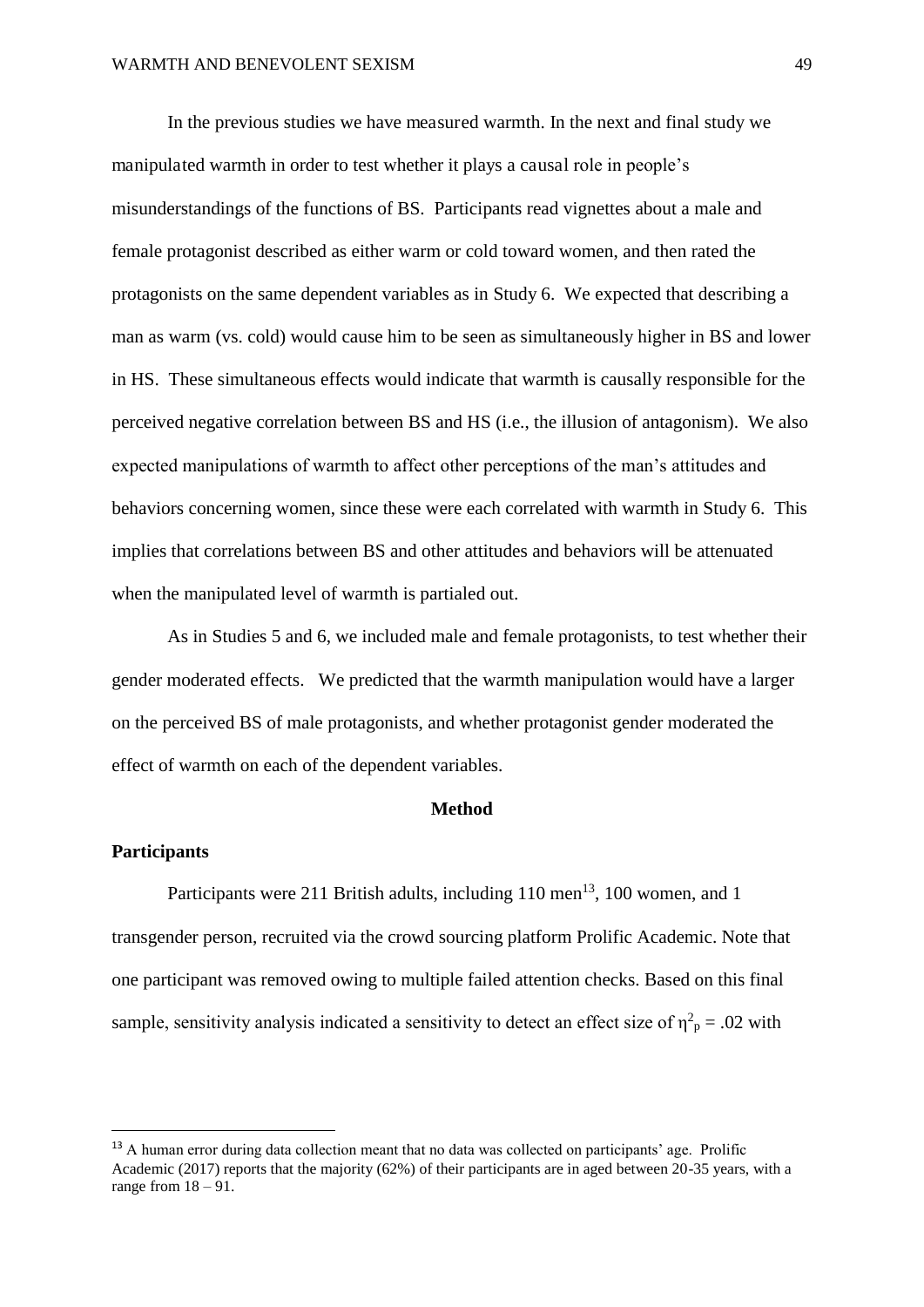80% power and alpha equal to .05. The sample was ethnically White/White British (91%), Asian British/Asian (6.2%), Black British/Black (1.4%) and other ethnicities (1.4%).

### **Materials and Procedure**

Participants read two randomly presented vignettes containing the warmth manipulations separately, one about a male and the other about a female protagonist. Participants then completed the dependent measures, in a random order, by rating the likelihood that the protagonists would endorse each dependent measure. Finally, participants provided demographic information, were debriefed, thanked and paid.

**Warmth manipulation.** To manipulate warmth, protagonists were described as having warm or cold attitudes toward women. Three statements were adapted from the dependent measure of Study 3 and were similar in content to other measurements of warmth in the literature (see Fiske et al., 2002; Fiske et al., 2007). For high warmth, protagonists were described as "(s)he likes women, has warm feelings, and positive attitudes toward them". For low warmth, protagonists were described as "(s)he dislikes women, has cold feelings, and negative attitudes toward them".

**Benevolent sexism.** Participants evaluated both protagonists on benevolent sexism. Items were taken from the ASI (e.g., "Women have a quality of purity that few men possess"; Male:  $\alpha$  = .87; Female:  $\alpha$  = .71) and were measured on eight-point scales (1 = not at all to 8 = very much).

**Dependent variables.** As in Study 6, participants indicated the extent to which each statement was an accurate description of the protagonist, using an eight-point scale  $(1 = not$ at all,  $8 = \text{very much}$ . All dependent measures were identical to Study 6 (including HS). Participants completed 15 dependent measures each for the male and female protagonists, and a further one measure for male protagonists and five for female protagonists (totaling 36 dependent measures).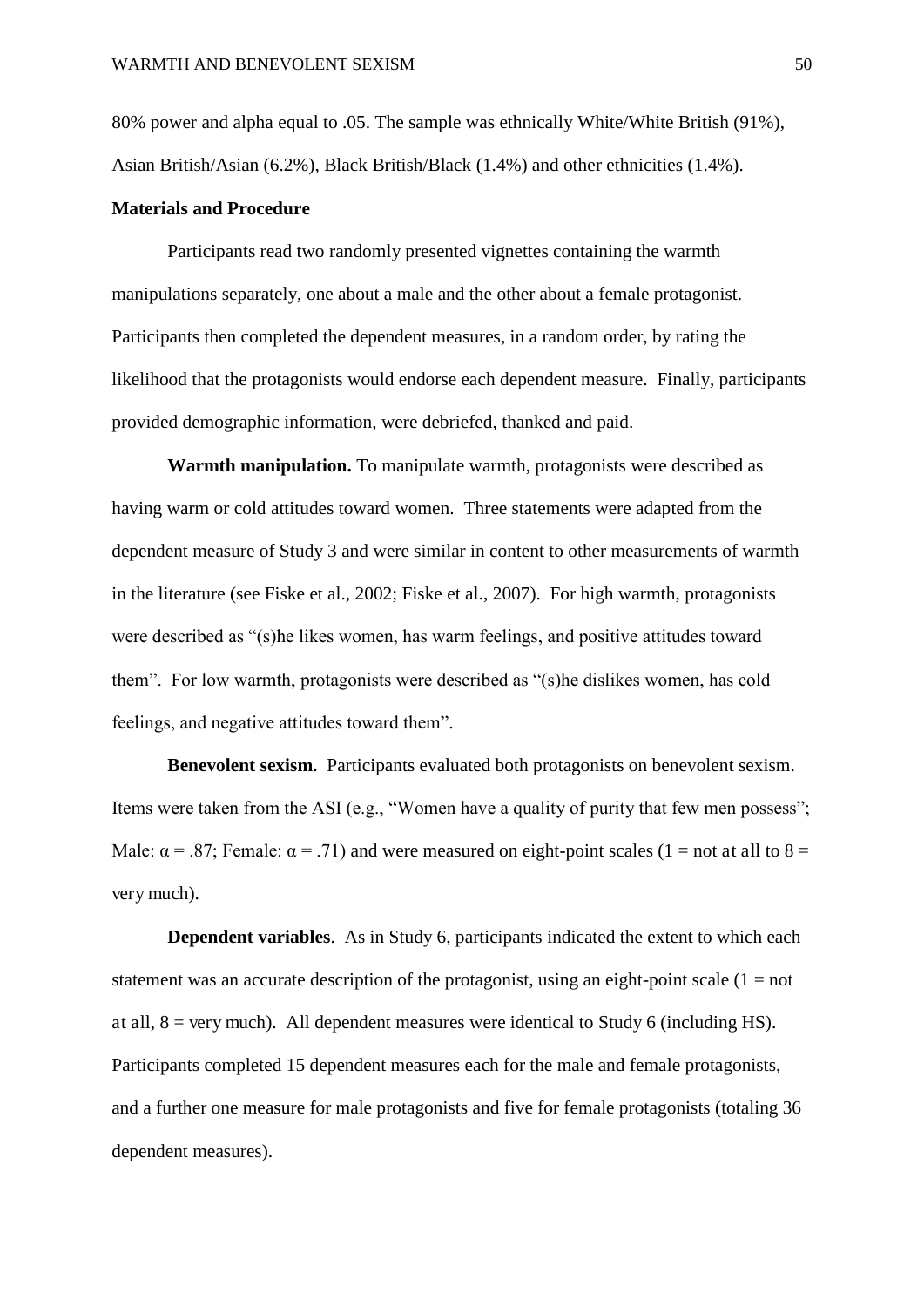#### **Results**

Means and standard deviations for all dependent variables are reported in Table 7. Separate 2 (Warmth: high, low) x 2 (Protagonist gender: male, female) mixed ANOVAs were conducted for each of the dependent variables measured for both protagonists. Consistent with our expectation that warmth exerts a causal influence on perceptions of BS and other attitudes and behaviors toward women, a significant main effect of warmth was observed for all dependent variables. Protagonists described as high (vs. low) in warmth were perceived as more likely to endorse those dependent measures that operate in support of women's interests (e.g., showing public support for gender equality) and less likely to endorse those dependent measures that operate against the interests of women (e.g., blaming rape victims; see Supplementary File for report of these analyses in full, including Warmth x Protagonist Gender interactions). Crucially, and as expected, protagonists described as high (vs. low) warmth were perceived as higher in BS, and lower in HS, and this pattern was observed for both male and female protagonists, although it was more pronounced for male protagonists.

### [Table 7]

To test our prediction that the warmth manipulation will alter correlations between perceptions of BS and the dependent variables, we conducted bivariate correlations among all of the study variables (see Table 8). Consistent with predictions, the pattern of zero-order correlations across conditions revealed positive associations between BS and those variables that would serve women's interests and negative associations between BS and those variables that would operate against women's interests (including HS). Then we adjusted for the warmth manipulation  $(-1 = low$  warmth,  $1 = high$  warmth) and observed an attenuation of these correlations among many of the group-level variables (e.g., blaming rape victims, justification of domestic violence), relational variables (e.g., preference for men to take the initiative in dating), and intrapersonal variables (e.g., psychological entitlement). These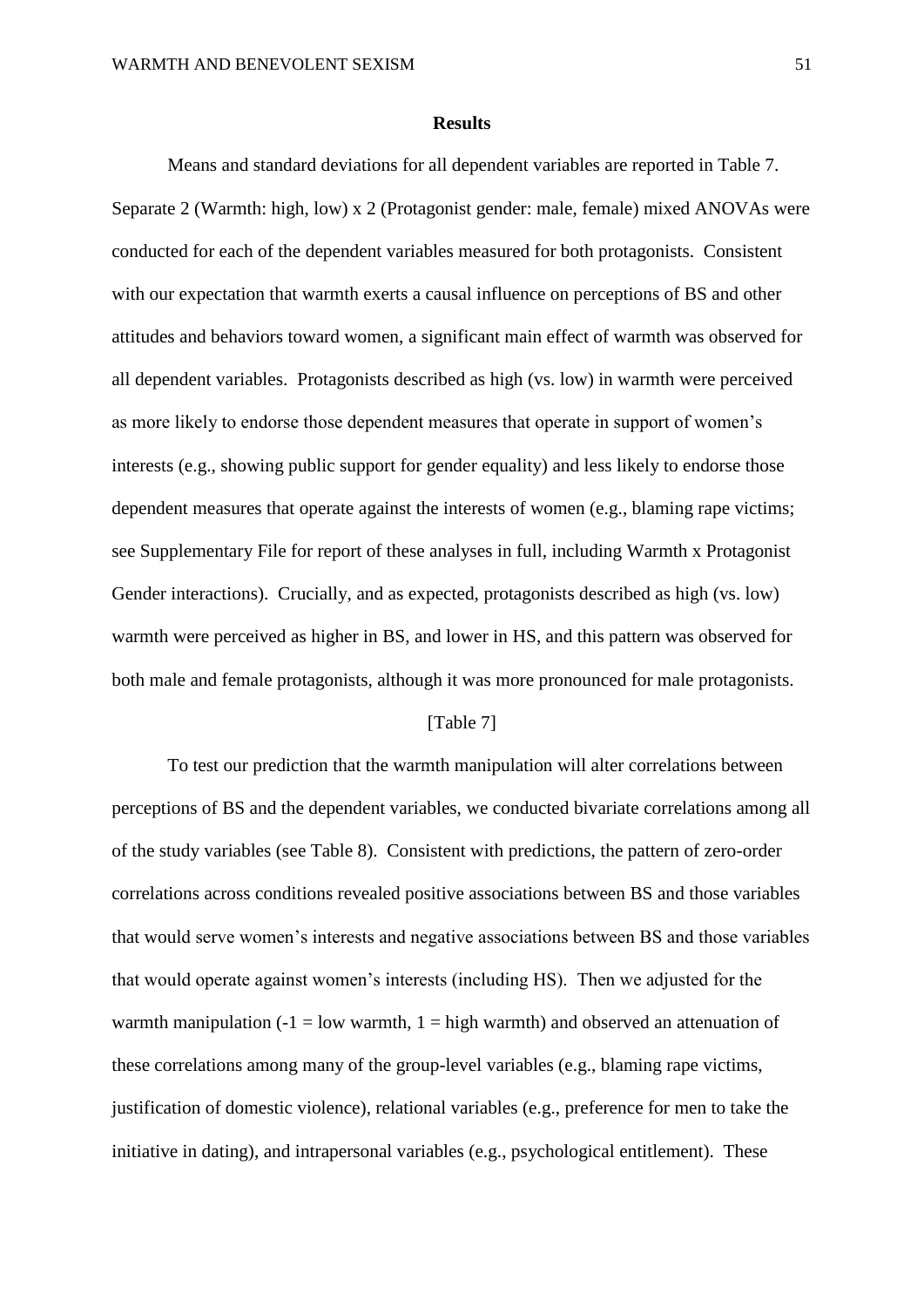attenuated correlations indicate that warmth causally contributed to the misunderstanding of such relations, especially for male protagonists. In fact, we did not observe attenuated associations when adjusting for warmth in the female protagonist conditions.

## [Table 8]

### **Discussion**

In this final study, the manipulation of warmth affected perceptions of the male protagonist's levels of sexism in opposing directions. Across warmth conditions, perceptions of BS and HS were negatively correlated, whereas this correlation was null when we adjusted for warmth. In contrast, for female protagonists, HS was lowered by the warmth manipulation, but BS was not significantly affected. The correlation between BS and HS was null for female protagonists, whether or not we adjusted for warmth. Consistent with Study 5, this result indicates that the illusion of antagonism between BS and HS is stronger for, and may be unique to, male protagonists. Extending Study 5, this study indicates that the illusion can be causally attributed to the perceived warmth that is ascribed to BS for male (but not female) protagonists.

Also extending our previous studies, participants' misunderstanding of the relationship between BS and those variables that served or undermined women's interests was evident for all but two variables – acceptance of the gender status quo and life satisfaction. That is, although the research literature on benevolent sexism has demonstrated that men who report higher levels of BS are more likely to disapprove of public breastfeeding, blame rape victims, justify domestic violence, enjoy sexist humor and believe men should initiate dating, participants associated BS men with lower levels of these variables. The illusory antagonism between BS and each of these variables was strengthened by the perception that these attitudinal and behavioral displays corresponded with men who were low (vs. high) warmth toward women. In the same vein, previous research has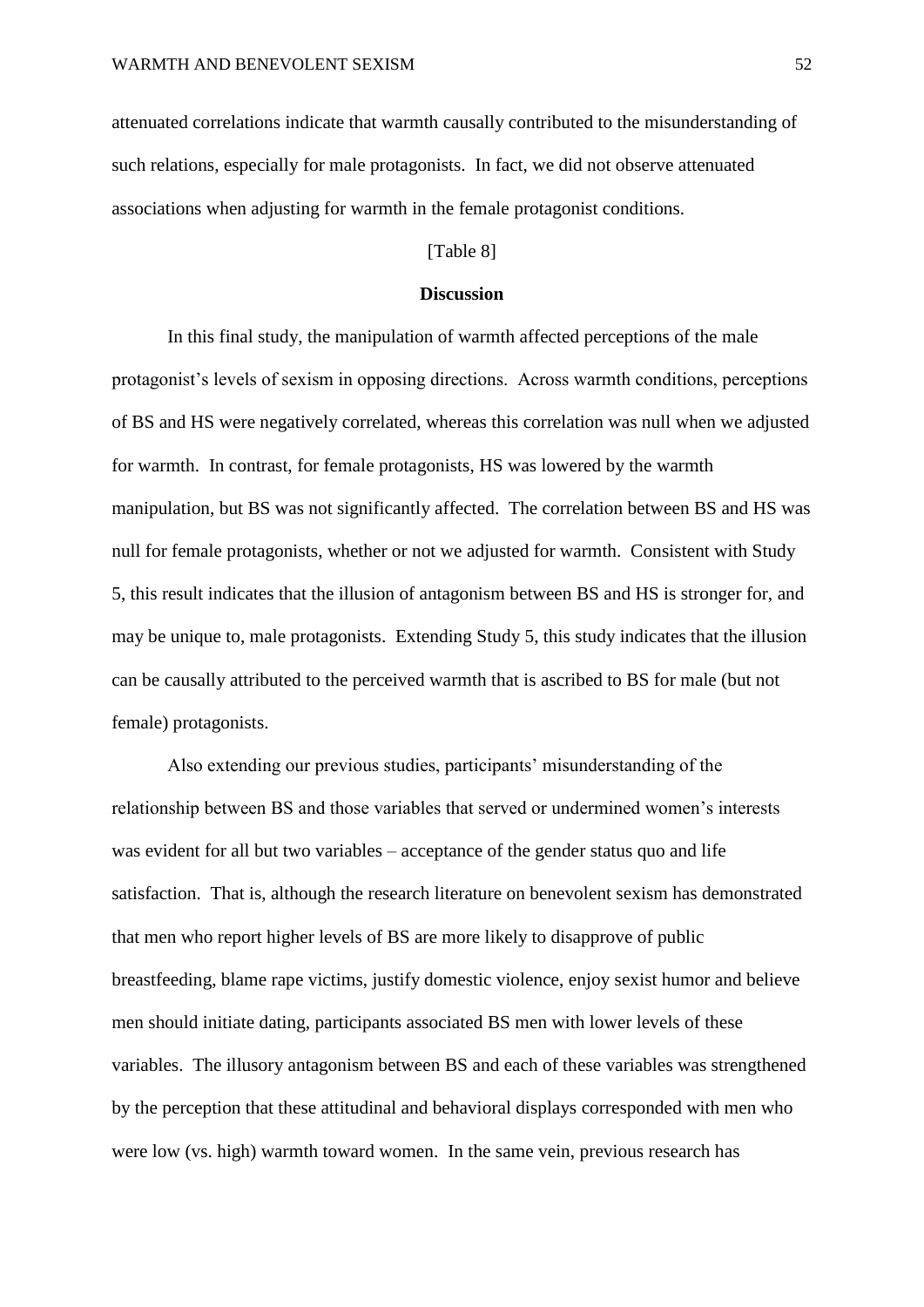indicated that men higher on BS are no more likely than men lower on BS to take action to support gender equality (such as sharing domestic duties equally or participating in collective action; Drury & Kaiser, 2014; Sudkämper et al., 2018), and are less likely to support abortion rights (Huang et al., 2016), Nonetheless, in this study, perceptions of BS were positively associated with these characteristics, because they were seen to be displayed by men with warm attitudes toward women.

In contrast, although mean levels of BS differed across the warmth conditions in the expected direction for women protagonists, this difference was not significant. Since women's warmth did not affect their perceived endorsement of BS, we did not examine the hypothesis that warmth was responsible for incorrect tacit perceptions of the functions of BS for women. However, it is noteworthy that participants revealed an understanding of the functions and consequences of BS related to the relational and intrapersonal variables, including the perceived negative associations with unrealistic relationship expectations, acceptance of paternalism, self-objectification and reduced career goals (all of which were negatively affected by warmth), and the perceived positive association with life satisfaction (which was positively affected by warmth). These findings suggest that people are capable of recognizing some consequences of BS – notably among women, whose personal warmth is not strongly associated with their BS in observers' minds. Further work might include a control condition (no information about warmth) and examine whether perceiving a protagonist as warm, or as cold, exerts a greater influence on their understanding of BS.

## **General Discussion**

Sexist ideology is ambivalent: through the filters of benevolent (BS) and hostile (HS) sexism, it casts women in a subjectively positive as well as negative light. Many studies have shown that despite its warm tone, BS is largely antagonistic to gender equality. Indeed, according to Glick and Fiske (1996), BS is antagonistic to gender equality because of its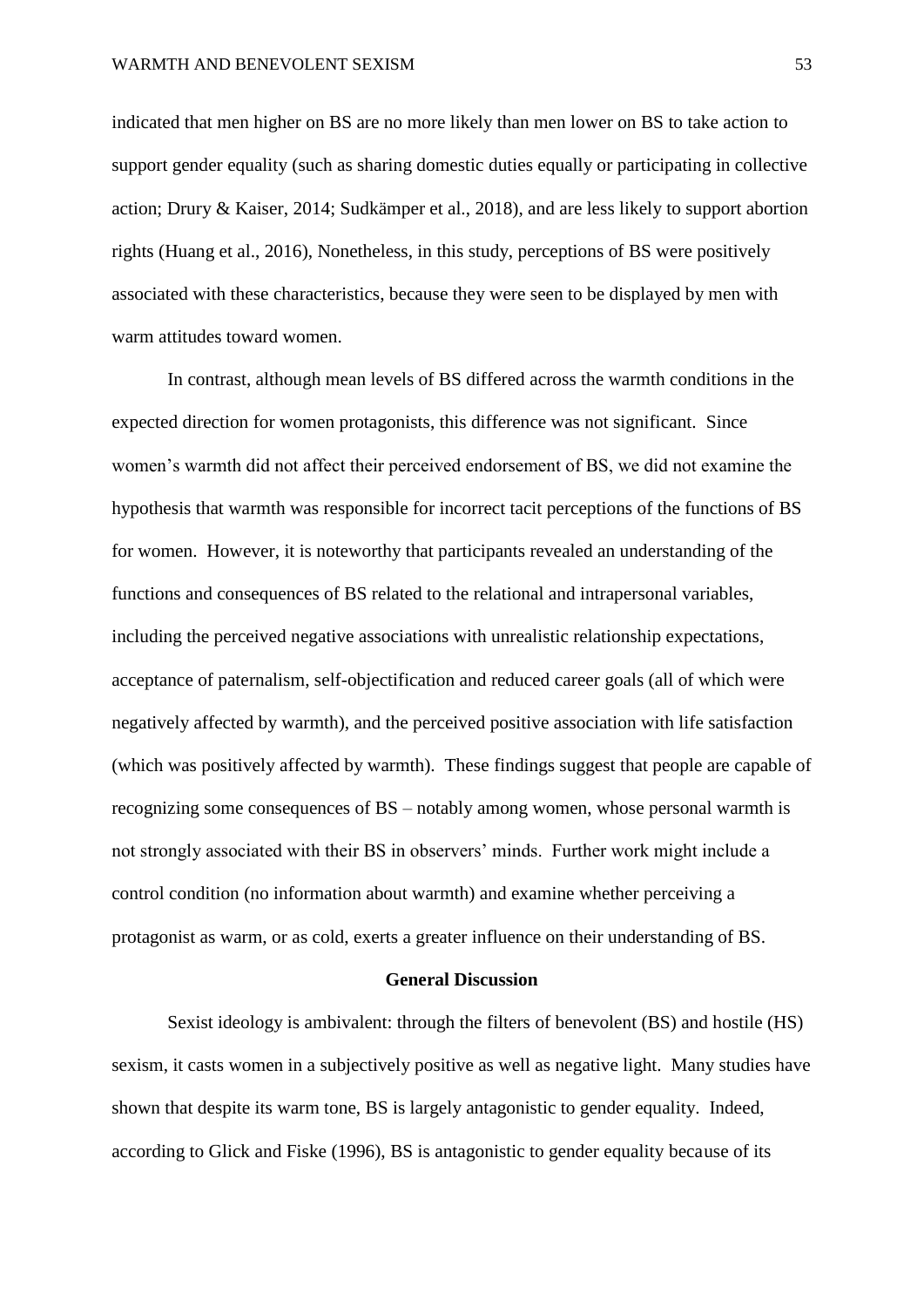warm tone. The valorization, moral concern and affection that it conveys is assumed to sweeten the deal for women, making wider systems of gender inequality and sexist ideology palatable and encouraging conformity to their expectations.

One of the outstanding questions in this literature is whether people understand what BS is and how it operates. The results of our studies cast new light on this question. An initial observational study showed that fewer online complaints about sexism referred to benevolent (vs. hostile) treatment (Study 1). A second study showed that although women recalled more experiences of BS, they indicated they had protested more experiences of HS (Study 2). An experimental study showed that when presented with HS (vs BS), they perceived it as less sexist and were less inclined to protest it (Study 3). Two further experimental studies indicated that protagonists described as high in BS were seen as lower in HS (and vice-versa), and that this illusion of antagonism was mediated by warmth (Studies 4  $& 5$ ). A penultimate study showed that when people (and especially men) endorse benevolent sexism, this leads to a range of – generally incorrect – inferences about character traits, attitudes, and behaviors (Study 6). In Studies 2-6, the perceived warmth of protagonists and their attitudes toward women were measured and appeared to mediate effects of their BS. A final study manipulated protagonists' warmth and found that it played a causal role in participants' misunderstanding of BS (Study 7). The present findings underscore the illusion of antagonism as a robust pattern that is explained by the perceived warmth of BS, and that this illusion generalizes to a range of variables associated with BS beyond HS.

Taken together, these findings indicate that for the most part, people do not understand the functions of BS. Further, they demonstrate that misunderstandings of BS stem from its warmth. As noted in the introduction to this article, warmth is a powerful organizing construct in social cognition (Abele & Bruckmüller, 2011). As shown in Asch's classic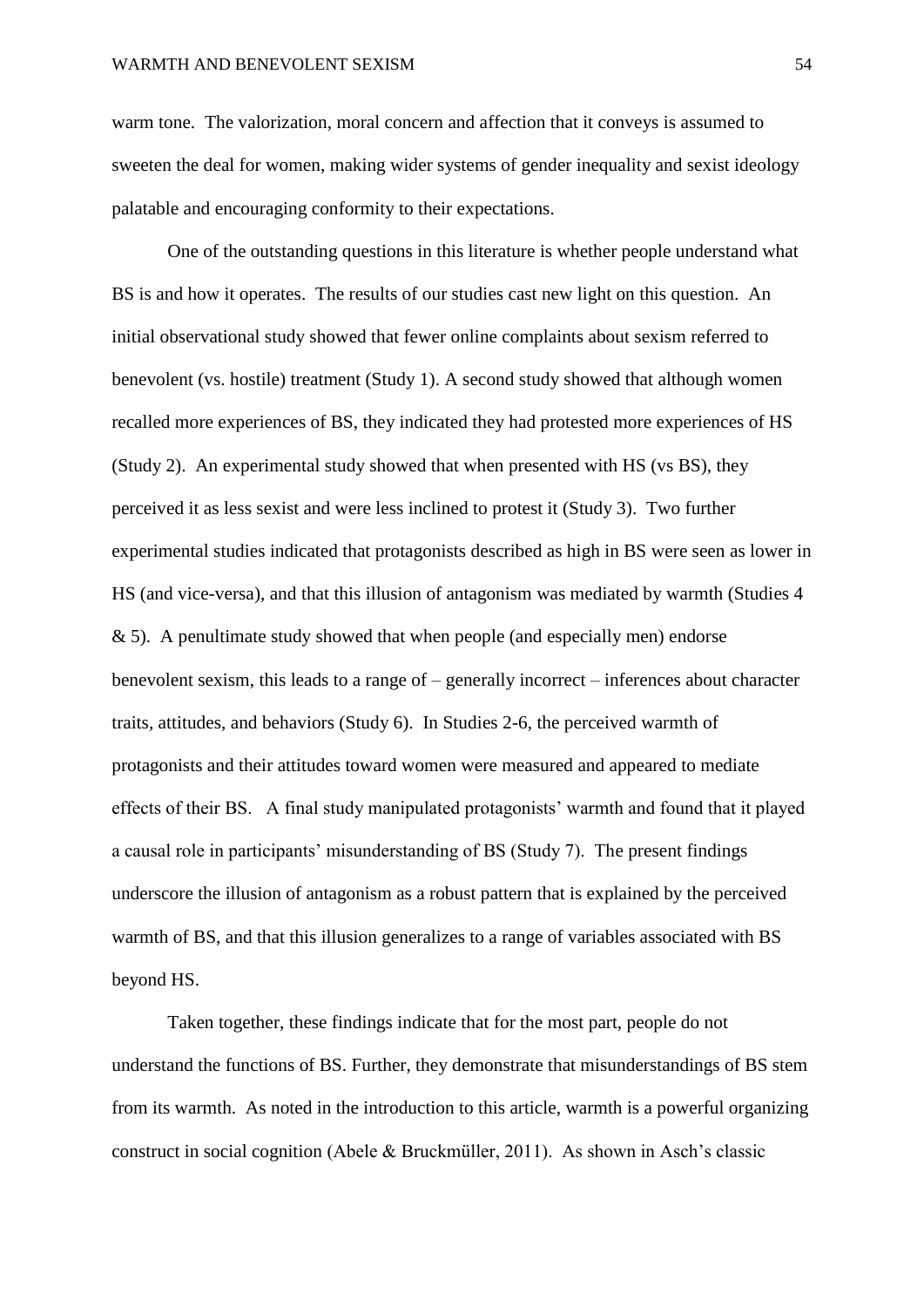study, warmth leads to halo effects that shape an array of inferences about people's attitudes, motives, and behaviors. It is also intimately related to liking (Fiske, Cuddy, & Glick, 2007). As shown by Heider's studies of cognitive balance, warmth organizes an array of perceptions into a Gestalt. Thus, a person's apparent liking of an attitude object affects how much observers will like them, and vice-versa. Theoretically, the present studies were motivated by these Gestalt principles of warmth, and empirically, they provide evidence that warmth affects people's understanding of BS in a Gestalt fashion. Specifically, measurements of warmth mediated between beliefs about a protagonists' BS and their other attitudes and behaviors (Studies 2-6). These findings held whether warmth was operationalized in terms of the protagonists' traits or their attitudes toward women. Indeed, when measured, these two aspects of warmth were strongly correlated or comprised one factor. These findings also held whether warmth was operationalized in terms of warmth and positivity (e.g., Study 7), liking (e.g., how much participants liked the protagonist, and how much they liked women, as in Study 2), or both - in which case items referring to liking and warmth were highly correlated

and formed one factor (e.g., Study  $6)^{14}$ .

 $\overline{a}$ 

<sup>&</sup>lt;sup>14</sup> Two supplementary experiments also lent support to this Gestalt characterization of the role of warmth in perceptions of benevolent sexism. In the first supplementary experiment, 263 Mturk workers were exposed, in a two-group design, to a male protagonist described as high or low in trait warmth (using keywords taken from the trait warmth items in Study 4). Conceptually replicating the results of Study 7 (in which warmth toward women was manipulated), the warm (vs. cold) man was seen as higher in BS,  $F(1, 261) = 81.38$ ,  $p < .001$ ,  $\eta^2$ <sub>p</sub> = .24. Analysis of indirect effects suggested this effect was mediated by a measure of warm attitudes toward women, indirect  $b = 0.65$  [0.39, 0.90], and there was no direct effect,  $b = 0.22$  [-0.08, 0.53]. In the second supplementary experiment, 198 MTurk workers were exposed to one of the four cells of a 2 (trait warmth: high or low) x 2 (attitudinal warmth toward women: high or low) design. Both manipulations yielded significant main effects, albeit larger for attitudinal warmth,  $F(1, 194) = 72.75$ ,  $p < .001$ ,  $\eta^2 p = .27$ , than for trait warmth,  $F(1, 194) =$ 8.96, p = .003,  $\eta^2$ <sub>p</sub> = .04. These effects were qualified by an interaction, F(1, 198) = 8.38, p = .004,  $\eta^2$ <sub>p</sub> = .04. Simple effects showed that attitudinal warmth increased perceived BS when the man was high ( $M = 5.08$ , SD = 1.89 vs M = 2.11, SD = 1.30), and low (M = 3.55, SD = 2.26 vs M = 2.08, SD = 1.58): respectively, F(1, 194) = 65.45, p < .001,  $\eta^2$ <sub>p</sub> = .25 and F(1, 194) = 15.84, p < .001,  $\eta^2$ <sub>p</sub> = .08. Viewing the interaction differently, trait warmth increased BS when the man was high, but not low, in attitudinal warmth: respectively,  $F(1, 194) =$ 18.80,  $p < .001$ ,  $\eta^2$ <sub>p</sub> = .09 and F(1, 194 = 0.01, p = .946,  $\eta^2$ <sub>p</sub> = .00. Taken together with each other and the other studies in this article, these experiments show that when one of BS, trait warmth, or attitudinal warmth are manipulated, measures of the other two are increased. When trait warmth and attitudinal warmth are orthogonalized, they combine additively and multiplicatively to inform judgments of BS. The supplementary experiments provide some indication that attitudinal warmth exerts a more proximal influence and trait warmth a more distal influence on perceived BS. A selection of other variables (e.g., perceived HS) were included in these supplementary studies and results also conceptually replicate results from Studies 3-7. For further details please consult the Supplementary Experiments file.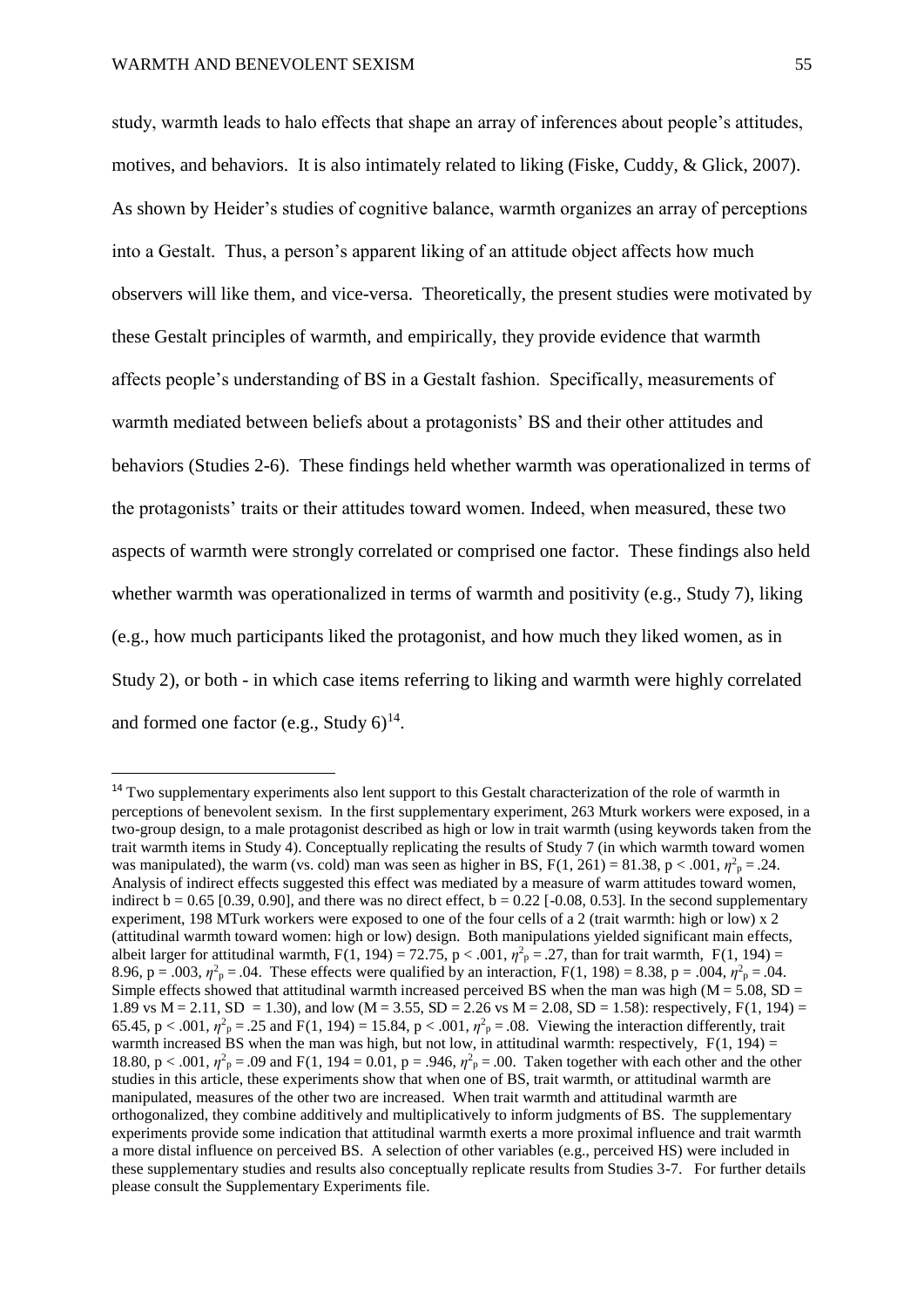The present findings also contribute to the study of impressions of benevolently sexist men. In the present studies, the relation between BS and HS was observed more strongly (Study 6), or only (Studies 5, 7), for men. Several previous studies have indicated that such men are viewed as warm and attractive, and not as sexist (Barretto & Ellemers, 2005; Bohner et al., 2010; Montañés, de Lemus, Moya, Bohner, & Megías, 2013). Study 3 indicated that benevolent (vs. hostile) behaviors by men are not seen as sexist because they are warm. Studies 1- 3 showed that women are less likely to complain about men's benevolent (vs. hostile) behaviors because they are seen as warm. Studies 4-7 demonstrated that warmth leads participants to see men who endorse benevolent sexism as more likely to support feminism, take collective action for gender equality, share domestic and child care responsibilities with their partners, and hold more liberal gender role attitudes. Taken together, these findings show that women may not only fail to see how BS contributes to inequality, but also (erroneously) to perceive benevolently sexist men as allies in the pursuit of gender equality.

In showing that warmth leads to wide-ranging misunderstandings of the functions of BS, the present studies lend support to a false-consciousness perspective on women's acceptance of benevolence. The hypothesis that women accept benevolent treatment and ideology as part of a knowing bargain - that is, accepting BS while being aware of its negative consequences for gender equality - receives little support in the present studies. Normatively, this suggests that gender relations do not possess the knowing consent that characterizes conventionally legitimate social relations (Becker, 2010; Jackman, 1994; Jost & Banaji, 1994; Mill, 1869/1970). Practically, this suggests consciousness-raising may assist efforts to counteract the adverse effects of BS for gender equality (Becker & Swim, 2011, 2012; Becker, Zawadzki & Shields, 2014).

## **Unanswered questions, limitations, and future directions**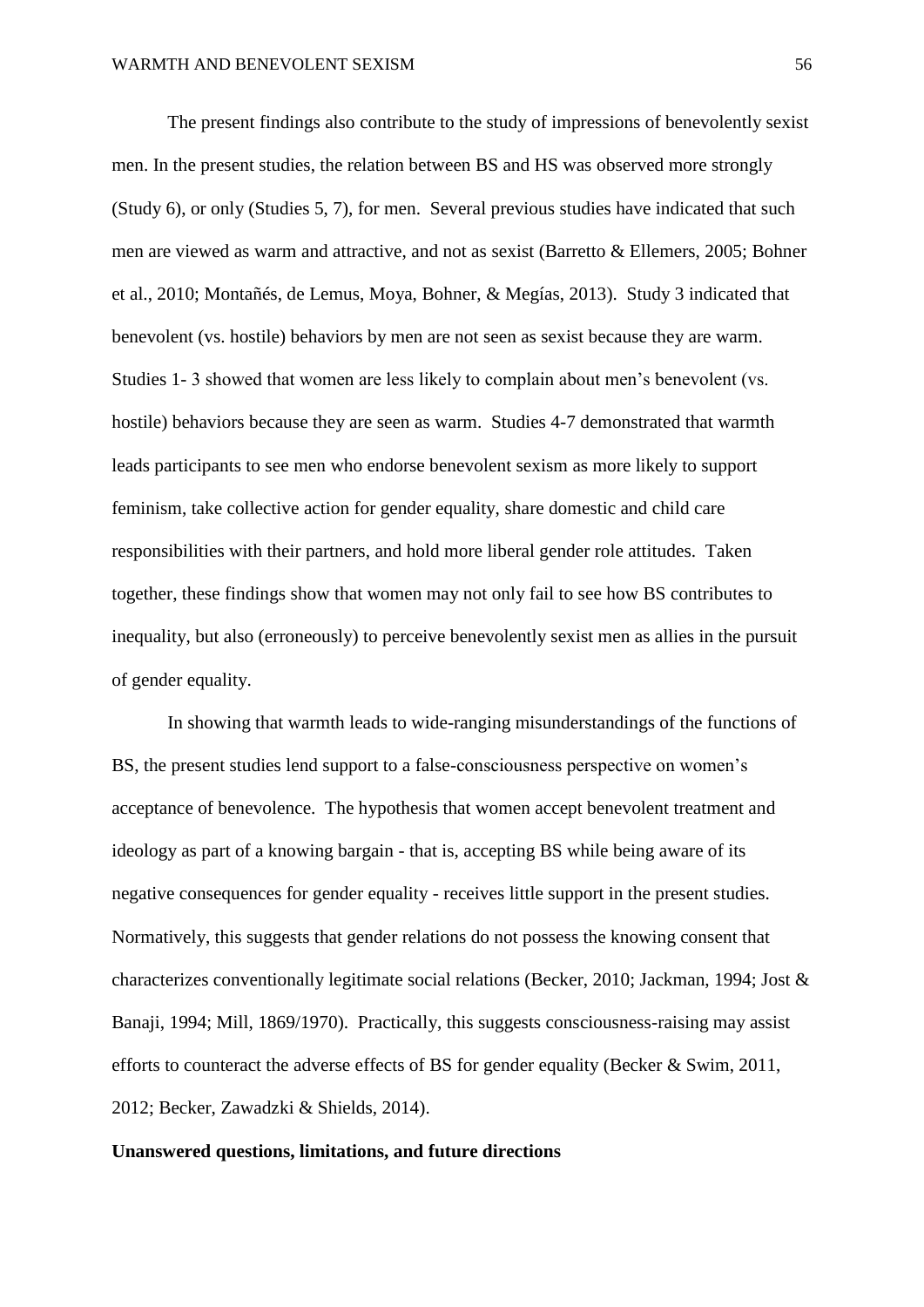Future research can explore one of the key findings to emerge from the present findings: that observers see warmth and BS as more tightly associated among men than women. A key finding that helps explain this effect is that BS is perceived to be associated with psychological entitlement among women (Studies  $6 \& 7$ ), presumably because it asserts women's right to protection, adoration, and financial sacrifice (Study 6, 7; see also Hammond et al., 2014). Conversely, and in keeping with our theorizing, BS may be seen as an altruistic ideology when displayed by men, because it asserts that men should protect and provide for women. To further corroborate this account, future research could test the perceived relation between BS and other traits such as altruism and morality among men and women.

In our view, another explanation deserves particular attention. According to the grain-of-truth or stereotype-accuracy hypothesis, beliefs about group members are informed by normatively appropriate inferences from available data; that is, sensitivity to objective regularities in the social environment (Campbell, 1967; Jussim, Cain, Crawford, Harber, & Cohen, 2009). One hint that this mechanism may be important is that in fact, BS and HS are more strongly correlated among men than women - and of course this correlation is positive (e.g., Glick et al., 2000; Sibley, Overall & Duckitt, 2007; Sibley & Perry, 2010; Sibley, Wilson & Duckitt, 2007). Implicit learning of the stronger positive association between benevolent and hostile attitudes and behaviors may have counteracted the effect of warmth that is, the tendency to infer that BS and HS are negatively related. Further, participants appeared to understand some of the functions of BS, notably among women: for example, its relation to appearance concern, entitlement, and deference to protective spouses (Studies 6 and 7). This effect might also have stemmed from implicit learning of associations between gender attitudes and these outcomes for women.

It is worth considering whether the present findings would also hold for subjectively positive but patronizing views of other social groups. Several disadvantaged groups,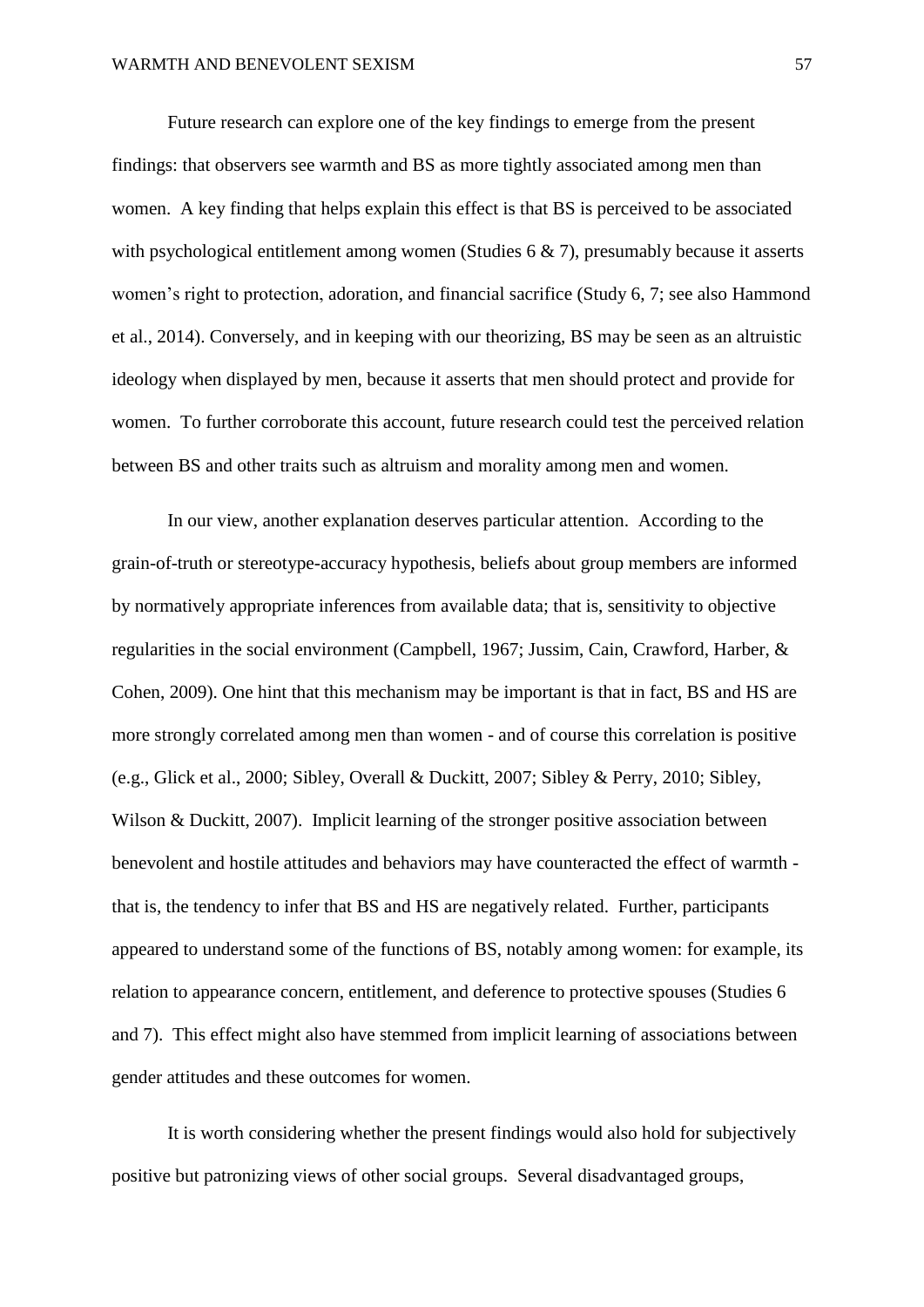including Blacks and older adults, are the objects of ambivalent or complementary stereotyping (Cuddy & Fiske, 2004; Katz & Hass, 1988; Maldon et al., 2001; North & Fiske, 2013). For various reasons, we do not think that the present findings will necessarily generalize to such groups. Studies have shown that people disapprove of positive stereotypical remarks about social groups, including the elderly (Balsis & Carpenter, 2005; Hummert & Mazloff, 2001) and the mentally ill (Douglas & Sutton, 2011). Gender stereotypes, and positive gender stereotypes in particular, appear to be more normatively acceptable than for other kinds of groups.

 Other directions of research are suggested by the present findings. There is anecdotal evidence that women who challenge benevolent sexism in particular are resented, and indeed that academic research on benevolent sexism is sometimes met with public scorn and defensiveness (Bloxham, 2011; Edmunds, 2015). Future research could test whether this is explained by the perceived warmth of BS: people responding negatively to overtly kind and warm behavior generally do not fare well in impression formation tasks.

One of the reasons for this defensiveness might be that challenges to benevolent sexism mean that heterosexual men face the prospect that even their genuinely warm, supportive, protective behaviors might be perceived as sexist. How people decide whether such behaviors are acceptable or not, or sexist or not, is a pressing problem for further research. One clue is offered by the present research: people may use cues to men's warmth. Benevolent behaviors, when presented by a man who seems generally warm, may be less likely to be judged as sexist than when presented by an otherwise cold man. Future research could test this possibility by exposing participants to instances of benevolent behavior from men whose trait warmth is varied. Independent knowledge that a man is warm may make his behavior seem less sexist and may also make women less inclined to react unfavorably even when they recognize it as sexism. Such research could also take advantage of the facets of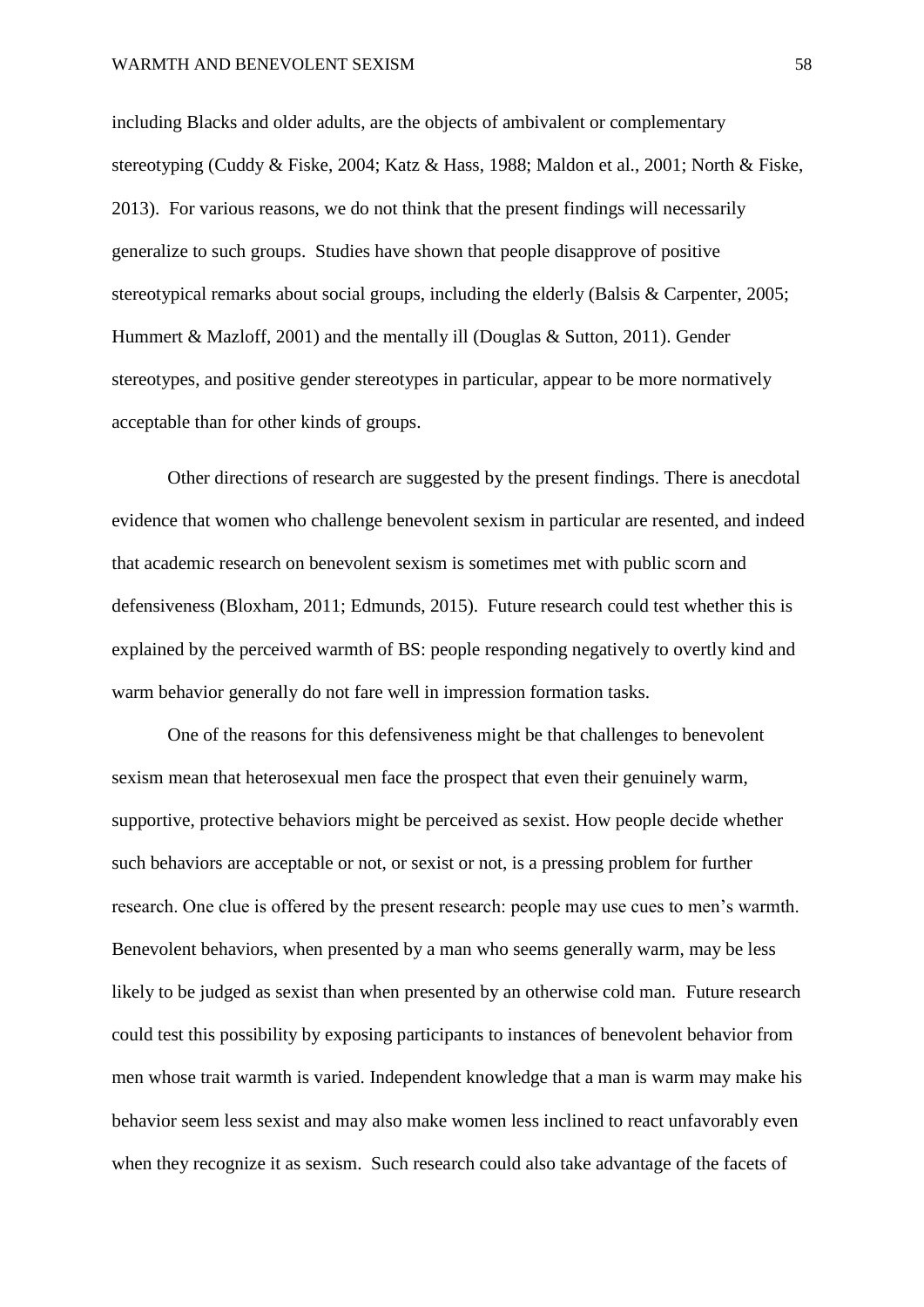BS that are identified in Ambivalent Sexism Theory (Glick & Fiske, 1996). Perceptions of a man's warmth may shape perceptions of whether his warm attitudes toward women are founded on patronizing stereotypes (gender differentiation), whether helpful behaviors are founded on the assumption that women need male assistance (protective paternalism), and whether his loving, romantic behavior is founded on the belief that (straight) men are fundamentally incapable of being complete if they do not revere their partners (heterosexual intimacy). On this note, although we did not formally code for these subtypes of BS in the Everyday Sexism Project (Study 1), women typically did not complain that they were too adored by their male partners. Rather, their protests focused on how they were stereotyped and belittled.

A clear and important limitation of the current work is a lack of racial or cultural diversity in our samples (Simons, Shoda & Lindsay, 2016), which have been recruited from the US and UK, and which across studies has been predominantly White (range 72%-91%). In defense of the present findings, we note that the racial make-up of our samples largely reflects the reported racial compositions from census records: in the UK, 87% of the population are reported as White, and in the USA this figure is 72%. Further, recent investigations of race on personal endorsement of sexist ideology and meta-perceptions of others' sexism have found no effect of participant race (see Rudman & Fetterolf, 2014). Nonetheless, further work is needed to establish the generality of the present findings across cultural contexts and ethnic groups.

# **Conclusion**

 The remarkable groundswell of opposition to discrimination, harassment, and sexual assault in recent years seems to represent a watershed in gender relations. However, it has focused on hostility to women, leaving benevolent sexism largely free from scrutiny. In revealing the role of warmth in this phenomenon, the present findings also highlight the point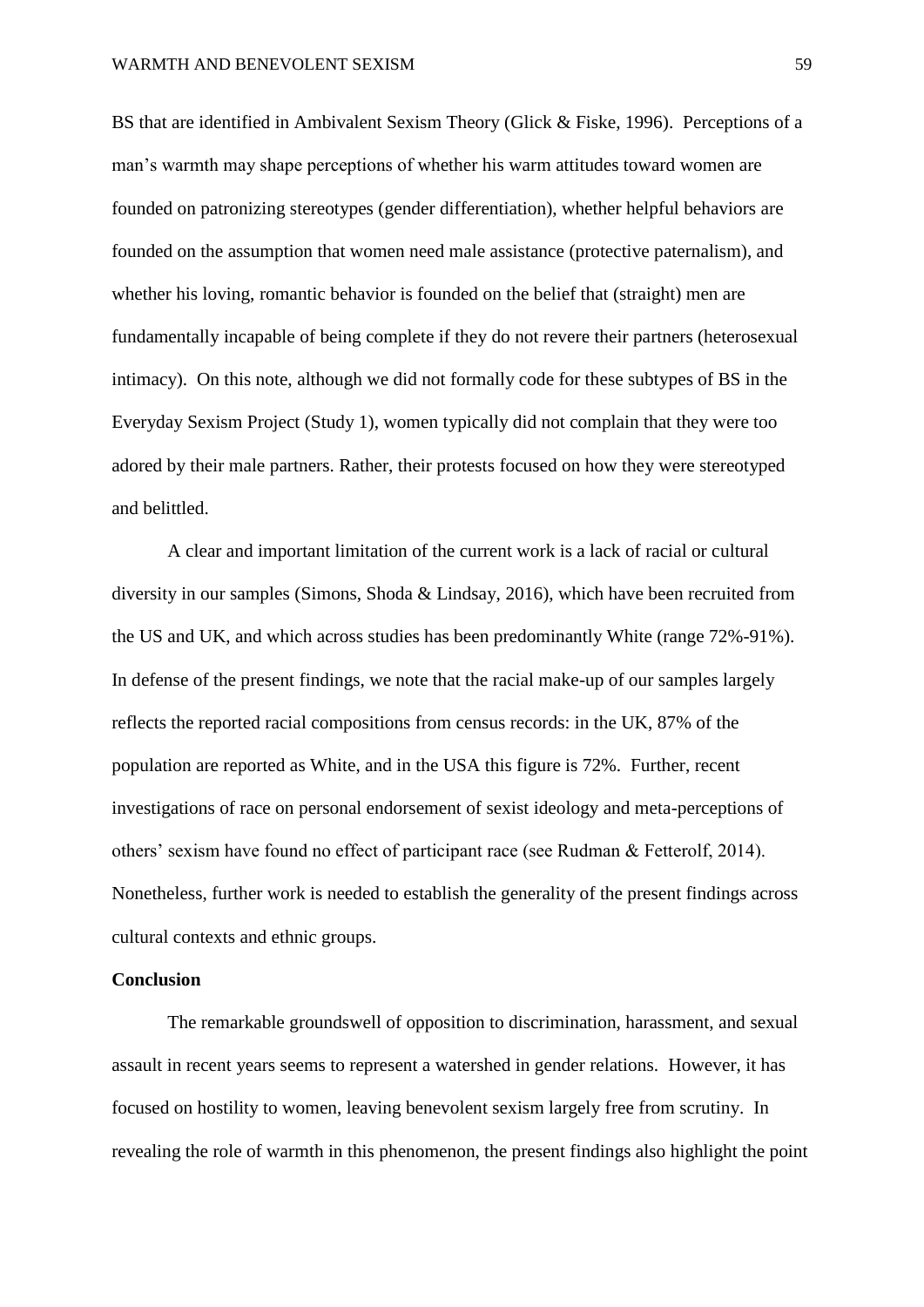that affectively warm intergroup attitudes are not a panacea for improvements in gender relations – and that they may even have some ironic consequences (Dixon, Levine, Reicher, & Durrheim, 2012; Saguy, Tausch, Dovidio, & Pratto, 2009). In this case, the warmth of benevolent sexism serves to cast a blinding halo over the ideological systems that serve to maintain gender inequality, and so appears to be part of the 'problem' rather than the 'solution'.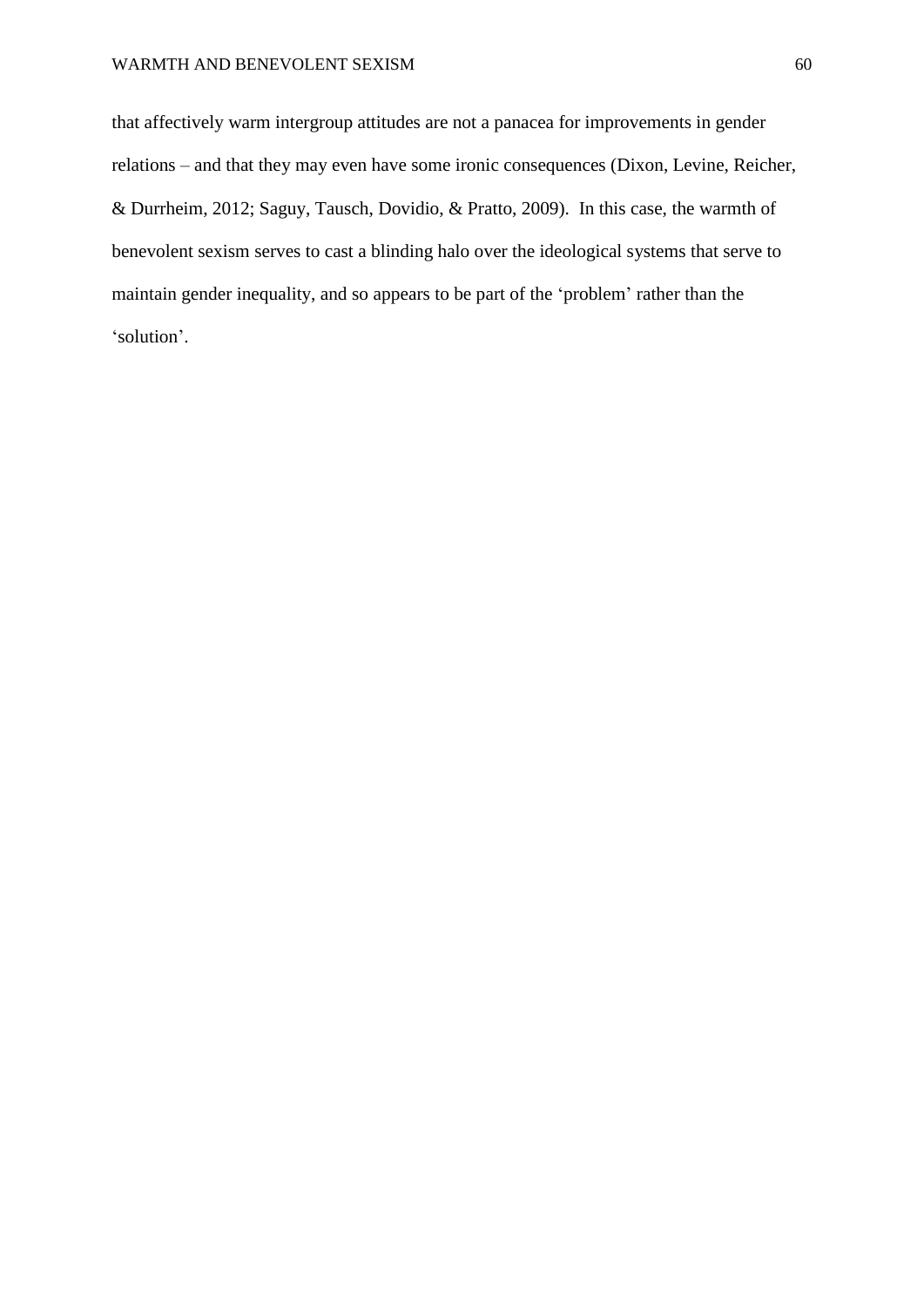#### **References**

- Abele, A. E., & Bruckmüller, S. (2011). The bigger one of the "Big Two"? Preferential processing of communal information. Journal of Experimental Social Psychology, 47, 935–948. doi: 10.1016/j.jesp.2011.03.028.
- Abele, A. E., & Wojciszke, B. (2014). Communal and agentic content in social cognition: A dual perspective model. In M. P. Zanna, & J. M. Olson, Advances in Experimental Social Psychology, 50 (pp. 195-255). Burlington: Academic Press.
- Abele, A. E., & Wojciszke, B. (2007). Agency and communion from the perspective of self versus others. Journal of Personality and Social Psychology, 93, 751–763. doi: 10.1037/0022-3514.93.5.751.
- Acker, M. (2009). Breast is best… but not everywhere: Ambivalent sexism and attitudes toward private and public breastfeeding. Sex Roles, 61(7-8), 476-490. doi: 10.1007/s11199-009- 9655-z
- Asch, S. E. (1946). Forming impressions of personality. The Journal of Abnormal and Social Psychology, 41(3), 258-290.
- Balsis, S., & Carpenter, B. D. (2006). Evaluations of elder speak in a caregiving context. Clinical Gerontologist, 29(1), 79-96. doi: 10.1300/J018v29n01\_07
- Barreto, M., & Ellemers, N. (2005). The burden of benevolent sexism: How it contributes to the maintenance of gender inequalities. European Journal of Social Psychology, 35(5), 633-642. doi: 10.1002/ejsp.270

Becker, J. C. (2008). *Women's* internalization of sexism: Predictors and antidotes. (Unpublished doctoral dissertation). Philipps-Universität Marburg, Marburg, Germany.

Bates, L. (2012). Everyday sexism project. Retrieved from https://everydaysexism.com/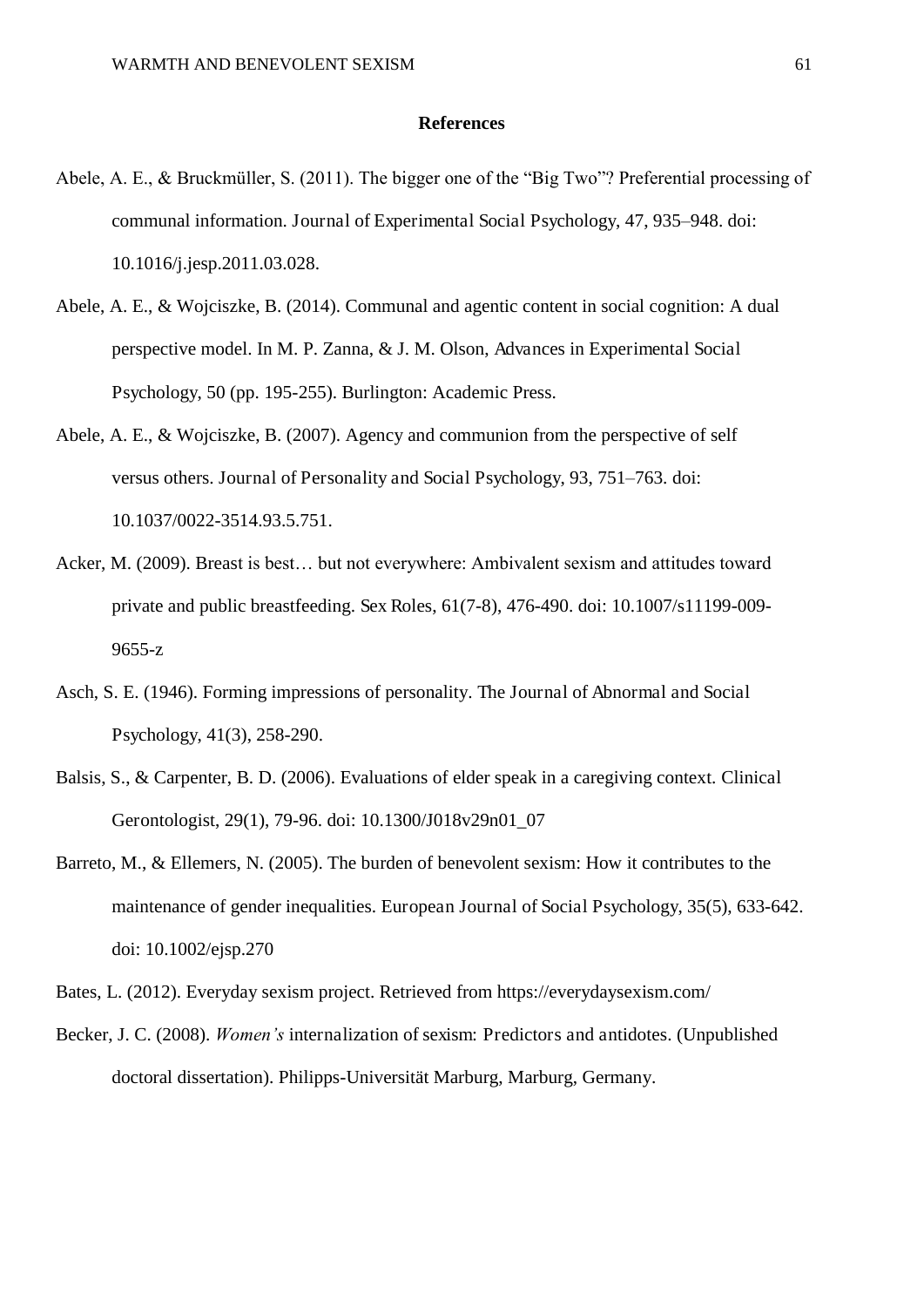- Becker, J. C. (2010). Why do women endorse hostile and benevolent sexism? The role of salient female subtypes and internalization of sexist contents. Sex Roles, 62(7-8), 453-467. doi:10.1007/s11199-009-9707-4
- Becker, J. C., & Swim, J. K. (2011). Seeing the unseen: Attention to daily encounters with sexism as way to reduce sexist beliefs. Psychology of Women Quarterly, 35(2), 227-242. doi: 10.1177/0361684310397509
- Becker, J. C., & Swim, J. K. (2012). Reducing endorsement of benevolent and modern sexist beliefs. Differential effects of addressing harm versus pervasiveness of benevolent sexism. Social Psychology, 43(3), 127-137. doi: 10.1027/1864-9335/a000091
- Becker, J. C., Glick, P., Ilic, M., & Bohner, G. (2011). Damned if she does, damned if she doesn't: Consequences of accepting versus confronting patronizing help for the female target and male actor. European Journal of Social Psychology, 41(6), 761-773. doi: 10.1002/ejsp.823
- Becker, J. C., & Wright, S. C. (2011). Yet another dark side of chivalry: Benevolent sexism undermines and hostile sexism motivates collective action for social change. Journal of Personality and Social Psychology, 101(1), 62-77. doi: 10.1037/a0022615
- Becker, J. C., Zawadzki, M. J., & Shields, S. A. (2014). Confronting and reducing sexism: A call for research on intervention. Journal of Social Issues, 70(4), 603-614. doi: 10.1111/josi.12081
- Bloxham, A. (2011, June 15). Chivalry is actually "benevolent sexism", feminists conclude. The Telegraph. Retrieved from http://www.telegraph.co.uk/women/sex/8575363/Chivalry-isactually-benevolent-sexism-feminists-conclude.html
- Bohner, G., Ahlborn, K., & Steiner, R. (2010). How sexy are sexist men? Women's perception of male response profiles in the Ambivalent Sexism Inventory. Sex Roles, 62(7-8), 568-582. doi: 10.1007/s11199-009-9665-x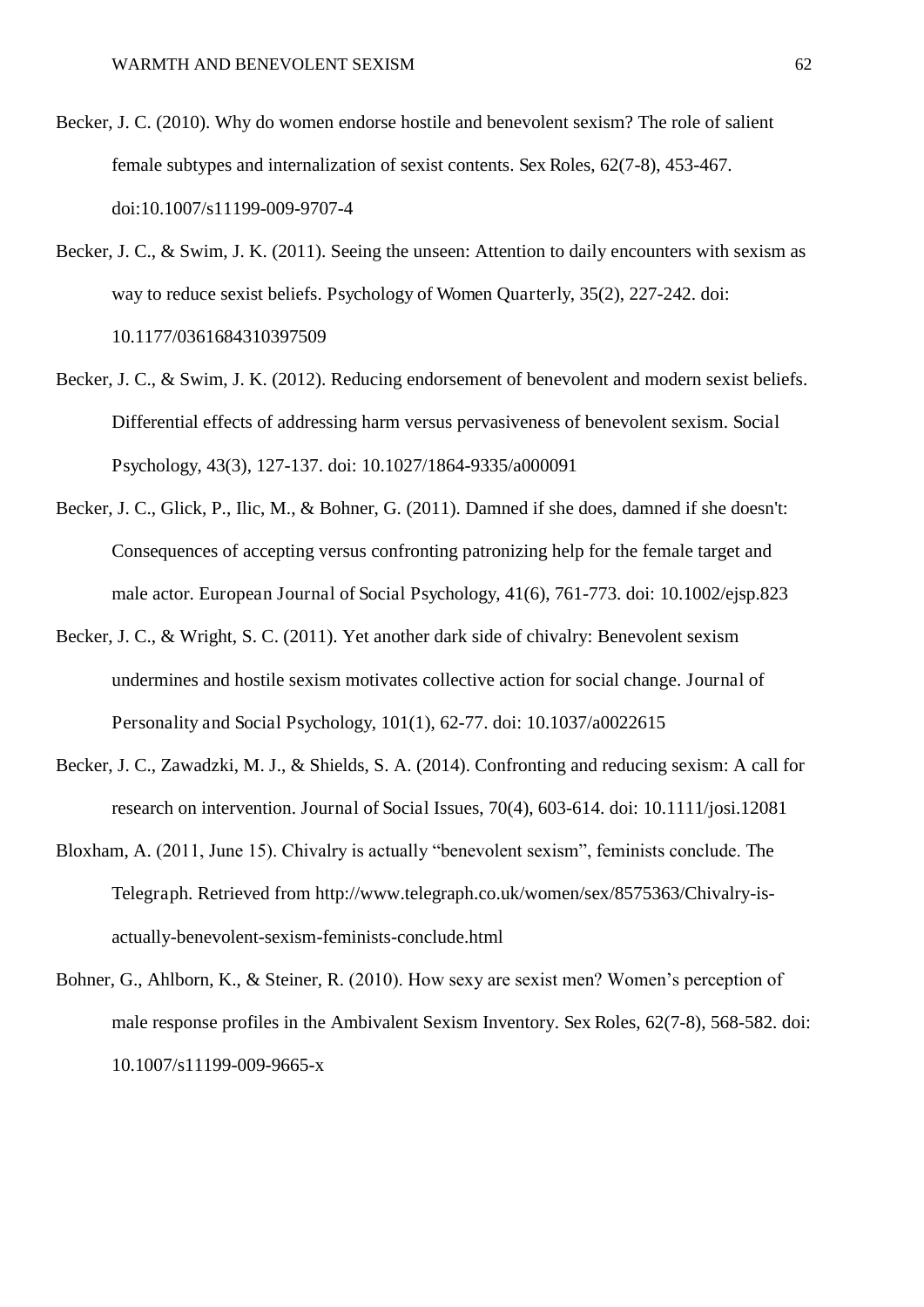- Calogero, R. M., & Jost, J. T. (2011). Self-subjugation among women: Exposure to sexist ideology, self-objectification, and the protective function of the need to avoid closure. Journal of Personality and Social Psychology, 100(2), 211-228.doi: 10.1037/a0021864
- Campbell, D. T. (1967). Stereotypes and the perception of group differences. American Psychologist, 22(10), 817-829. doi: 10.1037/h0025079
- Campbell, W. K., Bonacci, A. M., Shelton, J., Exline, J. J., & Bushman, B. J. (2004). Psychological entitlement: Interpersonal consequences and validation of a self-report measure. Journal of Personality Assessment, 83(1), 29-45.doi: 10.1207/s15327752jpa8301\_04
- Christopher, A. N., & Mull, M. S. (2006). Conservative ideology and ambivalent sexism. Psychology of Women Quarterly, 30(2), 223-230. doi: 10.1111/j.1471-6402.2006.00284.x
- Cikara, M., Lee, T. L., Fiske, S. T., & Glick, P. (2009). Ambivalent sexism at home and at work: How attitudes toward women in relationships foster exclusion in the public sphere. In J. T. Jost, A. C. Kay, & H. Thorisdottir (Eds.), Social and psychological bases of ideology and system justification (pp. 444-462). New York: Oxford University Press.
- Cislak, A. (2013). Effects of power on social perception: All your boss can see is agency. Social Psychology, 44, 139–147. doi: 10.1027/1864-9335/a000139
- Cislak, A., & Wojciszke, B. (2008). Agency and communion are inferred from actions serving interests of self or others. European Journal of Social Psychology, 38, 1103–1110. doi: 10.1002/ejsp.554.
- Connelly, K., & Heesacker, M. (2012). Why is benevolent sexism appealing? Associations with system justification and life satisfaction. Psychology of Women Quarterly, 36(4), 432-443. doi: 10.1177/0361684312456369
- Crandall, C. S., Silvia, P. J., N'gbala, A. N., Tsang, J. A., & Dawson, K. (2007). Balance theory, unit relations, and attribution: The underlying integrity of Heiderian theory. Review of General Psychology, 11(1), 12-30. doi: 10.1037/1089-2680.11.1.12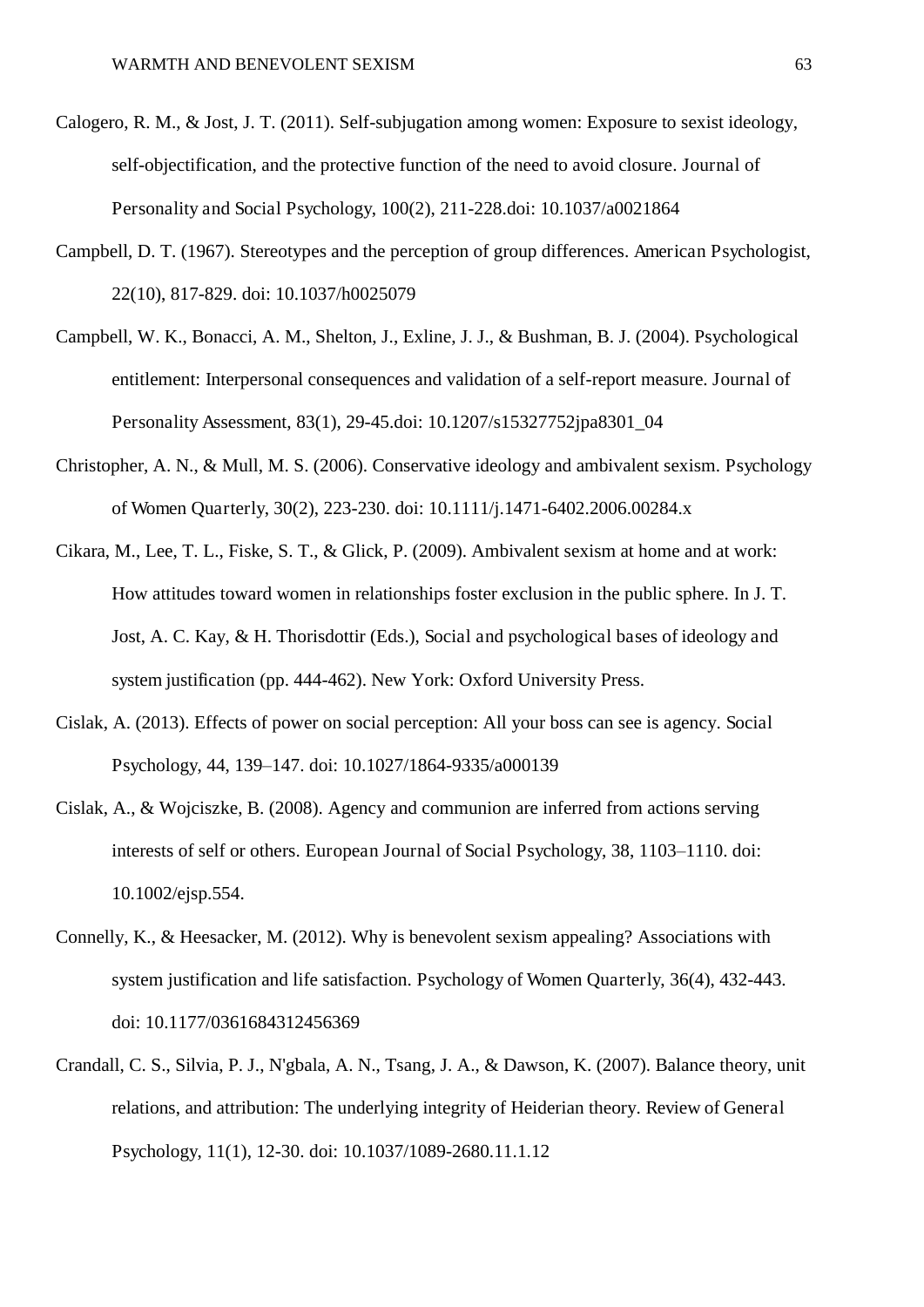- Cuddy, A. J. C., & Fiske, S. T. (2004). Doddering but dear: Process, content, and function in stereotyping of older persons. In T. D. Nelson (Ed.), Ageism: Stereotyping and prejudice against older persons (pp. 3-26). Massachusetts: MIT Press.
- Czopp, A. M., & Monteith, M. J. (2003). Confronting prejudice (literally): Reactions to confrontations of racial and gender bias. Personality and Social Psychology Bulletin, 29(4), 532-544. doi: 10.1177/0146167202250923
- Dardenne, B., Dumont, M., & Bollier, T. (2007). Insidious dangers of benevolent sexism: Consequences for women's performance. Journal of Personality and Social Psychology, 93(5), 764-779. doi: 10.1037/0022-3514.93.5.764
- De Bruin, E. N. M., & Van Lange, P. A. M. (1999). Impression formation and cooperative behavior. European Journal of Social Psychology, 29, 305–328. doi: 10.1002/(SICI)1099- 0992(199903/05)29:2/3<305::AID-EJSP929>3.0.CO;2-R.
- Dixon, J., Levine, M., Reicher, S., & Durrheim, K. (2012). Beyond prejudice: Are negative evaluations the problem and is getting us to like one another more the solution? Behavioral and Brain Sciences, 35(6), 411-425. doi: 10.1017/S0140525X11002214
- Douglas, K., & Sutton, R. (2011). Constructive or cruel? Positive or patronizing? Reactions to expressions of positive and negative stereotypes of the mentally ill. British Journal of Psychology, 102, 97-107. doi:10.1348/000712610X503339
- Drüeke, R., & Zobl, E. (2016). Online feminist protest against sexism: The German-language hashtag #aufschrei. Feminist Media Studies, 16(1), 35-54. doi: 10.1080/14680777.2015.1093071
- Drury, B. J., & Kaiser, C. R. (2014). Allies against sexism: The role of men in confronting sexism. Journal of Social Issues, 70(4), 637-652. doi: 10.1111/josi.12083
- Edmunds, D. R. (2015, March 11). Polite, Chivalrous Men are Benevolent Sexists and May Not Even Know It, Claim Researchers. Breitbart. Retrieved from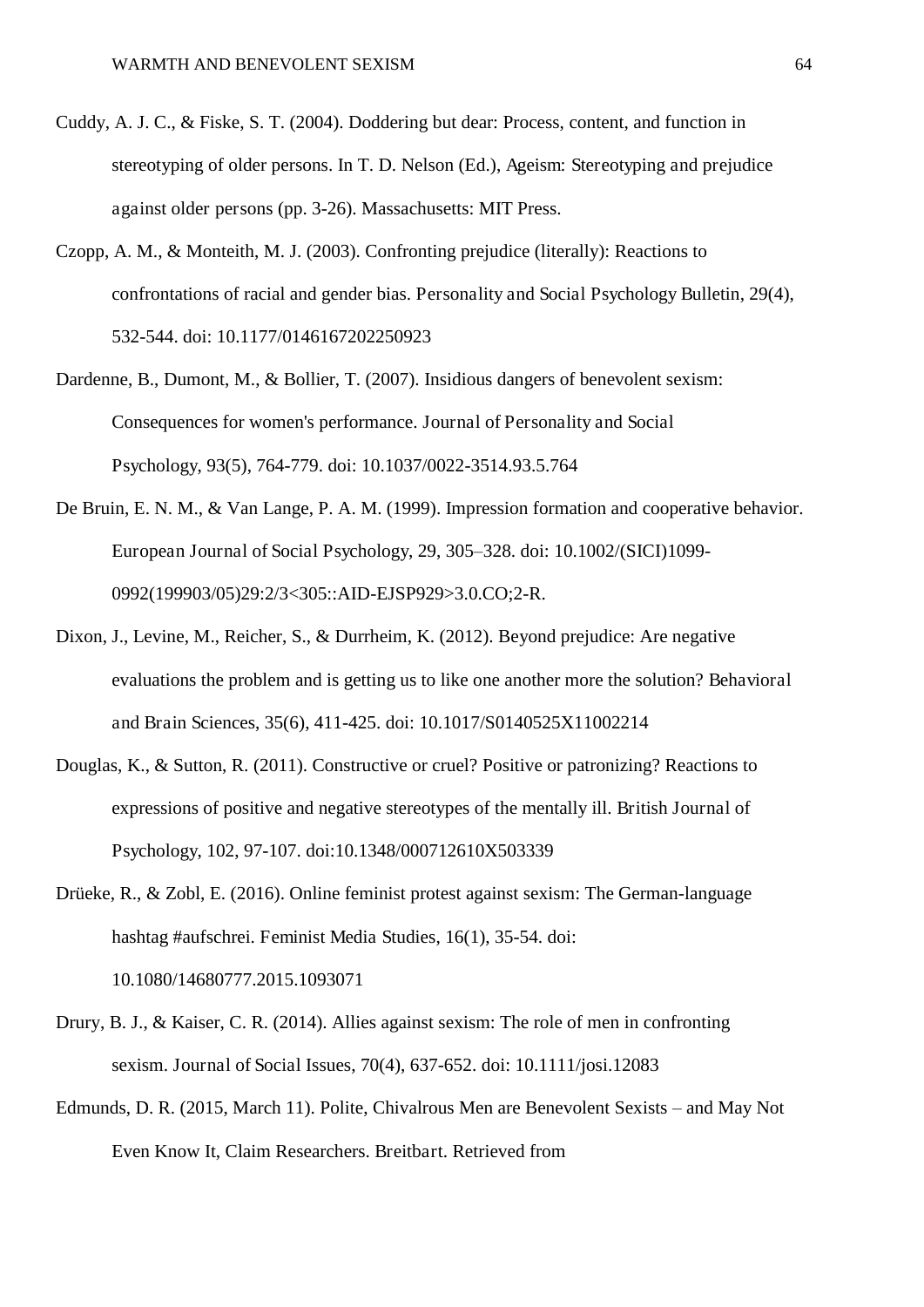http://www.breitbart.com/london/2015/03/11/polite-chivalrous-men-are-benevolent-sexistsand-may-not-even-know-it-claim-researchers/

- Eyssel, F., & Bohner, G. (2007). The rating of sexist humor under time pressure as an indicator of spontaneous sexist attitudes. Sex Roles, 57(9-10), 651-660. doi: 10.1007/s11199-007-9302-5
- Farkas, T., & Leaper, C. (2016). Chivalry's double-edged sword: how girls' and boys' paternalistic attitudes relate to their possible family and work selves. Sex Roles, 74(5-6), 220-230. doi: 10.1007/s11199-015-0556-z
- Fischer, A. R. (2006). Women's benevolent sexism as reaction to hostility. Psychology of Women Quarterly, 30(4), 410-416. doi: 10.1111/j.1471-6402.2006.00316.x
- Fiske, S. T., Cuddy, A. J., & Glick, P. (2007). Universal dimensions of social cognition: Warmth and competence. Trends in Cognitive Sciences, 11(2), 77-83. doi: 10.1016/j.tics.2006.11.005
- Fiske, S. T., Cuddy, A. J., Glick, P., & Xu, J. (2002). A model of (often mixed) stereotype content: competence and warmth respectively follow from perceived status and competition. Journal of Personality and Social Psychology, 82(6), 878-902. doi: 10.1037/0022-3514.82.6.878
- Forbes, G. B., Collinsworth, L. L., Jobe, R. L., Braun, K. D., & Wise, L. M. (2007). Sexism, hostility toward women, and endorsement of beauty ideals and practices: Are beauty ideals associated with oppressive beliefs?. Sex Roles, 56(5-6), 265-273. doi: 10.1007/s11199-006-9161-5
- Forbes, G. B., Doroszewicz, K., Card, K., & Adams-Curtis, L. (2004). Association of the thin body ideal, ambivalent sexism, and self-esteem with body acceptance and the preferred body size of college women in Poland and the United States. Sex Roles, 50(5), 331-345. doi: B:SERS.0000018889.14714.20
- Franzoi, S. L. (2001). Is female body esteem shaped by benevolent sexism? Sex Roles, 44(3-4), 177- 188. doi: 10.1023/A:1010903003521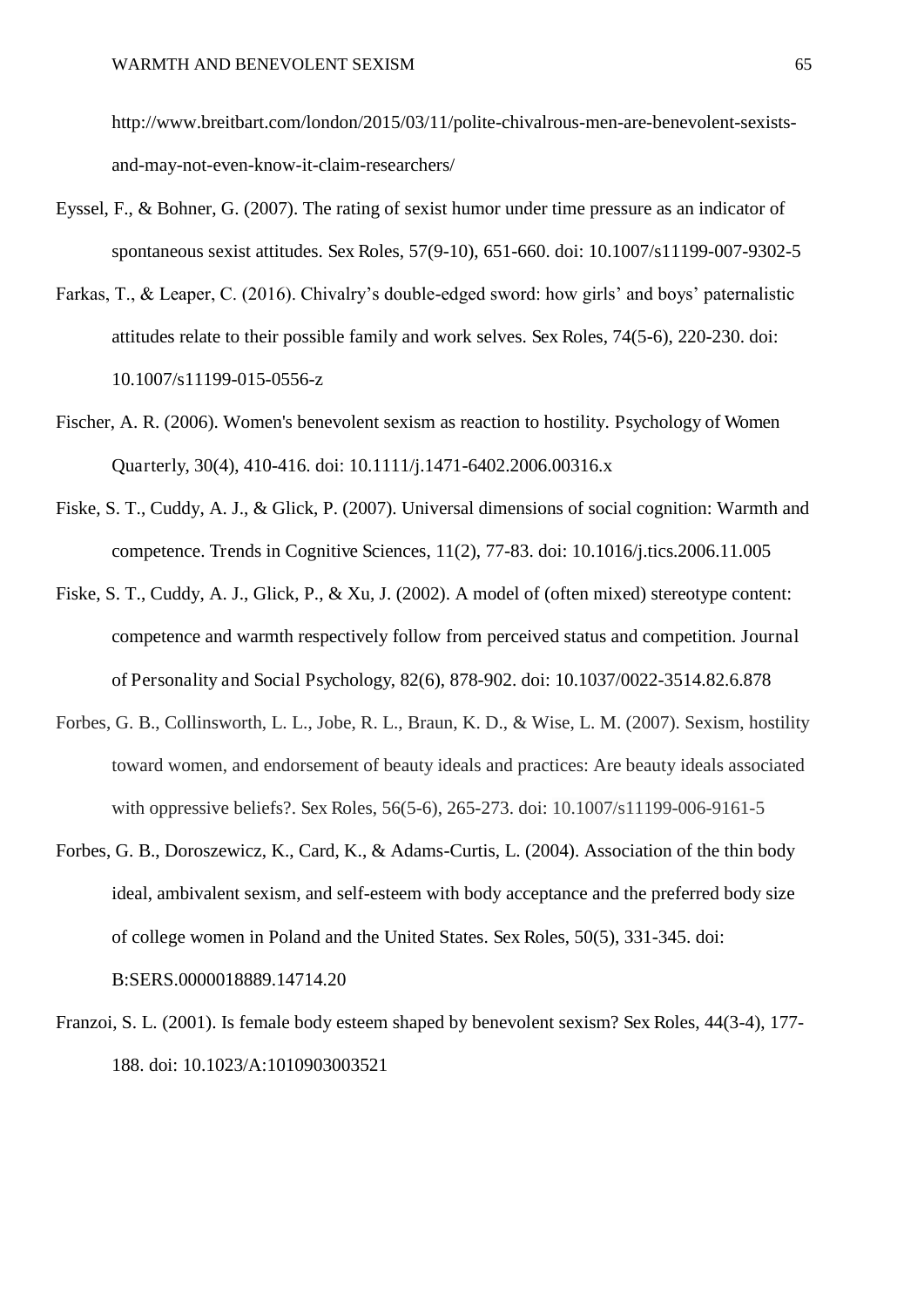- Glick, P., Diebold, J., Bailey-Werner, B., & Zhu, L. (1997). The two faces of Adam: Ambivalent sexism and polarized attitudes toward women. Personality and Social Psychology Bulletin, 23(12), 1323-1334. doi: 10.1177/01461672972312009
- Glick, P., Fiske, S. T., Mladinic, A., Saiz, J. L., Abrams, D., Masser, B., ... & Annetje, B. (2000). Beyond prejudice as simple antipathy: Hostile and benevolent sexism across cultures. Journal of Personality and Social Psychology, 79(5), 763-775. doi: 10.1037/0022-3514.79.5.763
- Glick, P., & Fiske, S. T. (2011). Ambivalent sexism revisited. Psychology of Women Quarterly, 35(3), 530-535. doi: 10.1177/0361684311414832
- Glick, P., & Fiske, S. T. (2001). An ambivalent alliance: Hostile and benevolent sexism as complementary justifications for gender inequality. American Psychologist, 56(2), 109-118. doi: 10.1037/0003-066X.56.2.109
- Glick, P., & Fiske, S. T. (1996). The ambivalent sexism inventory: Differentiating hostile and benevolent sexism. Journal of Personality and Social Psychology, 70(3), 491-512. doi: 10.1037/0022-3514.70.3.491
- Good, J. J., & Rudman, L. A. (2010). When female applicants meet sexist interviewers: The costs of being a target of benevolent sexism. Sex Roles, 62(7), 481-493. doi: 10.1007/s11199-009- 9685-6
- Glick, P., Sakallı–Ugurlu, N., Ferreira, M. C., & Aguiar de Souza, M. (2002). Ambivalent sexism and attitudes toward wife abuse in Turkey and Brazil. Psychology of Women Quarterly, 26(4), 292-297. doi: 10.1111/1471-6402.t01-1-00068
- Hammond, M. D., & Overall, N. C. (2013). When relationships do not live up to benevolent ideals: Women's benevolent sexism and sensitivity to relationship problems. European Journal of Social Psychology, 43(3), 212-223. doi: 10.1002/ejsp.1939
- Hammond, M. D., & Sibley, C. G. (2011). Why are benevolent sexists happier? Sex Roles, 65(5-6), 332-343. doi: 10.1007/s11199-011-0017-2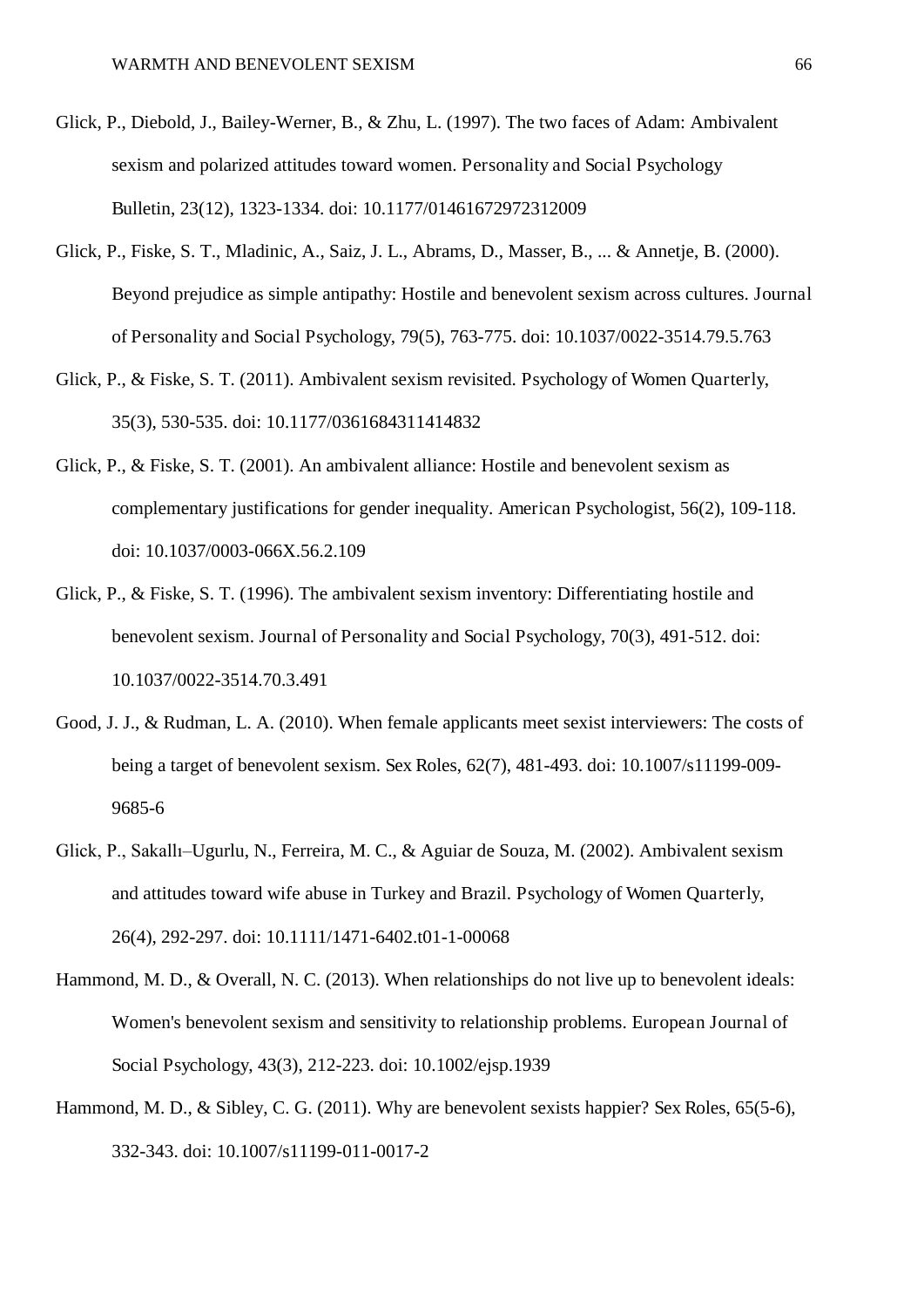- Hammond, M. D., Sibley, C. G., & Overall, N. C. (2014). The allure of sexism: Psychological entitlement fosters women's endorsement of benevolent sexism over time. Social Psychological and Personality Science, 5(4), 422-429. doi: 10.1177/1948550613506124
- Hack, T., Goodwin, S. A., & Fiske, S. T. (2013). Warmth trumps competence in evaluations of both ingroup and outgroup. International Journal of Science, Commerce and Humanities, 1(6), 99- 105. Retrieved from https://www.ncbi.nlm.nih.gov/pmc/articles/PMC4494755/
- Hayes, A. (2017). Introduction to mediation, moderation and conditional process analysis. A regression-based approach. New York: Guilford Press

Heider, F. (1958). The Psychology of Interpersonal Relations. New York: Wiley

- Hirst, W., & Echterhoff, G. (2012). Remembering in conversations: The social sharing and reshaping of memories. Annual Review of Psychology, 63, 55-79. doi: 10.1146/annurev-psych-120710- 100340
- Howitt, D., & Cramer, D. (2007). Introduction to Statistics in Psychology. Essex: Pearson Education.
- Huang, Y., Davies, P. G., Sibley, C. G., & Osborne, D. (2016). Benevolent sexism, attitudes toward motherhood, and reproductive rights: A multi-study longitudinal examination of abortion attitudes. Personality and Social Psychology Bulletin, 42(7), 970-984. doi:

10.1177/0146167216649607

- Hummert, M. L., & Mazloff, D. C. (2001). Older adults' responses to patronizing advice: Balancing politeness and identity in context. Journal of Language and Social Psychology, 20(1-2), 168- 196. doi: 0.1177/0261927X01020001008
- Jackman, M. R. (2005). Rejection or inclusion of outgroups. In J. F. Dovidio, P. Glick & L. A. Rudman (Eds.), On the nature of prejudice: Fifty years after Allport (pp. 89-105). Oxford: Blackwell Publishing
- Jackman, M. R. (1994). The velvet glove: Paternalism and conflict in gender, class, and race relations. California: University of California Press.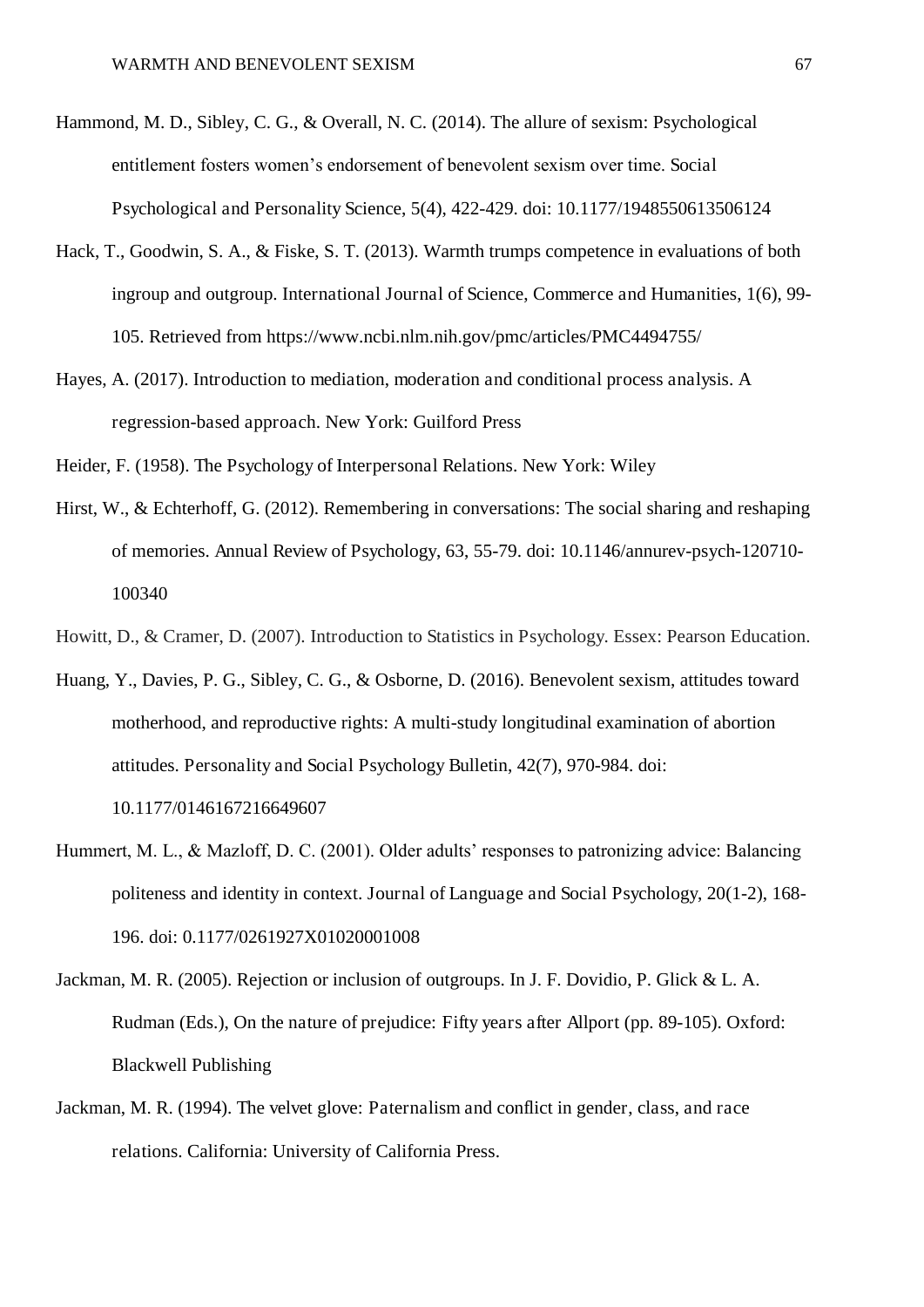- Jost, J. T., & Banaji, M. R. (1994). The role of stereotyping in system-justification and the production of false consciousness. British Journal of Social Psychology, 33(1), 1-27. doi: 10.1111/j.2044-8309.1994.tb01008.x
- Jost, J. T., & Kay, A. C. (2005). Exposure to benevolent sexism and complementary gender stereotypes: consequences for specific and diffuse forms of system justification. Journal of Personality and Social Psychology, 88(3), 498-509. doi: 10.1037/0022-3514.88.3.498
- Jussim, L., Cain, T. R., Crawford, J. T., Harber, K., & Cohen, F. (2009). The unbearable accuracy of stereotypes. In T. D. Nelson (Ed.), Handbook of prejudice, stereotyping, and discrimination (pp. 199–227). New York: Psychology Press

Kant, I., (1999). Metaphysical elements of justice (J. Ladd, Trans.). Indianapolis: Hackett.

- Katz, I., & Hass, R. G. (1988). Racial ambivalence and American value conflict: Correlational and priming studies of dual cognitive structures. Journal of Personality and Social Psychology, 55, 893–905. doi: 10.1037/0022-3514.55.6.893
- Kelley, H. H. (1950). The warm-cold variable in first impressions of persons. Journal of Personality, 18(4), 431-439. doi: 10.1111/j.1467-6494.1950.tb01260.x
- Kenworthy, J., & Tausch, N. (2008). Expectations about the accuracy and stability of warmth versus competence traits: An intergroup analysis. European Journal of Social Psychology, 38, 1121– 1129. doi: 10.1002/ejsp.543.
- Kolbe, R. H., & Burnett, M. S. (1991). Content-analysis research: An examination of applications with directives for improving research reliability and objectivity. Journal of Consumer Research, 18(2), 243-250. doi: 10.1086/209256
- Kilianski, S. E., & Rudman, L. A. (1998). Wanting it both ways: Do women approve of benevolent sexism? Sex Roles, 39(5), 333-352. doi: 10.1023/A:1018814924402
- Krippendorf, K. (2004). Content analysis: An introduction to its methodology. California: Sage Publications, Inc.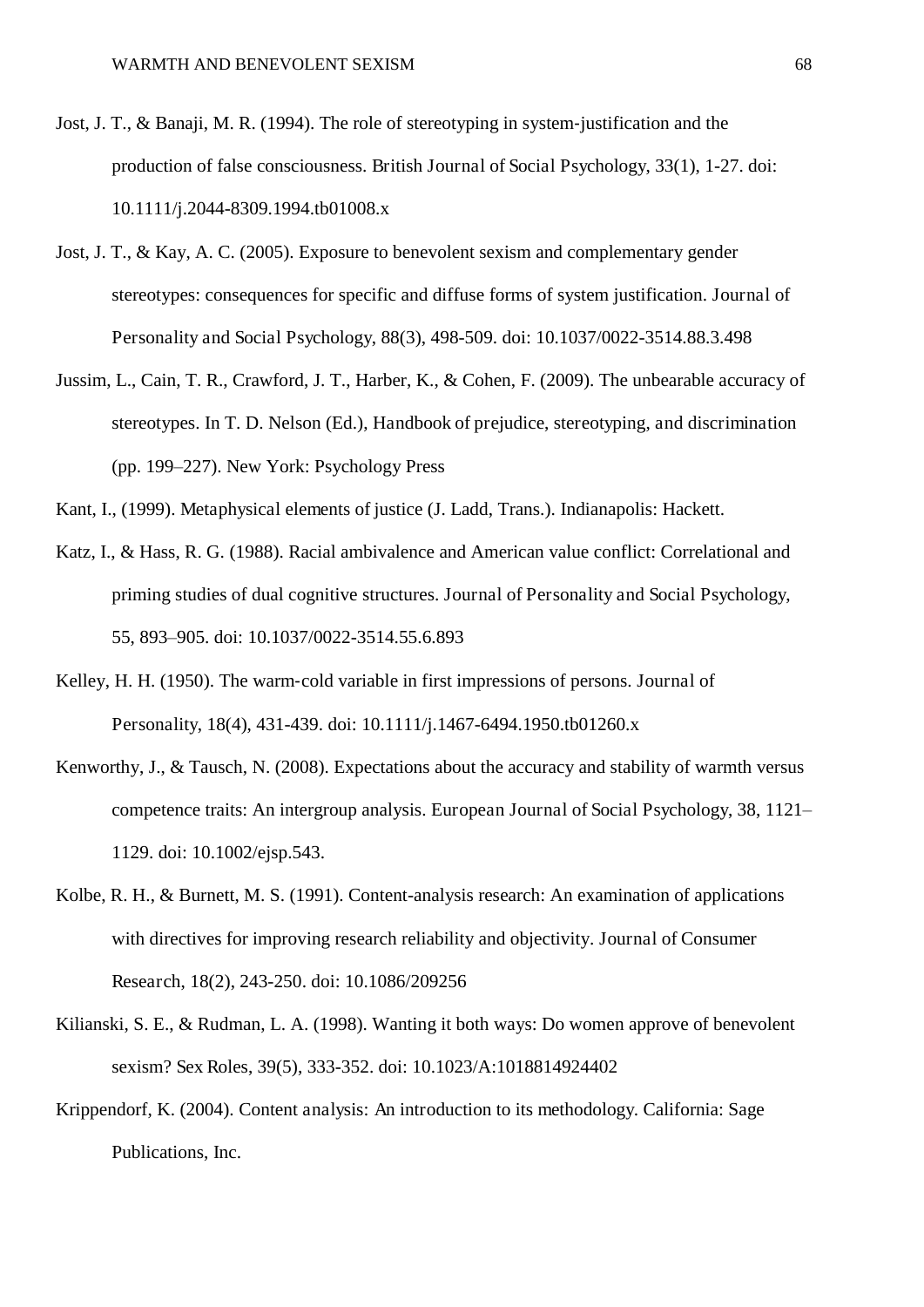- Lawton, G. (2017, October 28). #MeToo is here to stay. We must challenge all men about sexual harassment. The Guardian. Retrieved from https://www.theguardian.com/lifeandstyle/2017/oct/28/metoo-hashtag-sexual-harassmentviolence-challenge-campaign-women-men
- Madon, S., Guyll, M., Aboufadel, K., Montiel, E., Smith, A., Palumbo, P., & Jussim, J. (2001). Ethnic and national stereotypes: The Princeton trilogy revisited and revised. Personality and Social Psychology Bulletin, 27, 996-1010. doi: 10.1177/0146167201278007
- Marx, K. & Engels, F. (2017). The communist manifesto. London: Pluto Press.
- Masser, B. M., & Abrams, D. (2004). Reinforcing the glass ceiling: The consequences of hostile sexism for female managerial candidates. Sex Roles, 51(9), 609-615. doi: 10.1007/s11199- 004-5470-8
- Masser, B., Viki, G. T., & Power, C. (2006). Hostile sexism and rape proclivity amongst men. Sex Roles, 54(7), 565-574. doi: 10.1007/s11199-006-9022-2
- North, M. S., & Fiske, S. T. (2013). Act your (old) age: Prescriptive, ageist biases over succession, consumption, and identity. Personality and Social Psychology Bulletin, 39(6), 720-734. doi: 10.1177/0146167213480043
- Mill, J. S. (1970). The subjection of women. In A. S. Rossi (Ed.), Essays on sex equality (pp. 123- 242). Chicago: University of Chicago Press. (Original work published 1869).
- Montañés, P., de Lemus, S., Bohner, G., Megías, J. L., Moya, M., & Garcia-Retamero, R. (2012). Intergenerational transmission of benevolent sexism from mothers to daughters and its relation to daughters' academic performance and goals. Sex Roles, 66(7-8), 468-478. doi: 10.1007/s11199-011-0116-0
- Montañés, P., Lemus, S. D., Moya, M., Bohner, G., & Megías, J. L. (2013). How attractive are sexist intimates to adolescents? The influence of sexist beliefs and relationship experience. Psychology of Women Quarterly, 37(4), 494-506. doi: 10.1177/0361684313475998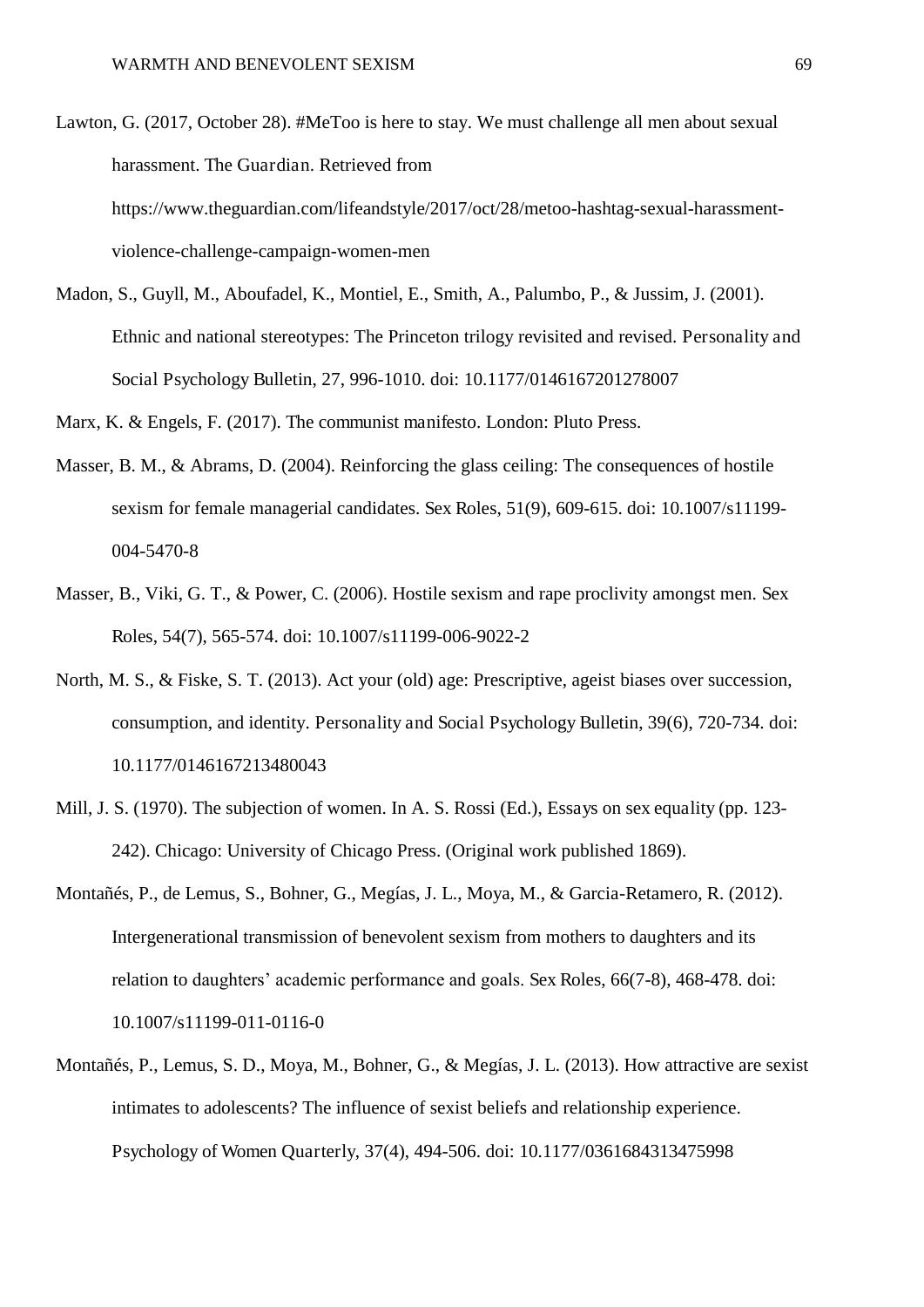- Moya, M., Glick, P., Expósito, F., De Lemus, S., & Hart, J. (2007). It's for your own good: Benevolent sexism and women's reactions to protectively justified restrictions. Personality and Social Psychology Bulletin, 33(10), 1421-1434. doi: 10.1177/0146167207304790
- Murphy, A. O., Sutton, R. M., Douglas, K. M., & McClellan, L. M. (2011). Ambivalent sexism and the "do" s and "don't" s of pregnancy: Examining attitudes toward proscriptions and the women who flout them. Personality and Individual Differences, 51(7), 812-816. doi: 10.1016/j.paid.2011.06.031
- Napier, J. L., Thorisdottir, H., & Jost, J. T. (2010). The joy of sexism? A multinational investigation of hostile and benevolent justifications for gender inequality and their relations to subjective well-being. Sex Roles, 62(7-8), 405-419. doi: 10.1007/s11199-009-9712-7

Neuendorf, K. A (2017). The content analysis guidebook. California: Sage Publishing, Inc.

- OECD (2017). The pursuit of gender equality: An uphill battle. Paris: OECD Publishing. Retrieved from http://www.oecd.org/gender/the-pursuit-of-gender-equality-9789264281318-en.htm
- Osbourne, D., & Davies, P. G. (2012). When benevolence backfires: Benevolent sexists' opposition to elective and traumatic abortion1. Journal of Applied Social Psychology, 42(2), 291-307. doi: 10.1111/j.1559-1816.2011.00890.x
- Paulhus, D. L., & Trapnell, P. D. (2008). Self-presentation of personality: An agency communion framework. In O. P. John, R. W. Robins, & L. A. Pervin (Eds.), Handbook of personality psychology: Theory and research (pp. 492–517) (3rd ed.). New York: Guilford Press.
- Paynter, A., & Leaper, C. (2016). Heterosexual dating double standards in undergraduate women and men. Sex Roles, 75(7-8), 393-406. doi: 10.1007/s11199-016-0628-8
- Prolific Academic (2017). Explore our participant pool demographics. Retrieved from https://www.prolific.ac/demographics/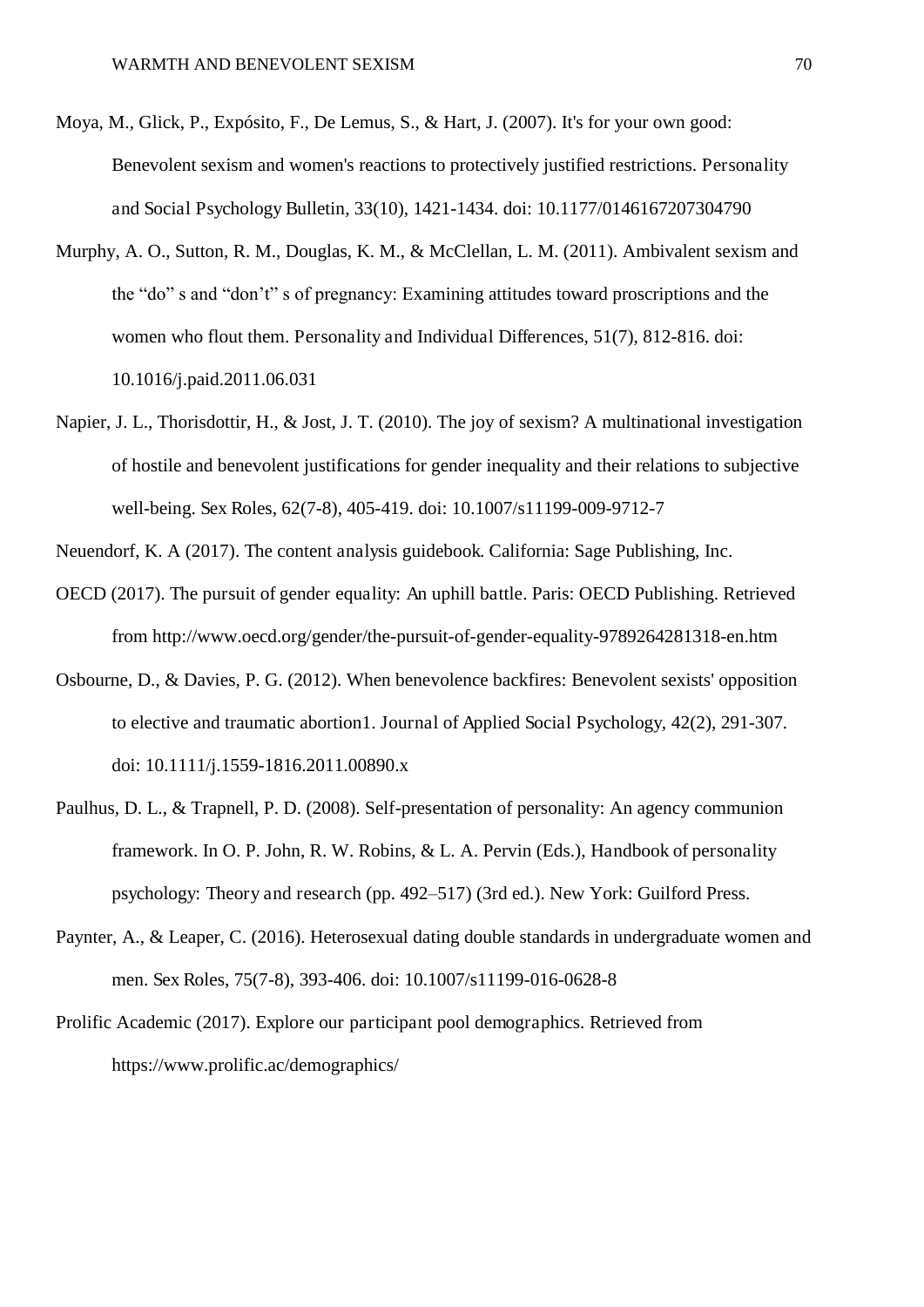- Pruchniewska, U. M. (2016). Working across difference in the digital era: Riding the waves to feminist solidarity. Feminist Media Studies, 16(4), 737-741. doi: 10.1080/14680777.2016.1190045
- Radke, H. R., Hornsey, M. J., Sibley, C. G., & Barlow, F. K. (2017). Negotiating the hierarchy: Social dominance orientation among women is associated with the endorsement of benevolent sexism. Australian Journal of Psychology. doi: 10.1111/ajpy.12176
- Rawls, J. (1999). A theory of justice. London: Harvard University Press.
- Rock, I., & Palmer, S. (1990). The legacy of Gestalt psychology. Scientific American, 263, 84-90. Retrieved from

http://aum.dartmouth.edu/~larry/ucsc\_classes/UCSC\_CLASSES\_2011\_2012/Music\_150x/re adings/week\_6\_temporal\_gestalts/rock\_palmer\_gestalt\_psychology.pdf

- Rosenberg, S., Nelson, C., & Vivekananthan, P. S. (1968). A multidimensional approach to the structure of personality impressions. Journal of Personality and Social Psychology, 9(4), 283-294. doi: 10.1037/h0026086
- Rudman, L. A., & Fetterolf, J. C. (2014). How accurate are metaperceptions of sexism? Evidence for the illusion of antagonism between hostile and benevolent sexism. Group Processes & Intergroup Relations, 17(3), 275-285. doi: 10.1177/1368430213517272
- Russell, A. M. T., & Fiske, S. T. (2008). It's all relative: Competition and status drive interpersonal perception. European Journal of Social Psychology, 38, 1193-1201. doi: 10.1002/ejsp.539.
- Russell, B. L., & Trigg, K. Y. (2004). Tolerance of sexual harassment: An examination of gender differences, ambivalent sexism, social dominance, and gender roles. Sex Roles, 50(7), 565- 573. doi: 10.1023/B:SERS.0000023075.32252.fd
- Saguy, T., Tausch, N., Dovidio, J. F., & Pratto, F. (2009). The irony of harmony: Intergroup contact can produce false expectations for equality. Psychological Science, 20(1), 114-121. doi: 10.1111/j.1467-9280.2008.02261.x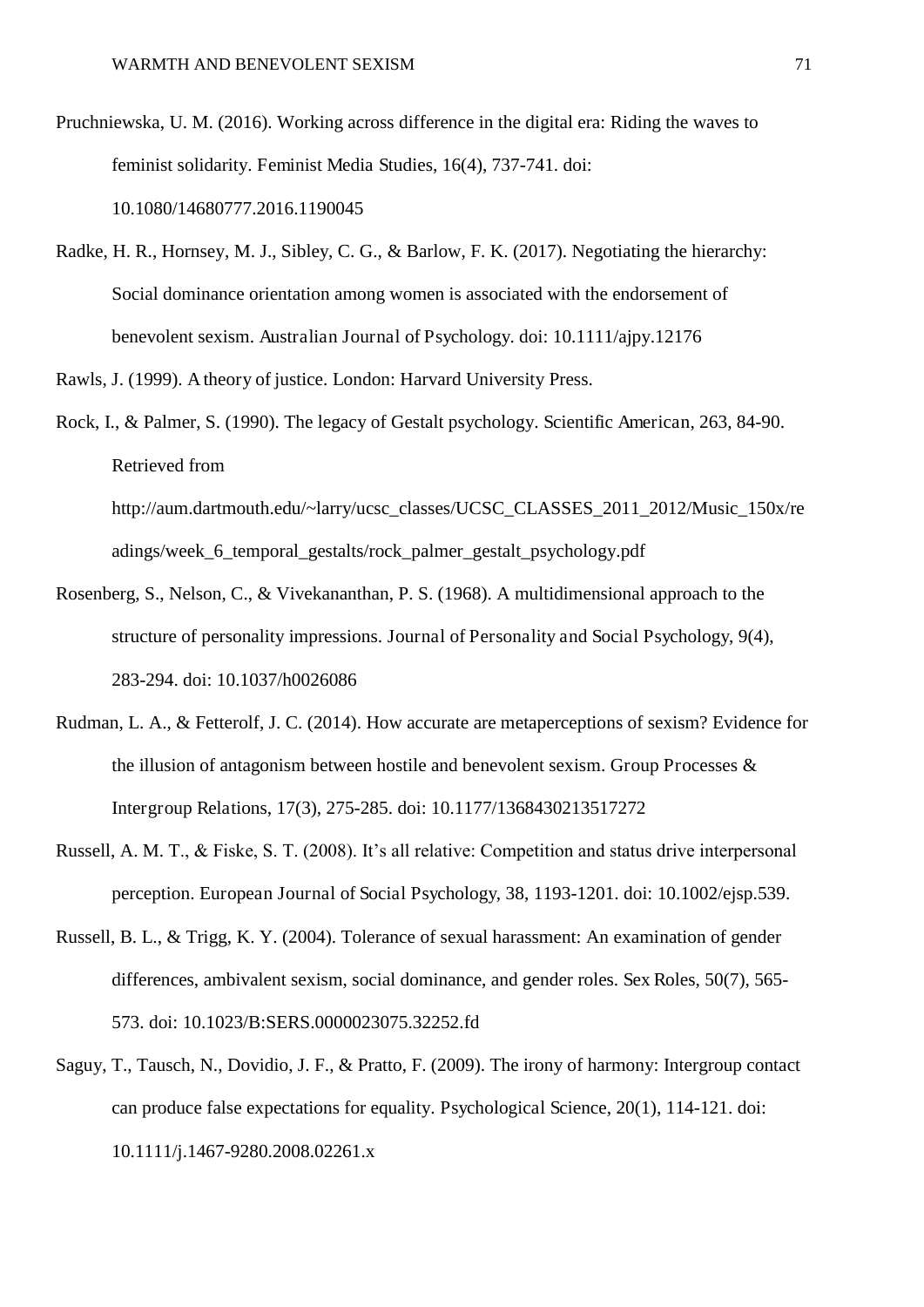- Salomon, K., Burgess, K. D., & Bosson, J. K. (2015). Flash fire and slow burn: Women's cardiovascular reactivity and recovery following hostile and benevolent sexism. Journal of Experimental Psychology: General, 144(2), 469-479. doi: 10.1037/xge0000061
- Simons, D. J., Shoda, Y., & Lindsay, D. S. (2016). Constraints on generality (COG): A proposed addition to all empirical papers. Unpublished manuscript. Retrieved from https://osf.io/4ua4t/
- Sibley, C. G., Overall, N. C., & Duckitt, J. (2007). When women become more hostilely sexist toward their gender: The system-justifying effect of benevolent sexism. Sex Roles, 57(9), 743-754. doi: 10.1007/s11199-007-9306-1
- Sibley, C. G., Overall, N. C., Duckitt, J., Perry, R., Milfont, T. L., Khan, S. S., ... & Robertson, A. (2009). Your sexism predicts my sexism: Perceptions of men's (but not women's) sexism affects one's own sexism over time. Sex Roles, 60(9-10), 682-693. doi: 10.1007/s11199-008- 9554-8
- Sibley, C. G., & Perry, R. (2010). An opposing process model of benevolent sexism. Sex Roles, 62(7), 438-452. doi: 10.1007/s11199-009-9705-6
- Sibley, C. G., Wilson, M. S., & Duckitt, J. (2007). Antecedents of men's hostile and benevolent sexism: The dual roles of social dominance orientation and right-wing authoritarianism. Personality and Social Psychology Bulletin, 33(2), 160-172. doi: 10.1177/0146167206294745
- Silvia, P. J. (2005). Deflecting reactance: The role of similarity in increasing compliance and reducing resistance. Basic and Applied Social Psychology, 27(3), 277 – 284.
- Spence, J. T., Helmreich, R., & Stapp, J. (1973). A short version of the Attitudes toward Women Scale (AWS). Bulletin of the Psychonomic Society, 2(4), 219-220. doi: 10.3758/BF03329252
- Sudkämper, A., Ryan, M. K., Kirby, T. A., & Morgenroth, T. (2018). A comprehensive measure of attitudes and behaviour: Development of the support for gender equality among men scale. Manuscript in preparation.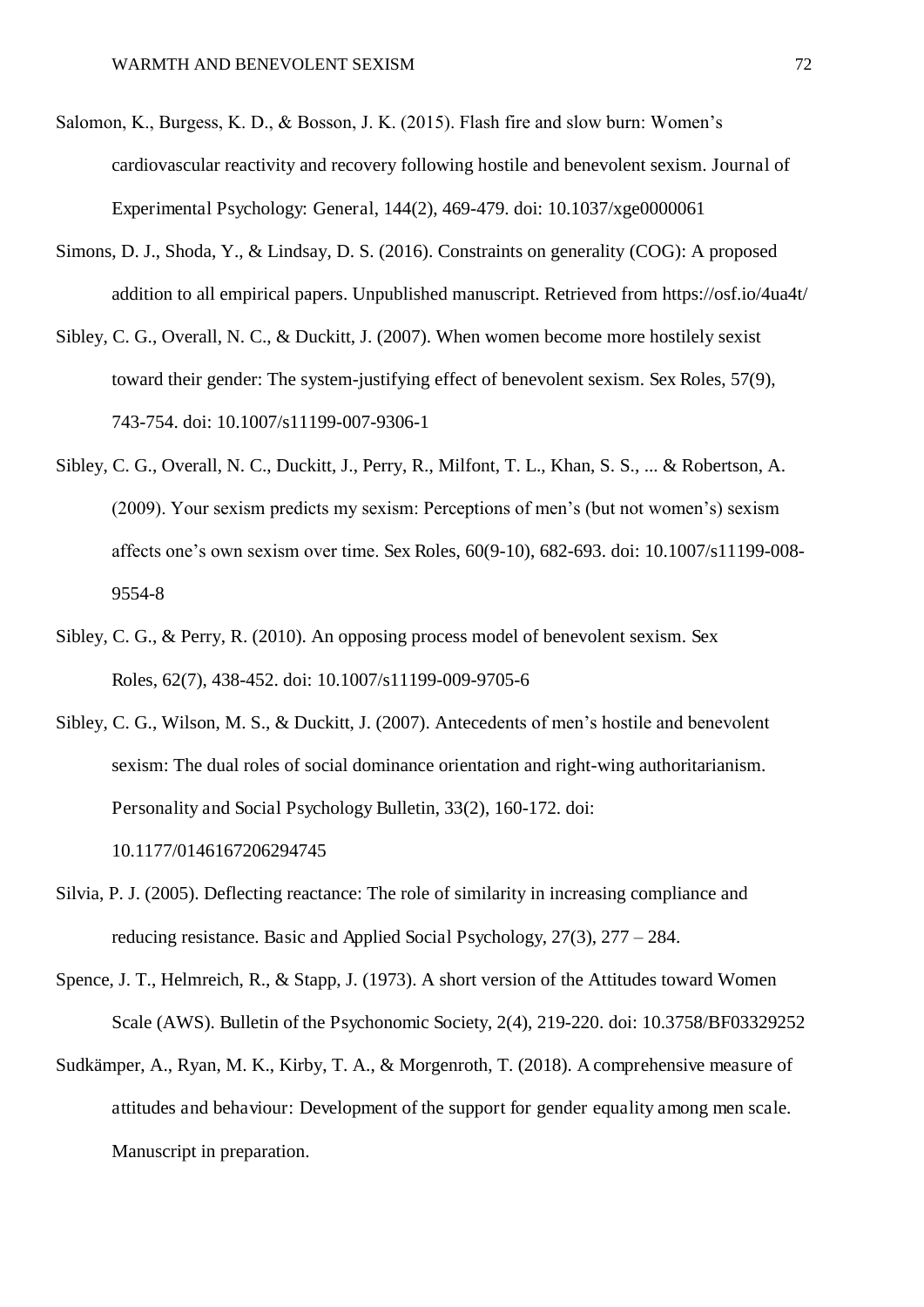- Sutton, R. M., Douglas, K. M., & McClellan, L. M. (2011). Benevolent sexism, perceived health risks, and the inclination to restrict pregnant women's freedoms. Sex Roles, 65(7), 596-605. doi: 10.1007/s11199-010-9869-0
- Swami, V., Coles, R., Wyrozumska, K., Wilson, E., Salem, N., & Furnham, A. (2010). Oppressive beliefs at play: Associations among beauty ideals and practices and individual differences in sexism, objectification of others, and media exposure. Psychology of Women Quarterly, 34(3), 365-379. doi: 10.1111/j.1471-6402.2010.01582.x
- Swim, J. K., Hyers, L. L., Cohen, L. L., & Ferguson, M. J. (2001). Everyday sexism: Evidence for its incidence, nature, and psychological impact from three daily diary studies. Journal of Social Issues, 57(1), 31-53.
- Swim, J. K., Mallett, R., Russo-Devosa, Y., & Stangor, C. (2005). Judgments of sexism: A comparison of the subtlety of sexism measures and sources of variability in judgments of sexism. Psychology of Women Quarterly, 29(4), 406-411. doi: 10.1111/j.1471- 6402.2005.00240.x
- Thorndike, E. L. (1920). A constant error in psychological ratings. Journal of Applied Psychology, 4(1), 25-29. doi: 10.1037/h0071663
- Vescio, T. K., Gervais, S. J., Snyder, M., & Hoover, A. (2005). Power and the creation of patronizing environments: the stereotype-based behaviors of the powerful and their effects on female performance in masculine domains. Journal of Personality and Social Psychology, 88(4), 658-672. doi: 10.1037/0022-3514.88.4.658
- Viki, G. T., Abrams, D., & Hutchison, P. (2003). The "true" romantic: Benevolent sexism and paternalistic chivalry. Sex Roles, 49(9), 533-537. doi: 10.1023/A:1025888824749
- White, M. D., & Marsh, E. E. (2006). Content analysis: A flexible methodology. Library Trends, 55(1), 22-45. doi: 10.1353/lib.2006.0053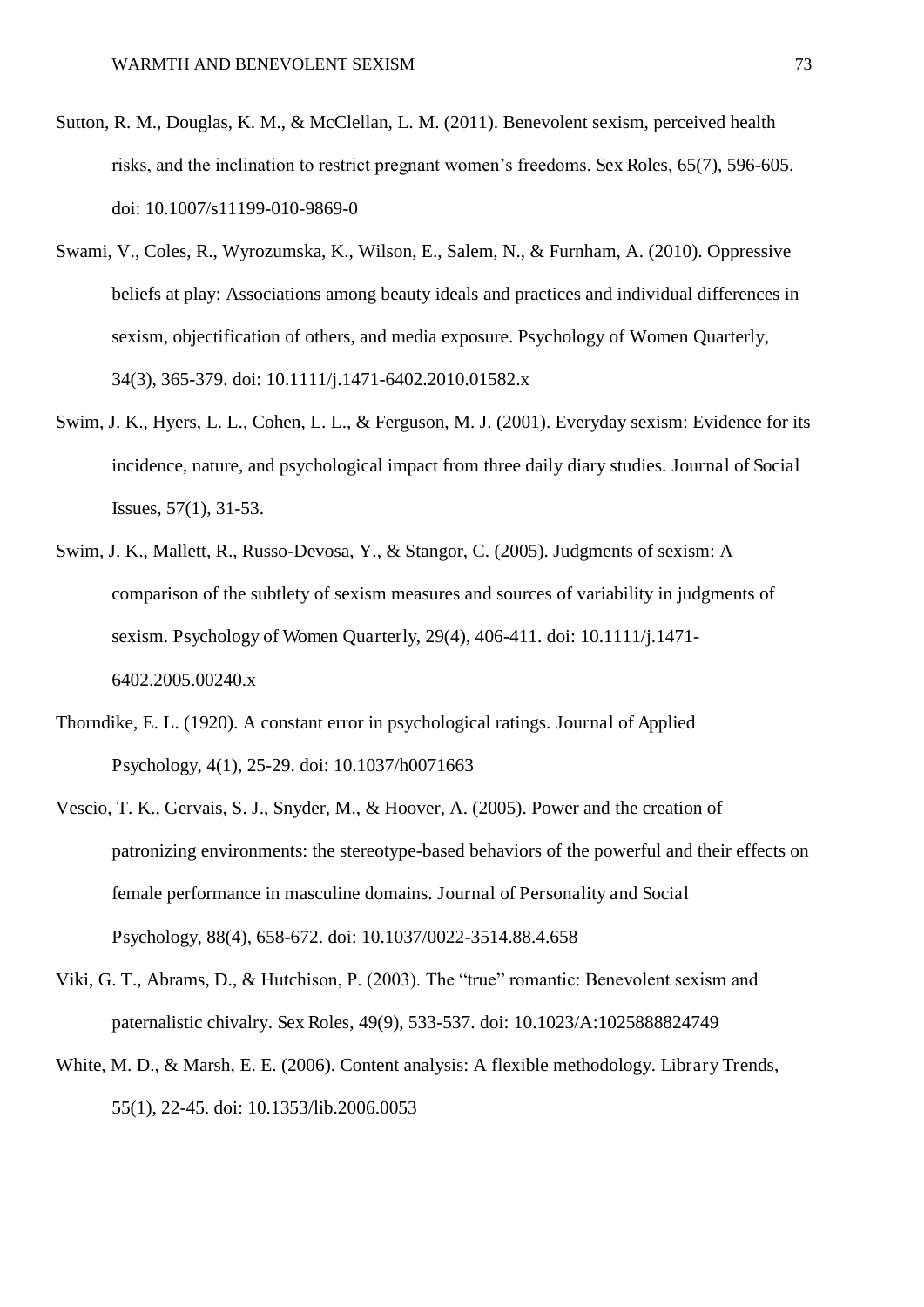- Whitley, L. & Page, T. (2015). Sexism at the Centre: Locating the problem of sexual harassment. New Formations: a Journal of Culture/Theory/Politics, 86(1), 34-53. Retrieved from https://muse.jhu.edu/article/604488.
- Wojciszke, B., & Abele, A. E. (2008). The primacy of communion over agency and its reversal in evaluations. European Journal of Social Psychology, 38, 1139–1147. doi: /10.1002/ejsp.549.
- Wojciszke, B., Abele, A. E., & Baryla, W. (2009). Two dimensions of attitudes: Liking depends on communion, respect depends on agency. European Journal of Social Psychology, 39, 973– 990. doi: 10.1002/ejsp.595.
- Wojciszke, B., Dowhyluk, M., & Jaworski, M. (1998). Moral and competence-related traits: How do they differ? Polish Psychological Bulletin, 29, 283–294. Retrieved from https://www.researchgate.net/publication/232506840\_Moral\_competencerelated\_traits\_How\_do\_they\_differ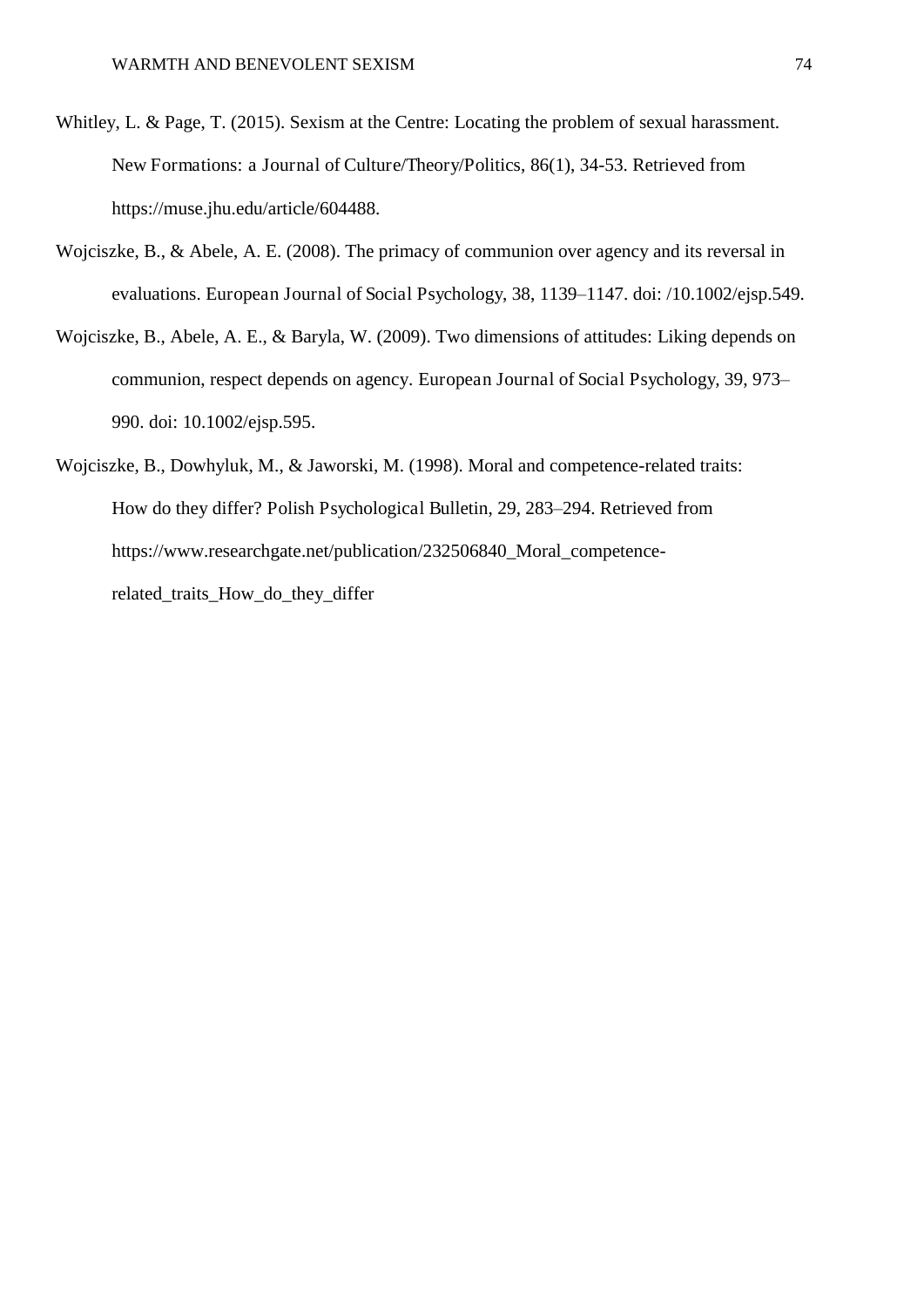

Figure 1. N = 239. Observed frequencies of benevolent sexism, hostile sexism and general sexism in posts to the Everyday Sexism Project. All frequencies were significantly different at  $p < .001$ . Extracts coded as two categories simultaneously (N = 9) were not included in these analyses (Study 1).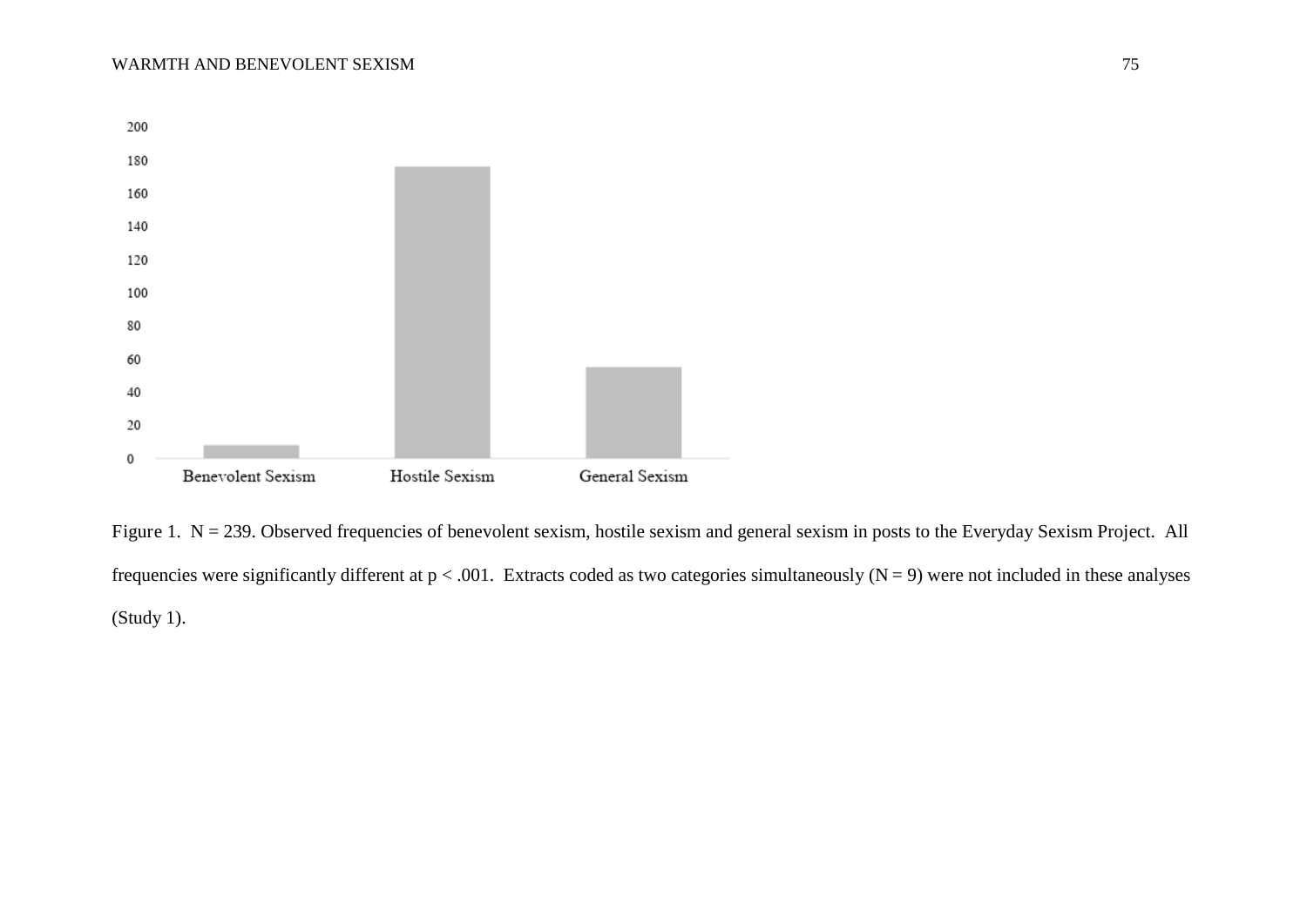

Figure 2. Mediation of the relation between Type of Sexist Experience (Hostile = -1, Benevolent = 1), Warmth as the proposed mediator, and Protesting Sexist Experiences (frequency scores) in three ways: by Complaining to Family/friends, Complaining Online and Confronting the Perpetrator. Statistics for each path are unstandardized estimates with standard error in parentheses. \*\*\*p < .001. \*\* p < .01. \* p < .05. (Study 2).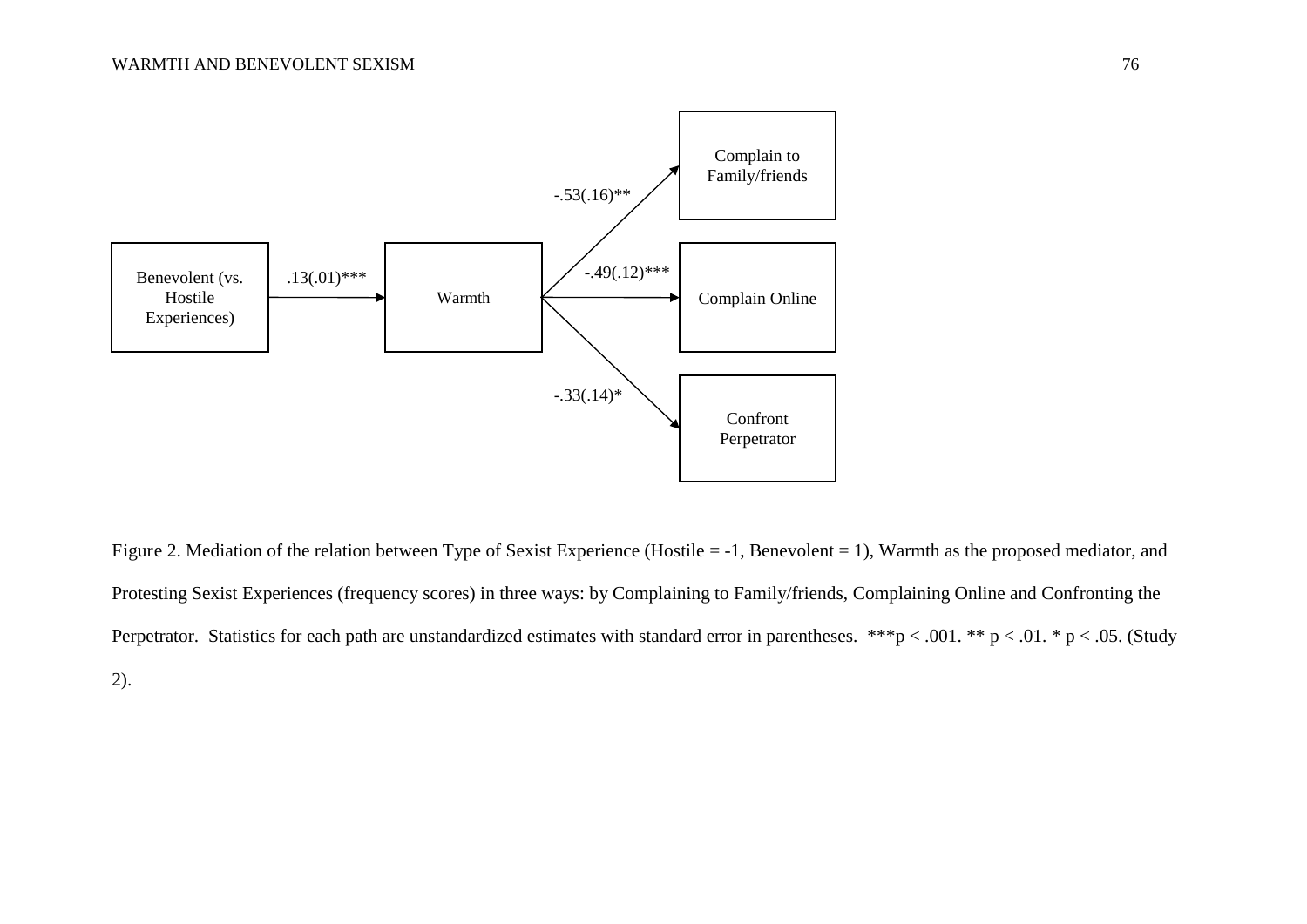

Figure 3. Mediation model showing the effect of Type of Sexism (HS = -1, BS = 1) on intention to protest experiences of sexism (in an online forum), as mediated by warmth of the protagonist, and perceptions of the behavior as sexist (or not). Statistics for each path are unstandardized estimates with standard error in parentheses. Dashed line indicates the total effect of type of sexist behavior on complaining. \*\*\*p < .001. (Study 3)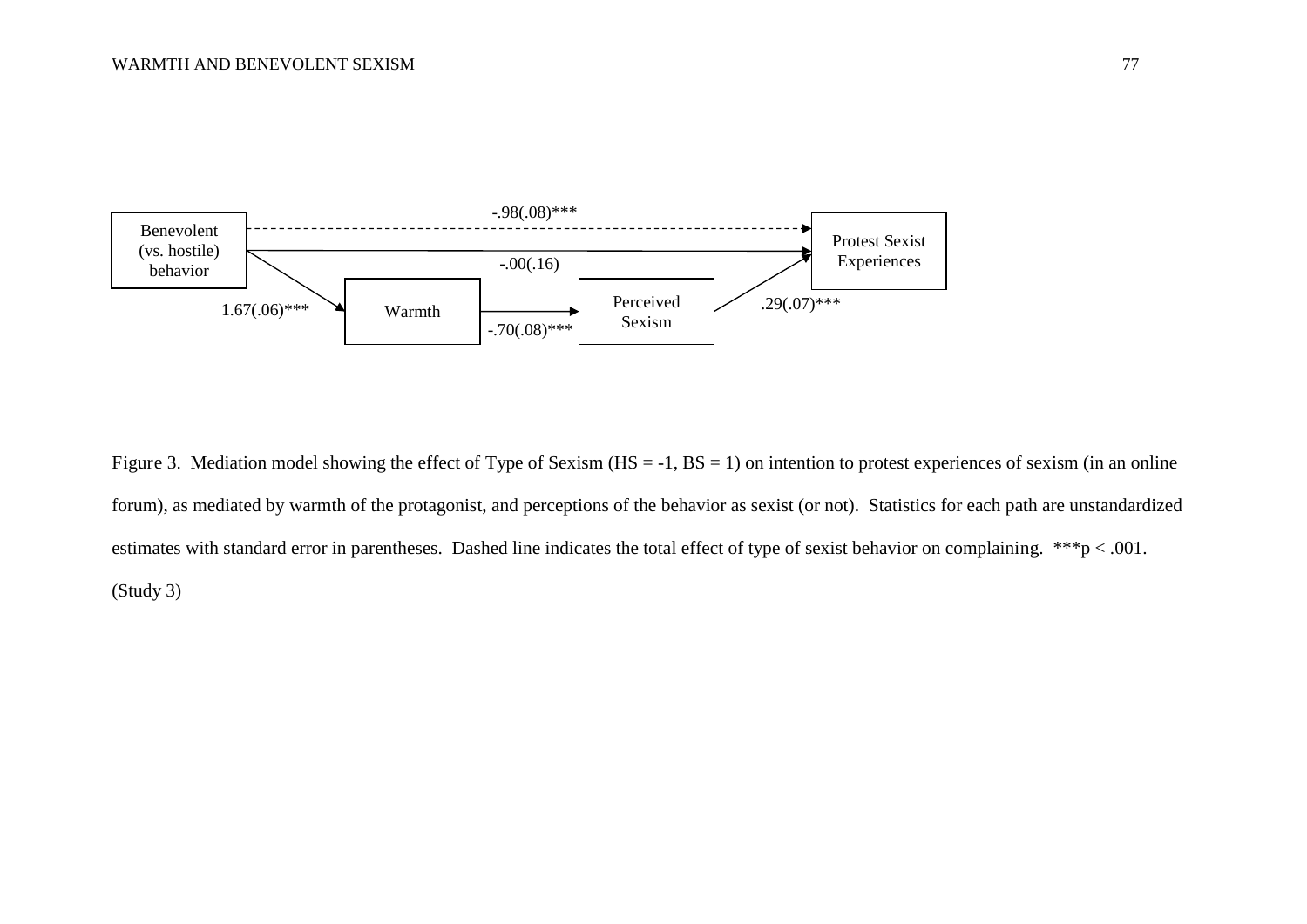

Figure 4. Conceptual diagram for the relation between type of sexist behavior (Benevolent or Hostile compared to Control) and perceived Hostile sexism (attitude and behavior), traditional gender role attitudes, perceived support for equality and perceived Benevolent sexism (attitude and behavior) via warmth (Study 4).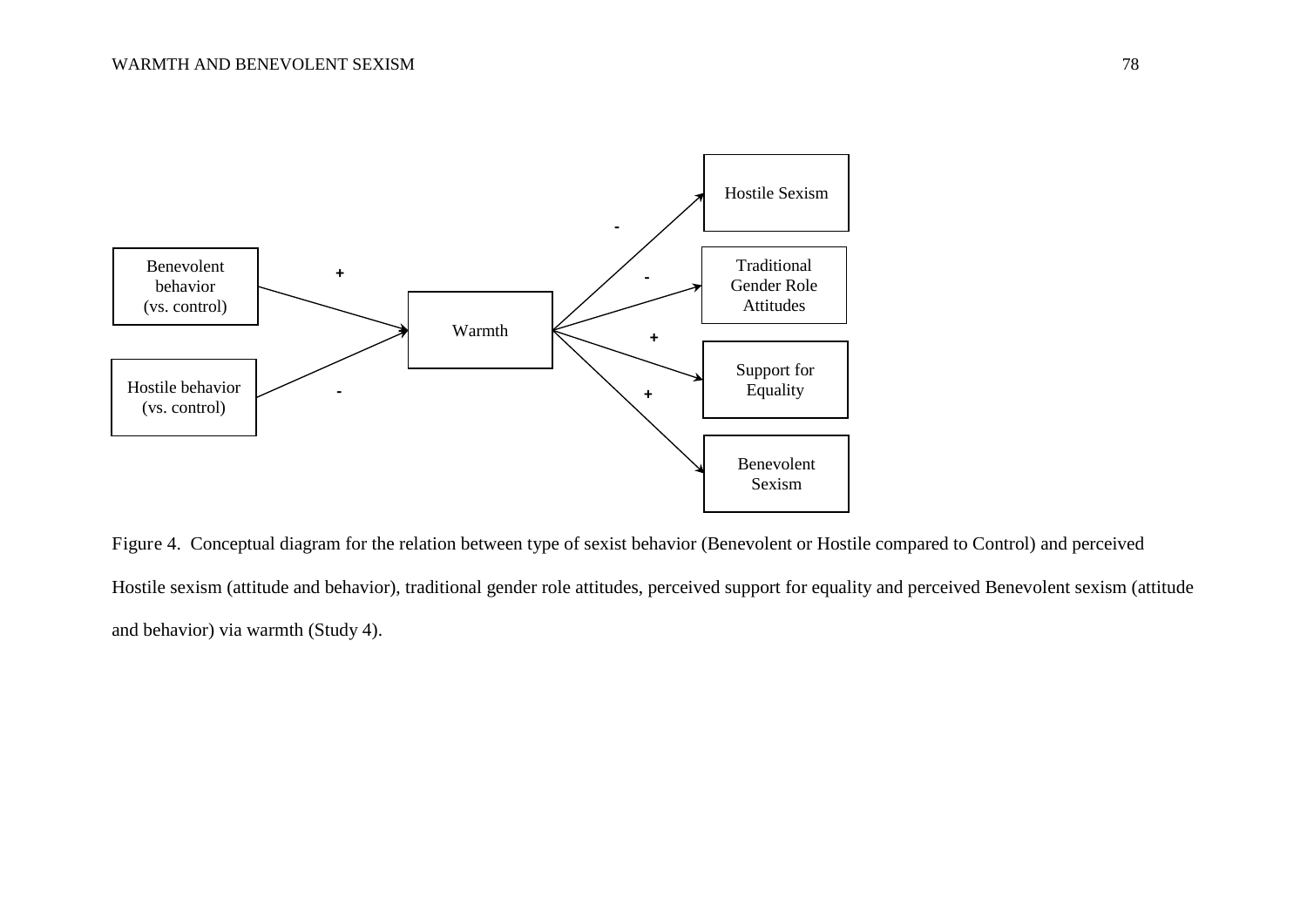

Figure 5. Moderated Mediation of the relation between protagonists' gender (Male = -1, Female = 1), warmth (difference between high and low BS protagonist) as proposed mediator, and antagonism (extent to which high BS participant was seen as lower in HS, and vice versa) and Type of Sexism as the moderator. It indicates that female protagonists' level of sexism (either HS or BS) had a smaller effect on perceptions of their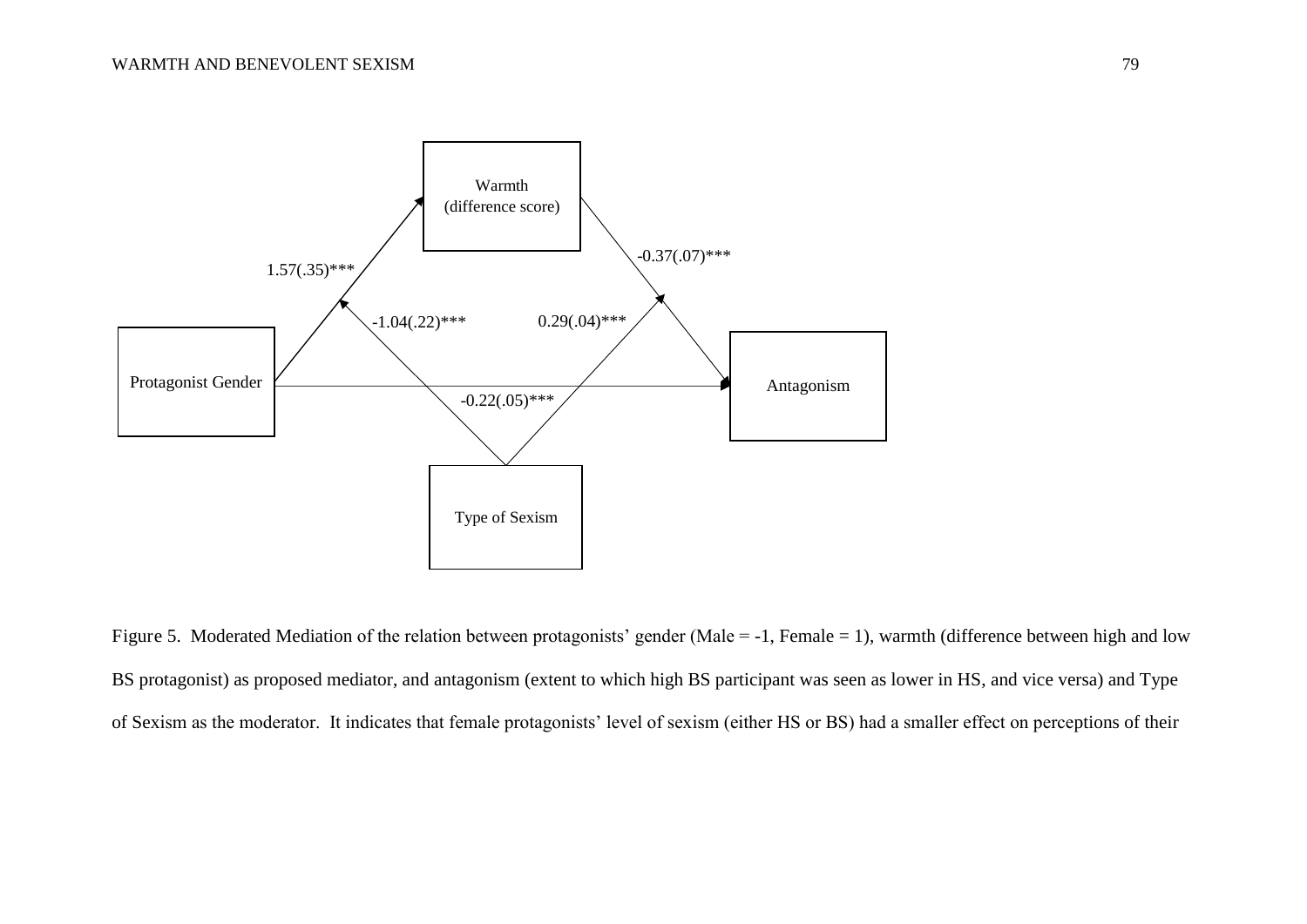warmth, and subsequently perceptions of the complementary aspect of sexism (i.e. Antagonism). Statistics for each path are unstandardized estimates with standard error in parentheses. \*\*\*p < .001. (Study 5)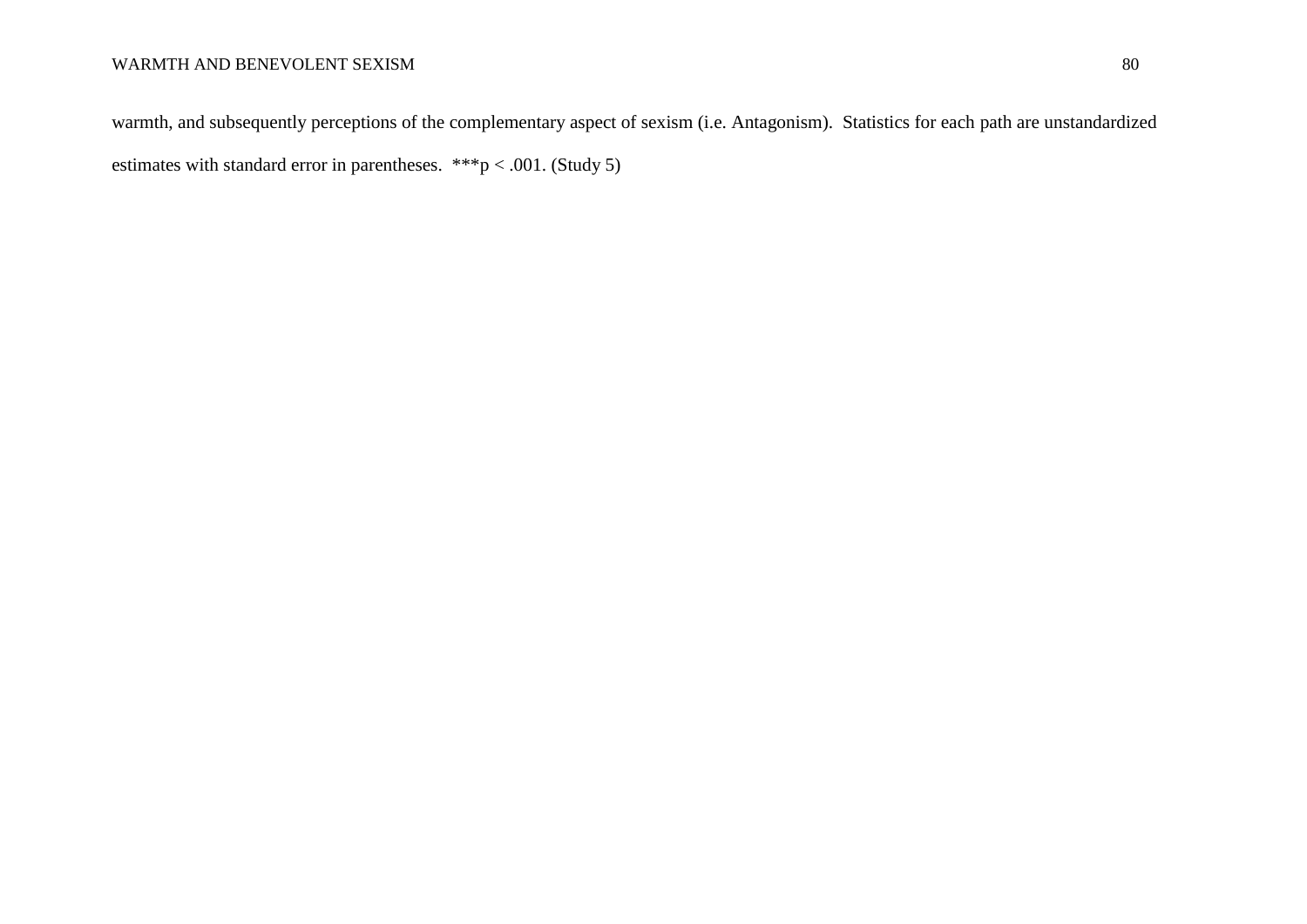Table 1.

Study 2 Means and Standard Deviations for each of the Dependent Variables by Condition.

| Dependent variables        | Hostile sexism   | Benevolent sexism        |
|----------------------------|------------------|--------------------------|
|                            | M(SD)            | M(SD)                    |
|                            |                  |                          |
| Frequency of Sexism: Week  | $0.18_{a}(0.21)$ | $0.17_{\rm a}(0.16)$     |
| Frequency of Sexism: Month | $0.30_{a}(0.27)$ | $0.34_{a}(0.25)$         |
| Frequency of Sexism: Year  | $0.46_{a}(0.31)$ | 0.59 <sub>b</sub> (0.33) |
| Warmth                     | $0.49_{a}(0.12)$ | $0.76_b(0.09)$           |
| Protest:                   |                  |                          |
| Complain family/friends    | $0.29_{a}(0.30)$ | 0.14 <sub>b</sub> (0.24) |
| Complain online            | $0.10_{a}(0.22)$ | 0.04 <sub>b</sub> (0.18) |
| Confront perpetrator       | $0.19_{a}(0.24)$ | 0.12 <sub>b</sub> (0.24) |

Note. N = 252. All scores are log transformed. Protest variables are mean score for the Year only, and means are adjusted for frequency of sexist experience. Warmth of attitudes is a composite score of the likes women and likeability. Standard deviations are in parentheses. Different subscripts indicate means are significantly different at  $p < .05$ .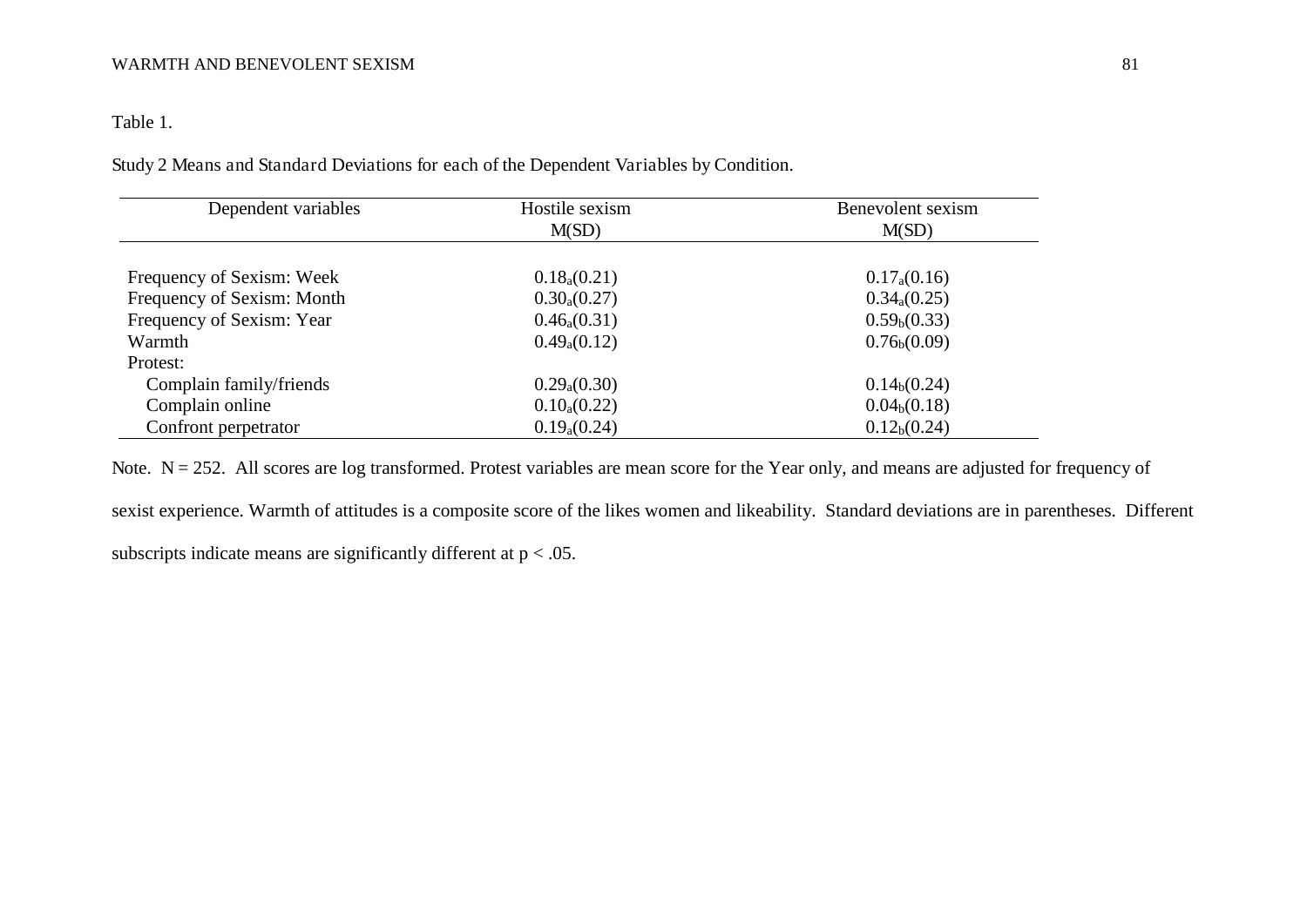Table 2.

Study 3 Means and Standard Deviations for each of the Dependent Variables by Condition.

| Dependent variables              | Hostile sexism<br>M(SD) | Benevolent sexism<br>M(SD) |
|----------------------------------|-------------------------|----------------------------|
| Perceived Sexism                 | $6.00_a(1.14)$          | 2.50 <sub>b</sub> (1.43)   |
| Warmth                           | $2.17_{a}(0.86)$        | 5.51 <sub>b</sub> (1.03)   |
| <b>Protest Sexist Experience</b> | $4.30_a(1.54)$          | 2.33 <sub>b</sub> (0.88)   |

Note.  $N = 219$ . Perceived Sexism is a composite score of the sexism and prejudice items, and Warmth is a composite score of likes women and

likability. Standard deviations are in parentheses. Different subscripts indicate means are significantly different at p < .001.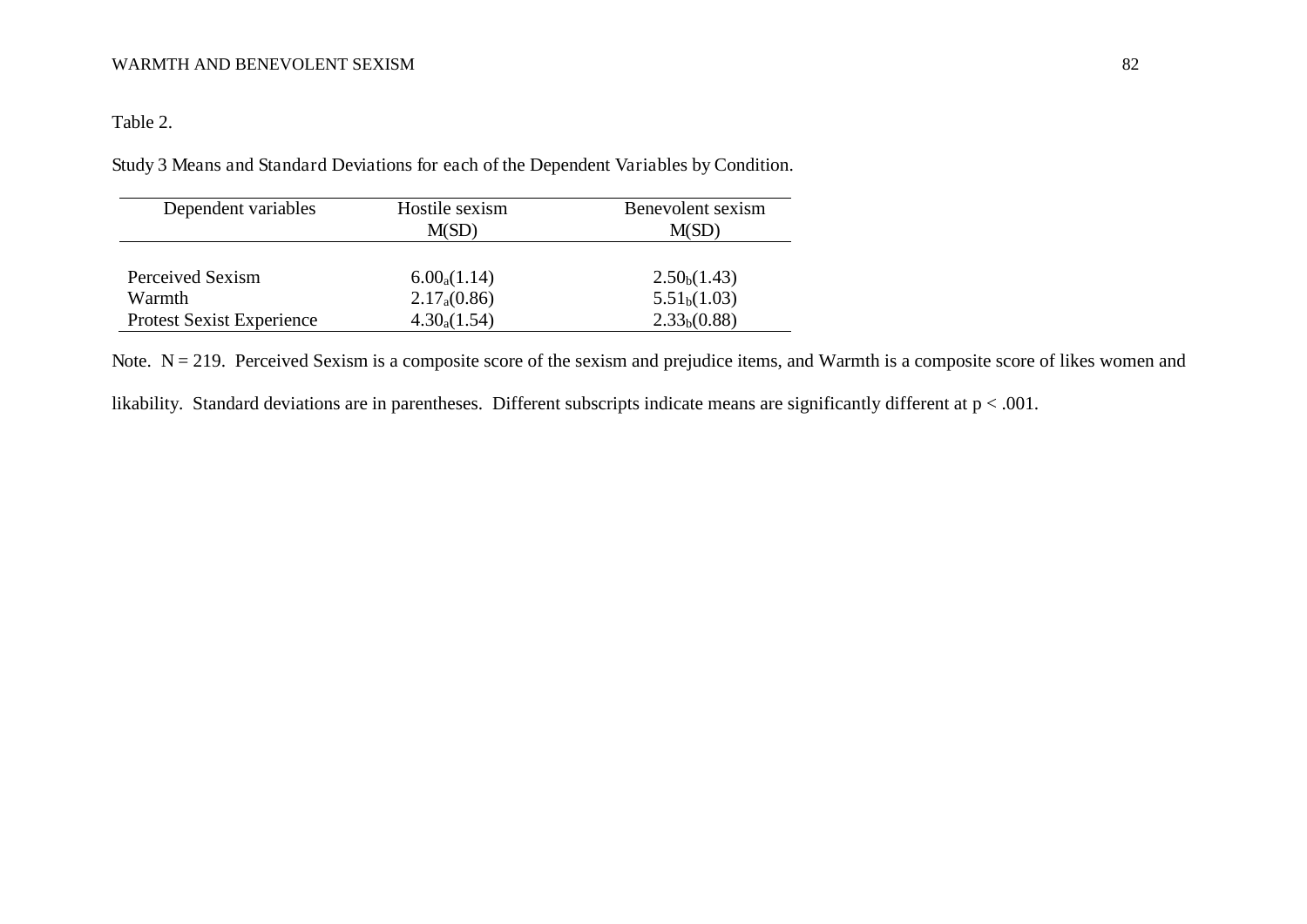## Table 3.

Study 4 Means and Standard Deviations for Each Dependent Variable across Conditions

|                                                |                           | Behavior towards women   |                          |           |            |  |  |  |  |  |
|------------------------------------------------|---------------------------|--------------------------|--------------------------|-----------|------------|--|--|--|--|--|
| Dependent variables                            | Benevolent<br>$(n = 101)$ | Control<br>$(n = 96)$    | Hostile<br>$(n = 99)$    | F(2, 290) | $\eta p^2$ |  |  |  |  |  |
| Warmth                                         | $6.11_{a}(0.76)$          | 4.20 <sub>b</sub> (0.99) | 1.99 <sub>c</sub> (0.82) | 578.50*   | .80        |  |  |  |  |  |
| <b>Benevolent Sexism</b>                       | $4.78_{a}(1.06)$          | 3.77 <sub>b</sub> (1.02) | 2.60 <sub>c</sub> (1.09) | $106.71*$ | .42        |  |  |  |  |  |
| <b>Hostile Sexism</b>                          | $3.00_{a}(0.99)$          | 4.58 <sub>b</sub> (1.17) | 5.82 <sub>c</sub> (1.35) | 142.84*   | .50        |  |  |  |  |  |
| Likelihood of Benevolent Behavior <sup>1</sup> |                           | $5.68_a(1.08)$           | 3.13 <sub>b</sub> (1.12) | $259.01*$ | .57        |  |  |  |  |  |
| Likelihood of Hostile Behavior <sup>1</sup>    | $2.95_a(1.05)$            | 4.64 <sub>b</sub> (1.40) |                          | 92.48*    | .32        |  |  |  |  |  |
| <b>Support for Equality</b>                    | $4.53_{a}(1.11)$          | 3.50 <sub>b</sub> (1.15) | 1.87 <sub>c</sub> (0.94) | 159.28*   | .52        |  |  |  |  |  |
| <b>Traditional Gender Role Attitudes</b>       | $3.31_{a}(0.85)$          | 4.20 <sub>b</sub> (0.94) | 5.24 <sub>c</sub> (0.96) | $107.64*$ | .42        |  |  |  |  |  |

Note. Standard deviations are in parentheses. Higher means indicate greater levels of the dependent variable. Different subscripts indicate means are significantly different at  $p < .05$ . <sup>1</sup>Degrees of freedom for likelihood of benevolent or hostile behavior were (1,193). \*p < .001.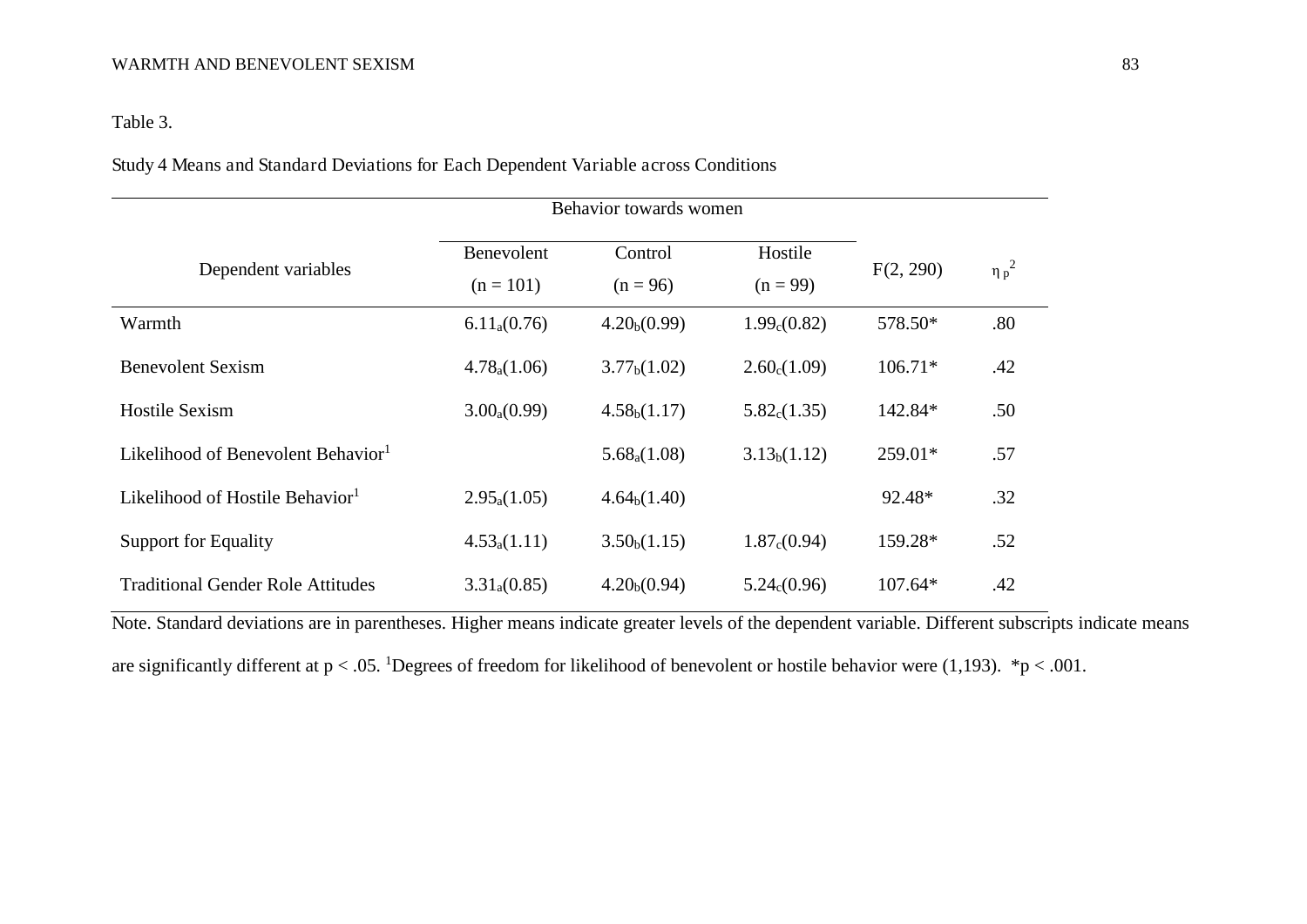Table 4.

Study 5 Means (and Standard Deviations) for Warmth and Perceived Support for Equality by Protagonist Gender, and Type and Level of

### Sexism.

| <b>Benevolent Sexism</b> |          |                |                |          |        |                       |                | <b>Hostile Sexism</b> |          |        |                       |  |  |
|--------------------------|----------|----------------|----------------|----------|--------|-----------------------|----------------|-----------------------|----------|--------|-----------------------|--|--|
| Dependent variables      |          | Hi BS          | Lo BS          | F(1,359) | p      | $\overline{\eta p^2}$ | Hi HS          | Lo HS                 | F(1,359) | p      | $\overline{\eta p}^2$ |  |  |
| Male<br>protagonists     | Warmth   | 4.29<br>(1.24) | 2.87<br>(1.31) | 41.70    | < .001 | .10                   | 2.63<br>(1.26) | 4.50<br>(1.19)        | 72.04    | < .001 | .17                   |  |  |
|                          | Equality | 3.88<br>(1.36) | 3.08<br>(1.46) | 11.61    | .001   | .03                   | 2.61<br>(1.20) | 4.43<br>(1.06)        | 60.53    | < .001 | .14                   |  |  |
| Female<br>protagonists   | Warmth   | 4.00<br>(1.03) | 3.61<br>(1.06) | 3.06     | .081   | .01                   | 3.27<br>(1.03) | 4.08<br>(1.06)        | 12.93    | < .001 | .04                   |  |  |
|                          | Equality | 3.20<br>(1.09) | 4.29<br>(1.14) | 20.84    | < .001 | .06                   | 3.07<br>(1.19) | 4.07<br>(1.04)        | 17.54    | < .001 | .05                   |  |  |

Note.  $N = 373$ . Hi = high (endorsing protagonist). Lo = low (rejecting protagonist). Standard deviations are in parentheses.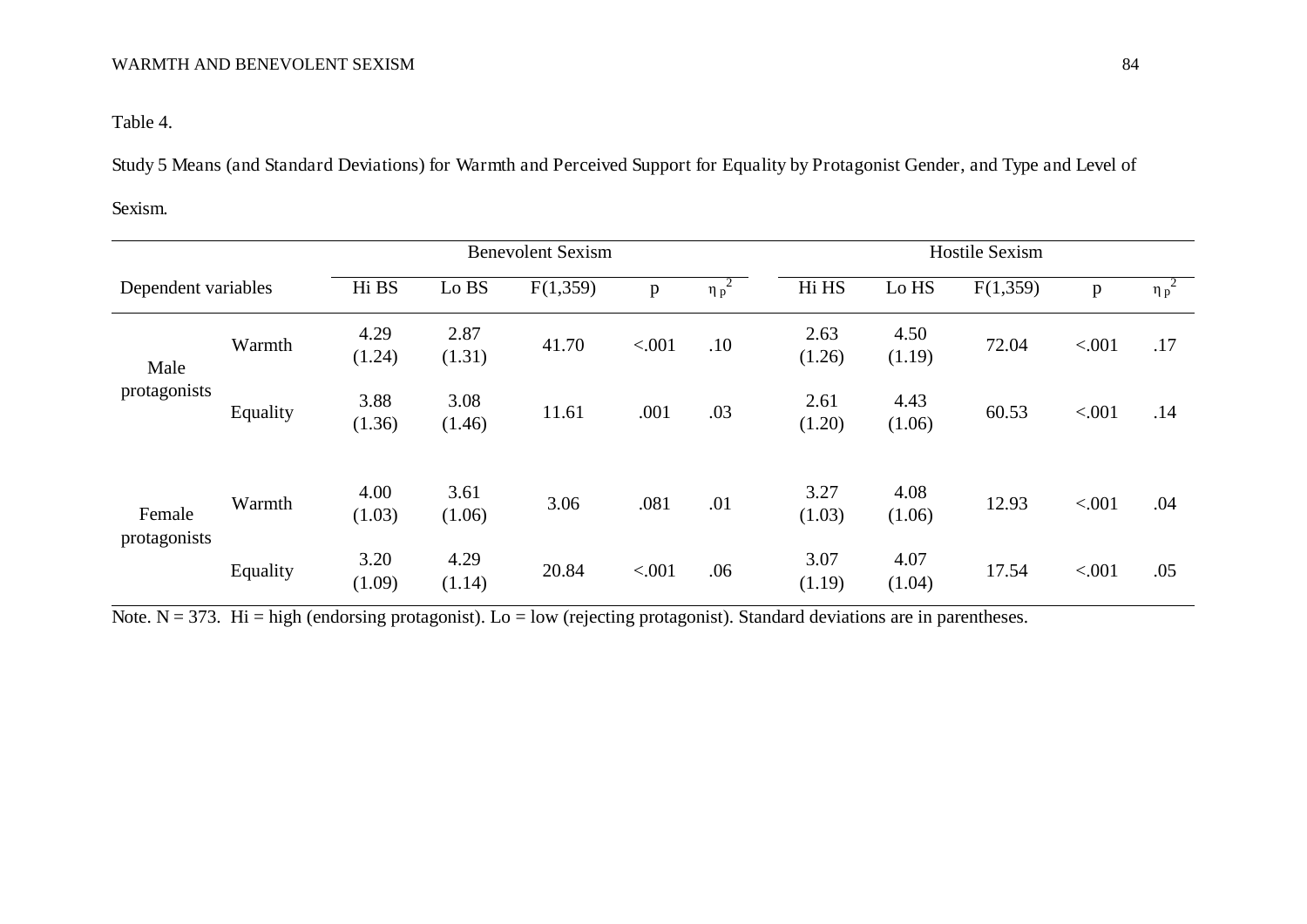Table 5.

Study 6 Means, Standard Deviations, Main Effects of Benevolent Sexism and Interaction Effects between Benevolent Sexism and Protagonist

Gender for each of the Dependent Variables.

|             |                                                       |                          | Male Protagonist         |                  | Female Protagonist       |               |      | Main Effect BS<br>endorsement | BS x Protagonist gender |      |                       |
|-------------|-------------------------------------------------------|--------------------------|--------------------------|------------------|--------------------------|---------------|------|-------------------------------|-------------------------|------|-----------------------|
|             | Dependent variables                                   | Rej BS                   | End BS                   | Rej BS           | End BS                   | F<br>(1, 281) | p    | $\eta^2{}_{p}$                | F<br>(1, 281)           | p    | $\eta^2$ <sub>p</sub> |
|             | Warmth                                                | $4.70_a(1.65)$           | 6.23 <sub>b</sub> (1.14) | $5.05_a(1.33)$   | 5.58 <sub>b</sub> (1.27) | 57.08         | .001 | .17                           | 32.60                   | .001 | .10                   |
|             | <b>Hostile Sexism</b>                                 | $4.35_a(1.15)$           | 2.97 <sub>b</sub> (1.34) | $3.56_a(1.41)$   | 3.17 <sub>b</sub> (1.25) | 53.55         | .001 | .16                           | 28.49                   | .001 | .09                   |
|             | <b>Public Support Equality</b>                        | $3.99_a(2.01)$           | 5.50 <sub>b</sub> (1.92) | $5.16_a(1.89)$   | 5.74 <sub>b</sub> (1.78) | 31.79         | .001 | .10                           | 13.16                   | .001 | .04                   |
|             | Domestic Support<br>Equality                          | $4.53_a(2.08)$           | 5.35 <sub>b</sub> (1.76) |                  |                          | 12.71         | .001 | .04                           |                         |      |                       |
|             | <b>Support Elective Abortion</b>                      | 4.44 <sub>a</sub> (1.79) | 5.32 <sub>b</sub> (1.85) | $5.62_a(1.72)$   | $5.79_a(1.72)$           | 8.26          | .004 | .03                           | 10.89                   | .001 | .04                   |
|             | <b>Support Traumatic</b><br>Abortion                  | $4.76_{a}(1.86)$         | 5.94 <sub>b</sub> (1.77) | $5.66_{a}(1.89)$ | 6.20 <sub>b</sub> (1.62) | 22.69         | .001 | .08                           | 8.00                    | .005 | .03                   |
| Group-Level | Disapprove Pub.<br><b>Breastfeeding</b>               | 3.94 <sub>a</sub> (2.05) | 2.98 <sub>b</sub> (1.86) | $3.02_a(1.68)$   | $2.71_a(1.76)$           | 11.77         | .001 | .04                           | 7.68                    | .006 | .03                   |
|             | Gender Status Quo                                     | 4.47 <sub>a</sub> (1.84) | $4.87_{a}(1.99)$         | $4.01_a(1.63)$   | $3.75_a(1.65)$           | 0.14          | .711 | .00                           | 5.39                    | .021 | .02                   |
|             | <b>Blame Rape Victim</b>                              | $3.76_a(2.08)$           | 2.53 <sub>b</sub> (1.66) | $2.62_a(1.62)$   | $2.46_{a}(1.73)$         | 16.57         | .001 | .06                           | 18.20                   | .001 | .06                   |
|             | <b>Justify Domestic Violence</b>                      | $3.64_{a}(2.09)$         | 2.76 <sub>b</sub> (2.02) | $2.88_a(1.68)$   | $2.49_{a}(1.79)$         | 12.47         | .001 | .04                           | 3.08                    | .080 | .01                   |
|             | Pregnant Women's<br>Choices                           | $4.21_{a}(1.87)$         | $4.58_{a}(2.03)$         | $3.69_a(1.83)$   | $4.11_{a}(2.03)$         | 4.16          | .040 | .02                           | 0.03                    | .857 | .00                   |
|             | <b>Enjoy Sexist Humor</b>                             | $4.56_{a}(2.13)$         | 2.99 <sub>b</sub> (1.78) | $3.42_a(1.94)$   | $2.95_a(1.90)$           | 31.83         | .001 | .10                           | 14.17                   | .001 | .05                   |
|             | Traditional(thin) Body<br>Ideal                       | $4.30_a(1.99)$           | 3.71 <sub>b</sub> (1.93) | $3.76_{a}(1.71)$ | $3.58_a(1.94)$           | 4.01          | .050 | .01                           | 3.14                    | .077 | .01                   |
| Relational  | <b>Accepts Paternalistic</b><br><b>Justifications</b> |                          |                          | $3.52_{a}(1.77)$ | 4.53 <sub>b</sub> (1.89) | 21.09         | .001 | .06                           |                         |      |                       |
|             | Unrealistic Rel.<br>Expectations                      |                          |                          | $4.09_a(1.18)$   | 4.71 <sub>b</sub> (1.27) | 17.76         | .001 | .06                           |                         |      |                       |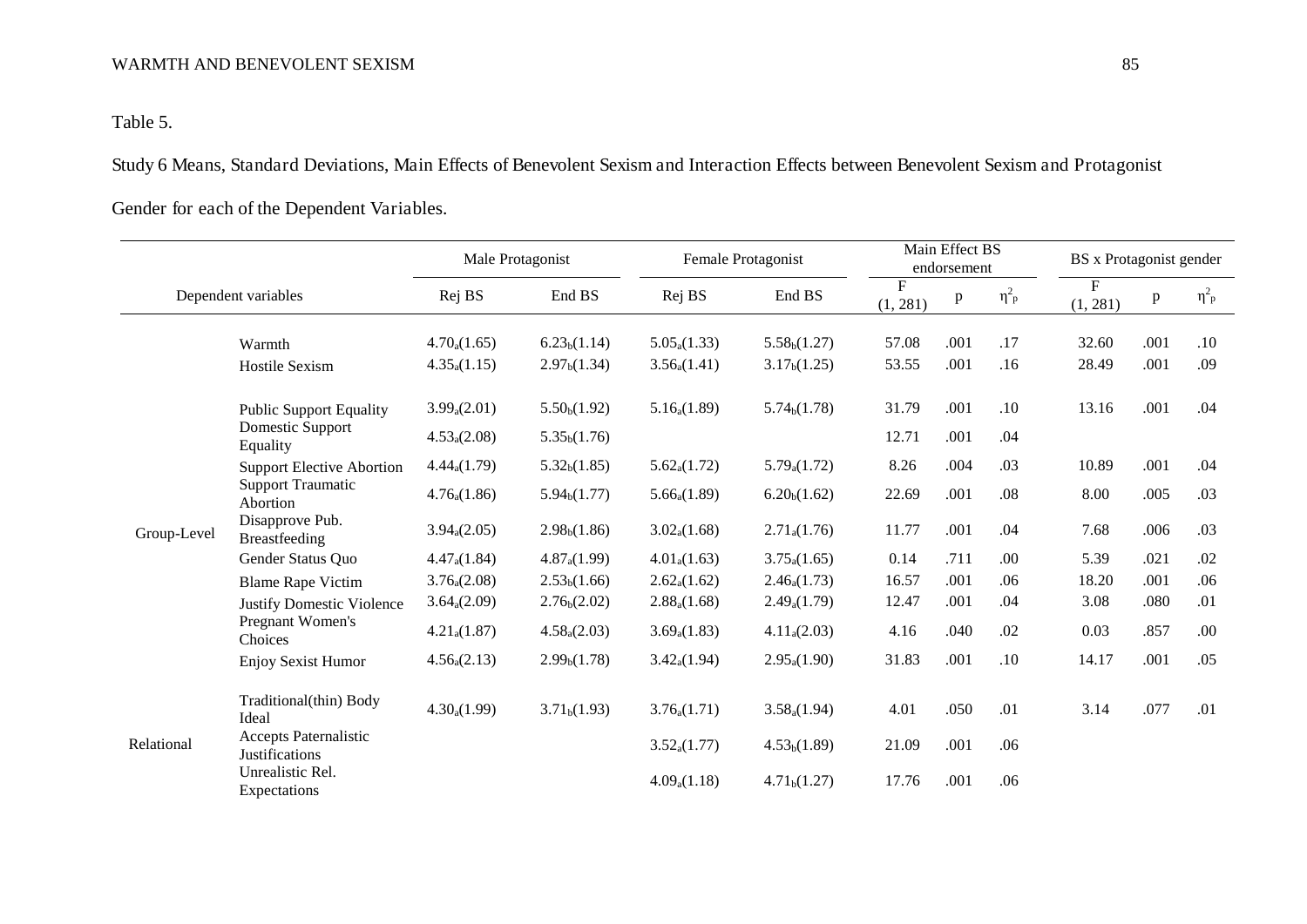|               | Men Initiate Dating         | $4.60_{a}(2.03)$ | $4.96_{a}(1.92)$         | $3.46_{a}(1.85)$ | 4.81 <sub>b</sub> (2.00) | 19.67 | .001 | .07 | 14.97 | .001 | .05 |
|---------------|-----------------------------|------------------|--------------------------|------------------|--------------------------|-------|------|-----|-------|------|-----|
|               | Life Satisfaction           | $4.31_{a}(1.61)$ | 4.92 <sub>b</sub> (1.63) | $4.70_{a}(1.53)$ | $4.45_{a}(1.51)$         | 1.29  | .256 | .00 | 19.47 | .001 | .07 |
|               | Psych Entitlement           | $4.38_a(1.63)$   | 3.67 <sub>b</sub> (1.45) | $4.37_{a}(1.52)$ | 5.24 <sub>b</sub> (1.42) | 0.34  | .560 | .00 | 44.21 | .001 | .14 |
| Intrapersonal | Self-objectification        |                  |                          | $3.88_{a}(1.71)$ | 4.12 <sub>b</sub> (1.79) | 1.34  | .249 | .01 |       |      |     |
|               | Body Shame                  |                  |                          | $3.94_a(1.66)$   | 4.17 <sub>b</sub> (1.78) | 1.24  | .269 | .00 |       |      |     |
|               | <b>Reduced Career goals</b> |                  |                          | $2.92_a(1.57)$   | 3.27 <sub>b</sub> (1.86) | 2.81  | .095 | .01 |       |      |     |

Note.  $N = 283$ . Rej = Reject. Pub. = Public. Rel. = Relationship. Standard deviations are in parentheses. Higher means indicate greater levels

of that variables except where the direction of the measure is explicitly indicated. Means with different subscripts are significantly different

within condition at  $p < .01$ .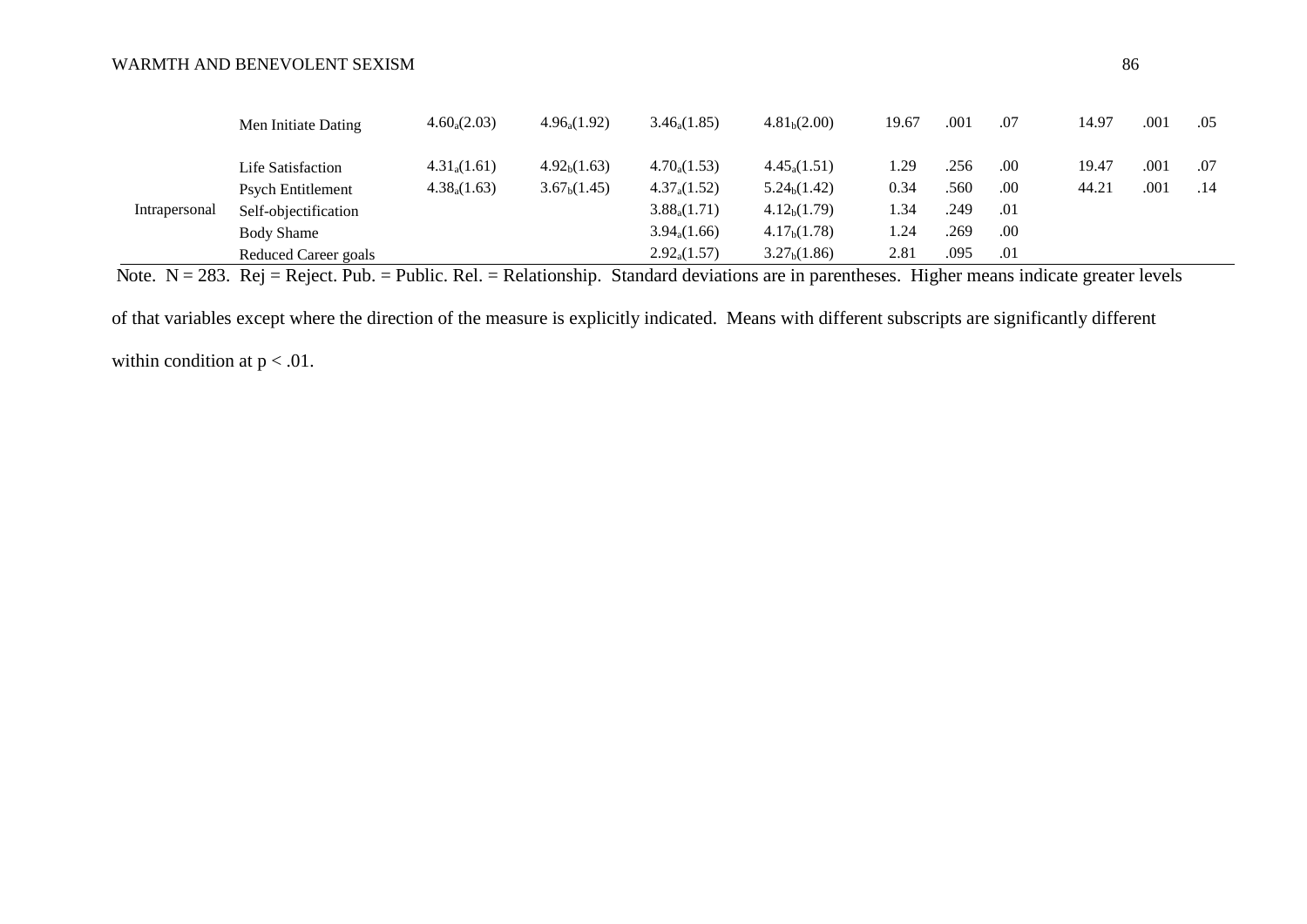Table 6.

Study 6 Multiple Indirect Effects for the Relation between Level of Benevolent Sexism (Endorsing Compared to Rejecting) and the Dependent

|               |                                   | Benevolent Sexism (reject vs. endorse) |                  |                               |                      |                    |                              |  |  |  |  |  |
|---------------|-----------------------------------|----------------------------------------|------------------|-------------------------------|----------------------|--------------------|------------------------------|--|--|--|--|--|
|               | Dependent Variables               |                                        | Male Protagonist |                               |                      | Female Protagonist |                              |  |  |  |  |  |
|               |                                   | Total                                  | Direct           | Indirect                      | Total                | Direct             | Indirect                     |  |  |  |  |  |
|               | Hostile sexism                    | $-0.49***$                             | $-0.36***$       | $-0.13$ $[-0.20, -0.06]$      | $-0.15**$            | $-0.07$            | $-0.08$ $[-0.14, -0.03]$     |  |  |  |  |  |
|               | <b>Public Support Equality</b>    | $0.36***$                              | 0.03             | $0.33$ [0.25, 0.41]           | $0.17**$             | 0.02               | $0.14$ [0.06, 0.21]          |  |  |  |  |  |
|               | <b>Domestic Support Equality</b>  | $0.21***$                              | $-0.15**$        | $0.36$ [0.27, 0.45]           |                      |                    |                              |  |  |  |  |  |
|               | <b>Support Elective Abortion</b>  | $0.23***$                              | $-0.04$          | $0.28$ [0.20, 0.36]           | 0.05                 | $-0.08$            | $0.13$ [0.06, 0.21]          |  |  |  |  |  |
|               | <b>Support Traumatic Abortion</b> | $0.31***$                              | $-0.02$          | $0.33$ [0.25, 0.41]           | $0.15**$             | 0.02               | $0.13$ [0.06, 0.21]          |  |  |  |  |  |
| Group-level   | Disapprove Public Breastfeeding   | $-0.24***$                             | $-0.01$          | $-0.23$ $[-0.32, -0.15]$      | $-0.09$              | 0.01               | $-0.10$ $[-0.17, -0.04]$     |  |  |  |  |  |
|               | Gender Status Quo                 | 0.10                                   | 0.12             | $-0.02$ [ $-0.10, 0.06$ ]     | $-0.08$              | $-0.10$            | $0.02$ [-0.01, 0.05]         |  |  |  |  |  |
|               | <b>Blame Rape Victim</b>          | $-0.31***$                             | $-0.03$          | $-0.28$ $[-0.36, -0.19]$      | $-0.05$              | 0.05               | $-0.10$ [ $-0.17, -0.04$ ]   |  |  |  |  |  |
|               | Justify Domestic Violence         | $-0.21***$                             | $-0.11$          | $-0.10$ [ $-0.18$ , $-0.03$ ] | $-0.11$ <sup>+</sup> | $-0.05$            | $-0.07$ $[-0.13, -0.03]$     |  |  |  |  |  |
|               | <b>Pregnant Women's Choices</b>   | 0.09                                   | $0.12^{+}$       | $-0.03$ [ $-0.12$ , 0.04]     | $0.11^{+}$           | $0.13*$            | $-0.02$ [ $-0.06, 0.01$ ]    |  |  |  |  |  |
|               | Enjoy Sexist Humor                | $-0.37***$                             | $-0.14**$        | $-0.23$ [ $-0.32, -0.15$ ]    | $-0.12*$             | $-0.05$            | $-0.07$ $[-0.13, -0.03]$     |  |  |  |  |  |
|               | Traditional(thin) Body Ideal      | $-0.15**$                              | $-0.03$          | $-0.12$ [ $-0.21, -0.05$ ]    | $-0.05$              | $-0.01$            | $-0.04$ [ $-0.09, -0.01$ ]   |  |  |  |  |  |
|               | Accepts Paternalism               |                                        |                  |                               | $0.26***$            | $0.30***$          | $-0.03$ $[-0.08, -0.01]$     |  |  |  |  |  |
| Relational    | Unrealistic Rel. Expectations     |                                        |                  |                               | $0.24***$            | $0.26***$          | $-0.02$ [ $-0.06$ , $0.01$ ] |  |  |  |  |  |
|               | Men Initiate Dating               | 0.09                                   | $0.16*$          | $-0.07$ $[-0.15, 0.01]$       | $0.33***$            | $0.37***$          | $-0.04$ [ $-0.09, -0.01$ ]   |  |  |  |  |  |
|               | Life Satisfaction                 | $0.19**$                               | $-0.12*$         | $0.31$ [0.23, 0.40]           | $-0.08$              | $-0.21***$         | $0.12$ [0.06, 0.20]          |  |  |  |  |  |
| Intrapersonal | <b>Psych Entitlement</b>          | $-0.23***$                             | $-0.02$          | $-0.21$ $[-0.31, -0.12]$      | $0.28***$            | $0.27***$          | $0.01$ [ $-0.02$ , $0.05$ ]  |  |  |  |  |  |
|               | Self-objectification              |                                        |                  |                               | 0.07                 | 0.10               | $-0.03$ $[-0.07, -0.00]$     |  |  |  |  |  |

Variables via Warmth of the Protagonist.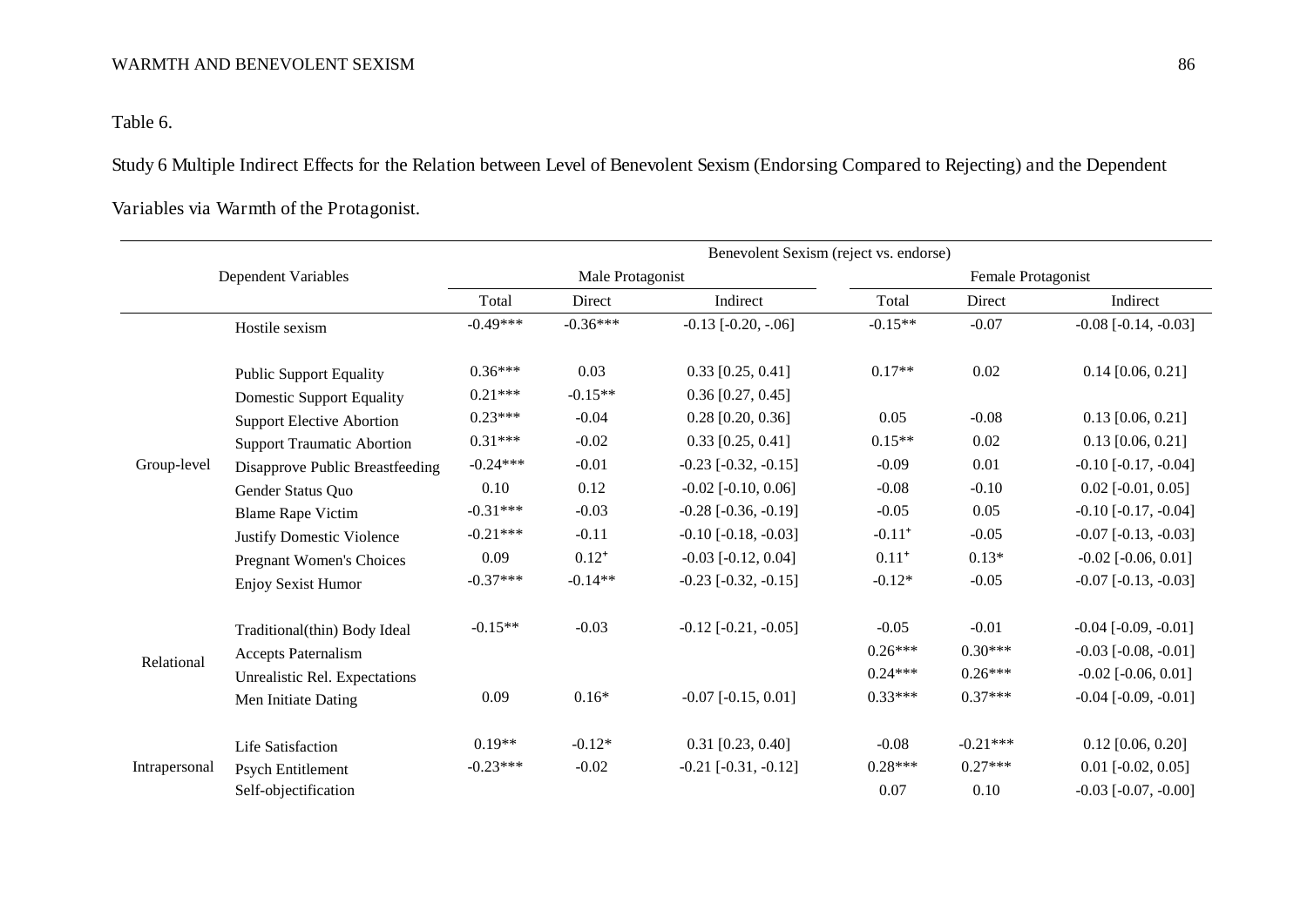|              | $\sim$<br><b>Body Shame</b>        |        |  |  |               |  | 0.07   | 0.09<br>$0.16**$ | $, 0.01$ <sup>1</sup><br>$-0.02$<br>$\degree$ [-0.06.] |
|--------------|------------------------------------|--------|--|--|---------------|--|--------|------------------|--------------------------------------------------------|
|              | <b>Reduced Career Goals</b>        |        |  |  |               |  | v. 1 v | 0.10             | $-0.03$ ]<br>$-0.07$<br>$\int$ [-0.12.                 |
| $\mathbf{v}$ | $\sim$ $\sim$ $\sim$ $\sim$ $\sim$ | $\sim$ |  |  | $\sim$ $\sim$ |  |        | T T T T          | $\cdot$                                                |

Note.  $N = 283$ . Rel. = Relationship. Standard deviations are in parentheses. Statistics for each path are standardized. Where the direction of

the measure is not explicitly indicated, assume a positive direction (e.g. Body Shame = greater body shame).  $np < .05$ .  $* p < .01$ .  $* * p < .001$ .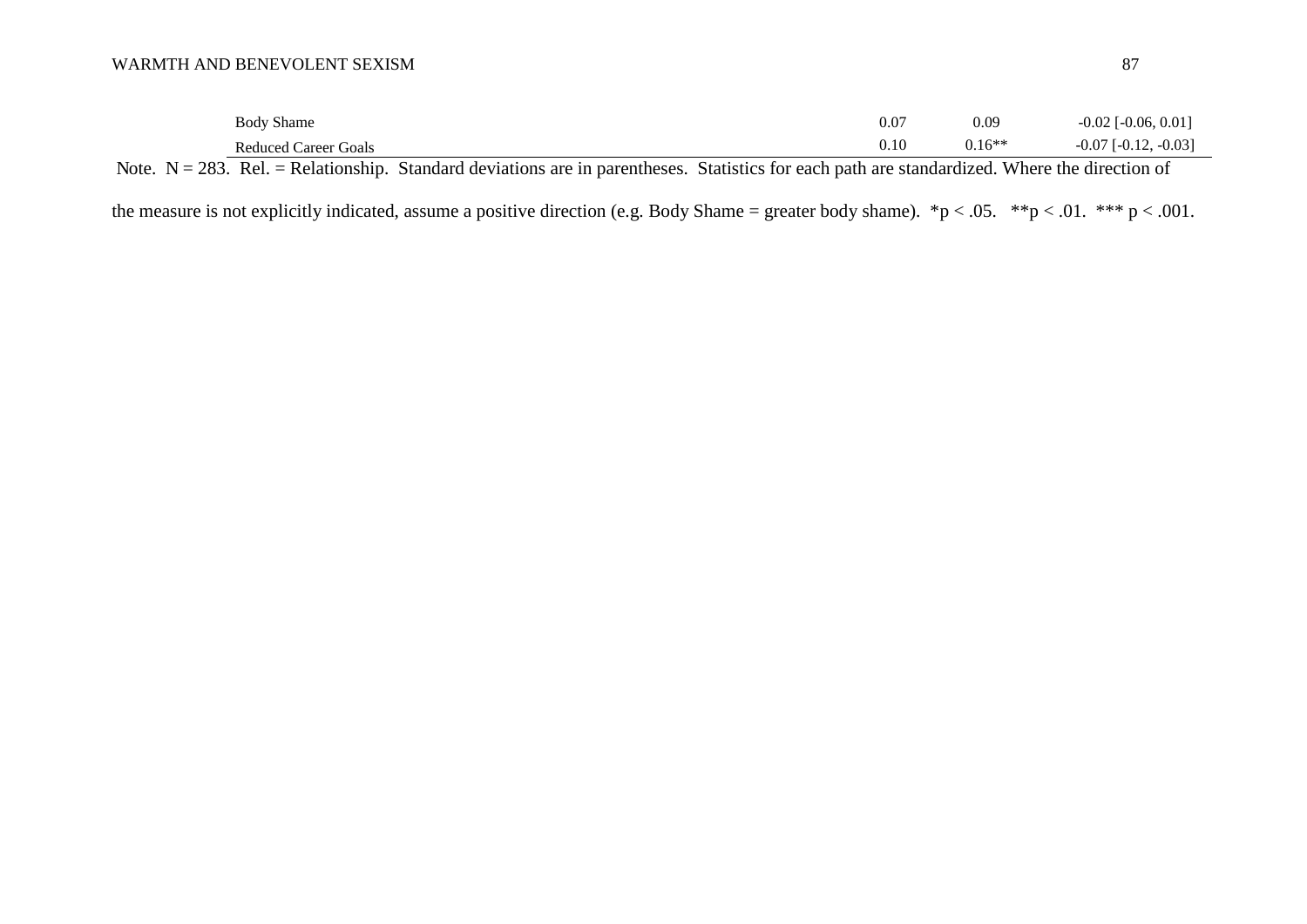Table 7.

Study 7 Means, Standard Deviations, Main Effects of Warmth and Interaction Effects between Warmth and Protagonist Gender for each of the

# Dependent Variables.

|             | Dependent Variables               |                      | Male Protagonist         | Female Protagonist | Main Effect Warmth       |           |      | Warmth x Protagonist<br>gender |          |              |                       |
|-------------|-----------------------------------|----------------------|--------------------------|--------------------|--------------------------|-----------|------|--------------------------------|----------|--------------|-----------------------|
|             |                                   |                      | Hi warmth<br>M(SD)       | Lo warmth<br>M(SD) | Hi warmth<br>M(SD)       | F(1, 209) | p    | $\eta_{\rm p}^2$               | F(1,209) | $\mathbf{p}$ | $\eta^2$ <sub>p</sub> |
|             | Benevolent sexism                 | $2.30_a(1.32)$       | 4.87 <sub>b</sub> (1.71) | $3.46_{a}(1.50)$   | $3.76_{a}(1.70)$         | 58.15     | .001 | .22                            | 115.44   | .001         | .36                   |
|             | Hostile sexism                    | $6.78_a(1.09)$       | 2.89 <sub>b</sub> (1.49) | $5.97_{a}(1.19)$   | 2.29 <sub>b</sub> (1.25) | 633.12    | .001 | .75                            | 1.29     | .257         | .01                   |
|             | <b>Public Support Equality</b>    | $1.64_a(1.26)$       | 5.04 <sub>b</sub> (1.99) | $2.50_a(1.68)$     | 6.45 <sub>b</sub> (1.64) | 353.85    | .001 | .63                            | 5.27     | .023         | .03                   |
|             | <b>Domestic Support Equality</b>  | $2.03_a(1.28)$       | 5.91 <sub>b</sub> (1.61) |                    |                          | 378.93    | .001 | .65                            |          |              |                       |
|             | <b>Support Elective Abortion</b>  | $2.43_{a}(1.63)$     | 5.97 <sub>b</sub> (1.79) | $3.53_a(1.99)$     | 6.31 <sub>b</sub> (1.91) | 201.46    | .001 | .49                            | 10.16    | .002         | .05                   |
|             | <b>Support Traumatic Abortion</b> | $2.93_a(1.96)$       | 6.40 <sub>b</sub> (1.81) | $3.88_a(2.01)$     | 6.65 <sub>b</sub> (1.88) | 182.60    | .001 | .47                            | 7.30     | .007         | .03                   |
| Group-level | Disapprove Pub.<br>Breastfeeding  | $6.53_a(1.78)$       | 2.39 <sub>b</sub> (1.50) | $6.05_a(1.97)$     | 1.86 <sub>b</sub> (1.28) | 481.70    | .001 | .70                            | 0.04     | .836         | .00                   |
|             | Gender Status Quo                 | $3.55_a(2.33)$       | 5.29 <sub>b</sub> (1.76) | $4.30_a(1.74)$     | $4.32_{a}(2.04)$         | 16.73     | .001 | .07                            | 25.70    | .001         | .11                   |
|             | <b>Blame Rape Victim</b>          | $6.47_{a}(1.77)$     | 1.78 <sub>b</sub> (1.15) | $5.50_{a}(2.01)$   | 1.53 <sub>b</sub> (1.19) | 530.64    | .001 | .72                            | 10.83    | .001         | .05                   |
|             | <b>Justify Domestic Violence</b>  | $5.78_{a}(1.94)$     | 1.90 <sub>b</sub> (1.60) | $4.58_{a}(1.93)$   | 1.63 <sub>b</sub> (1.31) | 252.22    | .001 | .55                            | 21.29    | .001         | .09                   |
|             | Pregnant Women's Choices          | $5.22_{a}(1.88)$     | 3.81 <sub>b</sub> (2.09) | $4.79_a(1.84)$     | 3.31 <sub>b</sub> (2.09) | 39.56     | .001 | .16                            | 0.08     | .785         | .00                   |
|             | Enjoy Sexist Humor                | $7.17_{a}(1.27)$     | 3.46 <sub>b</sub> (1.97) | $5.73_{a}(1.73)$   | 2.60 <sub>b</sub> (1.72) | 300.56    | .001 | .59                            | 5.41     | .021         | .03                   |
|             | Traditional(thin) Body Ideal      | $5.70_{a}(2.09)$     | 4.01 <sub>b</sub> (1.87) | $4.68_a(2.16)$     | 3.49 <sub>b</sub> (1.91) | 35.52     | .001 | .15                            | 3.41     | .066         | .02                   |
| Relational  | <b>Accepts Paternalism</b>        |                      |                          | $4.61_a(1.97)$     | 2.93 <sub>b</sub> (1.63) | 45.20     | .001 | .18                            |          |              |                       |
|             | Unrealistic Rel. Expectations     |                      |                          | $4.68_a(1.20)$     | 3.90 <sub>b</sub> (1.32) | 19.89     | .001 | .09                            |          |              |                       |
|             | Men Initiate Dating               | $6.27_{\rm a}(1.76)$ | 4.17 <sub>b</sub> (1.80) | $5.16_a(1.80)$     | 2.77 <sub>b</sub> (1.73) | 131.83    | .001 | .39                            | 1.00     | .321         | .01                   |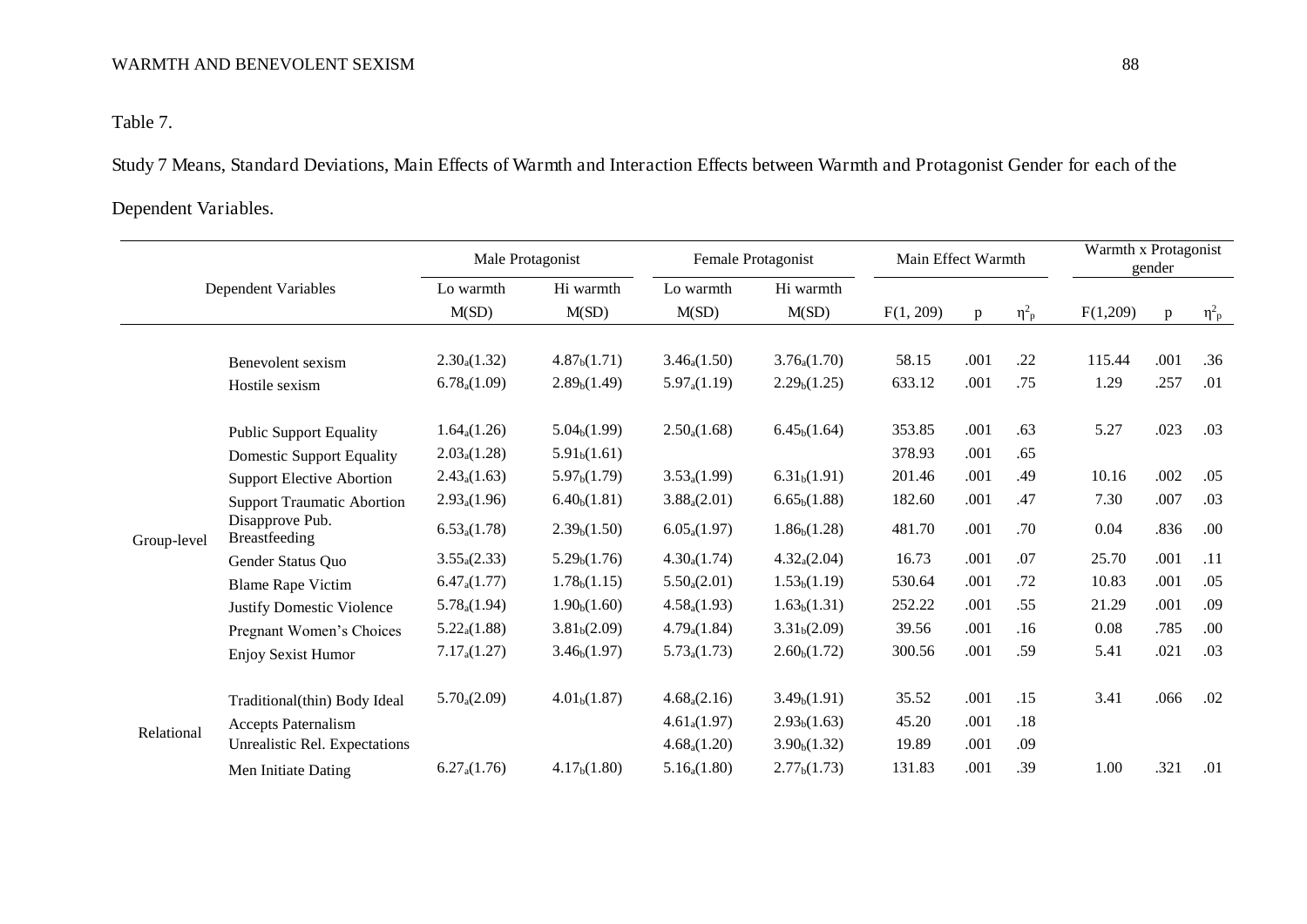| .00 |
|-----|
| .18 |
|     |
|     |
|     |
|     |

Note.  $N = 211$ . Lo = Low. Hi = High. Pub. = Public. Rel. = Relationship. Psych = Psychological. Standard deviations are in parentheses.

Higher means indicate greater levels of that variables except where the direction of the measure is explicitly indicated. Means with different subscripts are significantly different within condition at  $p < .01$ .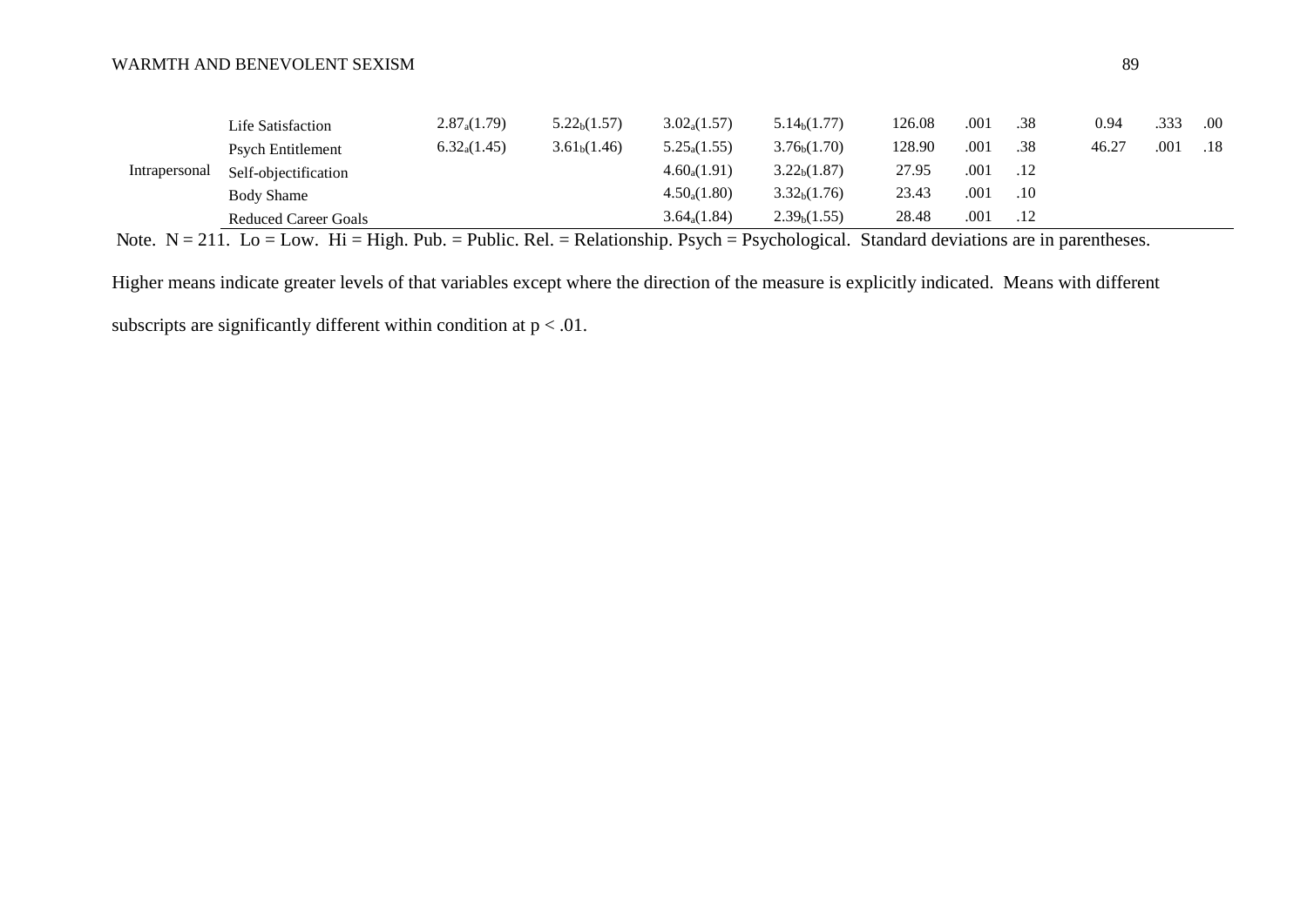Table 8.

*Study 7 Pearson's Product Moment Correlations for Benevolent Sexism and each of the Dependent Variables, and Partial Correlat*ions

Removing the Variance of the Independent Variable Warmth.

|               |                                   |                           | Male                   | Female                    |                        |
|---------------|-----------------------------------|---------------------------|------------------------|---------------------------|------------------------|
|               | Dependent variables               | <b>BS</b><br>(zero-order) | <b>BS</b><br>(partial) | <b>BS</b><br>(zero-order) | <b>BS</b><br>(partial) |
|               | Hostile Sexism                    | $-.50***$                 | .09                    | $-.02$                    | .11                    |
|               | Public Support equality           | $.58***$                  | $.21**$                | $.31***$                  | $.38***$               |
|               | Domestic Support equality         | $.64***$                  | $.26***$               |                           |                        |
|               | <b>Support Elective Abortion</b>  | $.67***$                  | $.40***$               | $.24***$                  | $.23***$               |
|               | <b>Support Traumatic Abortion</b> | $.66***$                  | $.40***$               | $.24***$                  | $.23***$               |
|               | Disapprove Public Breastfeeding   | $-.55***$                 | $-.10$                 | $-.10$                    | $-.04$                 |
| Group-level   | Gender Status Quo                 | $.41***$                  | $.22***$               | .09                       | .09                    |
|               | <b>Blame Rape Victim</b>          | $-.60***$                 | $-.13$                 | $-.08$                    | $-.02$                 |
|               | <b>Justify Domestic Violence</b>  | $-.49***$                 | $-.03$                 | $-.12$                    | $-.08$                 |
|               | Pregnant Women's Choices          | $-0.12$                   | $.14^{\dagger}$        | $.21**$                   | $.26***$               |
|               | Enjoy Sexist Humor                | $-.44***$                 | .08                    | $-.04$                    | .03                    |
|               | Traditional(thin) Body Ideal      | $-.10$                    | $.21**$                | $.17**$                   | $.20**$                |
|               | Accepts Paternalism               |                           |                        | $.22***$                  | $.29***$               |
| Relational    | Unrealistic Rel. Expectations     |                           |                        | $.46***$                  | $.52***$               |
|               | Men Initiate Dating               | $-.17**$                  | $.24***$               | $.24***$                  | $.36***$               |
|               | <b>Life Satisfaction</b>          | $.63***$                  | $.42***$               | $.32***$                  | $.33***$               |
| Intrapersonal | Psych Entitlement                 | $-.33***$                 | $.20**$                | $.39***$                  | $.46***$               |
|               | Self-objectification              |                           |                        | $.26***$                  | $.31***$               |